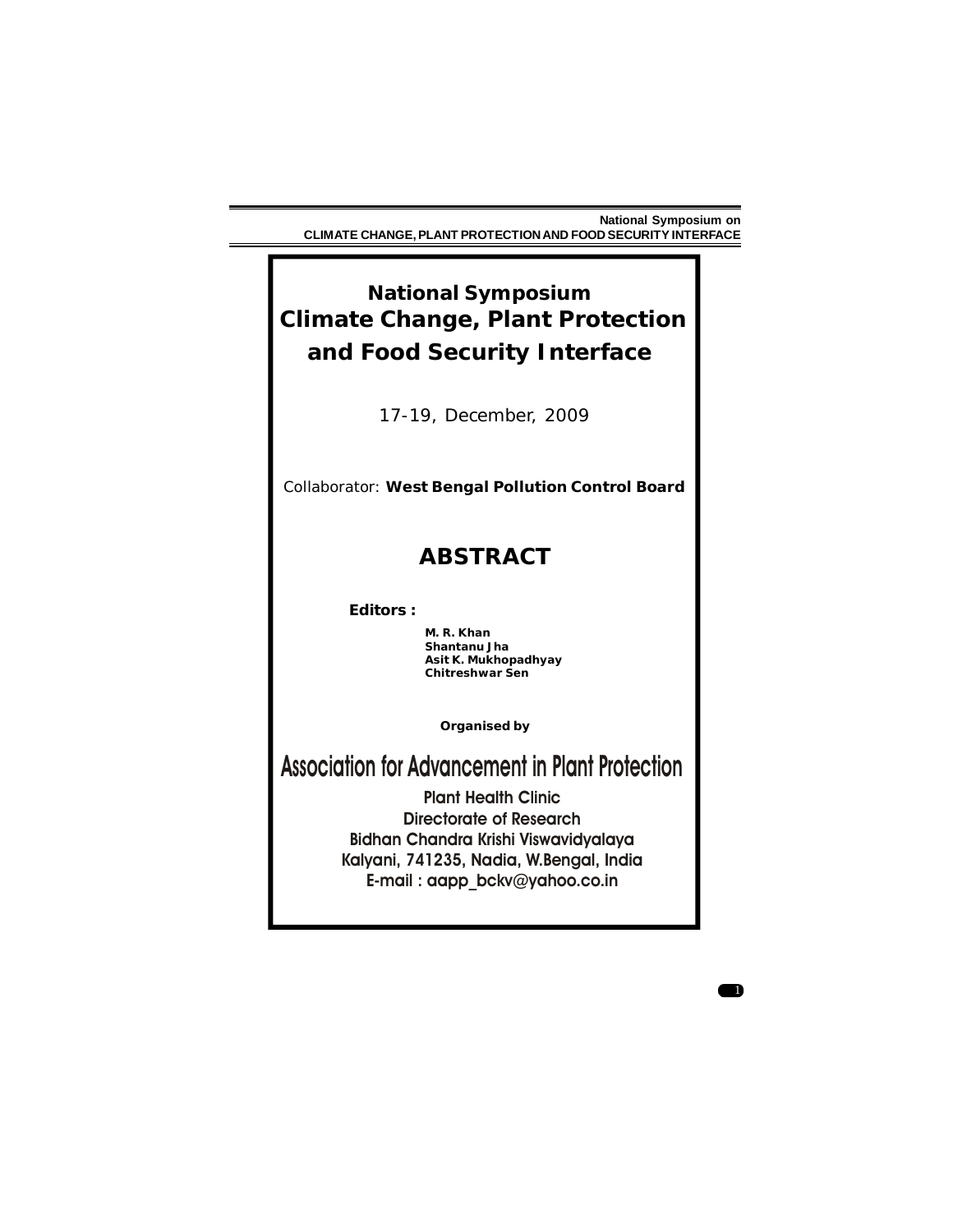#### **From the Editor's Desk**:

The overwhelming response of the plant protection fraternity in the first National Symposium organized by us in 2007 on '*Plant Protection-Technology Interface'* encouraged us to go for another similar interactive platform – '*Climate Change, Crop Protection and Food Security Interface'.*

The issue that is shaking the World today is climate change or global warming that is impacted with all life forms on earth. As the Symposium goes on, the Copenhagen Summit on Climate Change will be taking major decisions regarding GHG emissions.

Given that predicted climate change will lead to a pole ward migration of crops, the cropping profile in any given geographical region is likely to change. Pest profile on such crops also most certainly will change, bringing in new challenges for their protection. On the otherhand, environmental concerns are at loggerheads with the present day over emphasis on the use of pesticides in agricultural pest management. The alternative of organic agriculture is being pushed aggressively to counter the use of pesticides and high dosage of fertilizers. Already the global food security is in doldrums. Will such organic culture on a large scale lead to sufficient produce output to meet the challenges of global food security? Even though food security issues are largely impacted with many social and economic issues other than productivity, the minimal productivity needs to be assured for a population burgeoning as a function of time. How do we go about it?

Since there is a significant amount of crop losses resulting from pest onslaught that are likely to be aggravated by a shift in regional biodiversity resulting from climate change, obviously plant protection strategies need to be revised to meet the new challenges posed by both climate change and food security issues.

The Symposium, divided into seven technical sessions and a plenary, will deliberate on various aspects related to plant protection that may need revised attention given its interface with the looming climate change and food security issues. The serendipitous availability of Scientists of the APN group (Asia-Pacific Network) along with a team of scientists from neighbouring Bangladesh for participation in this Symposium will most certainly enrich and enliven the deliberations.

We received a large number of papers – many of them befitting oral presentation – but only marginally related to the main theme of the Symposium. Many of them have been placed under the poster session. Nevertheless, these papers are important as they throw light on ways and means of pest management strategies. These are divided into two broad groups. Each poster will be rated and the best ones will be suitably provided with special citation at the end of the Plenary Session.

Compiling the huge number of Abstracts received till as late as December 10, 2009 was a daunting task given the mosaic of formatting styles in which they were forwarded. Any errors of omission or commission are ours. The printing and the production of the 'Book of Abstracts' is made largely possible through funds provided by NABARD which we thankfully acknowledge.

> *M. R. Khan Shantanu Jha Asit K. Mukhopadhyay Chitreshwar Sen*

2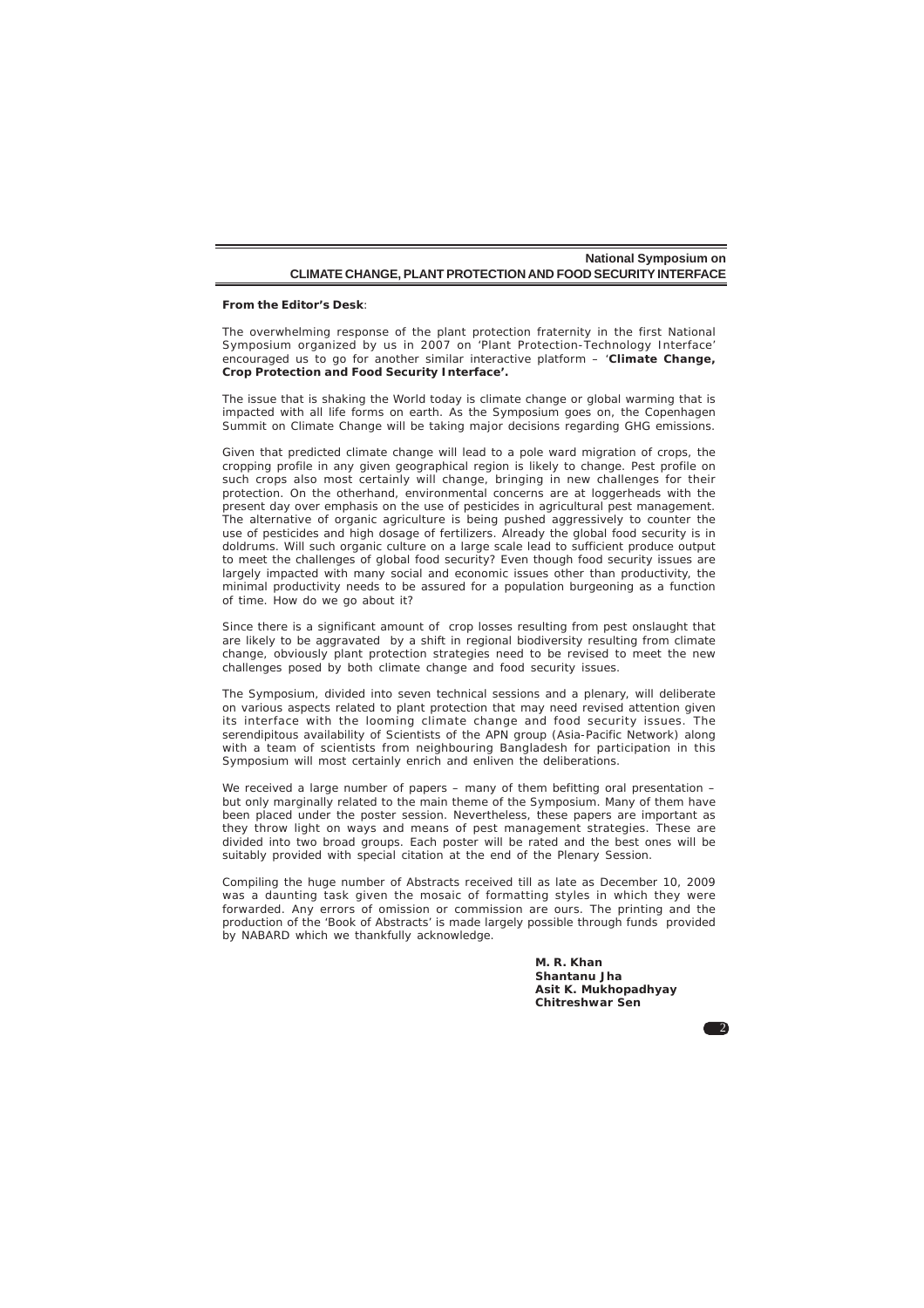| <b>National Symposium on</b>                                 |  |
|--------------------------------------------------------------|--|
| CLIMATE CHANGE. PLANT PROTECTION AND FOOD SECURITY INTERFACE |  |

# **The First Members of the Governing Body of AAPP**

|                                                                                                                                                                     | 1. Prof. D. K. Bagchi, Vice-Chancellor (Retd.), BCKV                                                                                                                                                                                                                                                                             |                                                                                              | : President                                                                                                               |
|---------------------------------------------------------------------------------------------------------------------------------------------------------------------|----------------------------------------------------------------------------------------------------------------------------------------------------------------------------------------------------------------------------------------------------------------------------------------------------------------------------------|----------------------------------------------------------------------------------------------|---------------------------------------------------------------------------------------------------------------------------|
|                                                                                                                                                                     | 2.Prof. C .Sen, Professor (Retd.), Fq./Aq, BCKV<br>Prof.N.Mukherjee, Professor (Retd.), Fg./Ag, BCKV<br>Prof.M.R.Ghosh, Professor (Retd.), Fg./Ag, BCKV<br>Prof Asit K. Mukhopadhyay, Professor (Retd.), Fq./Aq, BCKV<br>Prof. S. K. Sanyal, Director of Research, BCKV<br>Prof.M.M.Adhikary, Dean, Faculty of Agriculture, BCKV |                                                                                              | : Vice president<br>: Vice president<br>: Vice president<br>: Vice president<br>: Vice president<br>: Vice president      |
| 3. Prof. Shantanu Jha                                                                                                                                               |                                                                                                                                                                                                                                                                                                                                  |                                                                                              | : Secretary                                                                                                               |
| 4. Prof. P. S. Nath<br>Prof. S. Das<br>Dr. B. Bandyopadhyay<br>Dr. M. R. Khan<br>Dr. S. Dutta                                                                       |                                                                                                                                                                                                                                                                                                                                  |                                                                                              | : Assistant Secretary<br>: Assistant Secretary<br>: Assistant Secretary<br>: Assistant Secretary<br>: Assistant Secretary |
| 5. Dr. S. K. Ray                                                                                                                                                    |                                                                                                                                                                                                                                                                                                                                  |                                                                                              | : Treasurer                                                                                                               |
| 6. Prof. A. K. Somchoudhury<br>Mr. P.K. Ghosh<br>Prof. R. K. Ghosh<br>Prof. K. Baral<br>Prof. Md. Abu Hasan<br>Dr. B.K. Dutta<br>Dr. K.K. Goswami<br>Dr. A.K. Sahoo |                                                                                                                                                                                                                                                                                                                                  | : Member<br>: Member<br>: Member<br>: Member<br>: Member<br>: Member<br>: Member<br>: Member |                                                                                                                           |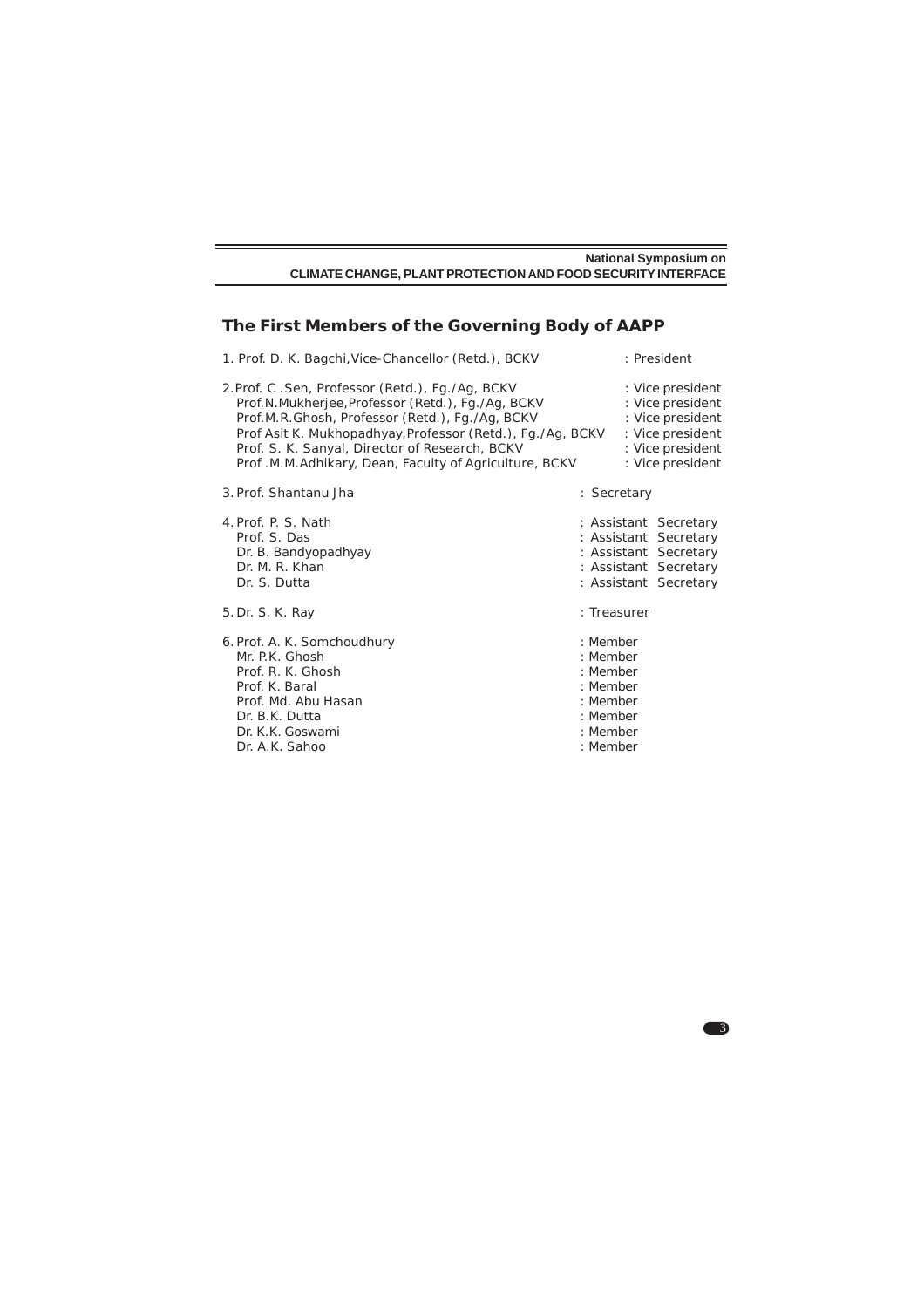# **LOCAL ORGANIZING COMMITTEE**

| Chairman<br><b>Working Chairman</b><br>Convenor | Professor Dipak Kumar Bagchi<br>: Professor Chitreswar Sen<br><b>Organizing Secretary: Professor Shantanu Jha</b><br>Dr. Matiyar Rahaman Khan<br>$\mathbf{r}$                                                                                                                                                                                                                                                                                                                                                                                                                                                                                                                                                                                                       |  |
|-------------------------------------------------|---------------------------------------------------------------------------------------------------------------------------------------------------------------------------------------------------------------------------------------------------------------------------------------------------------------------------------------------------------------------------------------------------------------------------------------------------------------------------------------------------------------------------------------------------------------------------------------------------------------------------------------------------------------------------------------------------------------------------------------------------------------------|--|
| Members :                                       | Dr. A. Sarkar, Director of Extension Education (Actg.), BCKV<br>Prof. L. M. Mondal, Dean, Faculty of Agriculture, BCKV<br>Prof. S. N. Ghosh, Dean, Faculty of Horticulture, BCKV<br>Prof. J. P. Gupta, Dean, Faculty of Ag. Engineering, BCKV<br>Prof. S. K. Mitra, Dean, Post Graduate Studies, BCKV<br>Prof. P. K. Pal, Head, Dept. of Entomology, F/Ag., BCKV<br>Prof. S. Das, Head, Dept. of Plant Pathology, F/Ag., BCKV<br>Prof. A. Zaman, Head, Dept. of Agronomy, F/Ag., BCKV<br>Prof. P.K. Chakraborty, Head, Dept. Agrometeorology, F/Ag., BCKV<br>Dr. R. K. Kole, Head, Dept. of Agricultural Chemicals, F/Ag., BCKV<br>Dr. P. Pramanik, Director, Dept. of Horticulture, GoWB<br>Dr. A.K. Hui, Jt. Director, Plant Protection and Quality Control, GoWB |  |
| <b>Executive Members</b>                        | Prof. M.R.Ghosh<br>Prof. N. Mukherjee<br>Prof. A.K. Mukhopadhyay<br>Prof. S.K. Sanyal<br>Prof. M.M. Adhikari<br>Prof. A. K. Somchoudhury<br>Mr. Prabir K. Ghosh<br>Prof. P.S. Nath<br>Prof. S. Das<br>Prof. R. K. Ghosh<br>Prof. Md. A. Hasan<br>Prof. K. Baral<br>Dr. S.K. Ray<br>Dr. B. Bandopadhyay<br>Dr. S.Dutta<br>Dr. B. K. Dutta<br>Dr. K.K. Goswami<br>Dr. A K Sahoo                                                                                                                                                                                                                                                                                                                                                                                       |  |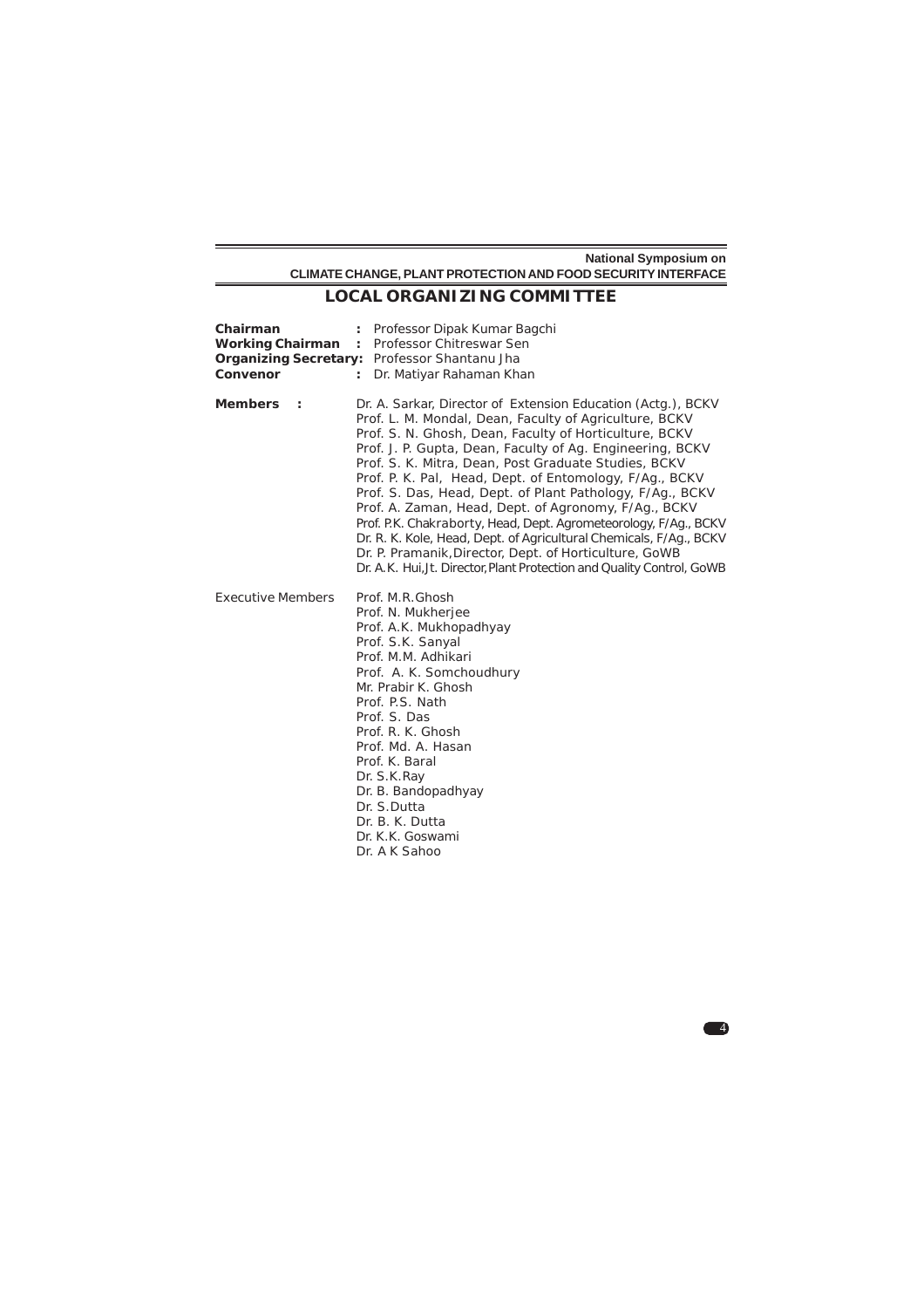# **Sub- Committees**

# **TECHNICAL SUB-COMMITTEE**

Chairman: Prof. C. Sen Jt. Convenor: Prof. P.S. Nath Dr. S. Dutta

#### **MEMBERS**

Prof. N.Muhkerjee, Prof. M.R.Ghosh Prof. Asit. K. Mukhopadhyay Mr. P. P. Ghosh Prof. R.K. Ghosh Prof. Abu Hasan Dr. M. R. Khan

### **PROGRAMME SUB-COMMITTEE**

Chairman: Prof. N. Muhkerjee Convenor: Dr. M. R. Khan

### **MEMBERS**

Prof. S. Acharya Prof. S.Das Dr. Pintoo Bandyopabhayay Dr. Kallol Bhattacharya Dr.(Mrs.) Surhita Chakraborty Dr. S. Islam Dr. Amit Sarangi Dr. Manas K Pandit Mr. Kailash Dhar Mr. Sankar Dhar

#### **CULTURAL PROGRAMME SUB-COMMITTEE**

Chairman: Prof. M. M. Adhikari Convenor: Prof. S. Acharya

### **Member**

Dr. Manas K. Pandit

Dr. Prasanta Bandopadhyay Mr. Sankar Dhar

#### **RECEPTION,REGISTRATION & ACCOMODATION FOOD SUB-COMMITTEE**

Chairman: Prof. B. Bandyopadhyay Jt. Convenor: Prof. Abu Hasan Dr. A.K. Sahoo

# **MEMBERS**

Prof. Md. Mohasin Dr. Subhasis Mondal Dr. Chamkak Kundu Dr. Sunil Gunri Dr. (Mrs.) Suchitra Mondal Dr. (Mrs) Ivy Chakraborty Mrs. Malabika Debnath Mr. P.P.Ghosh Mr. Ashis Roy Mr. Benupada Maity

#### **TRANSPORTATION SUB-COMMITTEE**

Chairman: Dr. Krishna Goswami Jt. Convenor: Dr. Susanta Sarkar Dr. B.K. Das

5

# **MEMBERS**

Mr. Pranab Barma Mr. Manoj Kumar Mr. Biswarup Sarul Mr. Biswajit Mahato Mr. Tamagna Saha Mr. Diptanjan Ghosh Mr. Sumanta Bhattacharya Mr. Satayjit Hembram Mr. Sanjay Mahato Mr. Gunjan Tahapa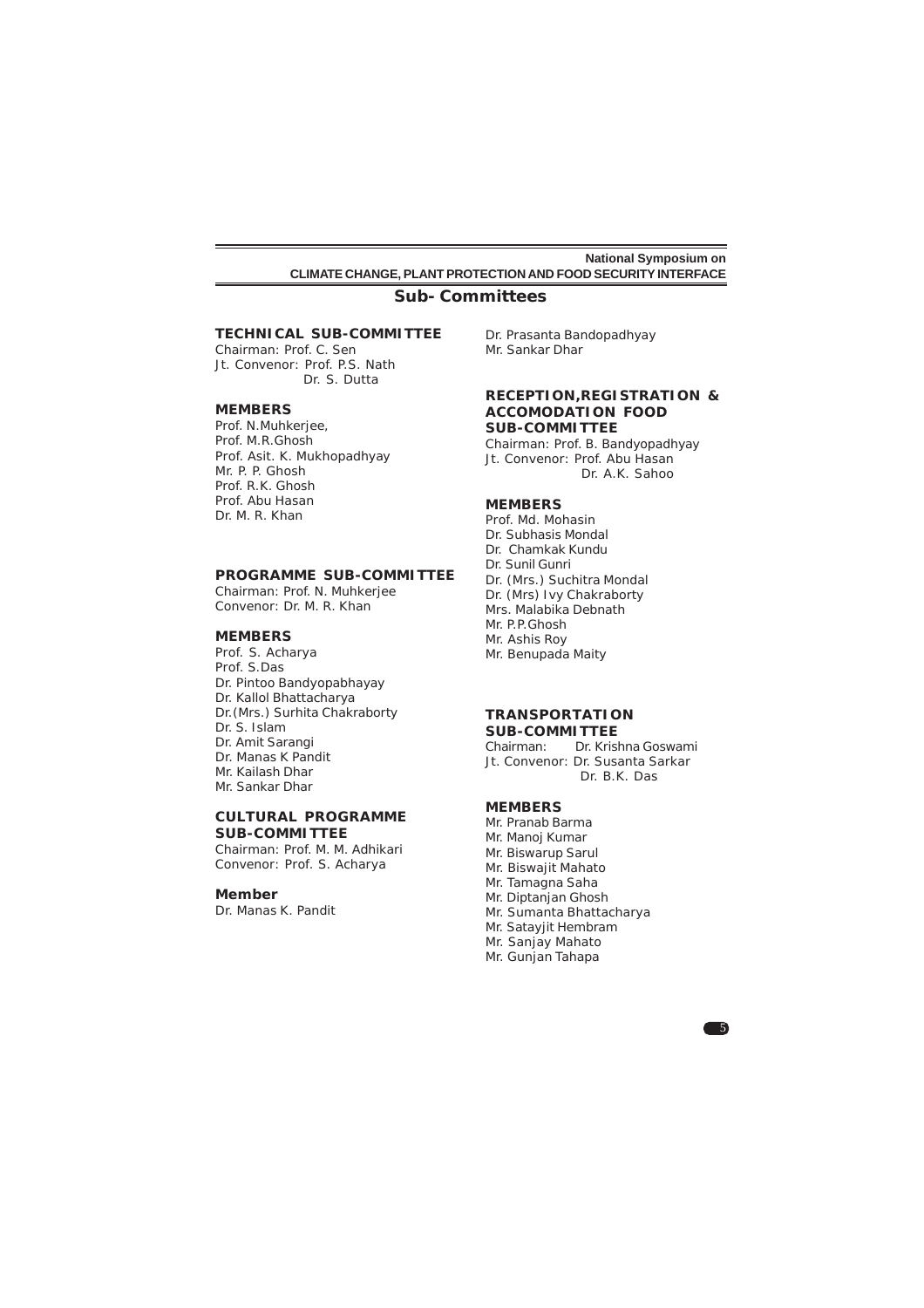# **FINANCE & PURCHASE**

**SUB-COMMITTEE** Chairman: Prof. S. Jha Convenor : Dr. S.K. Ray

### **MEMBERS**

Prof. P.S.Nath Prof. Srikanta Das Dr. Arup K. Chattopadhyay

### **PUBLICATION/ EDITORIAL SUB-COMMITEE**

Chairman: Prof. C. Sen Jt. Convenor: Dr. M. R. Khan Dr. S. Dutta

### **MEMBERS**

Prof. N. Mukherjee Prof M. R. Ghosh Mr. P. P. Ghosh Mr. S.P. Kuiry

## **FOOD SUB-COMMITTEE**

Chairman: Prof. Satyen S. Maity Jt.Convenor: Dr. Subhas Kole Dr. A.K. Sahoo

# **MEMBERS**

Dr. B.K.De Dr. Dilip K. Mishra Dr. Champak Kundu Dr. Krishna Goswami Dr. Subhra Muherjee Dr. Rajib Nath

### **POSTER PRESENTATION SUB-COMMITTEE**

Chairman: Prof. M.M. Adhikari Convenor: Dr. Krishna Goswami

6

### **MEMBERS**

Prof. Abu Hasan Dr. B. N. Panja Dr. Amitava Biswas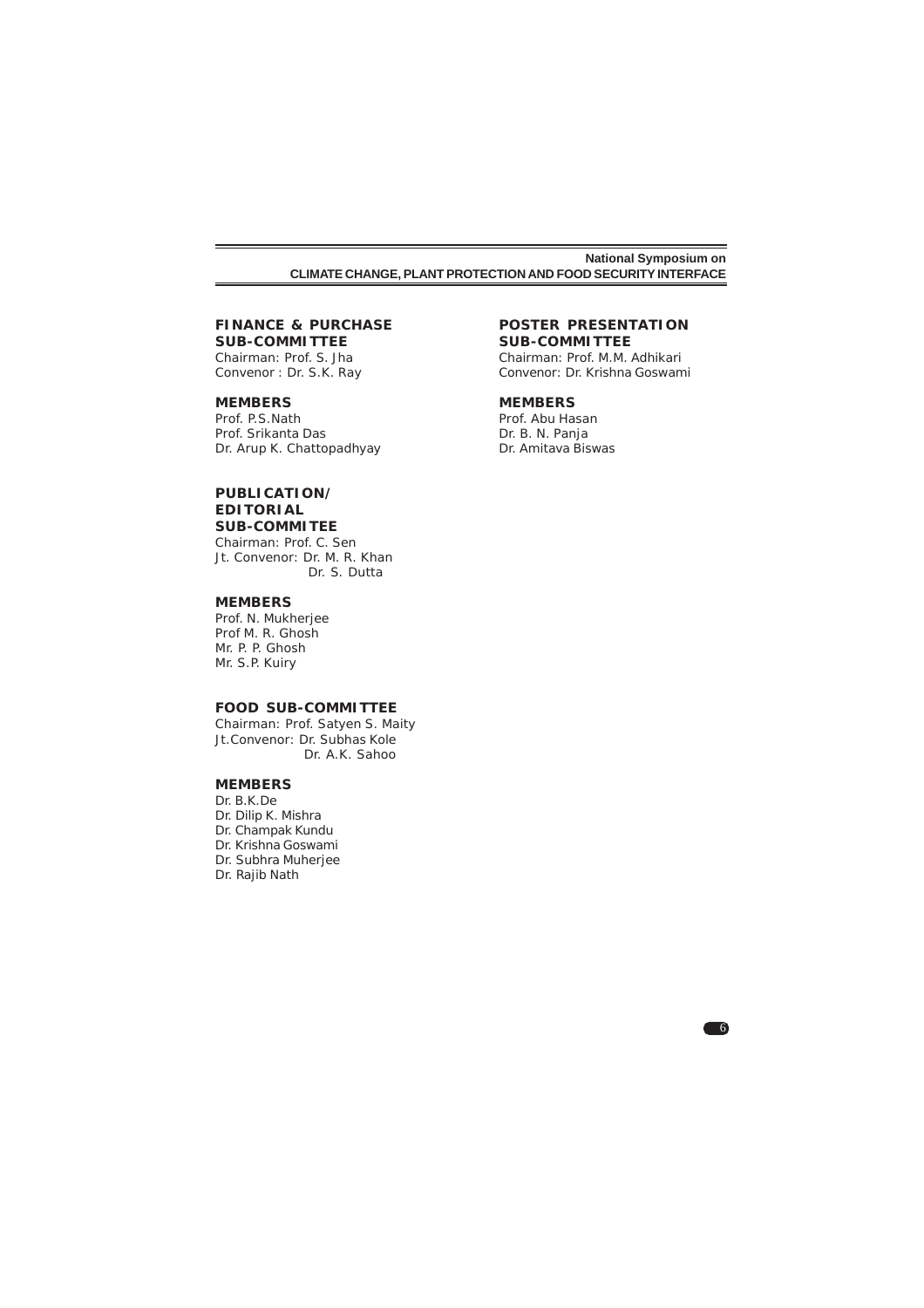**Programme Summary(Technical)**

# **Inaugural Session**

**Theme Lectures :**

**TL - 1 : Dr. R.N. Basu ,** Chairman, State Agriculture Commission *Ecologically sustainable holistic agriculture for food security of the nation*

**TL - 2 : Mr. Debal Ray,** Chief Environment Officer, GoWB *Climate Change in 2050*

**Technical Session A : Relevance of plant protection in global food security (12.00 noon- 1.30p.m.)**

# **Chairman : Shri P.K. Mazumdar Co-Chairman : Dr. Satyabrata Maiti Rappoteurs : Shri Prabir K. Ghosh, Dr. S.K. Mondal**

- **LS-1 Satyabrata Maity, DMAPR,** Opportunities in plant protection for achieving global food security
- **LS-2 Pradip K Mazumdar,** Chairman Crop Life India Agrochemicals and Food Security
- **LS-3 B. S. Mahapatra**, Director,CRIJAF(ICAR), Barrackpore, Kolkata Organic farming perspectives
- **IL-1 A.K. Dikshit and Irani Mukherjee, IARI,ND** Pesticide: a global link in food chain, food security and residue management

**Technical Session B : Biotechnological support for plant protection & food security (2.30 -5.30p.m.)**

> **Chairman : Dr. Arun K. Chatterjee Co-Chairman : Dr. Anil Sirohi Rappoteurs : Dr. Sampa Das Dr. Somnath Bhattacharyara**

> > $\overline{7}$

**LS-1 Arun K. Chatterjee et.al,** University of Missouri- 65211,U.S.A Quenching of quorum sensing signal in the management of bacterial softrotting disease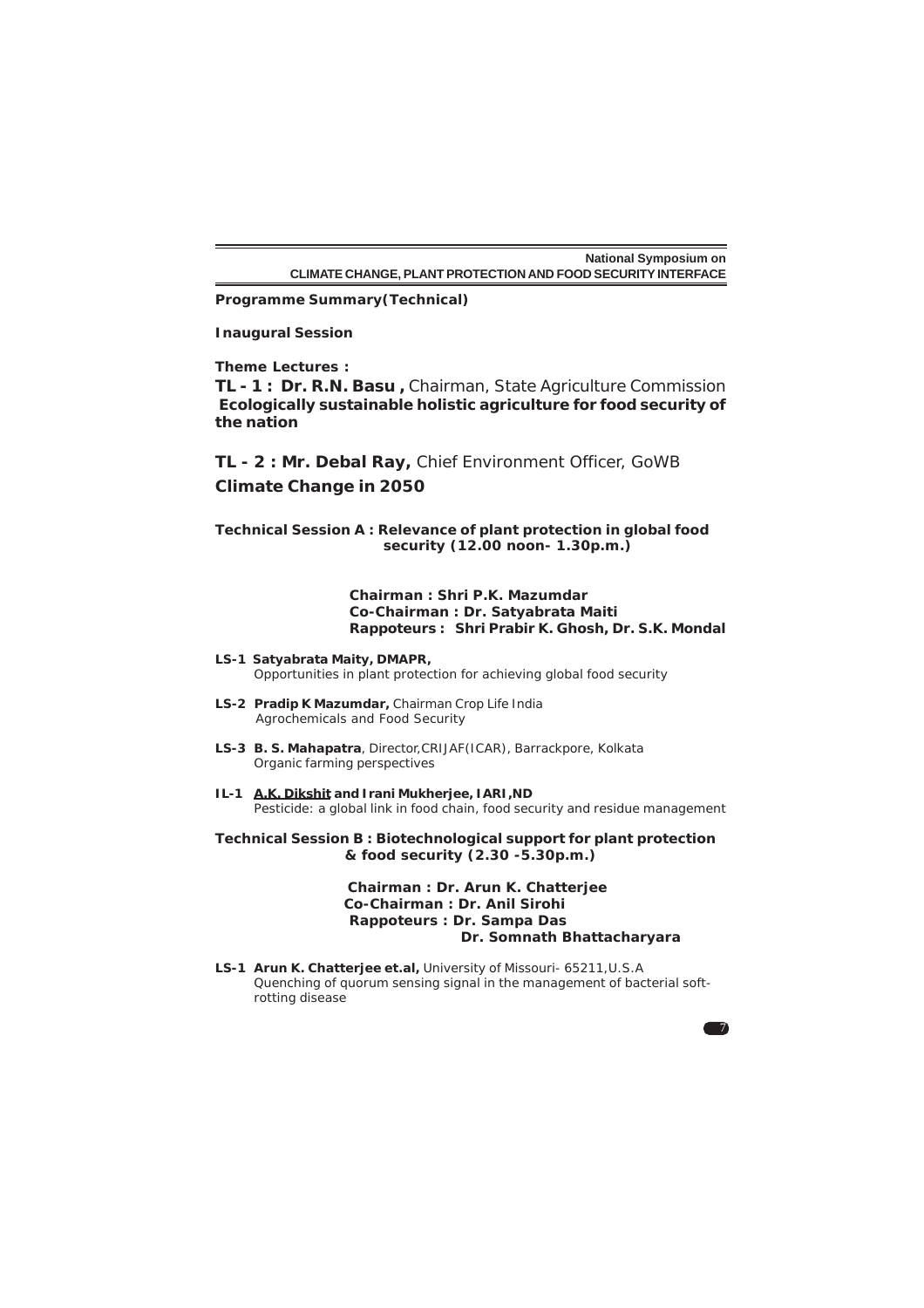|                                                                                                                                                              | <b>National Symposium on</b>                                                                                                                                                                                                                                 |  |  |  |  |  |
|--------------------------------------------------------------------------------------------------------------------------------------------------------------|--------------------------------------------------------------------------------------------------------------------------------------------------------------------------------------------------------------------------------------------------------------|--|--|--|--|--|
|                                                                                                                                                              | CLIMATE CHANGE, PLANT PROTECTION AND FOOD SECURITY INTERFACE                                                                                                                                                                                                 |  |  |  |  |  |
|                                                                                                                                                              | LS-2 Anil Sirohi and A.K. Ganguly, IARI, New Delhi<br>RNAi: a promising technology for plant parasitic nematode management                                                                                                                                   |  |  |  |  |  |
| IL-1                                                                                                                                                         | Sumanti Gupta, Dipankar Chakraborti and Sampa Das, Bose Institute<br>Study on interaction between Fusarium oxysporum f. sp. ciceris and chickpea<br>a model to develop understanding of plant defense response reaction                                      |  |  |  |  |  |
|                                                                                                                                                              | IL-2 Somnath Bhattacharyya et al. Crop Research Unit, BCKV<br>Identification of molecular markers links with the bruchid (Callosobruchus<br>chinensis) resistance from a wild progenitor of greengram (Vigna radiate<br>var. Sublobata) collected from India |  |  |  |  |  |
| $IL-3$                                                                                                                                                       | D. K. Chakrabarti et al., NDUA&T, Faizabad<br>Initial response of Mangifera indica to the infection of Fusarium mangifera<br>in malformation disease                                                                                                         |  |  |  |  |  |
|                                                                                                                                                              | OP-1 K.K.Biswas et. al IARI, New Delhi<br>Spatial distribution, genetic diversity, genome organization, genetic<br>recombination and transformation of citrus plant with CP gene of citrus<br>tristeza virus in India                                        |  |  |  |  |  |
|                                                                                                                                                              | OP-2 Amrita Banerjee et. al. BCKV<br>Development of high yielding tungro resistant rice lines by transferring a<br>transgene, conditioning resistance through RNAi                                                                                           |  |  |  |  |  |
| OP-3 Subhadipa Sen Gupta and Sampa Das, Bose Institute<br>Development of marker - free insect resistant transgenic rice plant type: A<br>clean gene approach |                                                                                                                                                                                                                                                              |  |  |  |  |  |
| Concurrent Poster Session I: Plant pest management using<br>$(12.30 - 2.30 P.M.)$<br>pesticides or related products                                          |                                                                                                                                                                                                                                                              |  |  |  |  |  |
|                                                                                                                                                              | Judges for evaluation<br>: Prof. M.R. Ghosh, BCKV<br>Prof. N. Mukherjee, BCKV<br>Prof. A. Reghupathy, TNAU                                                                                                                                                   |  |  |  |  |  |
|                                                                                                                                                              | PP-1 Parveen Noor,<br>Morphological changes of different castes of the subterranean termites<br>(Odontotermes proformosanus Ahmad) in fungus combs of termitophiles                                                                                          |  |  |  |  |  |
|                                                                                                                                                              | PP-2 Manoj Kanti Debnath et al,<br>A study of population dynamics of mango hopper, Amritodus atkinsoni Leth.<br>at Jabalpur, Madhya Pradesh                                                                                                                  |  |  |  |  |  |
|                                                                                                                                                              | PP-3 A. Samanta and V.W. Dhote<br>Effectiveness of different spray treatments against hopper and on yield of<br>mango cv. Himasagar                                                                                                                          |  |  |  |  |  |
|                                                                                                                                                              |                                                                                                                                                                                                                                                              |  |  |  |  |  |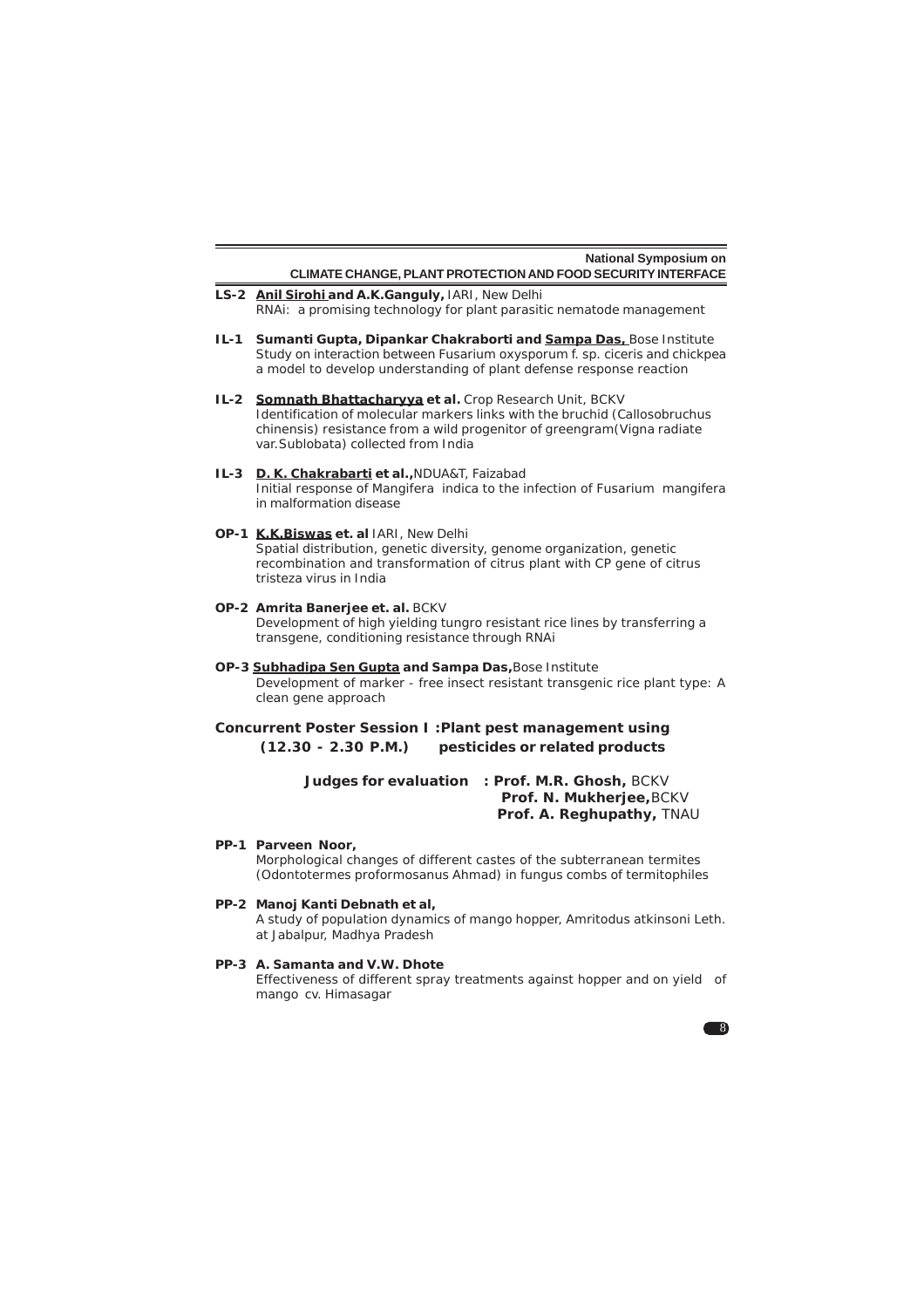#### **PP-4 Kaushik Chakraborty and Debesh Chandra Deb,** Determination of ETL of yellow stem borer (*Scirpophaga incertulus*) by egg mass estimation in relation to seasonal variations

**PP-5 M. Patnaik et al.**

Field efficacy of some insecticides for management of whitefly infesting mulberry, *Morus alba* L.

**PP-6 M. D. Maji et al.**

Development of forecasting model of bacterial leaf spot disease of mulberry for Birbhum district of W.B.

### **PP-7 S. K. Dutta et al.**

Rot disease of muga host plant, som (*Persea bonbycina*, King ex Hook. f., Kost) and its management

### **PP-8 S.K.Mukhopadhyay et al.**

Weather based forewarning of root mealybug, *Paraputo sp.* (Pseudococcidae: Hemiptera) in Mulberry of Kalimpong hills

### **PP-9 Malay K. Bhowmick et al.**

Integrated weed management in lentil (*Lens culinaris* Medikus)

# **PP-10 P.K. Ghosh and A. Chatterjee,**

An intensive investigation on the effect of Pests on cotton plant (*Gossypium* sp.) and its control measures

### **PP-11 M.K.Bag et al.**

Evaluation of fungitoxic effect of some commercially available agro chemicals against grain discoloration (GD) disease of rice in West Bengal

#### **PP-12 Amalendu Ghosh et al.**

Field evaluation of some new insecticides against brown plant hopper *Nelaparvata lugens* (Stal.) in rice

#### **PP-13Babul Chandra Sarkar and M.A. Rahim,**

Effect of paclobutrazol and management practices on extension of harvesting time, yield and quality of mango

### **PP-14 S.M. Qumruzzaman et al.**

Incidence of nut weevil in *Zizyphus mauritiana* cv. Thaikul

#### **PP-15 S.B. Das and O.P. Veda**,

Prediction model for the occurrence of *Helicoverpa armigera* Hub. on medium maturing pigeonpea

### **PP-16 Manoj Debnath et al.**

.

Analysis of variance for preference of different mango varieties by hopper, *Amritodus atkinsoni* Leth.at Jabalpur Madhya Pradesh

 $\overline{9}$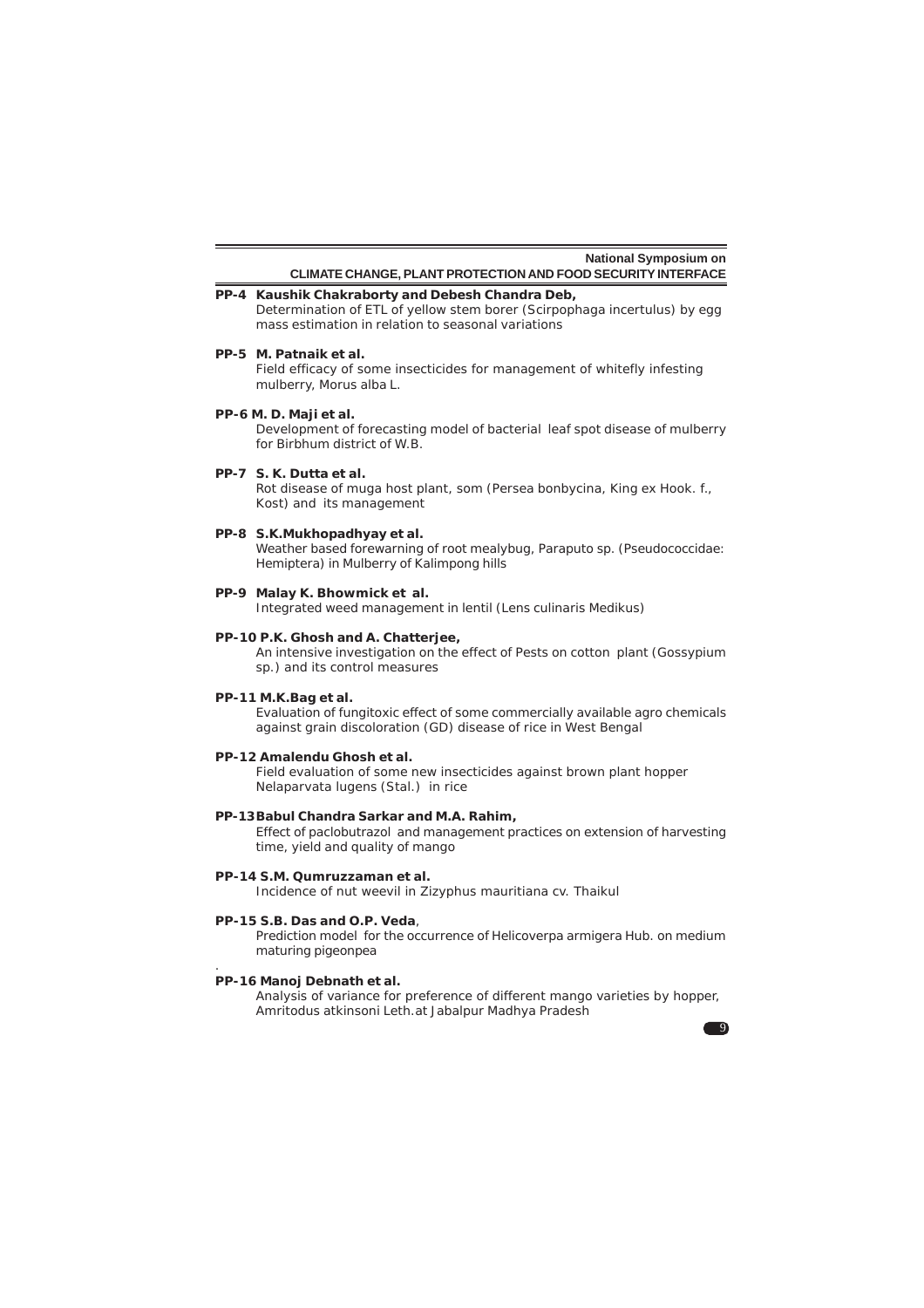#### **PP-17Srabani Debnath et al.**

Field efficacy of fungicides against purple blotch (*Alternaria porii*) of onion

### **PP-18 N. Jonson Singh et al.**

Occurrence of aphids in different traps on potato in Gangetic plains of West Bengal

#### **PP-19 Niraj Sriwastaw et al.**

Evaluation of different insecticidal treatments on rice yellow stem borer (*Scirpophaga incertulus* Walker) during boro season

#### **PP-20 S.Kundu. et al.**

Assessment of pest incidence of various rice cultivars under different tillage practices

### **PP-21 D.Mondal et al.**

Efficacy of different spray schedules to control the late blight disease of potato

### **PP-22 Arunabha Chakraborty and Sudarshan Chakraborti,**

Relative toxicity of some newer molecules against Rice moth [*Corcyra cephalonica* (St.)] under laboratory condition

### **PP-23 A.K. Senapati et al.**

Bioefficacy of some new and novel insecticides against chilli fruit borer (*Spodoptera litura* H)

# **PP-24 K. C. Hembrom et al.**

Field screening of gladiolus germplasms for resistance to *Pseudomonas gladioli* pv.*gladioli* causing bacterial wilt under New Alluvial Zone of West Bengal and its management

### **PP-25 S. Hembram et.al.**

Interaction of bacterial pathogens of betelvine with *Phoma piperis -betle*

#### **PP-26 Palash Mondal et al.**

Efficacy of some chemical and bio pesticides against major insect pests of potato in West Bengal

# **PP-27 Manoj Kanti Debnath et al.**

Some probability distribution for the study of mango hopper, *Amritodus atkinsoni* at Jabalpur, M.P.

#### **PP-28S. K. Mukhopadhyay et al.**

Relative susceptibility of two high yielding mulberry (*Morus alba* L.) cultivars to whitefly and thrips

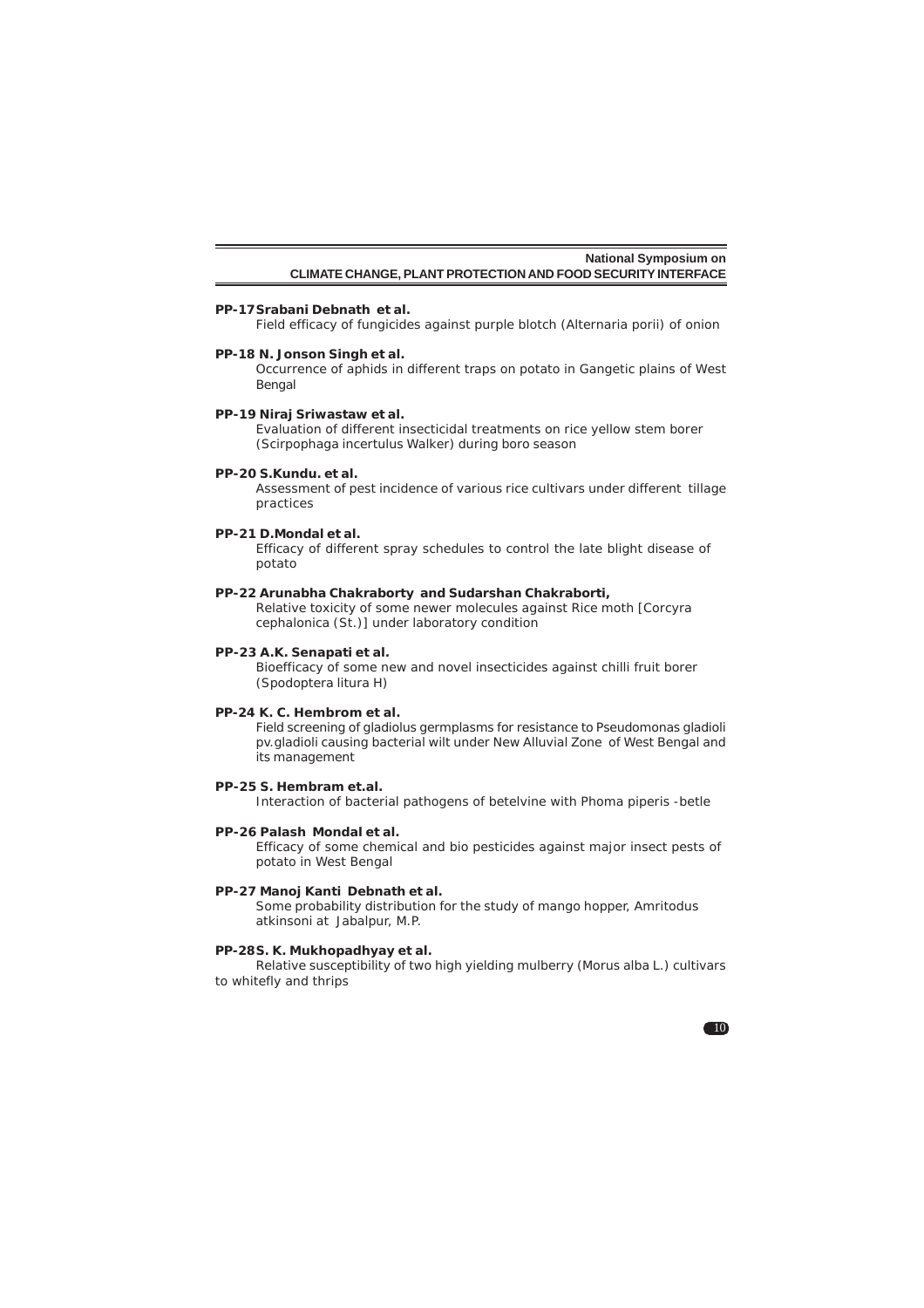#### **PP-29 Manoj Kumar and J. Tarafdar**

Complete nucleotide sequence of DNA segment A of sweet potato leaf curl virus isolate from West Bengal (SPLCV-BCKV) and its relationship with allied members of the begomoviruses

#### **PP-30 Sinam Subharani Sunil S. Thorat et.al.**

A database on parasitoid of insect pests of Manipur (North East India)

#### **PP-31 D. Mondal et al.**

Synoptic weather normality information for farmers' crop planning and decision making

### **PP-32B. K. Das**

Incidence of *Alurocanthus* spp. (Aleyrodidae : Hemiptera) on betelvine (*Piper betel* L. ) and their interaction with host plants

#### **PP-33 Sushilkumar Landge et al.**

Study on bioefficacy of newer chemicals against pigeonpea pod pest complex under late sown conditions

### **PP-34 M. A. Rahim et al.**

Tropical and subtropical fruits in Bangladesh in areas of nutrition food security, economy, women participation, and poverty reduction

#### **PP-35 M. A. Rahim et al.**

Fruit tree improvement program (FTIP) a one stop service for fruit development, production, extension, food security and research

#### **PP-36 M. G. Mustafa. et al.**

Food security in Bangladesh: evaluation of cassava (*Manihot esculenta*) morphotypes based on hydrogen cyanide acid toxicity and protein content of tuber

### **Session C : Ecology and biological management of plant pests**

### **Chairman : Dr, B. Ramanujam Co-Chairman : Dr. (Mrs) Pratibha Sharma Rappoteurs : Prof. S.K. Pan, Prof. S.Das**

# **LS-1 C. Chinnusamy et. al.,** DWSRC,TNAU

Tillage and weed management on weed population dynamics and weed control efficiency in different cropping system

#### **LS-2 S.J. Rahaman,** ANGARU

Changing role of biological control in IPM under present agricultural scenario

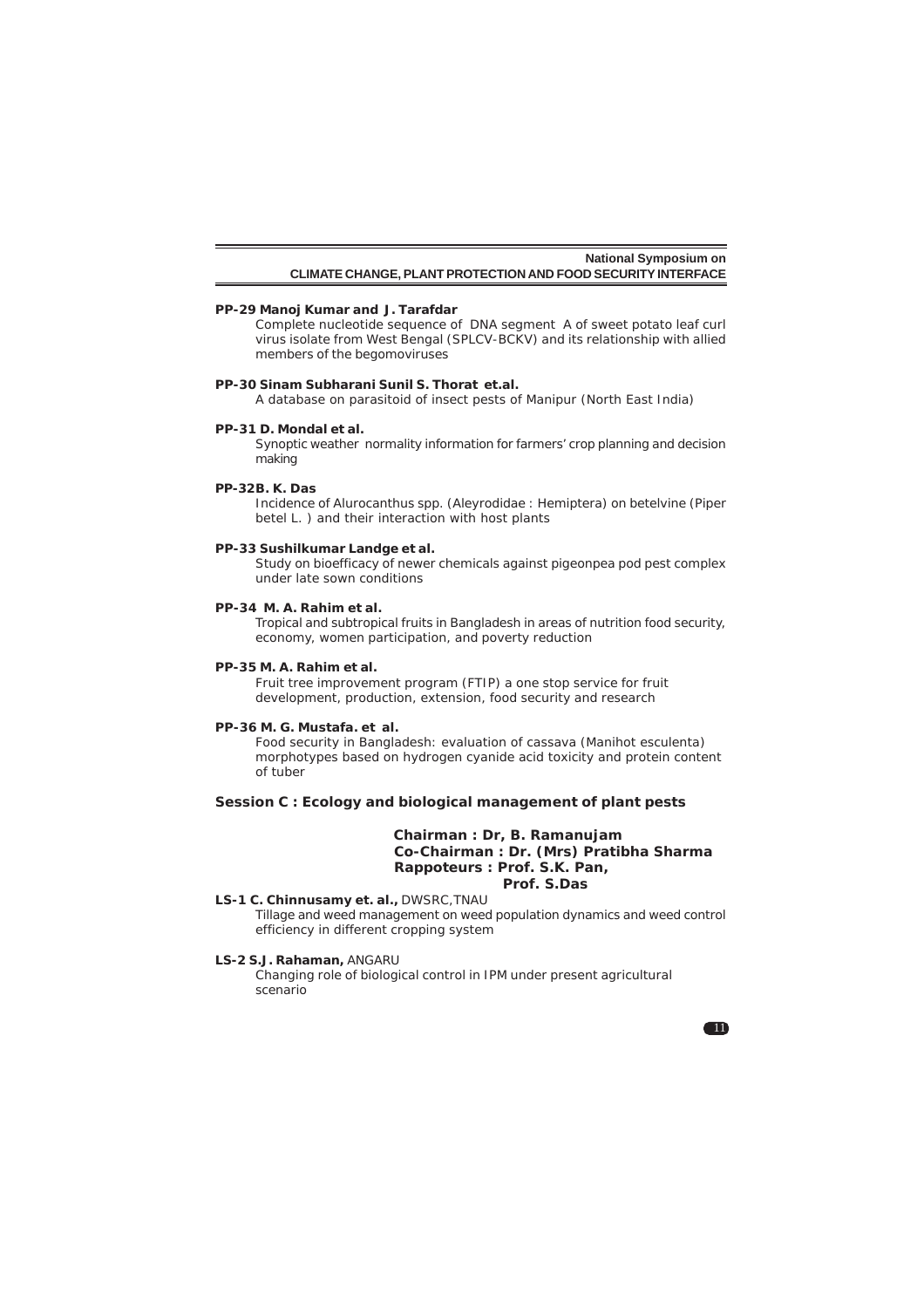**IL-1 Sudarshan Ganguly,** IARI,ND

Biosystematics and biocontrol potential of Entomopathogenic nematodes for managing insect pests

- **IL-2 Pratibha Sharma,** IARI,ND Ecological behaviour of biocontrol agents against major soil borne and foliar pathogens
- **IL-3 B. Ramanujam et.al.,** NBAII(PDBC),Bangalore Mass production, formulation, quality control and delivery of fungal antagonists for plant disease management
- **OP-1 Sitansu Pan and Amrita Das,** BCKV, Kalyani Evaluation of shelf life of some value added bio formulation of *Trichoderma harzianum*

# **Session D: Impact of key climate change parameters on pest scenario**

**Chairman***:* **Dr. J.E. Luck Co-Chairman: Prof. S.A.Khan Rappoteurs: Dr. C. Chattopadhyay, Dr. Saon Banerjee**

- **LS-1 Kep Coughlan,** University of Western Sydney, Australia Climate change and climate risk management- and Australian perspective
- **LS-2 J.E. Luck et al.** Biosciences Research Division, Department of Primary Industries An integrative approach to understanding the pest and disease threats to agricultural biosecurity under future climates
- **IL-1 Swadesh Mishra,** Ex- Agri Meteorologist, W.B. Climate change – a West Bengal scenario

.

- **IL-2 Chirantan Chattopadhyaya and AKS,Huda,** IIPR(ICAR), Kanpur Changing climate forcing alteration in cropping pattern to trigger new disease scenario in oilseeds and pulses in Indian sub-continent
- **IL-3 A.Regupathy and R. Ayyasamy,**Science Advisor, BRDC Impact on climate change on insect pests and management options

#### **OP-1 A. Mukherjee et al.** University of Florida Current and future climatic distribution of the invasive aquatic weed *Hygrophila polysperma* T. Anders

 $\blacksquare$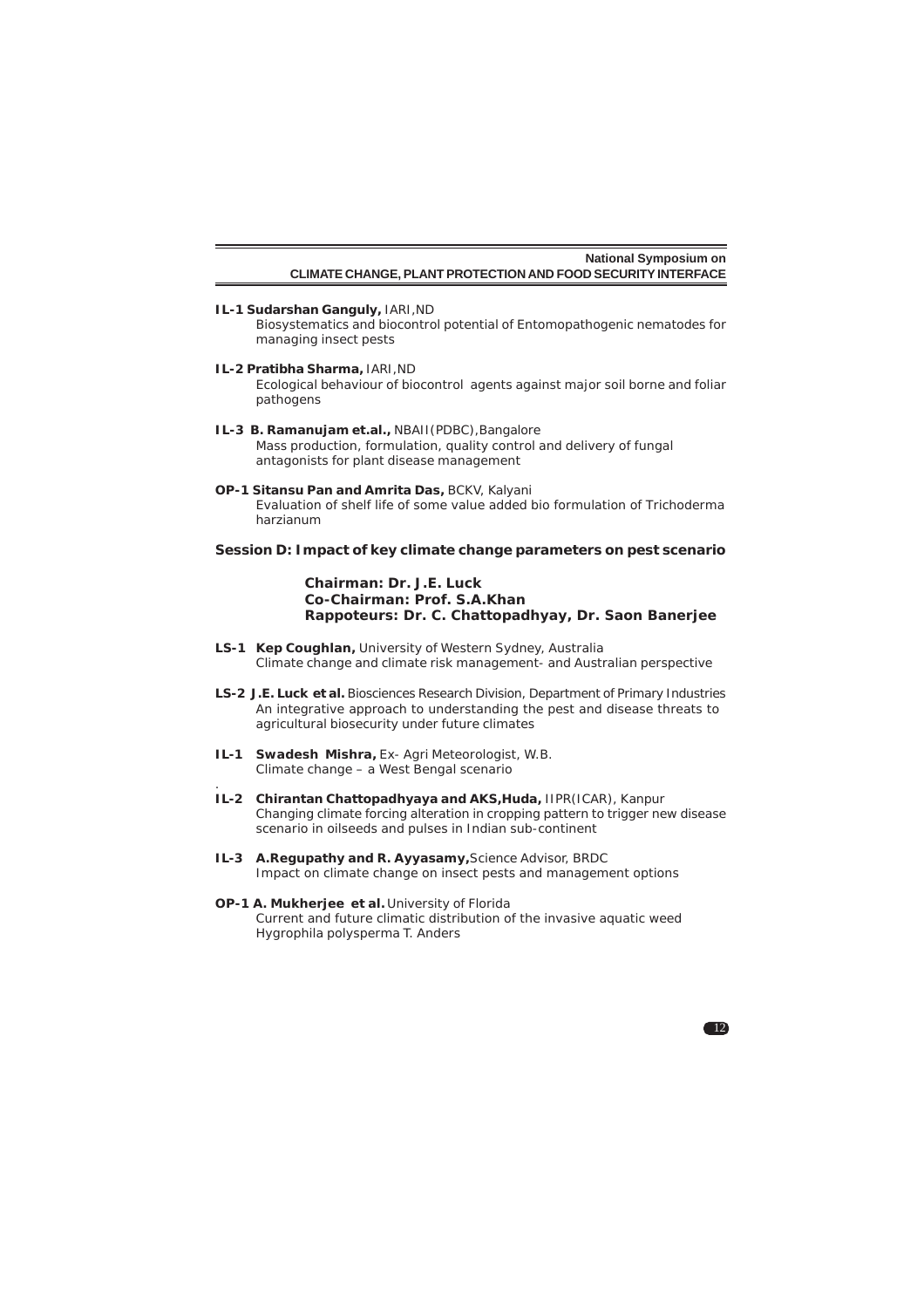**Session E: Pest Diagnostics**

### **Chairman**: **Prof. Salil K. Gupta Co-Chairman: Dr. (Mrs) V. G. Malathi Rappoteurs: Dr.A.K.Das Dr. S.Chakraborty**

- **LS-1 Salil K. Gupta,** DST USERS Project,Kolkata Diversity and diagnosis of agricultural mites with their importance either as pests or as predators
- **LS-2 V. G Malathi,** IARI, New Delhi Diversity of Begomoviruses : a challenge to crop cultivation in India
- **IL-1 A.K. Das,** NRCC, Nagpur Recent developments in diagnosis of *Candidatus liberibacter asiaticus*, the bacterium causing citrus greening(Haunglongbing ) disease
- **IL-2 S. Chakraborty et.al.,** JNU, New Delhi Recent advances in geminivirus detection
- **OP-1 T. Kumar et. al.,** National Botanical Institute, Lucknow Pathogenicity determination of a single complementary sense transcript of satellite DNA-ß associated with cotton leaf curl virus
- **OP-2 Matiyar Rahaman Khan et al.,** BCKV Identification of *Meloidogyne* species infecting crops in West Bengal

### **Concurrent Poster Session I :Integrated pest management in modern agri-horticultural production system (12.30 - 2.30 P.M.)**

**Jusges for evaluation : Prof. M.R. Ghosh,** BCKV

 **Prof. N. Mukherjee,** BCKV  **Prof. A.K.S. Huda,** Australia

### **PP-37 A. K. Chaubey and Satyendra Kumar,**

Bio-management of root knot nematode and root rot disease by antagonistic fungi and rhizobacteria

### **PP-38 Y. V. Ingle and S.S. Mane**

Performance of some carrier' formulations of *Nomuraea rileyi* against *Helicoverpa armigera*

### **PP-39 Y. V. Ingle, et al.**

Evaluation of formulations of Nomuraea rileyi against *Helicoverpa armigera*

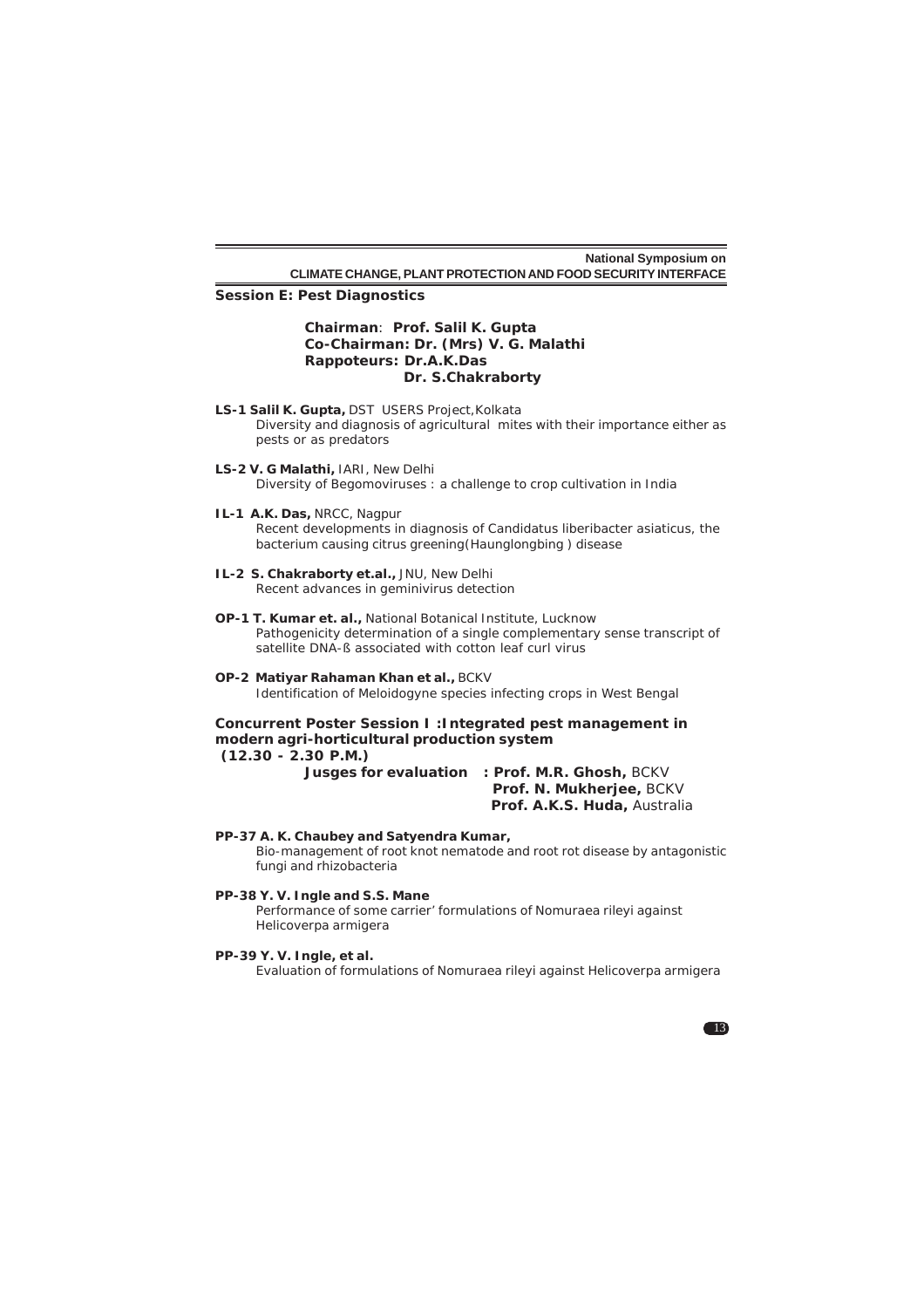# **PP-40 R.W. Ingle et al.**

Efficacy of plant growth promoting rhizobacteria against soil pathogen in cotton

### **PP-41 R .W. Ingle, et al.**

Effect of agrochemicals on PGPR in cotton

#### **PP-42 B. Adhikari et al.**

Effect of arsenate on growth and yield attributing traits of rice in simulated condition

## **PP-43 J. Jayakumar**

Effect of *Streptomyces avermitilis* as a boipesticides for the management of root knot nematode, *Meloidogyne incognita* in bhendi

### **PP-44 M .R. Khan and Sekhar Ghosh**

Bioefficacy of pesticides against *Aphelenchoides besseyi* and sensitivity of tuberose bulbs to hot-water treatment

### **PP-45 Archana U Sing and Vijendra Singh**

Effect of seed soaking of different doses of agroneem,carbofuran and neem cake against *Meloidogyne incognita* on okra crop cv. A4 hybrid

### **PP-46 Archana U Sing and Vijendra Singh**

Effect of seed soaking of ozoneem trisul, agroneem, *Aspergillus terreus* , phorate and neem cake(soil application) against *Meloidogyne incognita* on pea crop

### **PP-47 Md Kamrul Hasan**

Antifungal compound in mango sap provide natural protection to anthracnose disease in mango

### **PP-48 K. Karmakar**

Utilization of Predatory mite, *Amblyseius longispinosus* Evans (Acari: Phytoseiidae) for management of spider mite, *Tetranychus urticae* Koch in pointed gourd ecosystem

### **PP-49 Honnur Basha et al.**

Screening of chilli microflora and other biocontrol agents for their antagonistic effect of *Colletotrichum* sp. Infecting chillies

### **PP-50 Khandker Neshar Ahmed**

Sudden outbreak of mealybug and armoured scale causing severe damage to economic crops in Bangladesh

#### **PP-51 L. Saravanan and Vipin Chaudhary**

Seasonal activity of spotted beetle, *Epilachna vigintioctopunctata* infesting ashwagandha (*Withania somnifera*) and it relation to weather factors

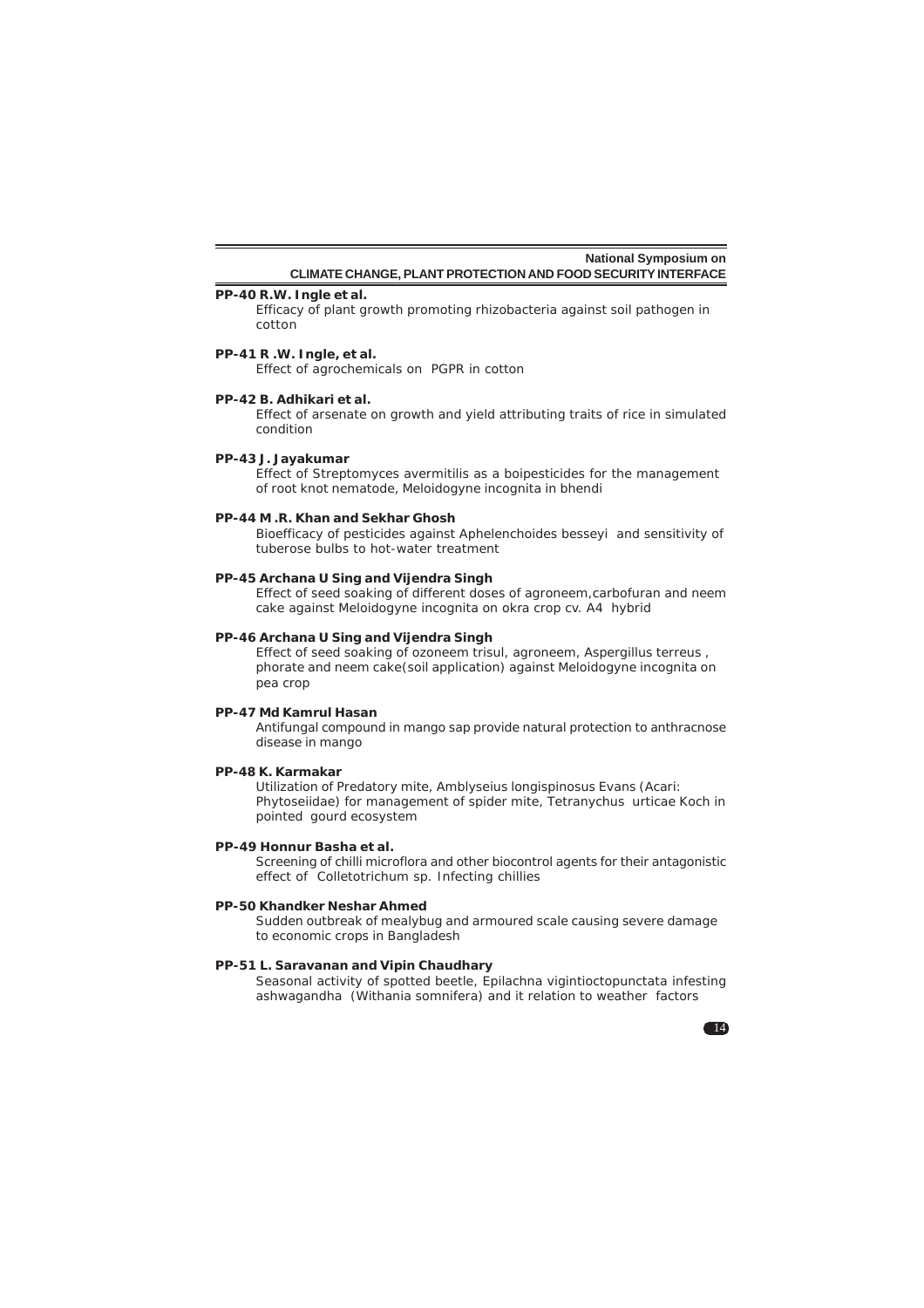#### **PP-52 T. Boopathi et al.**

Seasonal incidence of major insect pests in okra under subtropical conditions

### **PP-53 M. Setua et al.**

Comparative effect of some plant growth regulators on growth and quality leaf yield of mulberry (*Morus alba* L.)under low temperature stress during winter

#### **PP-54 T. Sengupta et al.**

Studies on the improved mulberry genotypes suitable for eastern and north eastern region of India

### **PP-55 Neerja Agrawal et al.**

Survey and monitoring of pests, parasites and predators on pulses in central and eastern Uttar Pradesh

#### **PP-56 Mujeebur Rahman Khan**

Response of plants to pathogens under elevated levels of carbon dioxide

### **PP-57 T. Boopathi et al.**

Seasonal incidence of major insect pests and their succession in broccoli under subtropical conditions

# **PP-58 O. P. Veda et al.**

Studies on susceptibility of Indo-African pigeonpea derivatives of medium maturing pigeonpea against pod borer complex

# **PP-59 Sushilkumar Landge et al.**

Screening of pigeonpea genotypes against pod pest complex under late sown condition

### **PP-60 Yogesh Patel and S. B. Das**

Influence of weather factors on the population of *Coccinella septumpunctata* L. in cotton

#### **PP-61 Amitava Konar et. al.**

Impact of different dates of planting on the incidence pattern of important insect pests of potato in West Bengal

### **PP-62 Sahidur Rahman and Matiyar Rahaman Khan**

Incidence of pests in jute (*Corchorus olitorius* L.) ecosystem and pest weather relationships in West Bengal India

#### **PP-63 Bappaditya Chandra and Matiyar Rahaman Khan,**

Dynamics of plant parasitic nematodes in vegetable based crop sequences in West Bengal, India

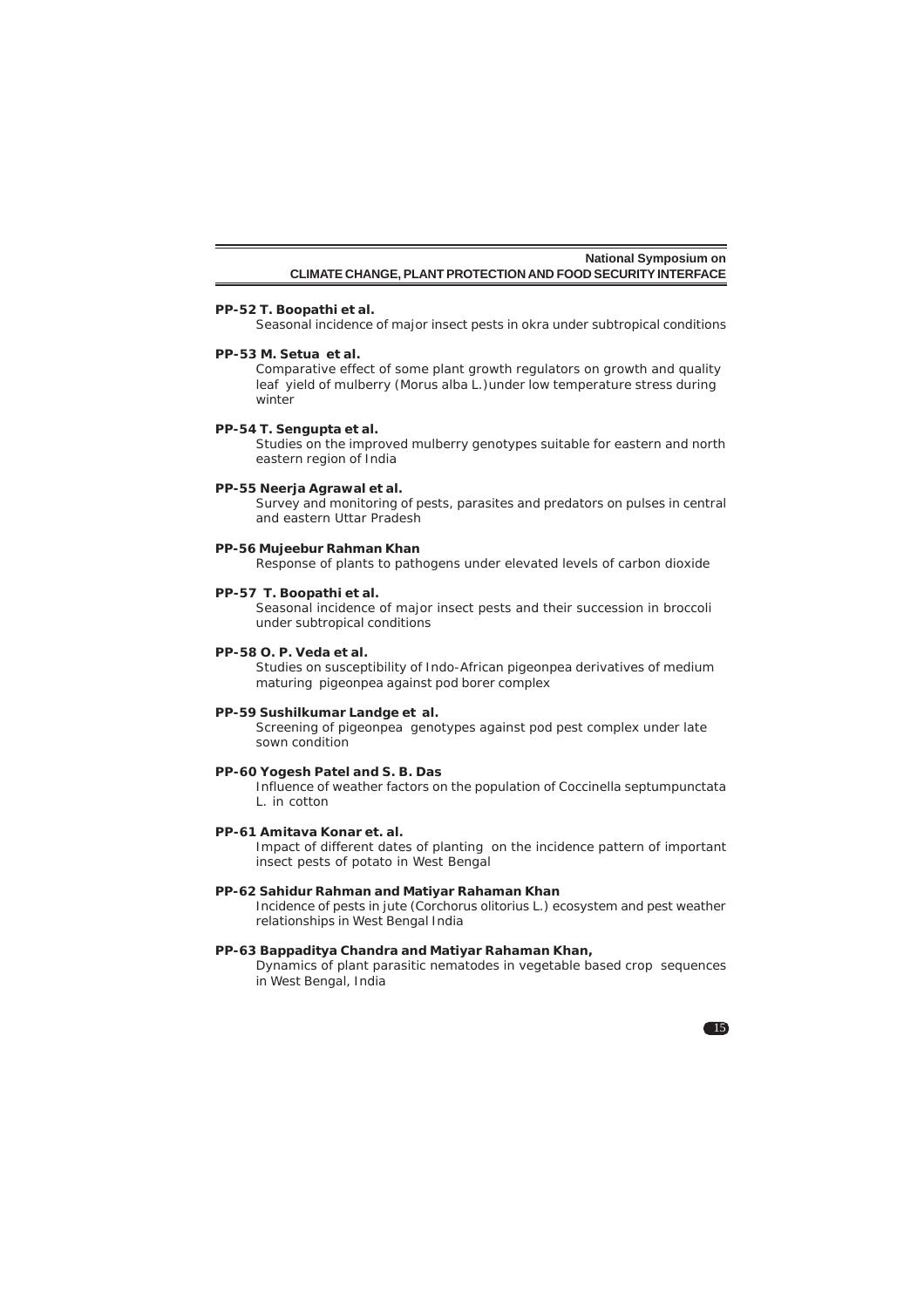#### **PP-64 M. K. Biswas**

Natural incidence of *Alternaria* leaf blight of mustard caused by *Alternaria brassicae* in the lateritic zone of West Bengal

#### **PP-65 M.K.Pandit et al.**

Influence of sowing dates on flowering pattern and melon fruit fly infestation in snap melon (*Cucumis melo* var*. momordica*) genotypes

### **PP-66 Sanjib Bauri et al.**

Use of various geotextile as soil conditioner to increase ground nut crop productivity under inceptisol soils in West Bengal

#### **PP-67 Elvera Momin et al.**

Studies on target spot of *Rauvolfia serpentine* caused by *Corynespora cassicola*

### **PP-68 D. P. Singh et al.**

Multiple disease resistance in wheat and triticales and utilization of sources of resistance over past decade in India

#### **PP-69 Sunita Mahapatra et al.**

Effects of different levels of nitrogen under different fertility gradient soil on foliar disease severity of potato and yield were determined on field condition

#### **PP-70 T.Murali Krishna et al.**

Influence of weather parameters on pheromone trap catches of *Spodoptera litura* in groundnut ecosystem

### **PP-71 Ranjan Nath and Alok Kumar Mathato**

Evaluation of phyto-extracts against *Rhizoctonia solani* Kuhn. inciting sheath blight of rice

### **PP-72 Md. S. Rahman et al.**

Allamanda compounds are fungicidal to some important plant pathogens

### **PP-73 A.Somorjit Singh et al.**

Effect of nutrition on the incidence of leaf curl virus disease of tomato (*Lycopersicon esculentum* Mill.)under field condition

### **PP-74Diptanjan Ghosh et al.**

Downy mildew disease risk of cucurbits by using weather and biological data

### **PP-75S. A. Khan and S. Jha**

Effect of dates of sowing and moisture regimes on incidences of aphid (*Lipaphis erysimi* (Kalt.) in rape and mustard

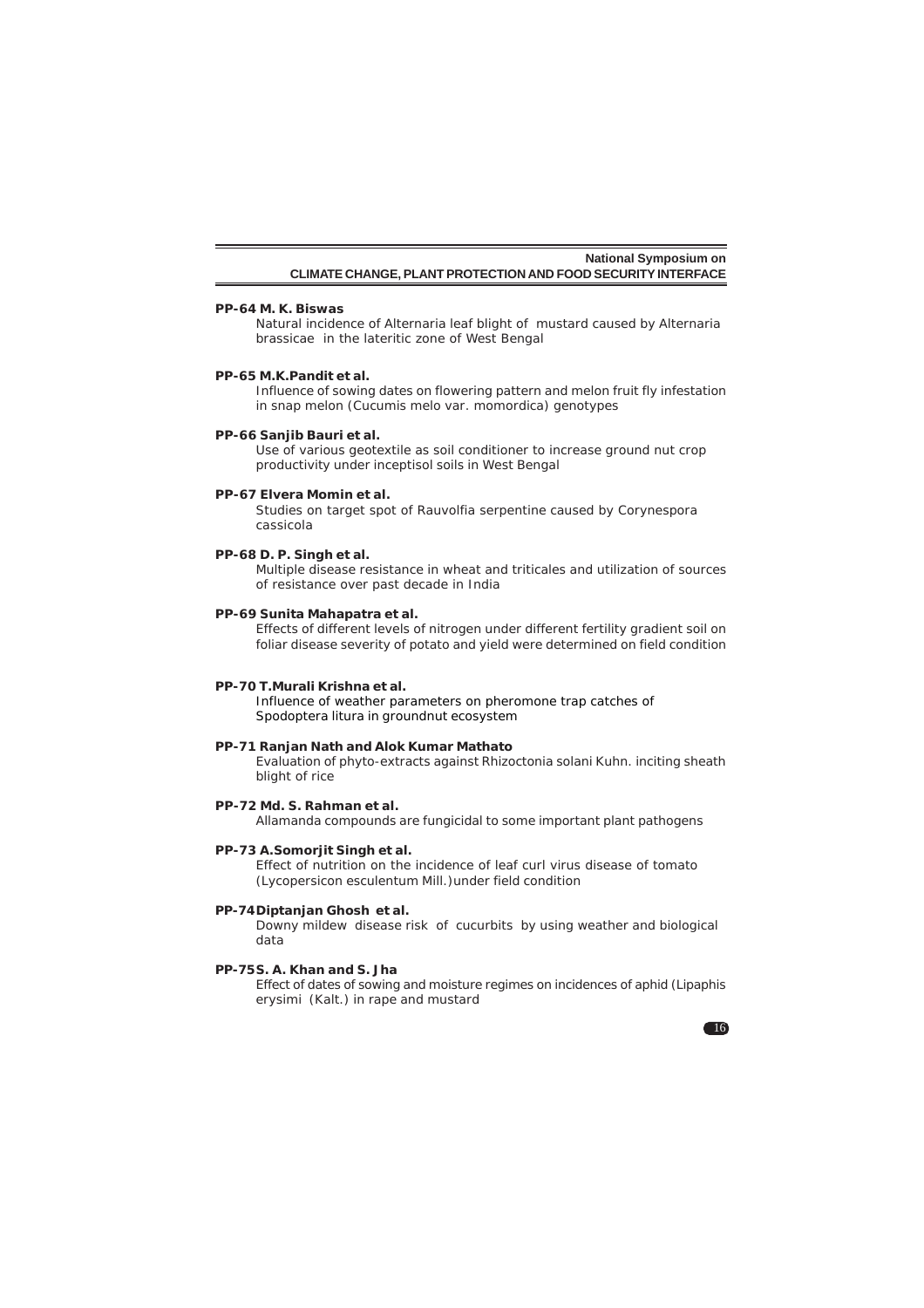#### **PP-76S.P.Bhattacharyya et al.**

Effect of Ramederma plus on growth of yield of chilli

#### **PP-77S. Satpathy et al.**

Mealy bug infestation in jJute and Mesta crop- A case study

### **PP-78B. N. Panja et al.**

Fungicide tolerance of rice sheath blight pathogen, *Rhizoctonia solani* Kuhn, and its management

#### **PP-79Pranab Barma et al.**

Population dynamics and varietal preference of mango fruit borer *Autocharis albizonalis* Hampson in New Alluvial Zone

### **PP-80 S. Dutta et al.**

First report of a leaf blight disease of cabbage caused by *Colletotrichum capsici* in Eastern India

#### **PP-81N.Surmina Devi et al.**

Effect of dates of sowing and inorganic nutrients on leaf blight severity on wheat caused by *Alternaria triticina* under field condition

### **PP-82 Ananya Nath et al.**

Laboratory evaluation of some new chemicals against tobacco caterpillar (*Spodoptera litura* Fab.)

#### **PP-83A.K. Pandey et al.**

Effect of climatic change on plant diseases

### **PP-84S. K. Acharya et al.**

The hunger, poverty and silence: The synergy of danger and destruction **PP - 85: K.K. Biswas et al.**

Begomo, tospo and leaf crinkle disease complex in mungbean(*Phaseolus aureous* Roxb.): A threat of grain productivity in India

### **Session F: Integreted pest management in modern agri-horticultural production system Chairman***:* **Prof. M. Bahadur Meah**

**Co-Chairman: Roberlt Spooner-Hart Rappoteur: Dr. D.P. Singh**

### **LS-1 M. Bahdur Meah,** BAU, Bangladesh

IPM for organic agriculture in Bangladesh

**LS-2 Robert Spooner-Hart** , University of Western Sydney Integrated pest and disease management (IPDM)-based horticultural food production in Australia and possible impacts of climate change

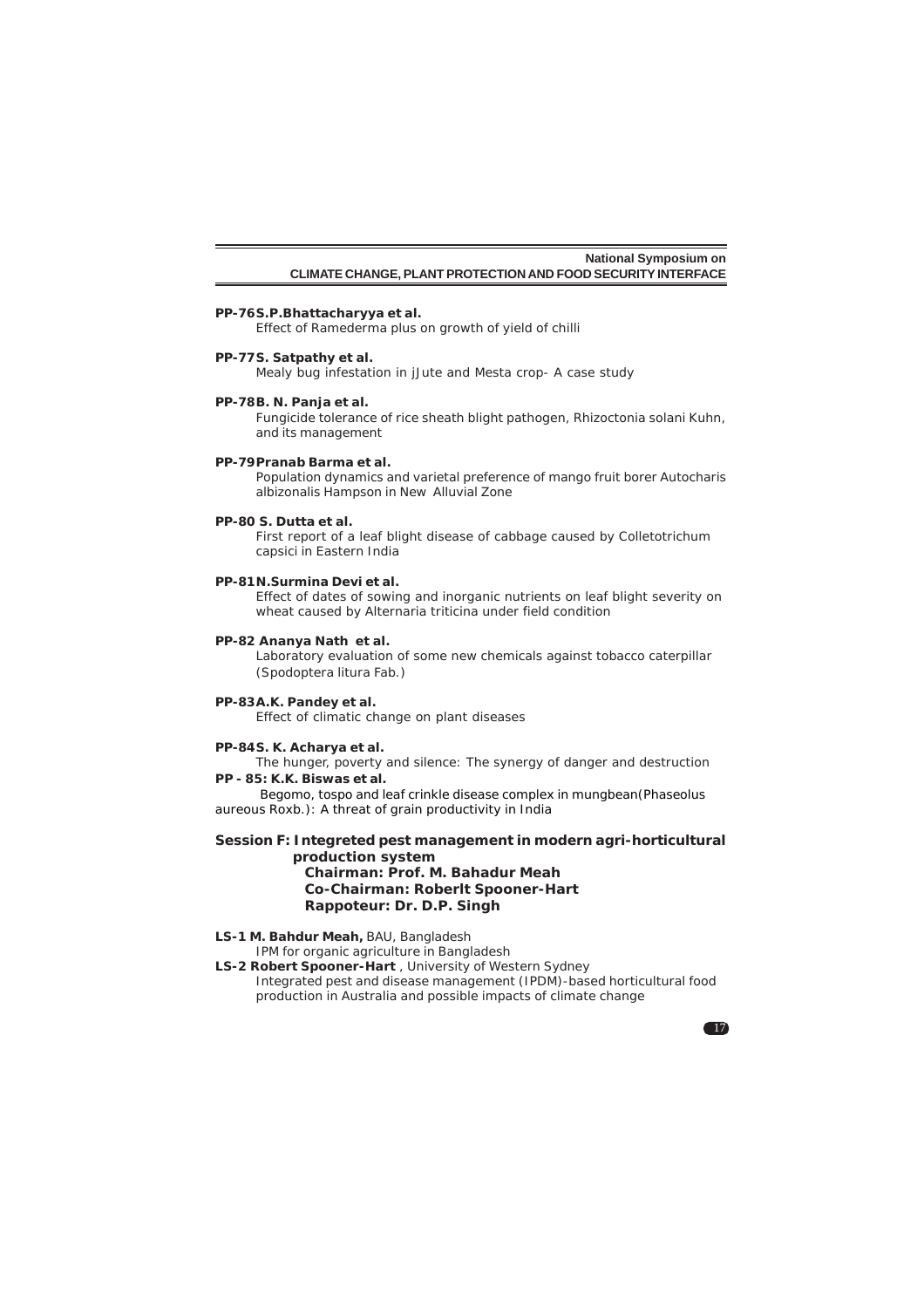- **OP-1 D. P. Singh et. al.,**DWR, Karnal Status of leaf blight of wheat caused (*Alternaria triticina*)over past one decade in India
- **OP-2 M. A. Rahim et. al.,** BAU, Bangladesh Integrated crop management for controlling fruits pest and diseases
- **OP-3 A.K. Bhattacherjee** and B.K. Pandey, CISH (ICAR), Lucknow Dissipation of carbendazim in mango (cv.chausa) after pre and post harvesting treatments

# **Session G: IT interface with climate change and plant protection**

### **Chairman***:* **Prof. D.K. Bagchi Co-Chairman: Dr. P. Krishna Reddy Rappoteur: Dr. Saon Bannerjee**

- **LS-1 P. Krishna Reddy et. al.,** IIIT, Hyderabad Development of eSagu system: experiences and future plan
- **LS-2 S. K. Paradhan and Anupam Deb,** IFMED,Kolkata Application of information and communication technology in IPM

### **Session Planery:**

**Chairman***:* **Dr. Satyabrata Maity Co-Chairman: Dr. Avedesh Narain Rappoteurs: Dr. Subrata Dutta, Dr.K.K.Biswas**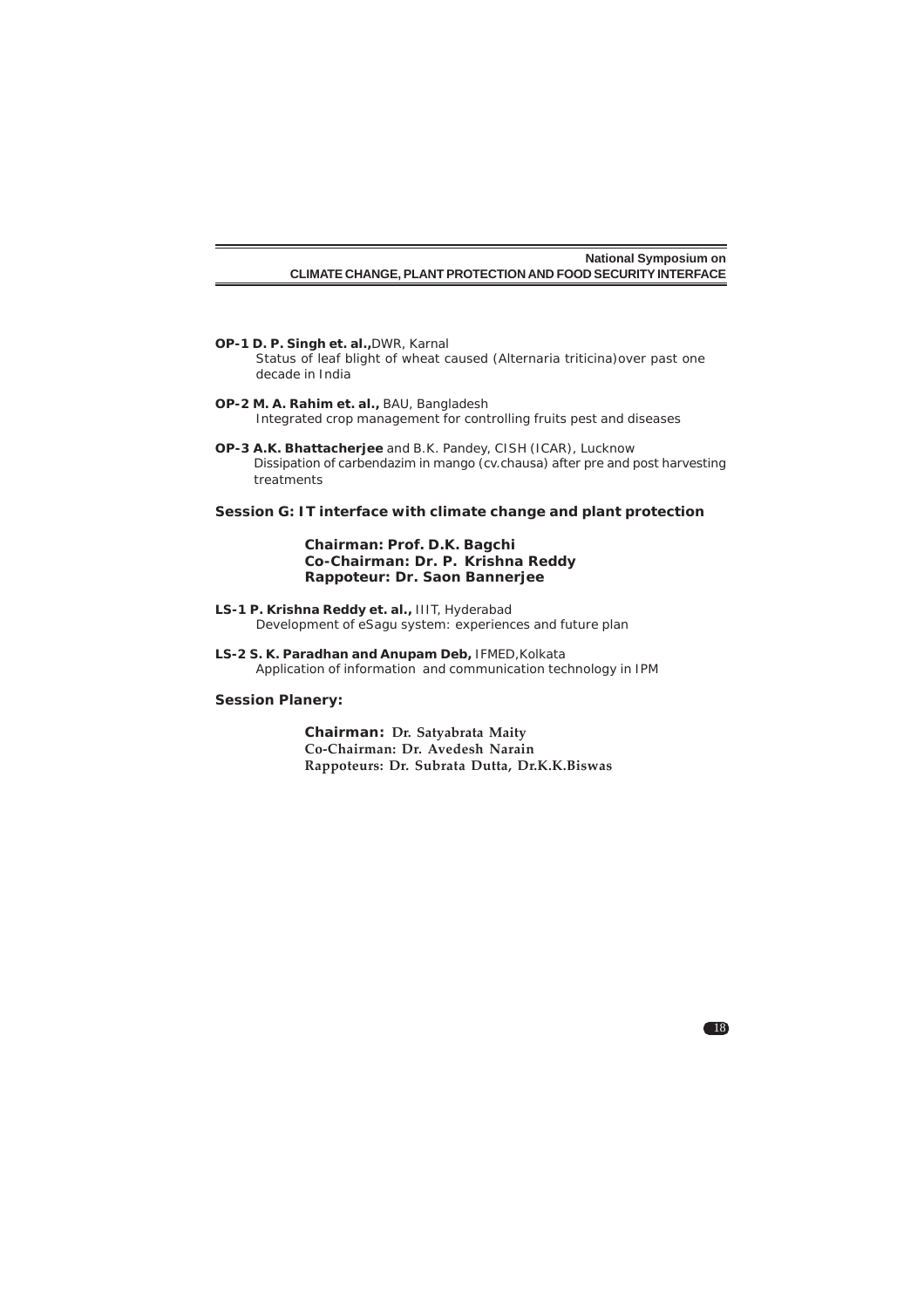## **Presidential Address:**

# **Agricultural Sustainability: Issues related to Agro-Ecology and Socio-Economic Indicators**

**Dipak Kumar Bagchi,** President, AAPP & Former Vice-Chancellor, Bidhan Chandra Krishi Viswavidyalaya, West Bengal, India, **E-mail**: dk\_bagchi@yahoo.com

Present International and National scenario suggest that agricultural sustainability is facing challenges both in respect to food security and ecological vulnerability All over the world record food prices have been noted during 2007 and 2008 although production does not seem to be so dismally low. This brings out the issues of sustainability covering both agro-ecological and socio-economic indicators. First of the eight Millennium Development Goals (MDG) by the International Community to halve the number of hungry people by 2015 is destined to be upset as presently hungry world, showing no signs of reduction, is having about one billion people. Our national intense effort to boost up production through green revolution (GR) and chemical farming could not keep pace with population growth since mid- nineties due to decelerated/stagnated crop yield Also technologies, it seems, failed to combat degradation in natural and bio-resources .Again in spite of Kyoto Protocol(1997) and IPCC Report (2006) as also currently held Copenhagen Conference the planet is passing through the worst environmental crisis caused presumably by greenhouse gas emissions reflected mainly by global warming and frequently occurring drought/flood /typhoons/natural disasters etc. Since initiation of scientific recording of meteorological data in 1850 the first decade of 21st. Century have been noted to be the warmest one .Trials have already confirmed that rise of 1ÚÙ C. above normal would reduce wheat yield by about  $4-5$  quintals per hectare while national loss thus estimated will be 7 million tonnes output reduction. Another example may be cited about indifferent rainfall pattern noted for the last few years in different regions resulting into drastic yield reduction effects on rainfed crops. This year, India receiving 22% less kharif rain is estimated to yield 15 million tonnes less paddy compared to last year. All these added together are the prime factors of present crisis as reflected through non accessibility and non affordability of food and nutrition affecting quality of life of poor people. Besides skyrocketing prices of production components with uncertainty of assured yield have made agriculture mostly non remunerative and recent NSS data have shown that 40% of Indian farmers, on the probability of getting alternate livelihood option, will leave this profession.

The central thematic issue thus indicating sustainability should address agronomical productivity, ecological harmony, social acceptability and economic stability. Plant protection being the key factor in agricultural productivity sustainable policies of research and development on agriculture, while outlining the roadmap in this sector should emphasize "Business as usual is not an option". Parliamentary Committee report's estimation about 5 years ago pointed out an annual loss of nearly Rs 90,000 through disease and pest infestation. Stress on chemical use to get rid of this problem could not bring relief. Instead hazards of chemical use could be felt though ill effects on soil health, biodiversity and serious human health and environmental problems.. On the pretext of maximum reduction/abolition of chemical pesticides genetically modified organism (GMOs) particularly Bt (toxic gene) food crops are at the doorstep of commercial cultivation. Being hailed as the answer to anti-nature pesticides as also cost reduction technologies, proponents of GMOs/Bt technologies are forcefully arguing in its favour while overwhelming opposition, equipped with studies/findings is also seen questioning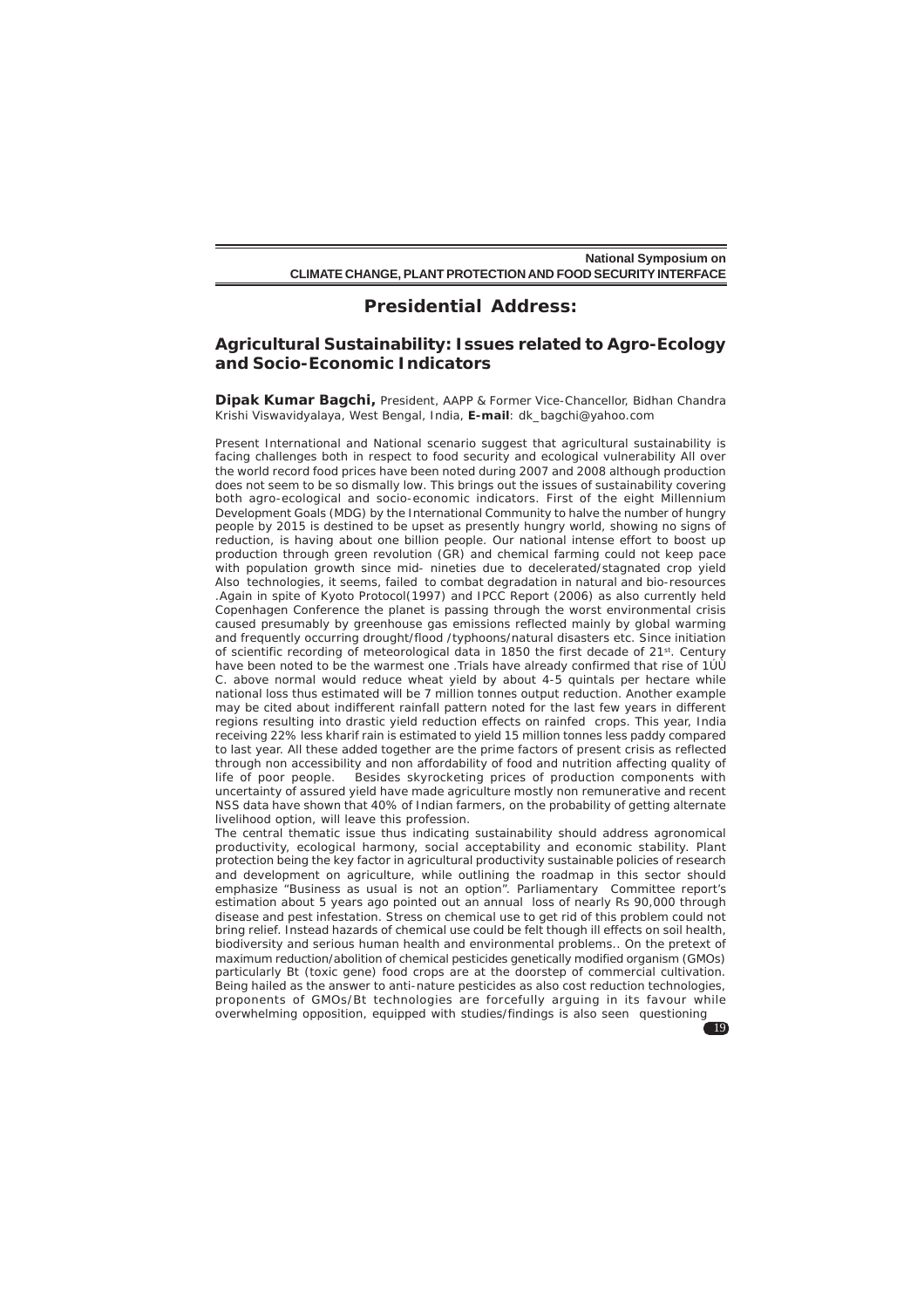long term sustainability, biodiversity , health, biosafety and ethical issues. Undue haste to introduce, particularly Bt food crops by specially the business corporates and multinationals will certainly raise eye-brows where best way to resolve is further research to satisfactorily establish the merits and demerits of this technology before granting permission for commercial cultivation.

.<br>With the objective of achieving sustainability, UN sponsored Johannesburg meeting held in2002 and attended by all the national governments, FAO, World Bank, Business houses, NGOs and others decided to outline roadmap for future world agriculture. Follow up work involving 400 scientists, after a thorough studies over 3-4 years submitted the report entitled "International Assessment of Agricultural Science and Technology for Development"(IAASTD)in 2008. The report through assessment of present status outlined the future planning and strategies on the basis of all the important factors influencing agriculture while giving special attention to improve the livelihood of small and marginal farmers. Interestingly most of the countries including India were signatories in its favour (2500pagesreport) whereas the multinationals and 3 important nations like Australia, Canada and U.S having disagreement opted out after submitting dissent notes.The report can be accessed through www:agassessment.org. The Central message of IAASTD has focused that food production is an activity with a wide range of impacts, some of which are potentially damaging to the environment. Equally important is the report's demand for substantially more public investment in agricultural research. It has observed that interested donors have tended to reduce emphasis in this area after arguing that the task of meeting demand for food can be safely left to the private sector. The price of this policy is being felt in rapidly rising food prices. It has correctly assessed that modern agriculture, caught between more and affordable food on one hand and meeting the demands in a way that is environmentally sustainable and socially equitable on the other. This report needs wide circulation and intense debates are utmost necessary, specially in the developing countries for outlining planning and strategies having strong productivity components with perfect ecological niches. On plant protection components examples may be cited of Integrated Pest Management (IPM) thought to be rather unsuccessful as mostly chemicals could not be reduced while sustainable management technologies were largely ignored indicating weakness in our participatory development approaches. It is heartening to note that few states specially Andhra Pradesh has made significant progress in non pesticide management, a significant step forward. To summarize, future approaches need to include low cost, eco-friendly, resource conserving and participatory technologies in crop production, protection, processing distribution and marketing

I would like to conclude by quoting a part of the lecture of UN President at the GENERAL Assembly on 25 September, 2009 "The essential purpose of food which is to nourish people has been subordinated to the economics of handful of multinational companies that monopolize all aspects of food production from seed to all major components to nearly all distributing chains and they have been the prime beneficiaries of world crisis". Research conducted by UNEP suggested that organic scale farming can deliver the increased, thought to the preserve of Industrial farming, without environmental damage I am confident that through intense debates and discussion on papers covering appropriate themes in this national symposium will be able to meaningfully contribute in matters of food security and environmental sustainability while emphasizing ecofriendly crop production and protection technologies.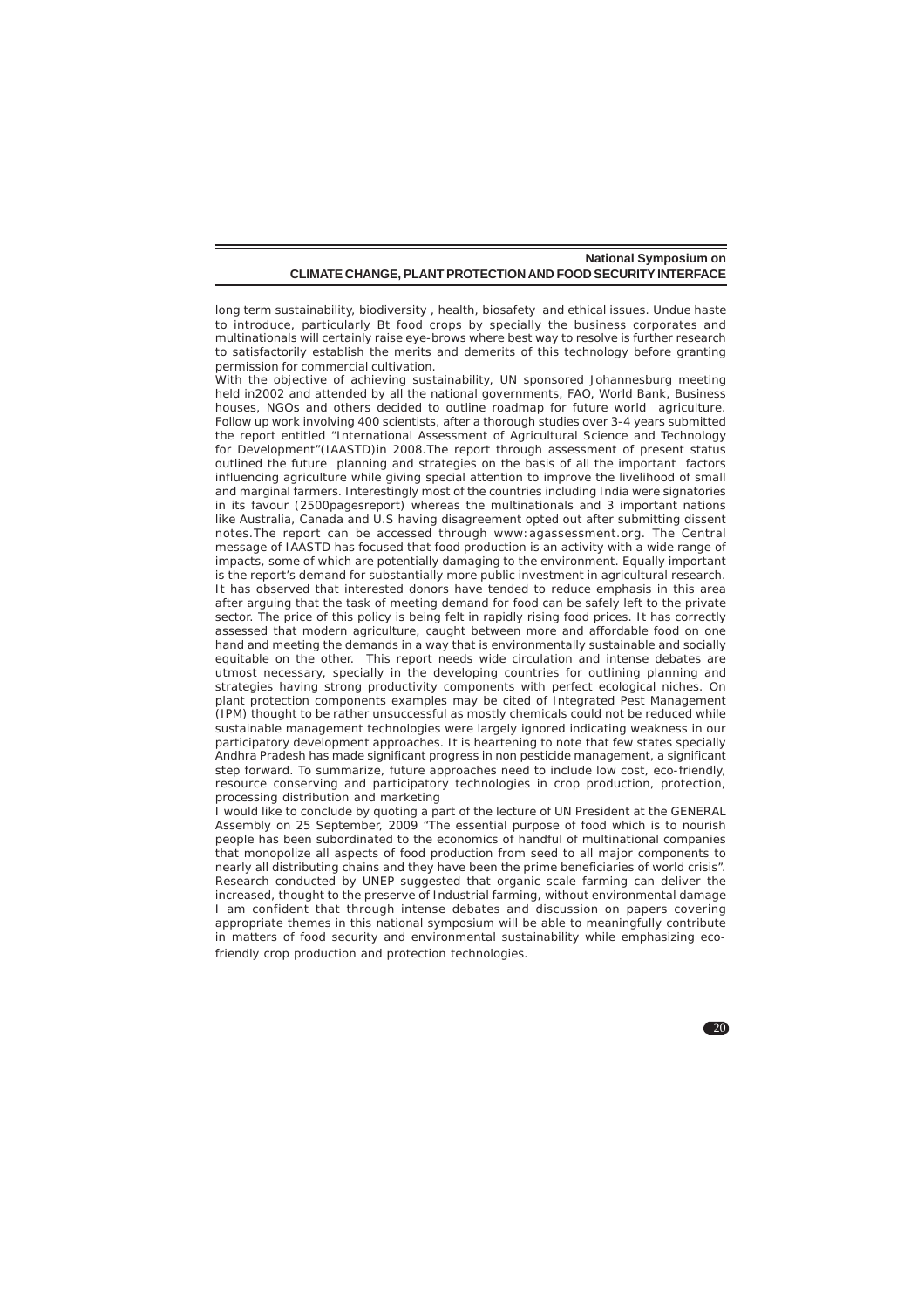# **Inaugural Session**

**Theme Lectures:**

**Prof. R.N. Basu**

**Sri Debal Ray**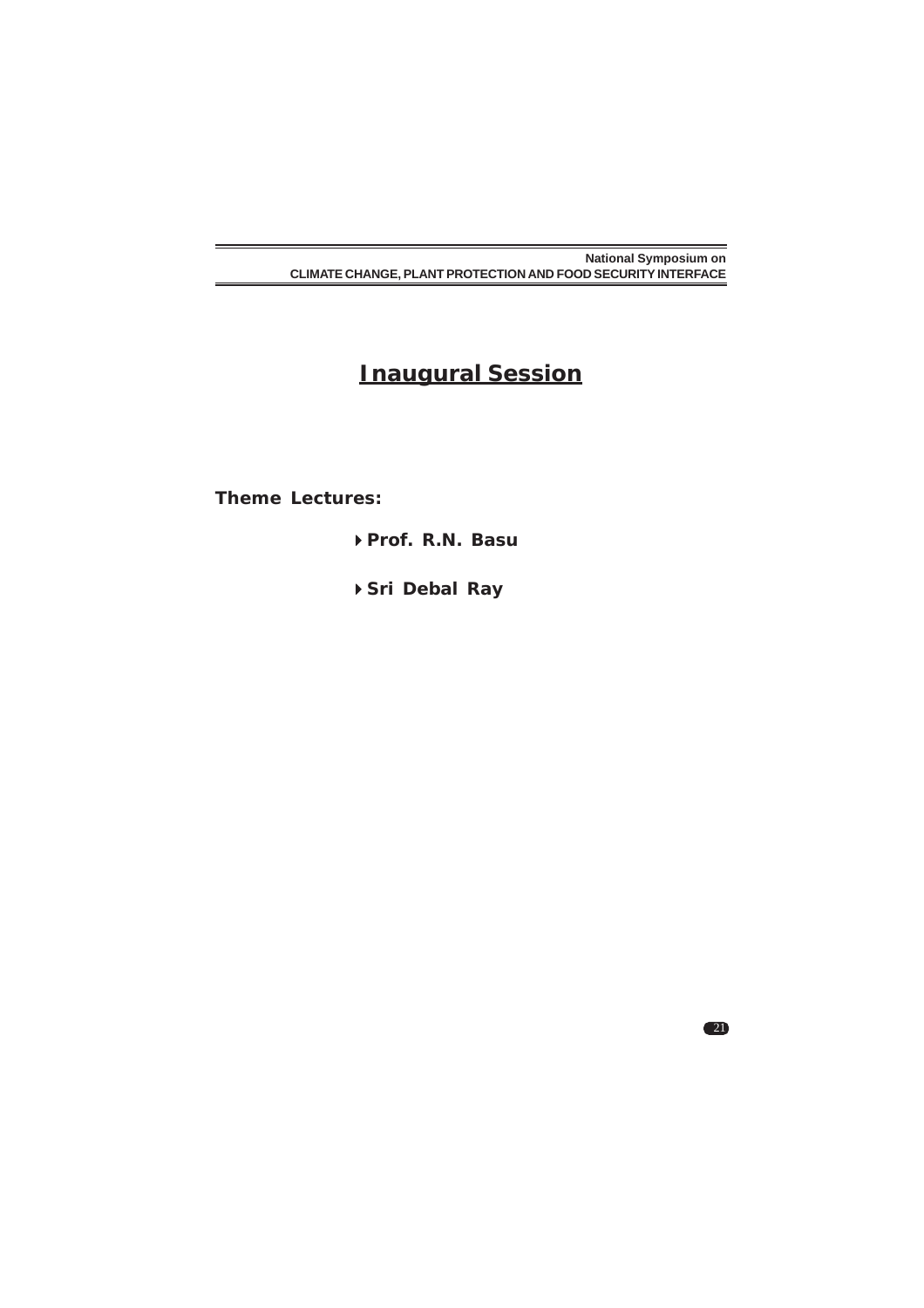# **TL - 1 : Ecologically sustainable holistic agriculture for food security of the nation**

**R.N. Basu,**Chairman, State Agriculture Commission, Government of West Bengal.

The plateauing of agricultural production and even significant decline in productivity in many situations have raised serious concerns regarding food security in the country greatly aggravated in the recent times by global climatic changes and aberrations, more so in the tropical and sub-tropical developing countries. Unfortunately conventional energy and chemical intensive agriculture itself is making a large contribution to anthropogenic green house gas emissions. The ground breaking report of the International Assessment of Agricultural Science and Technology for Development (IAASTD) has deliberated in details (2500 page full report) the overall consequences of global climatic changes.

Only pronature policies and practices can enable us to face the impending challenges to long term sustainability of agriculture in general and rural livelihood in particular as the country cannot prosper keeping the majority of its people deprived of basic necessities of life. Their food and nutritional security is being increasingly impacted adversely by serious degradation of natural resources — land, air, water and biodiversity primarily due to wrong agricultural policies, deliberately pursued by global corporates with the active support of people involved in vital decision making processes. They basically follow a top-down approach to suit their economic interests, sacrificing in the process all vital norms of ecology and environment. It is high time to immediately turn to much more ecofriendly systems of agriculture that will make the farmers free from the clutches of the agribusiness lobby and enable them to make their own decisions on all aspects of agriculture right from choice of inputs, cultural practices and subsequent processes. What the agricultural scientists, sociologists, economists and others, specifically the agricultural field level scientists can do is to suggest the most suitable options depending on the circumstances and perspectives. It has to be a total welfare oriented partnership, with the state providing the much needed financial help and necessary infrastructural frame work. In view of the degradation and shortage of natural resources the underlying motto of all activities would be resource conservation that includes all abiotic and biotic resources. Ensuring availability of adequate quantity of water and preservation of its quality, conservation of soil and its nutrients, conservation of all forms of biodiversity, the unique creations of nature that once lost would be absolutely irreplaceable, and most efficient recycling of wastes through innovative technologies, and researching economically viable renewable energy sources that would be readily available to the rural people.

The options for our predominantly small and marginal farmers could be as follows : (i) rain water harvesting through all possible ways such as building surface storage structures, tanks, dugwells, etc., contour bunding, gully plugging in case of undulated terrains, in particular, (ii) land shaping for rainwater harvesting in ponds and elevation of low lands to different levels with the excavated soil for growing different types of crops, bunds on all sides of plots to prevent run-offs, etc. checking ingression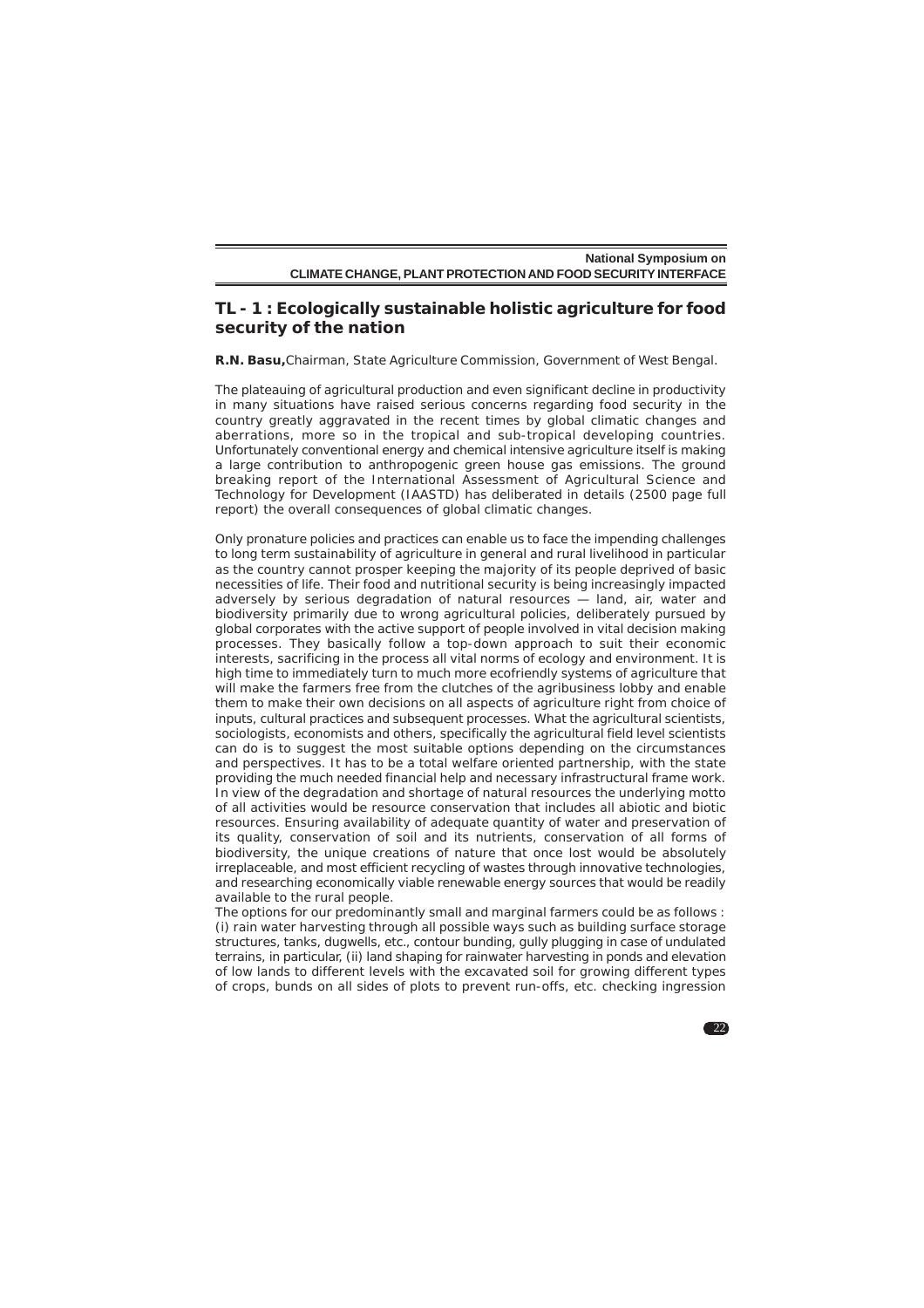of salt water in coastal regions, (iii) cultural and biological control of insects, pests and diseases, (iv) developing area-specific crop-livestock integrated farming systems using multiple crops and maximizing the synergy between the different components of the integrated system, (v) development of most efficient systems of recycling of wastes, implying in the long run zero waste generation, (vi) encouraging localized food systems through a cluster, group or cooperative approach to cut down energy costs in long distance transport, distribution and marketing, (vii) involving at all levels appropriate self help groups preferably women self help groups in making vermicomposts, botanical preparations for pest control, and in processing, postharvest value addition and all such activities that would economically benefit women, in particular.

Even at the level of the average small holder, food security, – the assured yearround availability of nutritious food in adequate quantity and food sovereignty, – the full freedom and authority in all decision-making processes, are ensured in the biodiversity based built-in safety mechanisms of the integrated organic farming systems.

23

There is little time to lose and utmost urgency is imperative.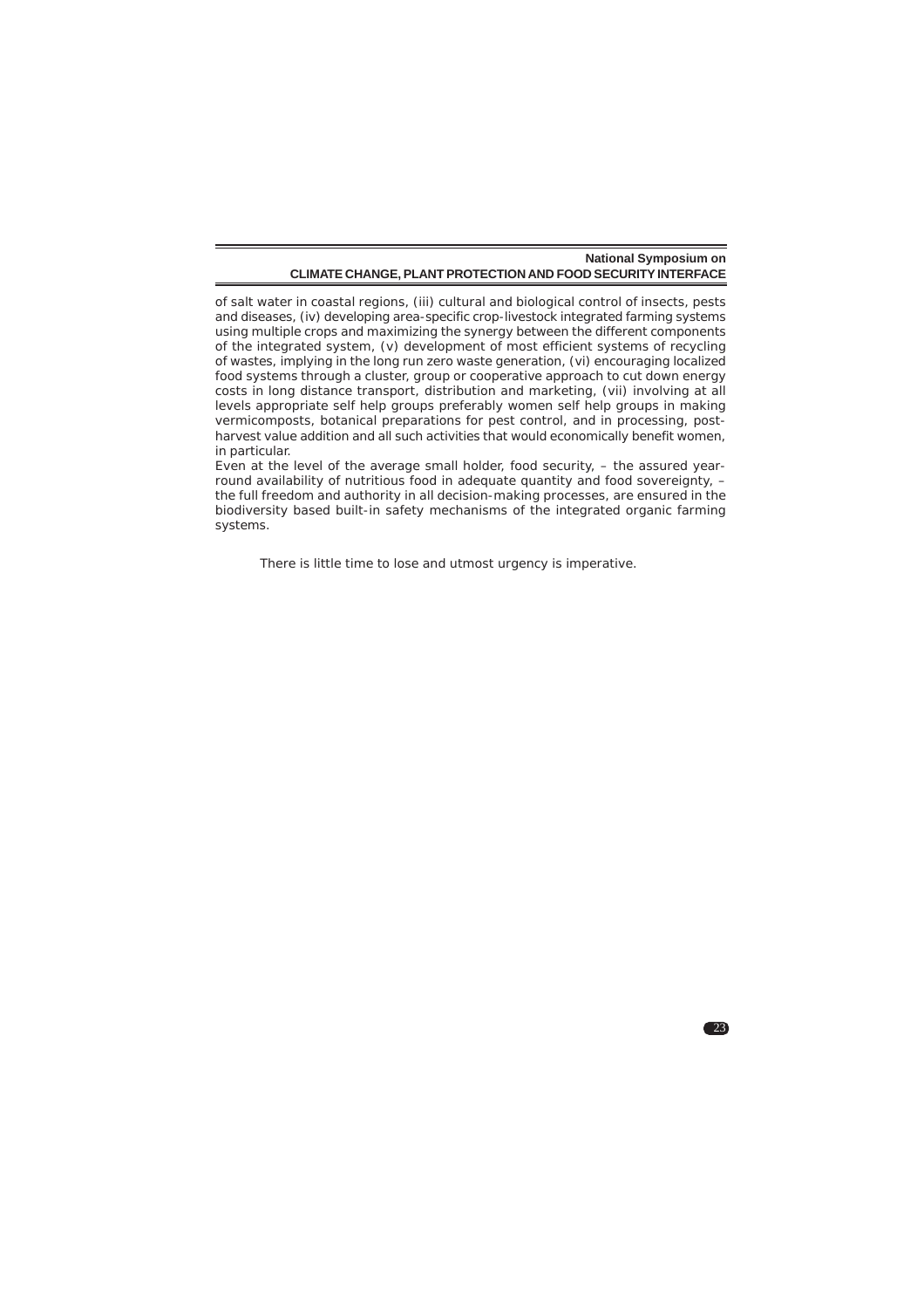| <b>National Symposium on</b>                                 |
|--------------------------------------------------------------|
| CLIMATE CHANGE. PLANT PROTECTION AND FOOD SECURITY INTERFACE |

# **TL - 2 : Climate Change in 2050**

**Debal Ray,**Chief Environment Officer, Department of Environment, Government of West Bengal, **E-mail:** raydebal@gmail.com.

Recently conducted five independent studies show that Green House Gas (GHG) emission of India by 2030 will be 4 to 7.3 billion tons of CO<sub>3</sub>e. The per capita emission, even then, will range between 2.77 to 5.0 tons of  $CO_2^2$  e which would be lower than the current per capita emission of the developed world.

The GHG concentration of the globe at 2050 will determine to a very large extent the temperature on earth. This will again follow from the SRES scenario that the countries adopt in their developmental pathway. Thus, depending on SRES scenarios, India may experience a rise of temperature of 2.23 to 2.27  $\degree$ C over preindustrial period (Lal, 2001). This rise in temperature will be almost monotonously uniform over India. But the rise in winter is expected to be of greater magnitude  $(2.54 \degree C)$ to 3.18 °C). The projected annual rainfall for 2050 shows 5.36% to 9.34% increase while the projected winter rainfall shows 9.33% to 3.82% decrease. A separate study finds that that the rainfall intensity will increase significantly only after 2040. Both rise in winter temperature and decline in winter precipitation is likely to have adverse effect on crop production in India. Rainfall over northwest India is projected experience high (30%) increase in monsoon rainfall while rainfall over peninsular India may not change much. Increase in water vapour due to warming could be more decisive in bringing about rainfall than sea-land temperature gradient. One study predicts wakening of Indian monsoon.

Indian Himalayas, with nearly 9575 glaciers, cover an area of 38000 km2 snowfield. Using conceptual snowmelt models (SNOWMOD) for Himalayas, it has been shown that for a temperature rise of  $2^{\circ}$ C, summer melt runoff will decrease by about 10% and annual runoff by about 5%. Study of Geological Survey of India has revealed that Himalayan glaciers are receding at an alarming rate viz. Gangotri (17.5 m/yr), Dokriani (17.5 m/yr), Milam (13.3 m/yr), Pindari (23.5 m/yr) and Zemu (13.2 m/yr). However, more recent works (Raina 2009) questions the simple cause and effect relationship between retreat of glaciers and climate change.

Sea Level Rise record along major tide gauge stations indicate rise in the range of 1 to 2 mm per year. The only exception is Diamond Harbour in West Bengal which record 5.74 mm rise per year. Simulation results of HADRM2 for 2050 shows that there is no significant change in number of tropical cyclones , but the number of intense events in the Bay of Bengal will rise. The storm surges are also expected to rise in the Bay of Bengal.

Productivity of most crops will decrease only marginally by 2020 but substantially (10 to 40%) by 2100. There will be 10 to 20% rise in production of rice, wheat, oilseeds etc. under 550 ppm CO<sub>2</sub>e. This will be primarily due to CO<sub>2</sub> fertilization effect till the nitrogen supply becomes limiting. Some improvement in yield of chickpea, rabi maize, sorghum, millets and coconut (along west coast) are also expected.

Major forestry species like sal, teak and pine show different response under climate change scenario. Sal is relatively resilient and its response will not change much over the years. It, thus, constitutes one potential species for regeneration plans. Pine will be most severely affected even at modest level of climate change and this

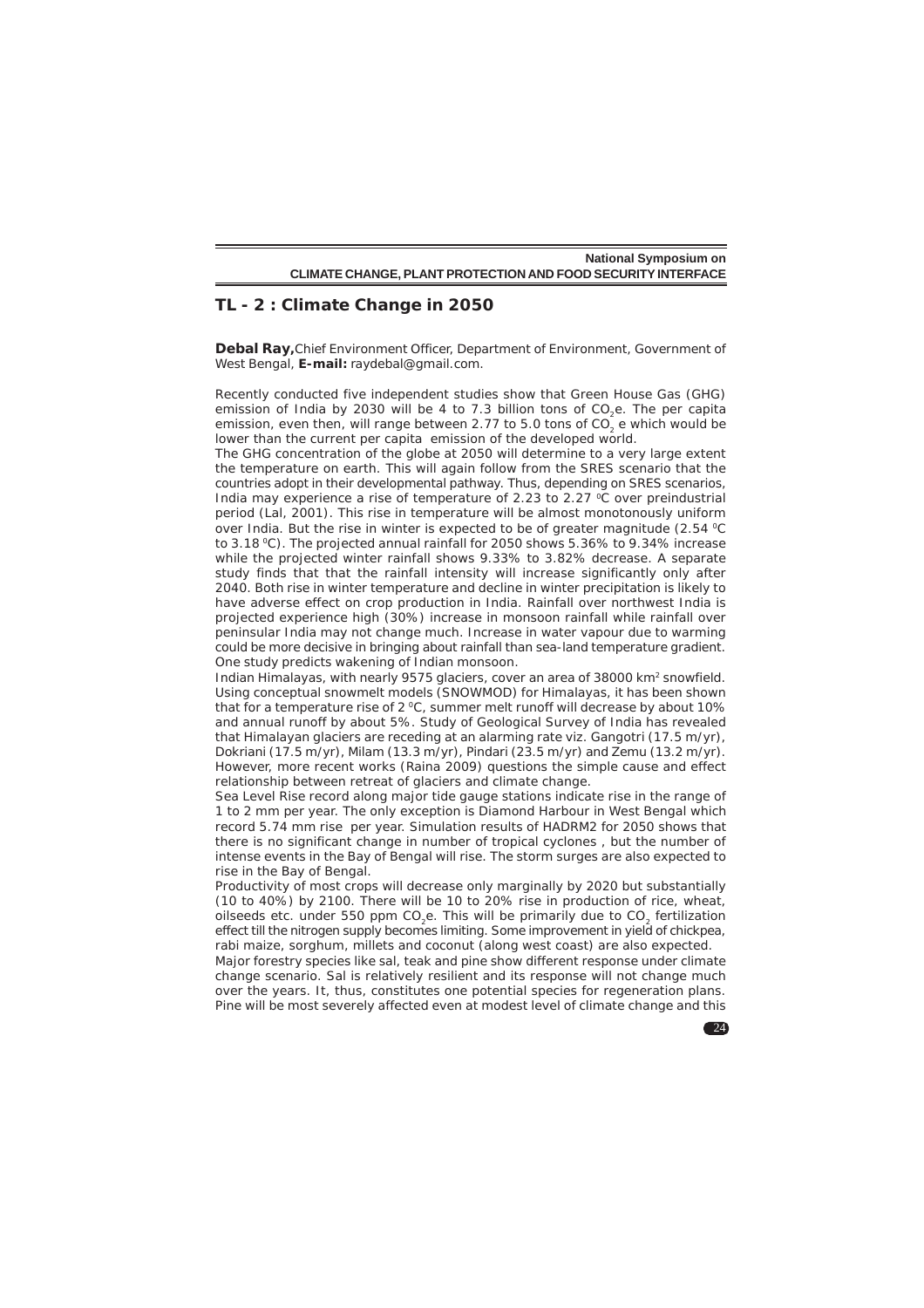response is unlikely to change much over the years. Teak stand is expected to be affected only modestly (10%) in by 2025 but more and more stands will be the middle and end of the century. IBIS and BIOME4 models indicate that 52% of forest grids of India will be affected by climate change. The modeling results indicate that future climate will not be very conducive for the present biodiversity. The species that are categorized as critically endangered are likely to be extinct. Most of the species will move along latitudinal or altitudinal gradients to stay within the tolerable climatic envelope. However, for most of the species the rate of climate change will be faster than migration rates of species. As a result, individual components of an ecosystem will move at a differential rate resulting in new assemblages. IPCC AR4 (2007) predicts that due to 2.20C temperature rise globally 15-37% [mean 24%] species would be committed to extinction.

Transmission window of the malaria vectors will also be affected by changes in temperature and relative humidity. Gonotrophic cycle and Longevity for sporogony reduced at higher temperature. Modelling exercise shows that by 2080 increase in transmission windows in Northern and NE states, reduction in Orissa, Andhra Pradesh and Tamil Nadu is expected. Transmission window of West Bengal will remain unchanged.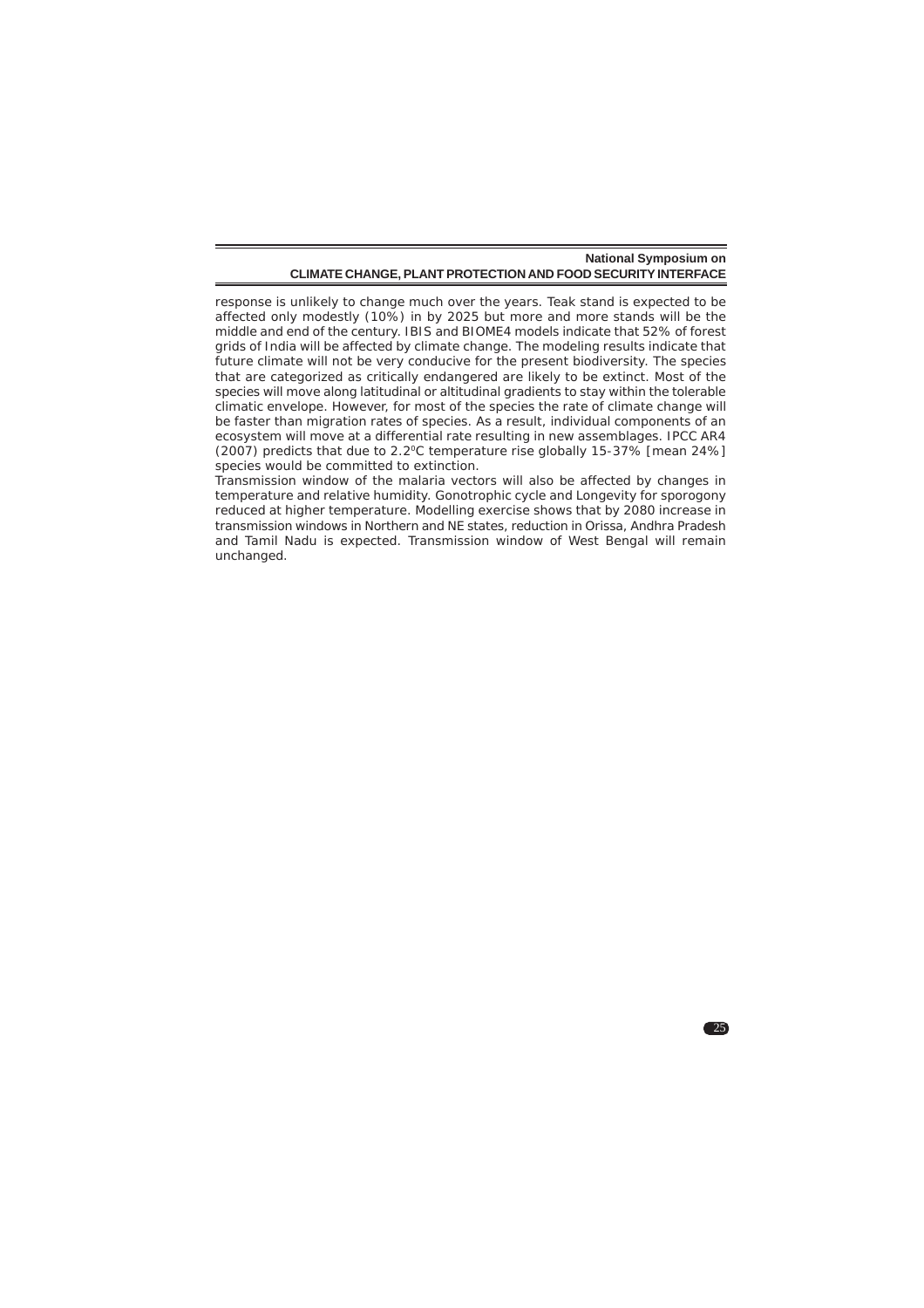**Technical Session A: Relevance of plant protection in global food security**

- **Chairman : Shri P.K. Mazumdar**
- **Co-Chairman : Dr. Satyabrata Maiti**
- **Rappoteurs : Shri Prabir K. Ghosh**
	- **Prof. S. K. Mondal**

**Lead speaker: 03**

**Invited Lecture: 01**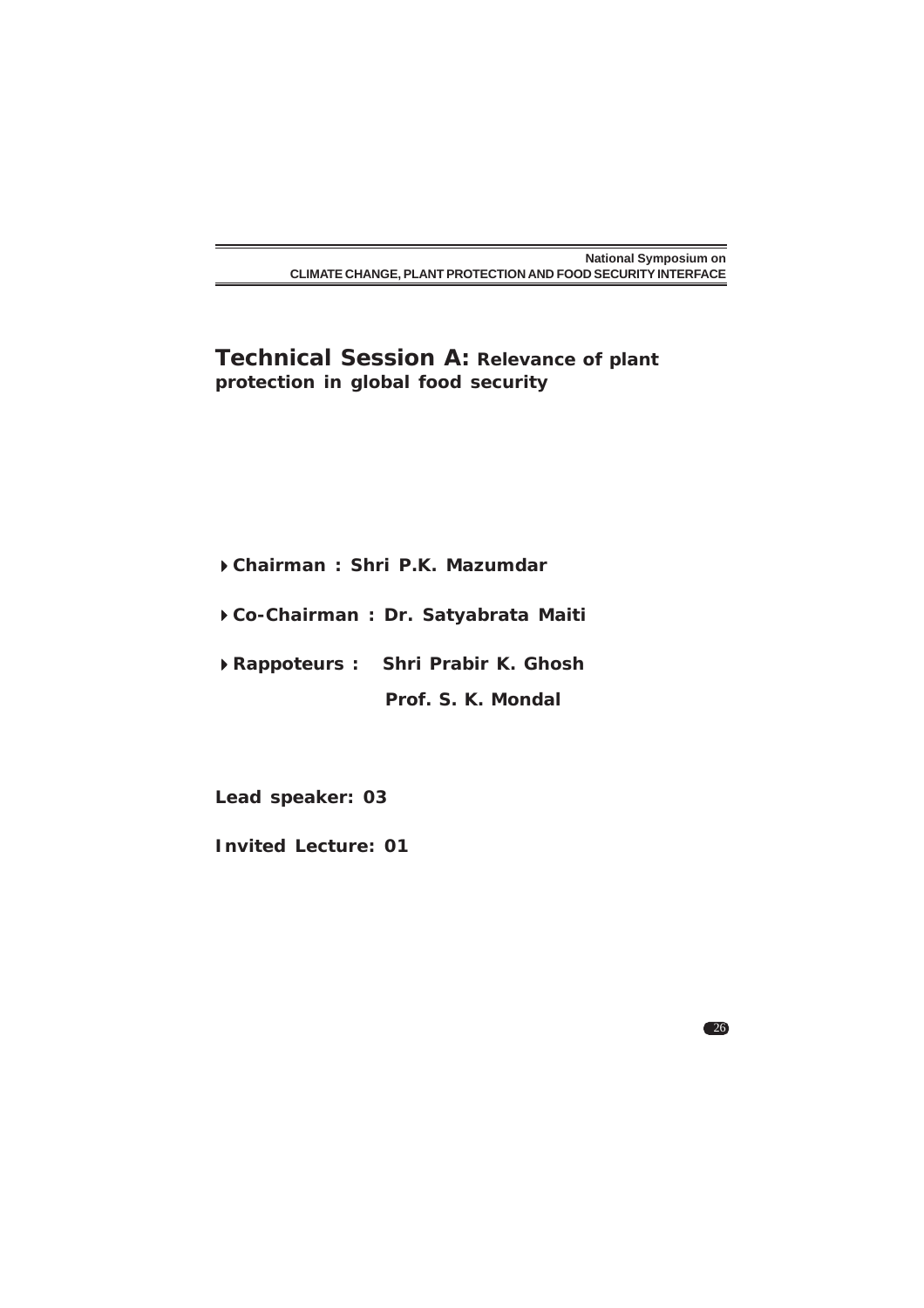# **LS - 1 : Opportunities in plant protection for achieving global food security**

**Satyabrata Maiti,** Director, Directorate of Medicinal & Aromatic Plants Reseach, Boriavi, Anand, Gujarat,PIN 387 310, **E - mail:** satyabratamaiti@gmail.com

# **LS - 2 : Agrochemicals and Food Security**

**Pradip K. Mazumdar,** Chairman of Agrochemicals Policy Group, and CEO & Director of Crop Life India **E - mail:** pradip.croplife@gmail.com

The world population by the year 2050 is projected to be over 9.4 billion. Both land and water resources are already under stress and this definitely is going to worsen. A projection is that by the year 2050 the area per head for food production will be reduced to 1400 sq.mts from its present 2200 sq.mts. In other words production has to be almost doubled. Will that be possible? This does not appear to be possible, at the present growth rate of agriculture production.

The situation for India is gloomier. Population growth - likely to reach 120 Crores by 2011-12 with:

- Stagnant Resource base
- Diminishing and deteriorating water and land resource
- Loss of bio diversity
- Decline in Factor Productivity
- Globalization and liberalization
- Slow pace of mechanization

The present area under cultivation in India is 141.2 million hectares. Of this in 2007, about 123 million hectares was under food grains with a yield average of 18 qtls. There is no further scope of area under cultivation increasing. It is more likely to decrease because of stagnation in yields despite increasing cost, increasing pest problems, farmers moving away from cultivation; increasing urbanization etc. The net result: to meet our food requirements in the coming years our yield per hectare has to be raised to about 23 qtls per hectare - an increase of ca 27 %. It does seem unlikely but efforts have to be made.

Therefore, the need for protecting what we are producing (from Pests) is 'Paramount'. Official records showed a staggering loss of Rs. 90,000 Crores of agriculture produce in the year 2003. *Extrapolations at 2007 production & prices, stretch the figure at 1,40,000 Crores*. Just a 30% saving of crop losses, will give the Country a saving of Rs.30 - 42000 Crores- easily, satisfying the food requirements of > 25% BPL families. This is feasible by just extending the Crop Protection measures over mere 50% of the area under cultivation.

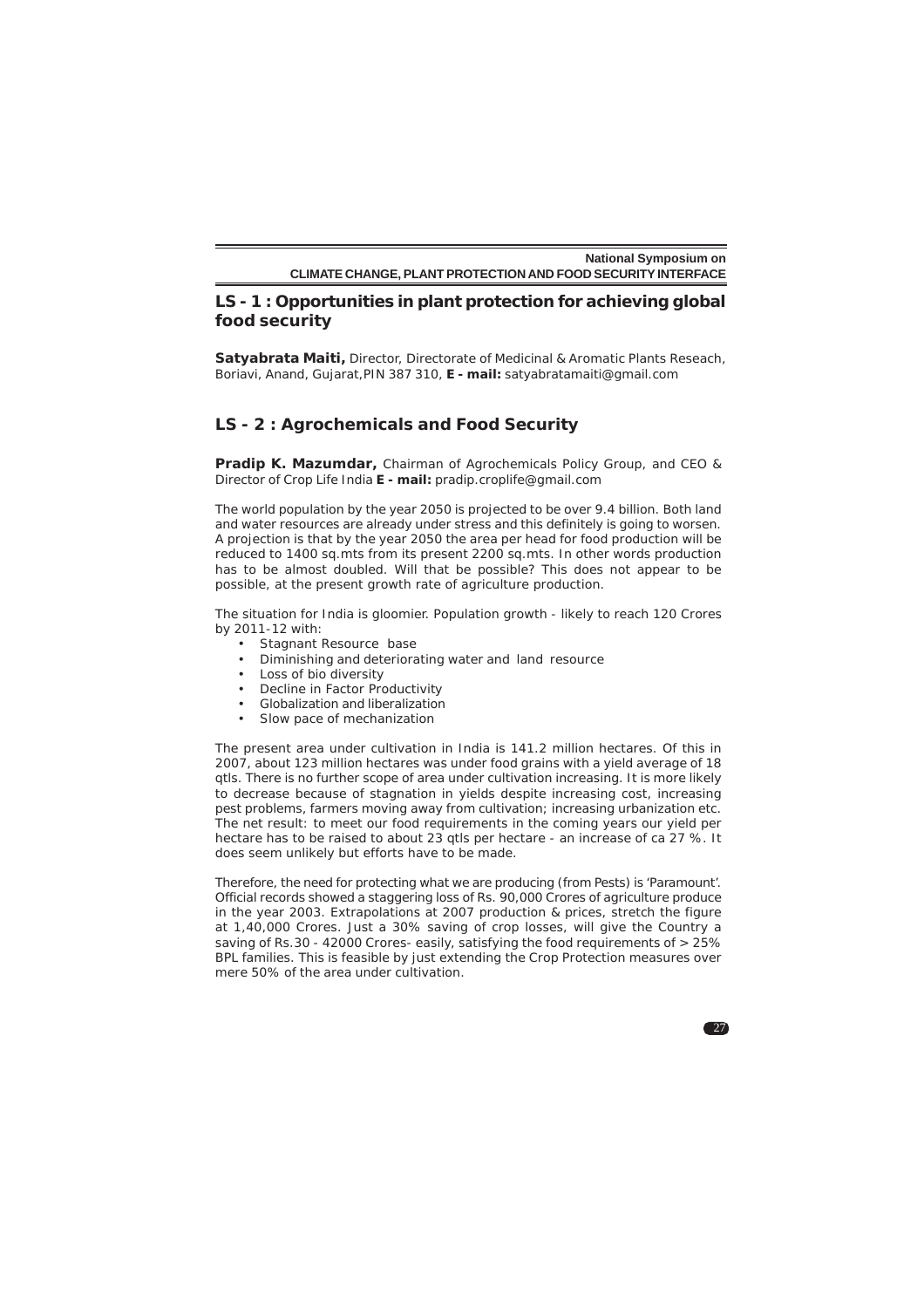The present pesticide use scenario is as follows:

- Hardly one fourth of the cropped area is protected against Pests.
- Current Level of Pesticides Use is very low less than 500 gm/ha.
- Crop Protection largely limited to irrigated crops. 90% of the rain-fed areas receive no Crop Protection measure.
- Newer and safer molecules replacing older products.
- Spurious Products Estimated market Rs. 1500 crore.

#### **Strategy for the Future**

- Current pesticides consumption is valued at Rs. 5,000 crores per annum and covers hardly 20% of the cultivated area of India.
- Contribution of agriculture to GDP is suffering and the one immediate possibility to improving this, will be to target the reduction of losses due to pests by - Rs. 30,000 crores.
- This additional cover will result in Rs. 30,000 crores worth of additional crop savings.
- This Rs. 30,000 crores on the agriculture output shall have a material impact on our agriculture, **food security** and rural economy and GDP.

28

# **LS - 3 : Organic farming - Perspectives**

**B.S. Mahapatra,** Director, CRIJAF(ICAR), Nilganj, Barrackpore, Kolkata **E - mail:** director@crijaf.org.in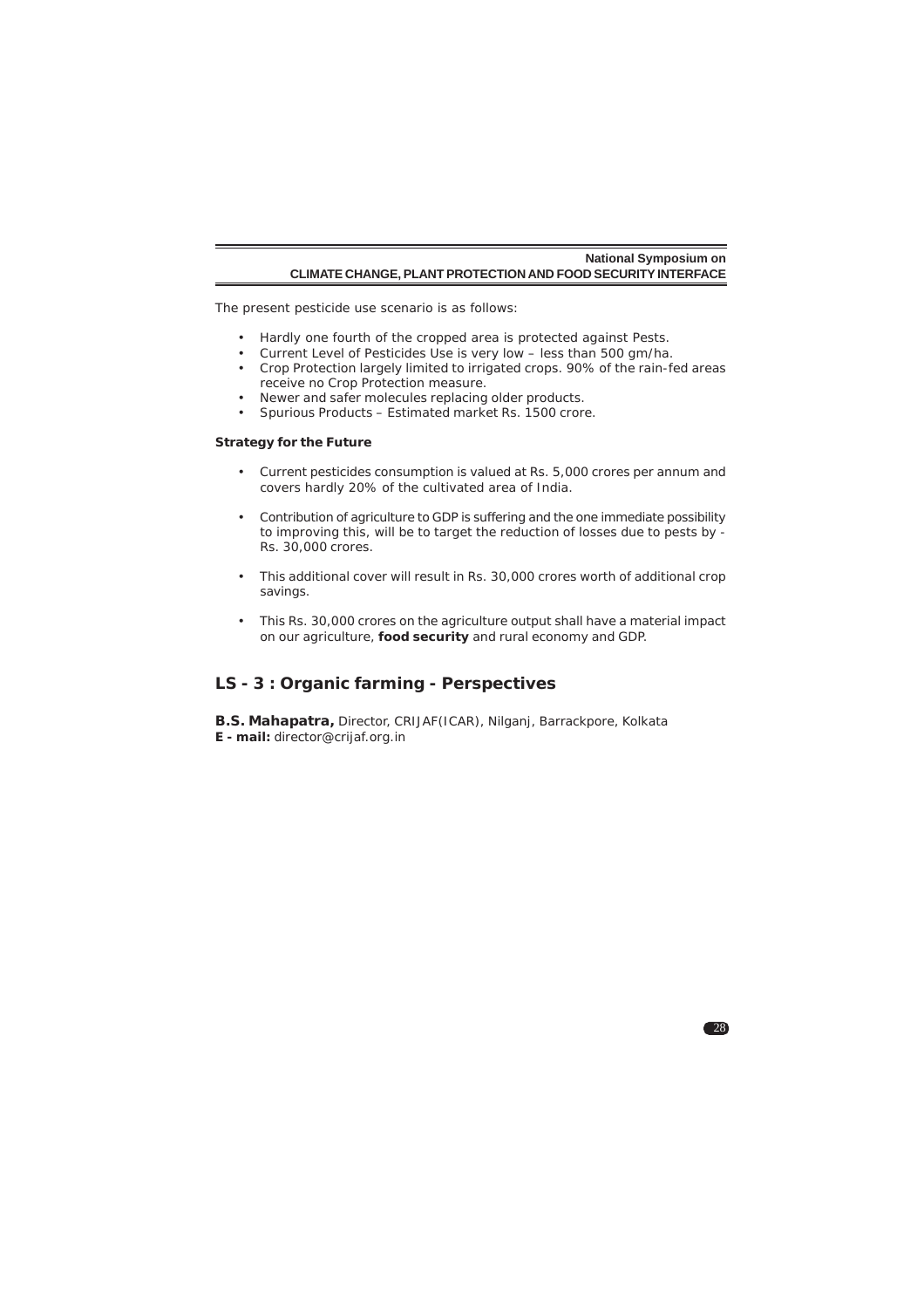# **IL - 1 : Pesticides: A global link in food chain, food security and residue management**

**A.K.Dikshit and Irani Mukherjee,** Division of Agricultural Chemicals, Indian Agricultural Research Institute, New Delhi-110012, **E-mail**: anandkd\_kk49@yahoo.co.in.

Chemical-free agriculture is gaining support but it is still not able to respond to the need for producing massive amounts of food. The use of agrochemicals, including pesticides still remains a common practice especially in tropical regions and developing countries. developed countries, but still popular in developing countries for domestic pest control. Coordinated efforts are needed to increase the production of food with a view to enhance food quality, food safety and in controlling residues of persistent pesticides in the environment. Globally shared food safety risks include microbial pathogens, pesticide residues, or mycotoxins.

Potentially, all pesticides pose some risk to non-target organisms and environmental concentration estimates are critical in estimating ecological risk. Data developed on the environmental fate of a pesticide, along with use information as stated in the proposed pesticide labeling, are used to generate a value known as an Estimated Environmental Concentration (EEC). The EEC is an estimate of how much of a pesticide might reach non-target areas, potentially exposing wildlife, bees, worms, aquatic animals, and plants. Food safety hazards can arise at any stage of the food chain from primary production, protection and consumption. Climate changes have implications for food production and protection, food security and food safety. Alternate ways of pest control has to be explored in the present scenario.

"Food safety" generally refers to the content of various chemical and microbiological elements in food. A "holistic food chain approach" would recognize that responsibility for supplying safe and nutritious food lies with all the stake holders involved in food production /protection and residue free commodities from farm to fork. The risk assessment process is a critical component of pesticide product development and regulatory review. Ministry of agriculture, the authority to register pesticides; to require appropriate chemical, toxicological, and environmental studies; and to prescribe labeling use restrictions aimed to prevent unreasonable adverse effects on human health and the environment. Pesticides that come into contact with food and animal feed are regulated under by Ministry of Health and Welfare, which gives Government the authority to establish tolerances (maximum pesticide residues allowed) in food and feed. Regulations for pesticide registration specify data requirements, methods for conducting studies, procedures for risk assessment, and labeling content. National authorities use these as tools to determine whether a pesticide can be used without unreasonable effects on human and environmental health. Recently, there have been many changes in pesticide products and registration requirements. What was acceptable risk, yesterday, may not be, today. Policies and decisions on acceptable risk change, over time; and as public awareness and concerns over pesticide risk increase, so do registration requirements.

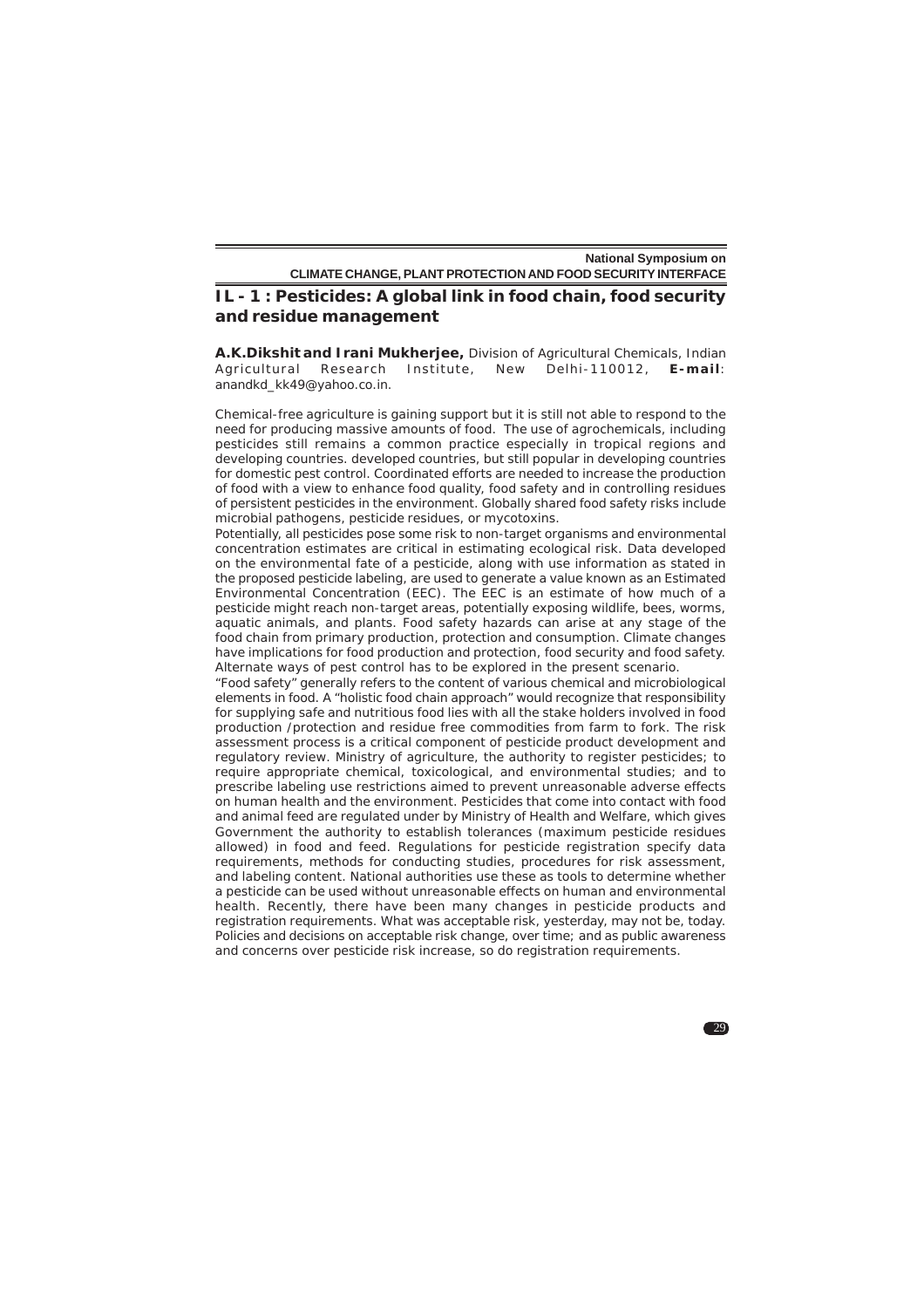**Session B: Biotechnological support for plant protection & food security**

**Chairman : Dr. Arun K. Chatterjee**

**Co-Chairman : Dr. Anil Sirohi**

**Rappoteurs : Dr. Sampa Das**

 **Dr. Somnath Bhattacharyara**

30

**Lead Lecture : 02 Invited Lectures : 03 Oral Presentation : 03**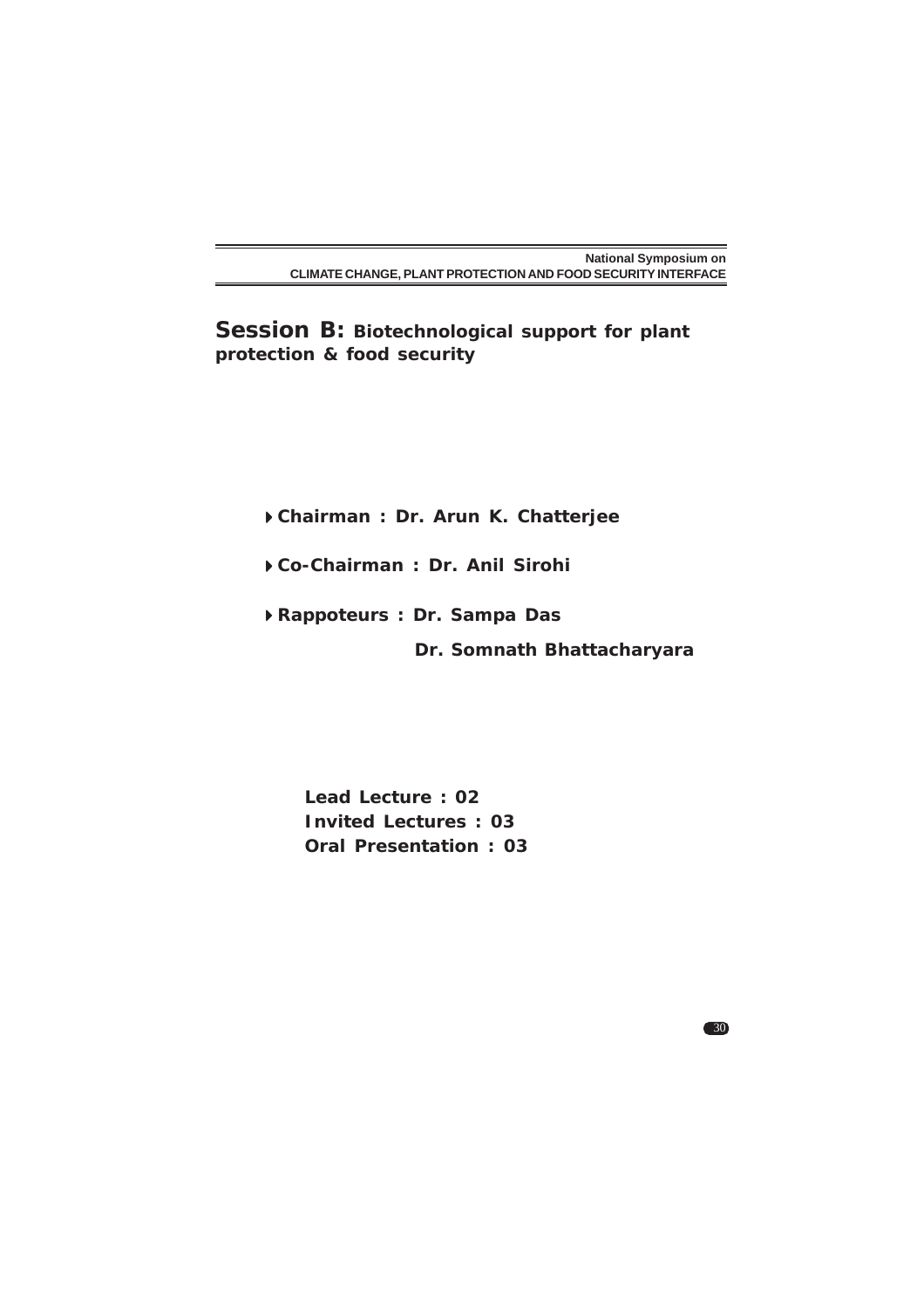# **LS -1 :Quenching of quorum sensing signal in the management of bacterial soft-rotting disease**

**Arun K. Chatterjee, Yaya Cui and Asita Chatterjee,** Division of Plant Sciences, University of Missouri at Columbia, Columbia, Missouri 65211, U. S. A. **E-mail:** chatterjeea@missouri.edu.

*Erwinia carotovora* ssp. *carotovora* (Ecc) causes soft-rotting disease on a wide variety of plants or plant organs worldwide. A consortium of plant cell wall degrading extracellular enzymes comprising pectate lyase (Pel), polygalacturonase (Peh), protease (Prt) and cellulase (Cel) contribute to its plant virulence. Among those, Pel and Peh play a crucial role in tissue maceration and cell death. An assortment of secondary factors including motility and some effectors secreted through the type III secretion system augment virulence of Ecc. The regulation of the extracellular enzymes and proteins including harpin, the elicitor of the HR (hypersensitive response) in Ecc has been extensively studied and many regulatory genes and factors have been identified. These extracellular proteins and motility are co-regulated by quorum sensing (QS) signal as well as by an assortment of transcriptional factors and posttranscriptional factors including the RsmA-rsmB system (Rsm= regulator of secondary metabolite production). Of these regulators, the post-transcriptional regulators, RsmA and non-coding rsmB sRNA are absolutely critical in the expression of exoprotein genes. RsmA, a small RNA binding protein, promotes RNA decay and thus behaves as a negative regulator. rsmB specifies a regulatory sRNA that binds RsmA and neutralizes its negative regulatory effect. The expression of rsmA and rsmB in Ecc is subject to multi-factorial regulation.

N-acyl homoserine lactone (AHL) and its analogs are diffusible metabolites of bacterial origin that function as cell density (quorum) sensing signals. AHLs are typified by N- (3-oxohexanoyl)-L-homoserine lactone, produced by Ecc as well as other bacteria. AHLs are synthesized by AHL synthases, encoded by luxI homologs. In most bacteria, there are cognate regulatory factors, usually transcriptional activators called the LuxR homologs. Generally, LuxR homologs bind AHL, and such complexes activate the AHL-regulated genes as well as luxI homologs (see below for an exception). Homologs of the LuxR and LuxI pair control diverse phenotypes including bacteriamicrobe and bacteria-plant/animal interactions, bioluminescence, production of secreted proteins, extracellular polysaccharides, antibiotics, pigments and other secondary metabolites.

The QS system of *E. carotovora* is required for its virulence as well as for the production of extracellular proteins and the antibiotic, carbapenem (Car). The signaling system is unusual in many respects. (1) These bacteria possess several species of AHL-receptors: ExpR1, ExpR2 and CarR. (2) ExpR1 and ExpR2 activate rsmA transcription, whereas CarR regulates the Car biosynthetic genes. (3) The ExpR proteins differ in their ligand (AHL)-binding specificity. (4) The activator function of ExpR species is ameliorated upon AHL-binding. By contrast, CarR-AHL complex, but not CarR, activates expression of the car genes. (5) The AHL receptors do not regulate transcription of AHL synthase gene, ahlI, and thus differ from the classical auto-inducer (LUX) paradigm. The current model of AHL-mediated regulation of

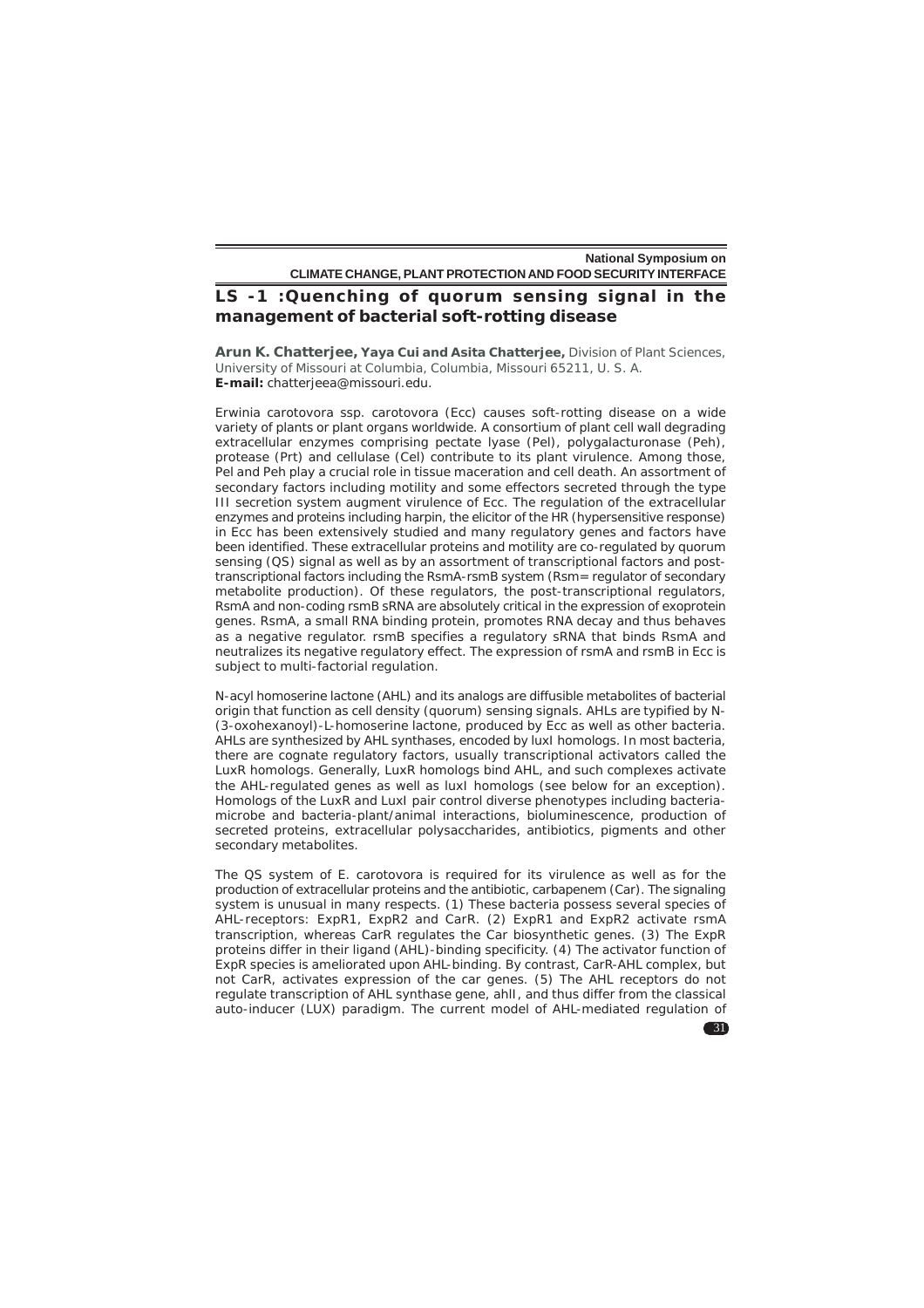extracellular proteins postulates that AHL production is constitutive and AHL molecules accumulate as the cell density increases. In the absence of AHL or when AHL levels are relatively low as during early growth stage, the AHL receptors (ExpR proteins) activate rsmA transcription. Under these conditions free RsmA accumulates promoting decay of RNA species, including those of exoprotein genes and some of their regulators. As the cell density increases AHL levels rise and produce ExpR-ligand complex. These complexes do not activate rsmA transcription. Moreover, activation of rsmB RNA production at this juncture results in sequestering of free RsmA by the formation of RsmA-rsmB RNA complex. The consequent reduction in the pool of free RsmA stimulates extracellular protein production resulting in tissue maceration and cell death.

As described above, a primary function of AHL in Ecc in the context of extracellular protein production and virulence is to modulate the levels of RsmA. It then follows that in the absence of AHL, RsmA levels will remain high inhibiting extracellular protein production and consequently rendering the bacterium non-pathogenic. Enzymes (AHL-lactonase and AHL-acylase) that degrade AHL analogs have been discovered. The cognate genes are widespread in many bacterial species including several plant pathogens. The AHL-lactonase gene aiiA from a *Bacillus* species has been cloned and transgenic plants expressing the gene have been developed. These plants or their organs are resistant to soft rotting disease as little or no bacterial maceration occurs. Thus, this system illustrates the merits of exploiting fundamental knowledge of virulence factors and their regulation in plant disease management.

# **LS - 2 : RNAi : A promising technology for plant parasitic nematode management**

**Anil Sirohi and A.K. Ganguly,** Division of Nematology, Indian Agricultural Research Institute, New Delhi - 110 012, **E-mail:** anilsirohi@yahoo.com.

Plant-parasitic nematodes cause losses of about \$157 billion annually to global agriculture.Chemical nematicides are the most reliable means of controlling nematodes, but owing to toxicity they are a concern to human as well as environmental health. The insufficiency of current control measures provides an opportunity for transgenic approaches to make an important contribution to nematode management. Resistance in crop plants against plant parasitic nematodes has been demonstrated by incorporating cloned resistance genes, protease inhibitor genes or toxin producing genes but with partial success. An exciting and emerging strategy could be the use of RNAi(RNA interference) technology for target identification in the nematode-plant interaction which could also be the basis for transgenic resistance.

RNAi refers to the introduction of homologous double stranded RNA (dsRNA) to specifically target a gene's product, resulting in null or hypomorphic phenotypes. Host plant producing dsRNA targeted at silencing specific nematode gene(s) and accessible for ingestion by nematode is an interesting strategy for developing resistant plants. The most interesting aspects of RNAi are that it is highly specific, remarkably potent (only a few dsRNA molecules per cell are required for effective interference) and the interfering activity can cause interference in cells and tissues

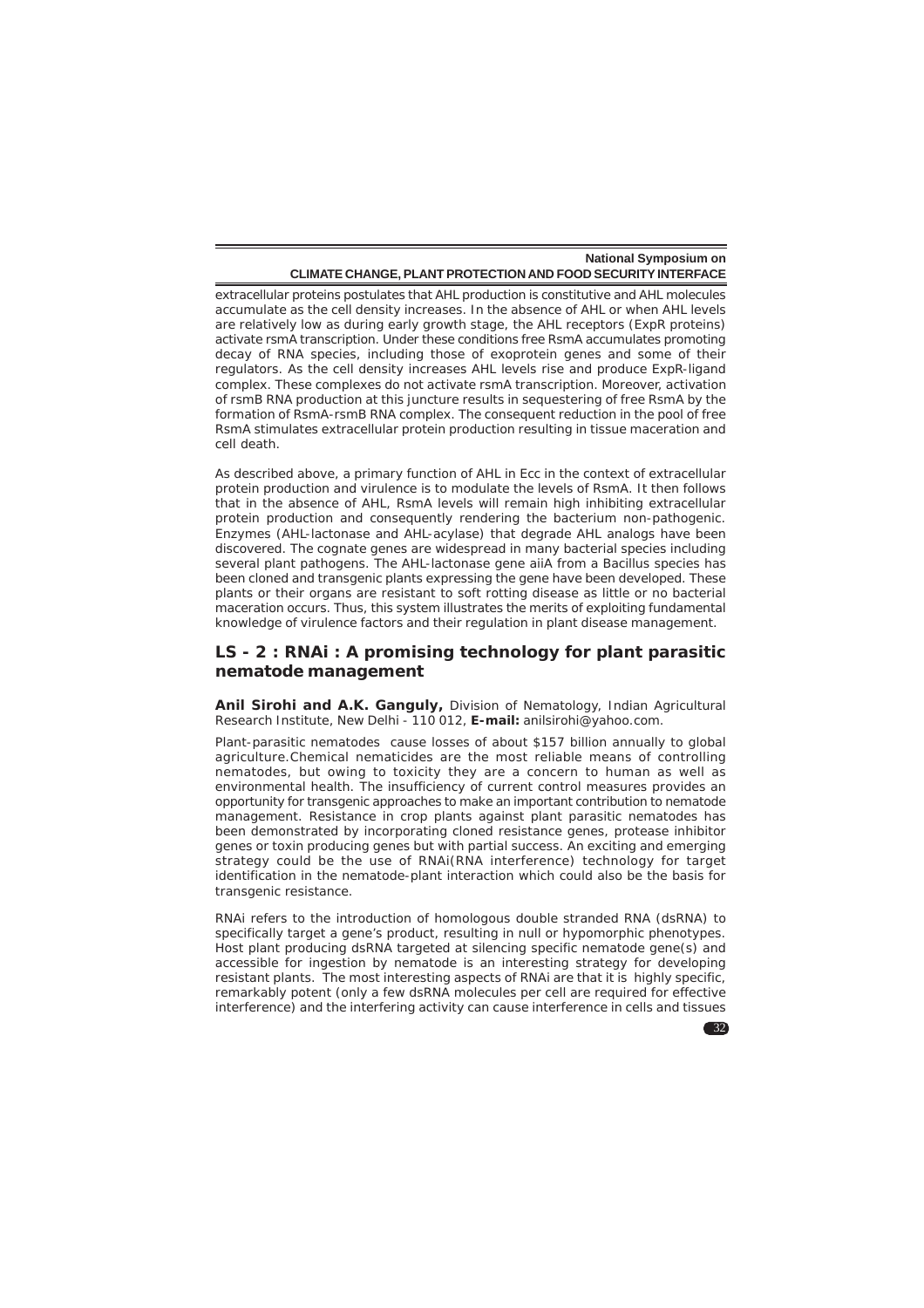far removed from the site of introduction. This presentation reviews the current developments in this area as well as the potential of using RNAi technology for nematode management.

# **IL - 1 : Study on interaction between** *Fusarium oxysporum* **f. sp.** *ciceris* **and chickpea-a model to develop understanding of plant defense response reaction**

**Sumanti Gupta, Dipankar Chakraborti and Sampa Das,** Bose Institute,Centenary Campus, Kolkata, **E-mail :** sampa@bic.boseinst.ernet.in.

Wilt disease of chickpea caused by *Fusarium oxysporum* f. sp. *ciceris* (FOC) is one of the most destructive diseases of chickpea throughout the world. Variation in patho-varieties of F. *oxysporum* f.sp.*ciceris* which leads to the breakdown of natural resistance is the main obstacle towards developing resistant plants by applying conventional resistant breeding strategies. Additionally, lack of information of potential resistant genes (R genes) limits gene-transfer technology. A thorough understanding of *Fusarium*.–chickpea interaction at a cellular and molecular level is therefore essential for isolation of potential genes involved in counteracting disease progression. Experiments were designed to induce the pathogen-challenged disease responses in both susceptible and resistant plants and monitor the expression of stress induced genes/gene fragments at the transcript level. cDNA-amplified fragment length polymorphism (cDNA-AFLP) followed by homology search helped in differentiating and analyzing the up- and downregulated gene fragments. Several detected DNA fragments appeared to have relevance with pathogen-mediated host defense. Some of the important transcript-derived fragments (TDFs) were homologous to genes for sugar metabolism, isoflavonoid biosynthesis, kinases, cystatins, arginases and so on. Reverse-transcriptase polymerase chain reaction (RT-PCR) followed by real time PCR (qPCR) performed with samples collected at different time points post-infection confirmed a similar type of differential expression pattern. Based on these results, interacting pathways of cellular processes were generated that highlighted the early recognition of the pathogen by the host. Besides, it also showed that the primary metabolism of the host was the prime target of the fungal pathogen. This study has relevance towards functional identification of significant genes involved in wilt resistance.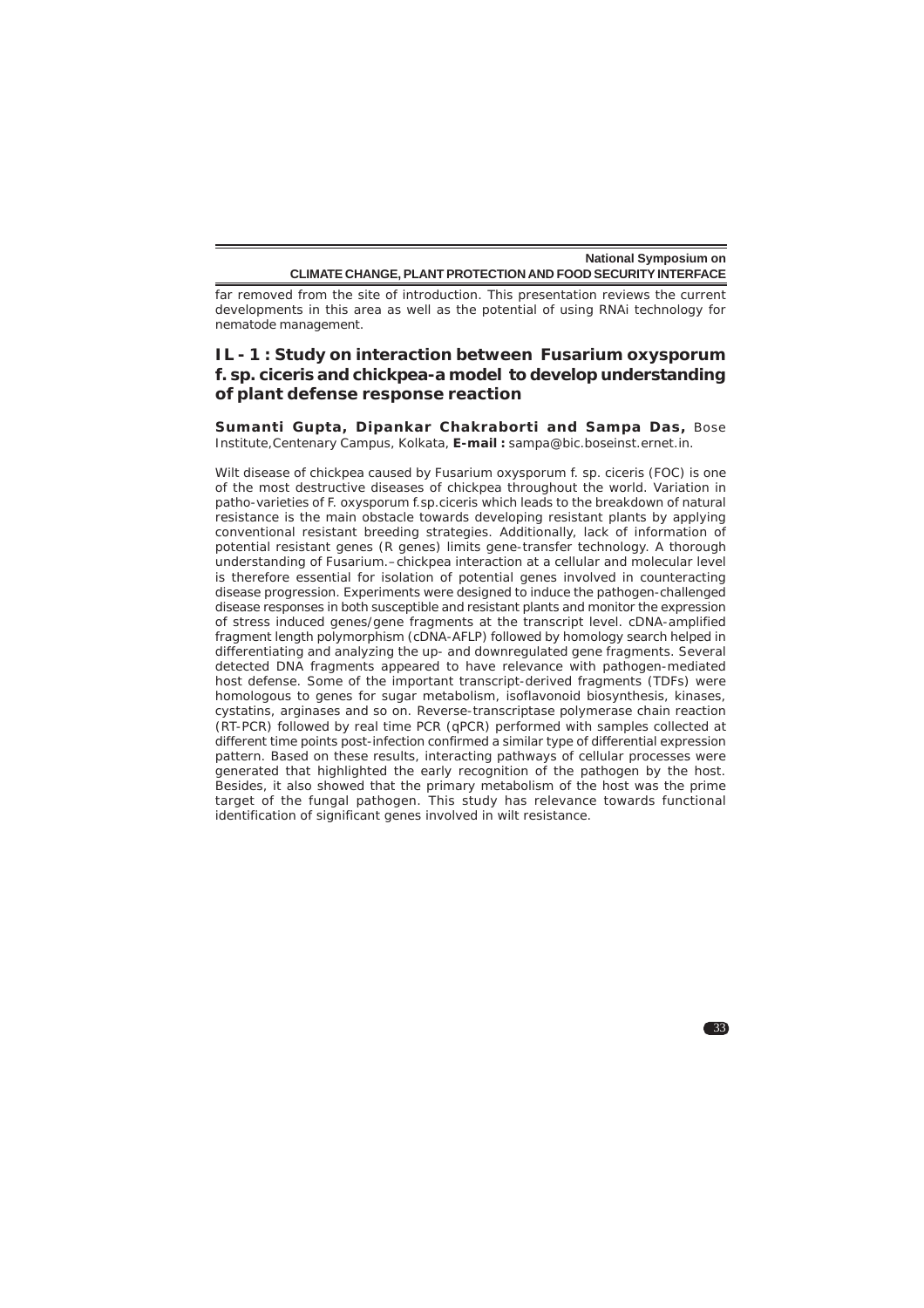**IL - 2 : Identification of molecular markers linked with the bruchid (***Callosobruchus chinensis***) resistance from a wild progenitor of greengram (***Vigna radiata* **var. Sublobata) collected from India**

**Somnath Bhattacharyya, Sutanu Sarkar, Swagata Ghosh, Mitali Chatterjee, Padminee Das, Triparna Lahari, Nirmal Mondal, Kanti Kumar Pradhan,** Crop Research Unit, Directorate of Research, Bidhan Chandra Krishi Viswavidyalaya , Mohanpur, Nadia , WB , PIN-741252 , **E-mail:** somnathbhat@yahoo.com.

The wild relatives and the primitive cultivars of grain legumes in general and Vigna in particular, constitute a reservoir of gene pool. Genetic resistance to bruchid (*Callosobruchus chinensis*) was identified in Sub2, an Indian collection of *V. radiata* var. s*ublobata*, the progenitor of mungbean. Bruchid resistance assay of each seed lot collected from 349  $F_2$  plants revealed that 'bruchid resistance' is a dominant character which is governed by a major gene with a few modifier genes. On the basis of insect feeding assay, homozygous resistant and susceptible seed lots were identified. Twelve pairs of SSR primer of V. radiata, forty two pairs of SSR primer of *Vigna angularis*, two pairs of common bean SSR primer and two pairs of STS primer were employed to assess the polymorphism between the selected parents. STS 1 amplified 225 bp fragment from the resistant parent Sub-2 and all 85 resistant segregants where as the same fragment was absent in susceptible cultivar B-1 and 25 susceptible segregants. A SSR primer pair of *V. angularis* also showed linkage (4.15 CM) with the bruchid resistance character and inherited codominantly. Both the dominant and co-dominant markers identified in this study may be useful for generating superior genotypes with durable bruchid resistance by marker assisted selection in relatively shorter time span with accuracy.

# **IL - 3 : Initial response of** *Mangifera indica* **to the infection of** *Fusarium mangifera* **in malformation disease**

**D. K. Chakrabarti, S. P.Yadav and T. Kumar,** N. D. University of Agriculture and Technology, Faizabad -224229, Uttar Pradesh, **E-mail:** dkcnduat@yahoo.com.

Defense related biochemical changes in mango (*Mangifera indica*) by elicitor from mycelial walls of mango malformation pathogen, *Fusarium moniliforme* Sheld. var. subglutinans Wollenweb and Reinking (*F. mangiferae*), at an early stage of infection in a compatible host - pathogen interaction were investigated. In response to application of elicitor (EL) over vegetative buds of susceptible cv. Amrapali, amounts of â-1,3,glucanase (PR-protein), that causes lysis of hyphae, increased by many folds. Considerable increase was also recorded with salicyclic acid (SA) and F. mangiferae-inoculation (Fm).  $H_2O_2$  content, responsible for hypersensitive cell death in host, was reduced in all the treatments. EL reduces SA content while in treatments with SA and Fm it was marginally increased. In susceptible host low activity of SA that affects scavenger activity of catalase (CA) failed to prevent degradation of

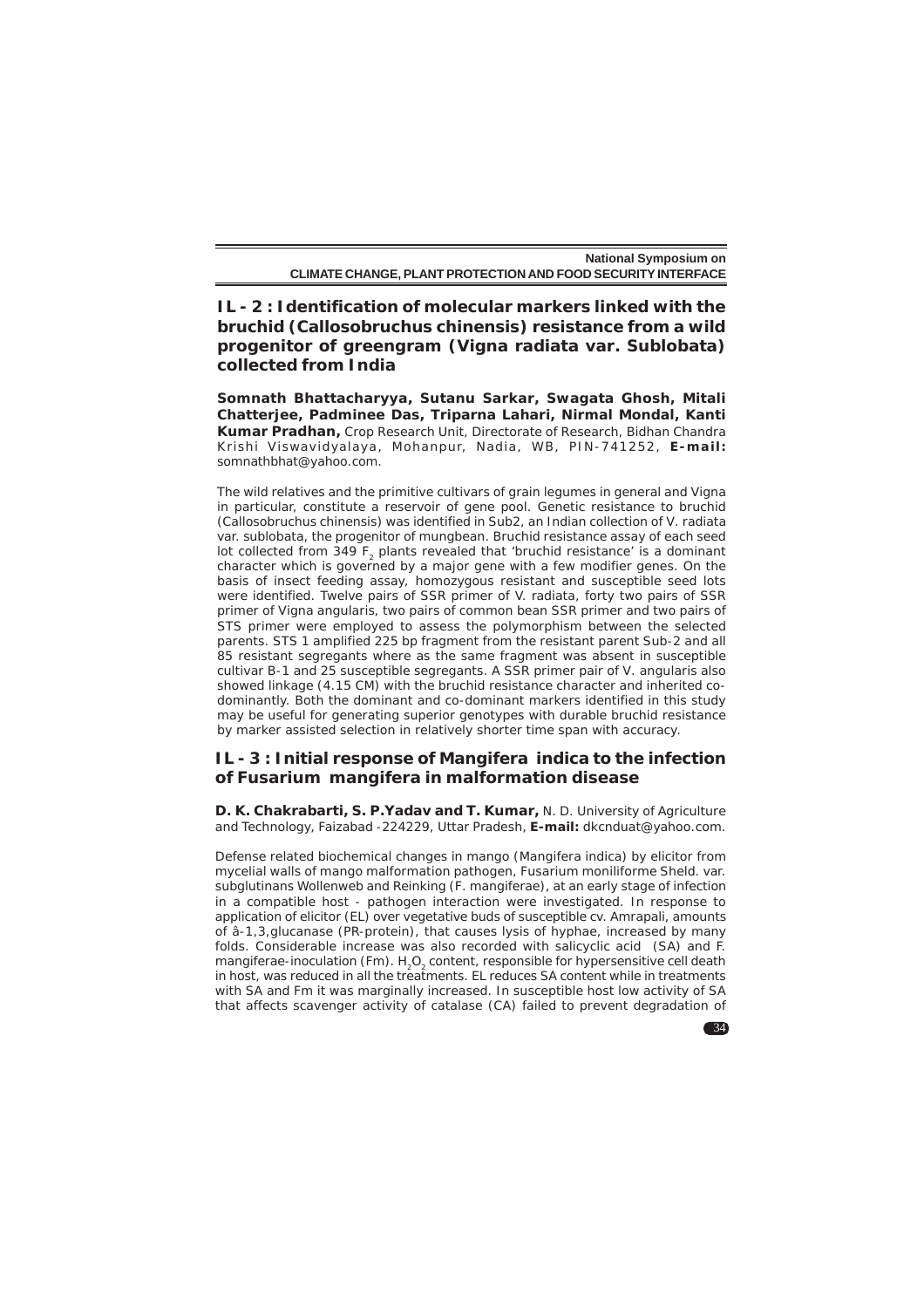$H_2O_2$ . CA activity was moderately reduced by the treatments but it was not sufficient to check degradation of H<sub>2</sub>O<sub>2</sub> in host cells. Mangiferin (anti-fusarial host metabolite) content was increased substantially while total protein content was reduced by all the treatments. Thus, signal transduction system involving  $H_2O_2$  and SA remains non-functional and enough defense chemicals could not be synthesized. However, defense genes that produce mangiferin and â-1,3,glucanase became activated and saved the plant. Apparently mangiferin that occurred in malformed buds in huge amount totally inhibited the activity of cellulase  $(C_{x})$  while drastically reduced that of polygalacturonase (PG). However, in malformed mango buds activity of protease was very high and pectin methyl esterase (PME) activity was moderate. Due to down regulated activities of C<sub>y</sub> secondary cell wall of of mango buds remain unaffected. Low activity of pectic enzymes failed to macerate the primary cell wall and middle lamella. However, their structural protein components were degraded by high protease activity and cell wall permeability was damaged. The regulated activity of cell wall degrading enzymes of the pathogen that remains as an endemic parasite only created small gaps in between adjacent cells through which the fungal hyphae move without causing much structural disturbance in host.

# **OP - 1 : Spatial distribution, genetic diversity, genome organization, genetic recombination, and transformation of citrus plant with CP gene, of Citrus tristeza virus in India**

K. K. Biswas, A. Tarafdar, Sumita Kumari<sup>1</sup>, Dilruba Khatun and **Susheel Kumar,** Plant Virology Unit, Division of Plant Pathology, Indian Agricultural Research Institute, New Delhi, PIN- 110012, India, 1Centromere Biosolutions Pvt. Ltd., Vibha Group, Agri Science Park, Patancheru, Hyderabad-502324, India. **E-mail:** kkbiswas@lycos.com.

Citrus tristeza virus (CTV) is a major limiting factor in cultivation of citrus worldwide causing death of million of trees. CTV is long flexuous virion of 2000 x 11 nm under genus Closterovirus. It is primarily dispersed by propagation of infected buds and is then locally spread by aphid (*Toxoptera citricidus*). The single stranded positive sense CTV genomic RNA is of 19.2-19.3 kb nucleotides with 12 open reading frames (ORFs) encoding at least 19 proteins.

Citrus is cultivated almost in all the four geographical regions of India; northeast, northwest, central and south, covering a area of 8.43 lakh ha with 75.7 lakh tones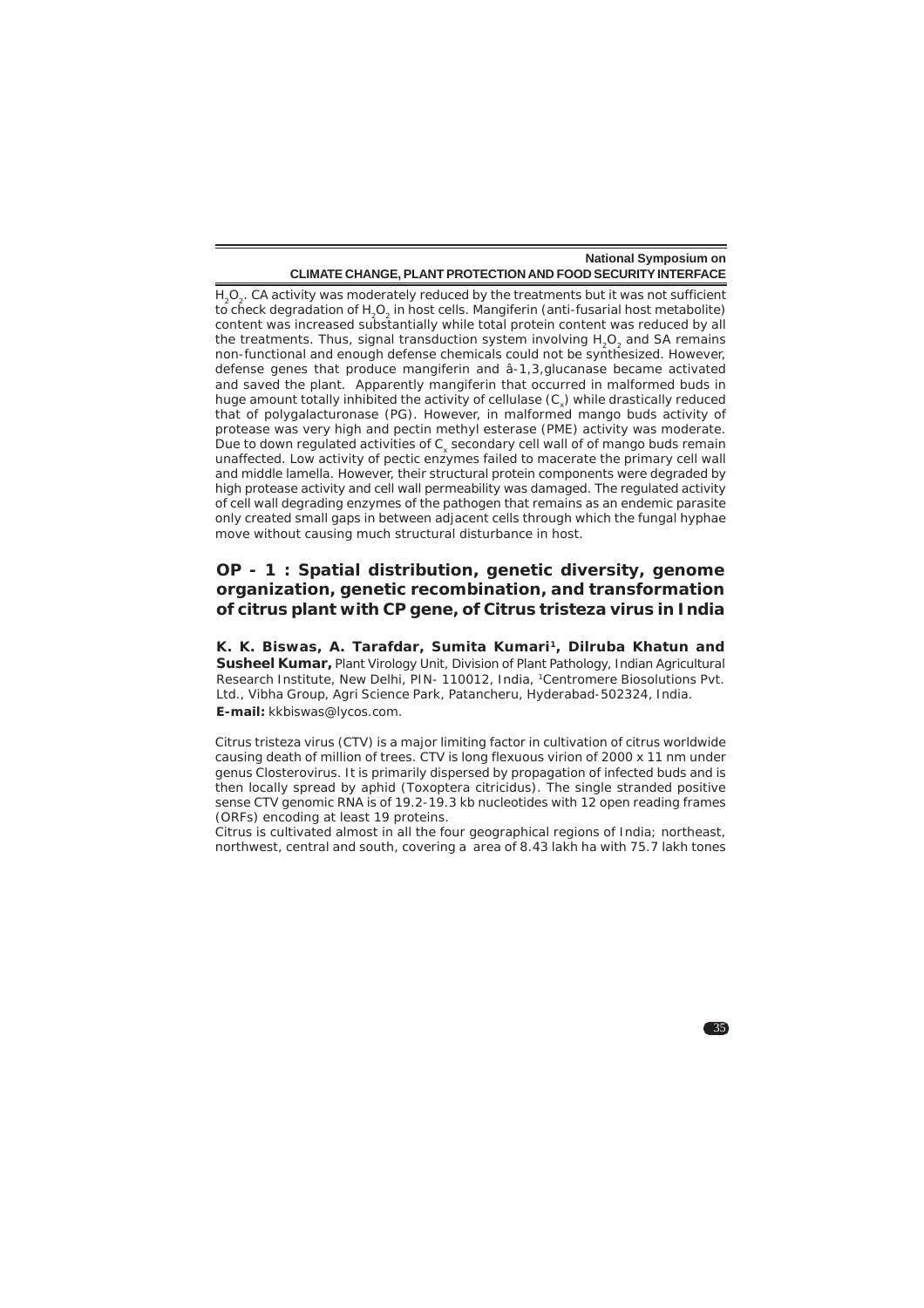fruit production per annum. CTV is known to be widely distributed in the entire citrus growing region with the incidence estimated from 16-90%. CTV is a century old problem in India by killing more than one million citrus trees till to day. It infects almost all the citrus spp. and their relatives with symptoms like vein flecking, corking, seedling yellow, stem-pitting, decline etc. Various diagnostic methods have been applied in India.However, studies on genetic diversity and distribution of CTV variants in India; Full length genome and genomic organization, which are essential to develop effective management strategy for Indian CTV are few and far between.

In the present study, we examined genetic variability of CTV using 73 Indian isolates (35 from Darjeeling hills, five from Bangalore, 15 from Delhi and 18 from Vidarbha), and generated phylogenetic relationships with international CTV isolates by analyzing sequences of two genomic region (5 'ORF1a fragment and CP gene). Based on CP gene, Indian isolates generated five phylogenetic clades sharing 88- 99% nt identity, while based on 5´ORF1a fragment they formed eight phylogenetic clades sharing 82-99% identity among them, indicating a high degree of genetic diversity in CTV population in India. Incongruent phylogenetic relationships in both the genomic regions suggested recombination events.

About the full length genome (c 20 kb) of a CTV isolate, K22 of the Darjeeling hills was sequenced, and all the 12 ORFs were characterized. The length of ORFs varied from 156 nt (shortest ORF 3) to 9439 nt (largest ORF1a) similar to other seven international CTV isolates. The ORFs of K 22 showed sharing 82 to 92% nt identity with respective ORFs of other international isolates. Comparative analysis of ORFs and about full length genome of Indian CTV indicates K22 to be a different and divergent entity.

Viral CP gene mediated transgenic resistance has been proved to be an effective method to control virus diseases in many crops. In present study, gene constructs using entire CP genes of six Indian CTV isolates representing the major phylogenetic clades, in pBinAR in sense and antisense orientation were made. Epicotyl-explant of acid lime (Citrus aurantifolia) seedlings was co-cultivated with Agrobacterium strain EHA 105 harbouring CP gene construct. Several acid lime plants were regenerated in MS<sub>o</sub> supplemented with BAP @ 2mg/lit. Multiplex PCR using specific primers designed from tetA gene (out of T-DNA) and CP gene of CTV was developed to eliminate false transformants i.e., contamination of Agrobacterium plasmid. Maximum number of false transformants was detected. The PCR positive transformants to be confirmed by southern hybridization were kept for hardening in greenhouse.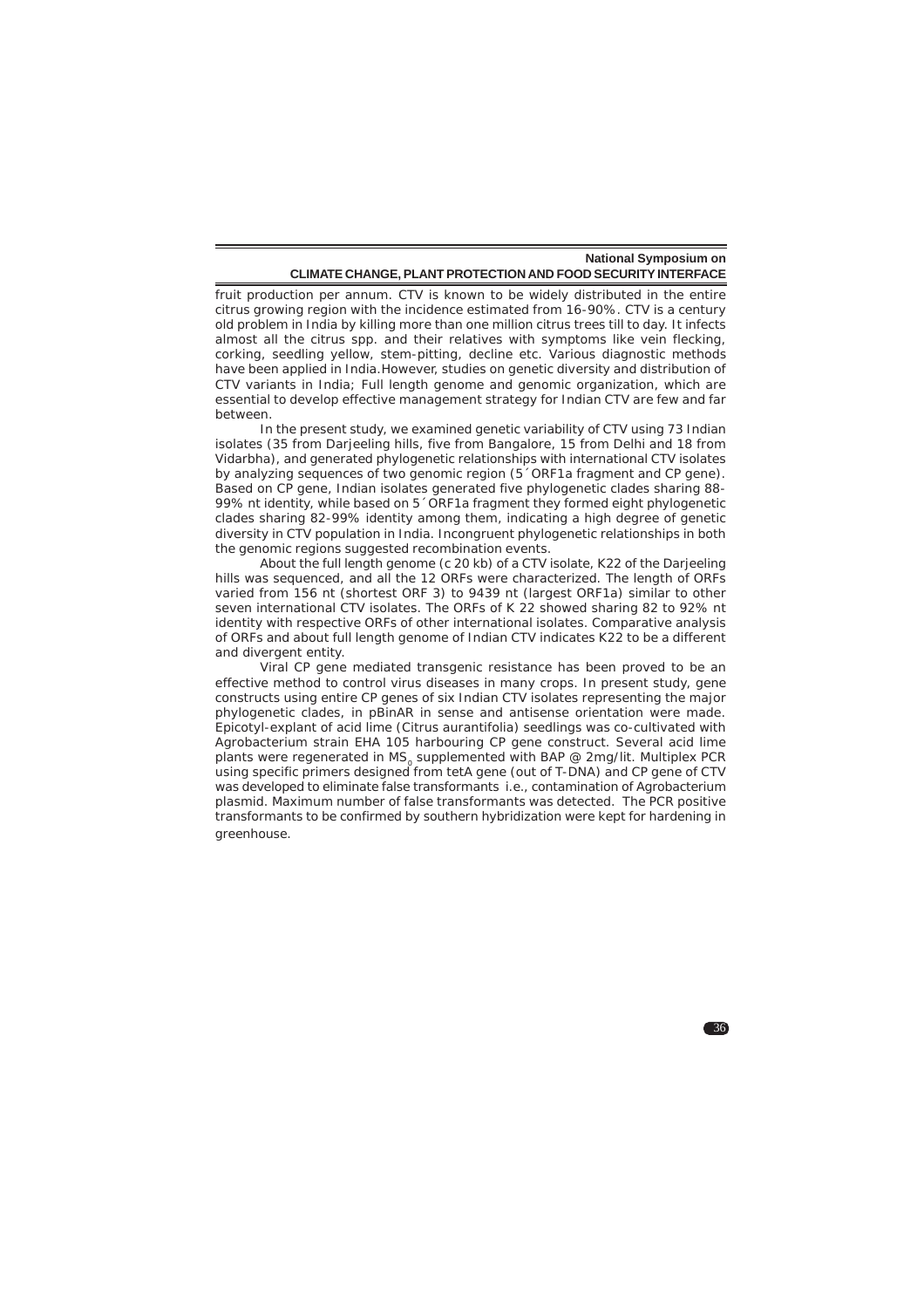**National Symposium on**

**CLIMATE CHANGE, PLANT PROTECTION AND FOOD SECURITY INTERFACE**

**OP - 2 : Development of high yielding tungro resistant rice lines by transferring a transgene, conditioning resistance through RNAi**

**Amrita Banerjee1, Somnath Roy2, Jayanta Tarafadar1, Bijoy Kr.** Senapati<sup>2</sup> and Indranil Dasgupta<sup>3</sup>, Department of Plant Pathology, <sup>2</sup>Department of Plant Breeding, Faculty of Agriculture, Bidhan Chandra Krishi Viswavidyalaya, Mohanpur, Nadia, West Bengal- 741252, 3Department of Plant Molecular Biology, University of Delhi (South Campus), New Delhi-110021, India. **E-mail:** jayanta.tcbckv@gmail.com.

A transgene conditioning resistance against rice tungro bacilliform virus (RTBV) has been transferred into two high yielding tungro susceptible rice varieties (IET 4094 and IET 4786) of West Bengal through back crossing. The transgenic Pusa Basmati 1 lines expressing DNA encoding ORFIV of RTBV, both in sense and antisense orientation, resulting in the formation of double-stranded (ds) RNA, were used as donor. Thirty  $BC_2F_1$  plants of each recurrent parent have been raised and scored for the presence of the transgene and the selectable marker hygromycine phosphotransferase (hpt). Backcrossed progenies were also tested for the expression of transgene by using reverse transcription PCR (RT-PCR) and also for the resistance against rice tungro disease. Plants were inoculated with the viruses via green leafhopper mediated artificial transmission. The resistance against the disease was scored following standard procedure developed by IRRI, Philippines. The progenies showed increased resistance to tungro as evidenced through less reduction in plant height and very mild leaf yellowing over respective controls (the parents and susceptible check TN1). The transfer of a transgene construct, conditioning disease resistance via RNAi, through conventional backcross breeding has been done first time with respect to rice or any other crops.

#### **OP - 3 : Development of marker free insect resistant transgenic rice plant type: A clean gene approach**

**Subhadipa Sengupta and Sampa Das**, Plant Molecular and Cellular Genetics, Bose Institute, Centenary Campus, P1/12 C.I.T. Scheme VII M, Kankurgachi, Kolkata-700054, India, **E- mail:**subhasen@bic.boseinst.ernet.in.

Rice, the major food crop of world is severely affected by homopteran sucking pests. We introduced coding sequence of *Allium sativum* leaf agglutinin, *ASAL*, in rice cultivar IR64 to develop sustainable resistance against sap sucking planthoppers as well as eliminated the selectable antibiotic resistant marker gene *hygromycin phosphotransferase II* (*hptII*) exploiting cre/lox site specific recombination system. To expedite consumer acceptance of GM crops, removal of antibiotic resistant selectable markers from the transgenic lines has now become mandatory. For the development of complete marker free insect resistant transgenic rice lines, cre/lox site specific recombination system of bacteriophage P1 was exploited in the present study. An expression vector was constructed containing the coding sequence of *ASAL*, a mannose specific 25 KDa lectin, proved to be a potent controlling agent against green leafhoppers

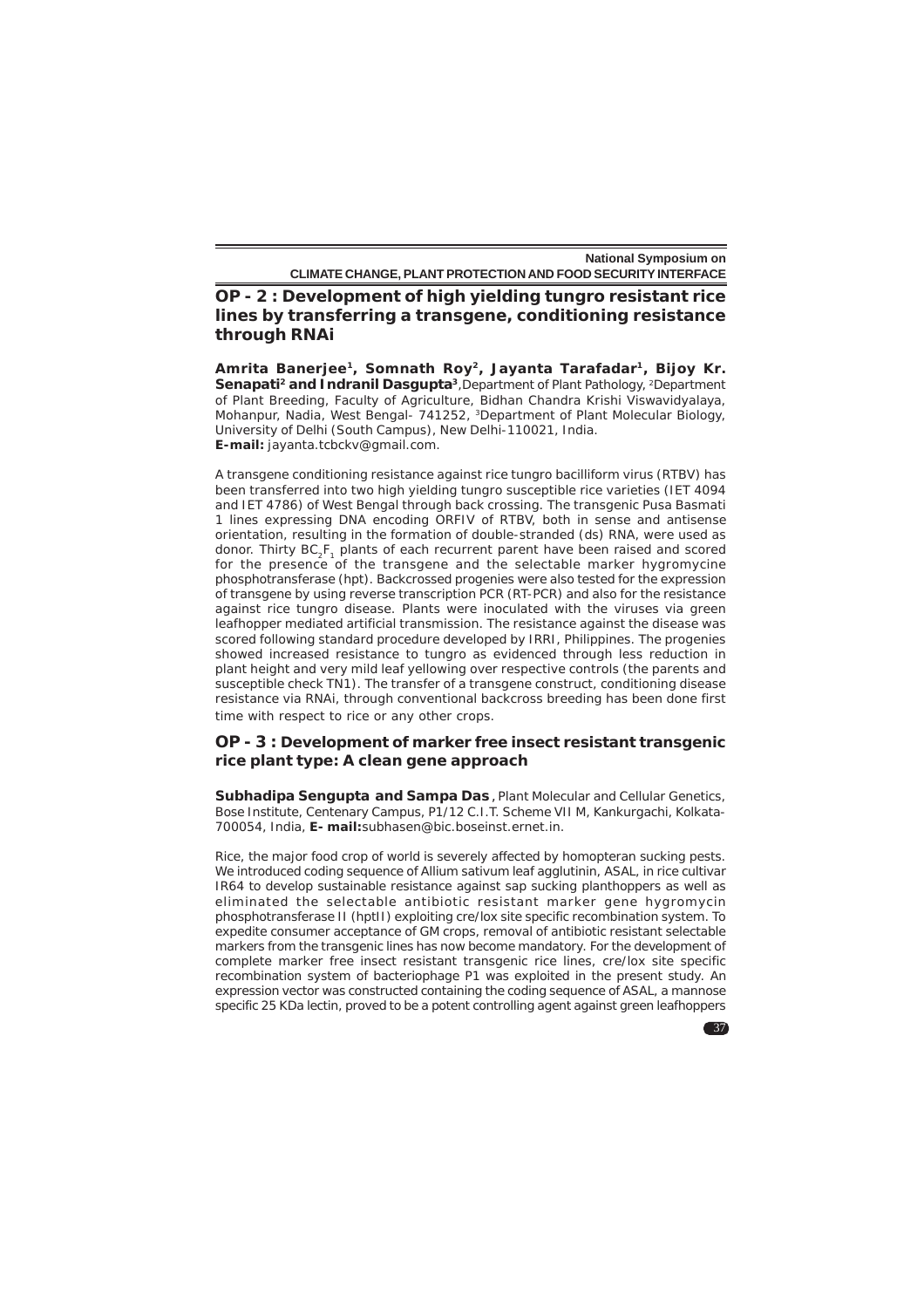38

(GLH, *Nephotettix virescens*) and brown planthopper (BPH, *Nilaparvata lugens*). The selectable marker (*hptII*) gene cassette was cloned within two *lox* sites of the same vector. Alongside, another vector was developed with chimeric *cre* recombinase gene cassette. Six reciprocal crosses were performed with each of the single copy T0 *ASAL* lox-hptII-lox transformed lines and T<sub>0</sub> *cre-bar* transformed lines. Marker gene excisions were detected in T<sub>1</sub> hybrids through hygromycin sensitivity assay followed by the molecular analysis that exhibited 27.4 % efficiency of cre/lox recombination in rice.  $T_2$ progenies of L03C04(1) hybrid parent showed 25% *cre* negative *ASAL* expressing lines. Northern blot, western blot and ELISA showed significant level of ASAL expression in five marker free T<sub>2</sub> lines. *In planta* bioassay of GLH and BPH performed on these T<sub>2</sub> lines exhibited significant reduction in survivability and fecundity compared to the untransformed control plants. Finally, marker free homozygous rice lines were established in  $T<sub>3</sub>$  generation conferring significant resistance against homopteran sucking pests as well as promises to be the more acceptable genetically modified clean plants.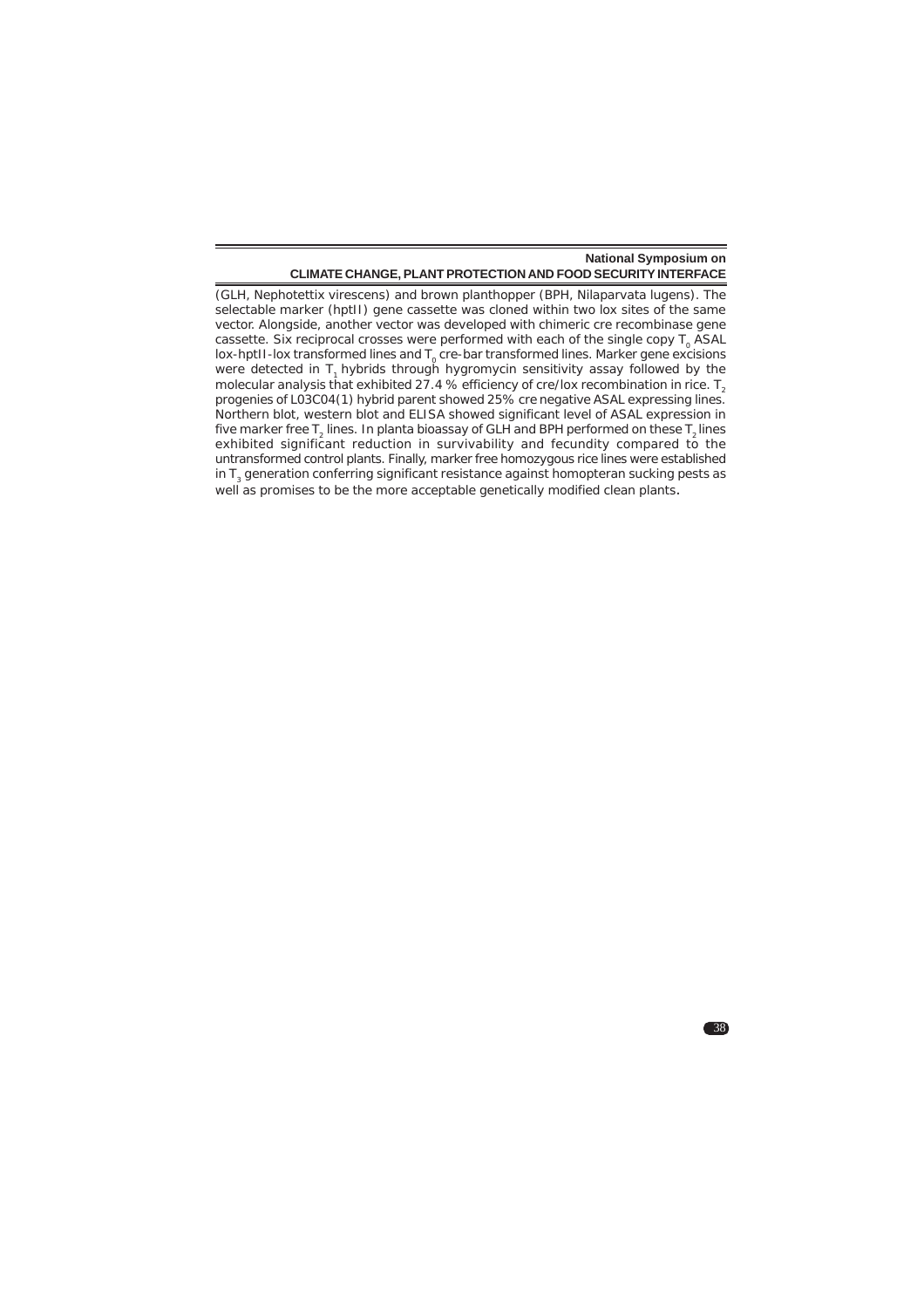**Concurrent Poster Session I : Plant pest management using pesticides or related products**

**Judges for Evaluation :**

**Prof. M.R. Ghosh,**BCKV

**Prof. N.Mukherjee,**BCKV

**Prof. A.Reghupathy,**TNAU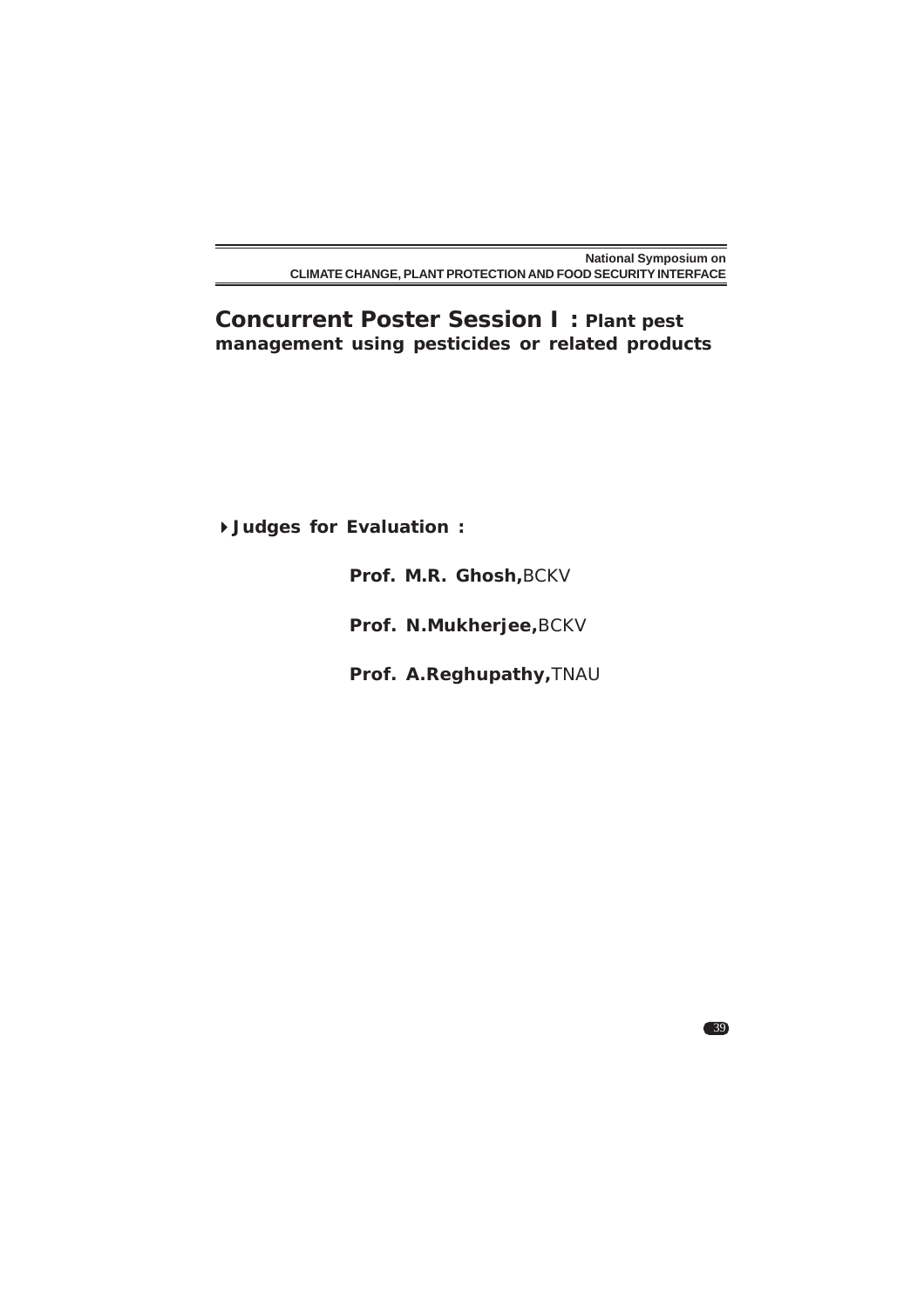# **PP - 1 :Morphological changes of different castes of the subterranean termites (***Odontotermes proformosanus* **Ahmad) in fungus combs of termitophiles**

**Parvin Noor,** Zoology Section, Biological Research Division, BCSIR Laboratories, Dhaka-1205. **E- mail :** p.noor@yahoo.com.

Termitidae is the largest family of termites. The workers of the subfamily Macrotermitinae have the extra-ordinary phenomena of making fungus combs inside the termitophiles. So, considering the consistency of fungus-bed in the termitophiles, an attempt has been made to observe the morphological changes of nymphs while they stayed within the fungus comb. Biological attributes indicated that *Odontotermes proformosanus* are polymorphic in nature and have exopterygote post-metamorphic development. During the period of study, eggs and nymphs were collected in different seasons from the fungus combs of termite mounds. Eggs of Odontotermes proformosanus were found profusely in fungus comb in the months of March, May, September and October. Average lengths of the eggs were  $(0.66 \pm 0.09)$  width  $(0.04 \pm 0.07)$  mm and egg shape ratio is 0.53. Eggs were mostly of broad type. Distinct quiescent period was also observed. The workers and soldiers of O. proformosanus were dimorphic. Morphological changes completed within 1st to  $5<sup>th</sup>$  stages. The 1st stage ranged from 0.8-1.5 mm. Terminal form of workers and soldiers were attained at the  $5<sup>th</sup>$  stage (4.1-4.5 mm in body length). Morphological changes and differentiation were found to be associated with changes in the total length, head length and capsule widths of the nymphs.

#### **PP - 2 : A study of population dynamics of mango hopper,** *Amritodus atkinsoni* **Leth. at Jabalpur, Madhya Pradesh**

Manoj Kanti Debnath, H.L.Sharma, S.B.Das<sup>1</sup> and O.P.Veda<sup>1</sup>, Department of Mathematics & Statistics College of Agriculture J. N. Agricultural University, Jabalpur – 482 004 (M.P.), India, 1Department of Entomology. **E-mail:** soumitrad@yahoo.com.

This paper deals with the population dynamics of mango hopper, Amritodus atkinsoni Leth. at Jabalpur. The data were recorded from an experiment which was conducted in the experimental field at Jabalpur during *rabi* season 2008-09. The weekly data on temperature (maximum and minimum) relative (morning and evening), sunshine hours, rainfall, wind speed, vapour pressure (morning and evening) and evaporation were recoded and correlations between mango hopper and meteorological parameters were computed.The results reveal that maximum and minimum temperature morning and evening relative humidity, wind speed, sunshine and evaporation have played an important role favouring the increase in the population of mango hopper on mango plant. Paired sample t-test was also used to find out the difference of mean of mango hopper population on different sites of mango plant.

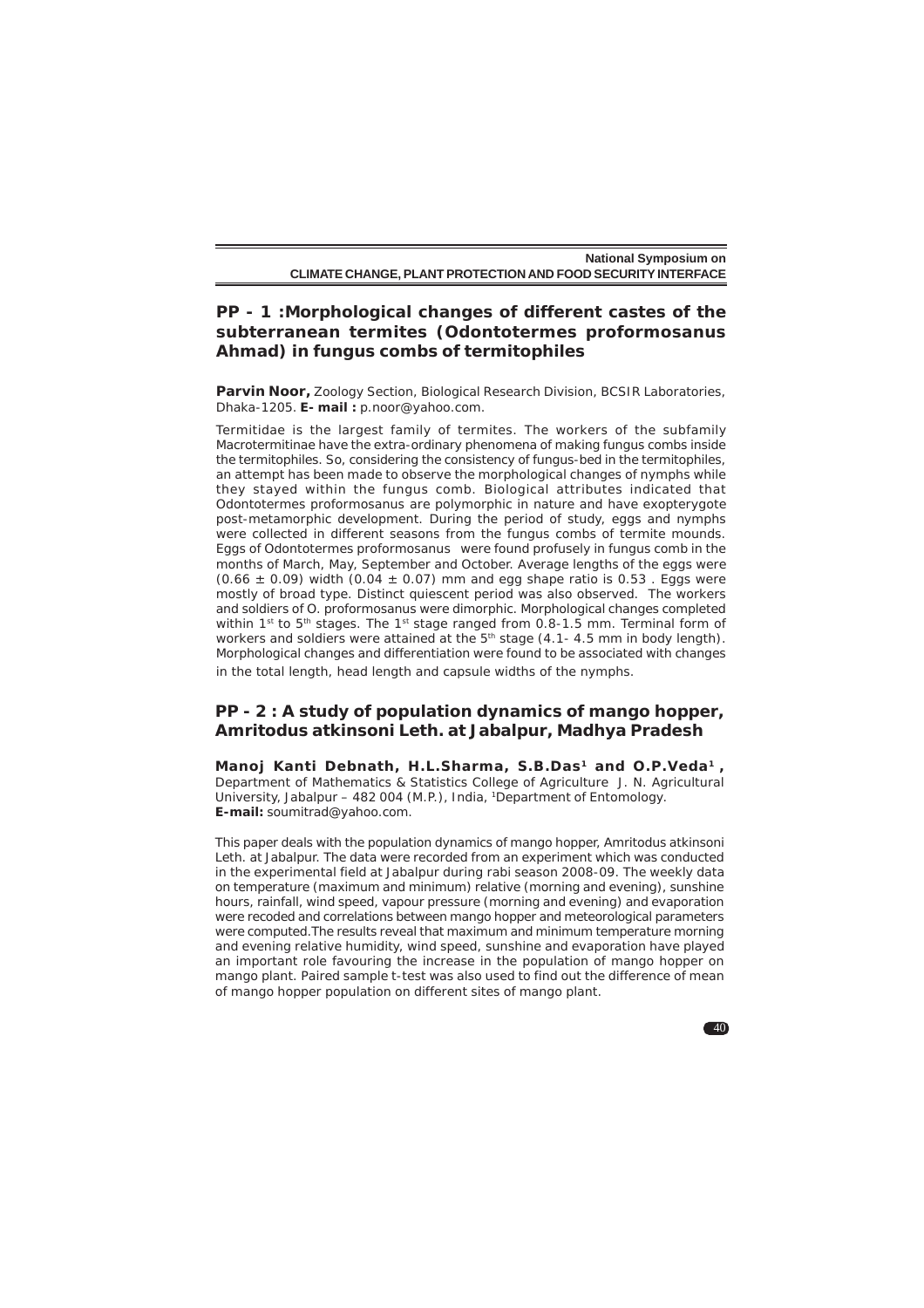# **PP - 3 : Effectiveness of different spray treatments against mango hopper and on yield of mango cv. Himasagar**

**A. Samanta<sup>1</sup> and V.W. Dhote**<sup>2</sup>, AICRP on Sub-tropical Fruits,<sup>2</sup>Department of Agricultural Entomology, BCKV,Mohanpur, Nadia - 741252, **E-mail:** vishalvwd@gmail.com.

Field experiment was conducted at Horticultural Research Farm, Mondouri, B.C.K.V. (West Bengal) during 20007-08 and 2008-09 to evaluate the effectiveness of different spray treatments viz.T<sub>1</sub>:spraying of imidacloprid(0.005%) at panicle emergence,  $\textsf{T}_2\text{:}\textsf{T}_1\text{{+}}\textsf{spraying}$  of endosufan(0.07%) 21 days after spray of imidacloprid(0.005%) spray,  $T_3$ : T<sub>2</sub>+spraying of endosulfan (0.07%) 15 days after I<sup>st</sup> spray of endosulfan (0.07%) along with untreated check against mango hopper. All insecticidal treatments were found significantly superior in reducing the hopper population as well as increase in fruit yield over untreated check. But among these treatments, the treatment of triple spray  $(T<sub>2</sub>)$  was found to be most effective, which recorded lowest hopper population (5.475) as well as highest fruit yield both at marble stage (197.62/100 panicles) and mature stage (96.4kg/plant) and avoidable fruit loss (82.9%) followed by  $T<sub>2</sub>$  and T  $<sub>1</sub>$  respectively.</sub>

# **PP-4:Determination of ETL of yellow stem borer (***Scirpophaga incertulus***) by egg mass estimation in relation to seasonal variations**

**Kaushik Chakraborty 1 and Debes Chandra Deb2** 1Department of Zoology, Alipurduar College, Alipurduar, Jalpaiguri. W.B 2Department of Zoology, University of North Bengal, Rajarammohanpur, Darjeeling, West Bengal.

Yellow stem borer (YSB), a major paddy pest, causing more than 10% grain loss depending on the agro ecological situation in India. Adoption and subsequent execution of the pest control methodology in the modern IPM system are fundamentally guided by the specification of ETL which requires continuous periodic field assessment of the available total YSB's egg masses in relation to the growth stages of paddy. Such monitoring system, presently in practice, disregards the variety under consideration and seasonality of cultivation. Field observation of YSB egg masses broadly represents two categories, active and inactive. Eggs were inactivated either by parasitization or by season induced sterilization. The active egg masses are viable hence influence the subsequent pest intensity. Present study indicates that the number of active eggs is only responsible for the subsequent crop damage. So the collective consideration of total egg masses often give overstated erroneous result regarding the subsequent field pest level. As the viability of the YSB egg masses is season specific, determination of the dynamics of relative abundance of egg masses in relation to the climatic conditions in the present investigation enables to formulate a more specific, reliable and judicious pest control strategy for a particular locality.

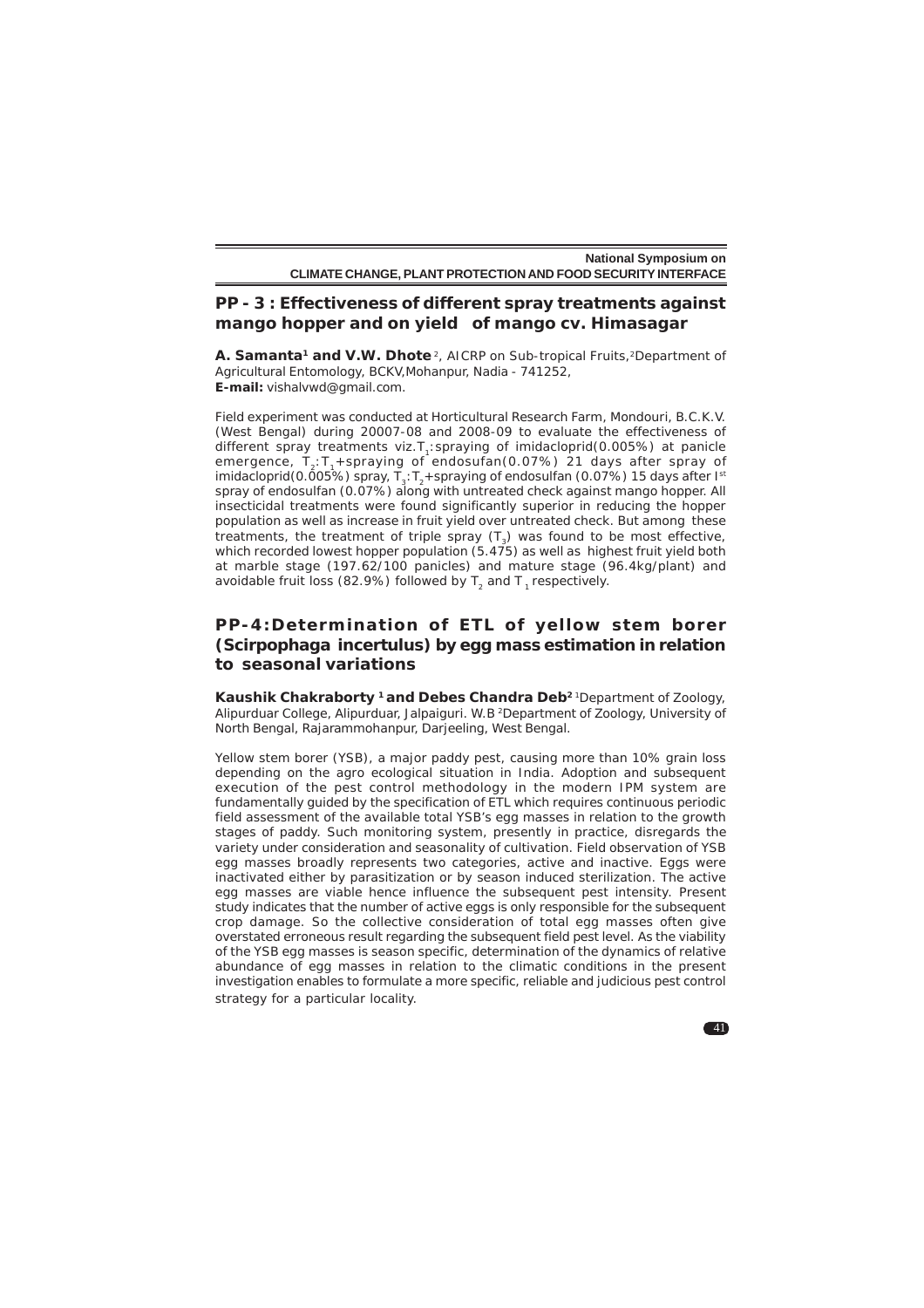# **PP - 5 :Field efficacy of some insecticides for management of whitefly infesting mulberry,** *Morus alba* **L.**

**M.Patnaik, P.Mitra, N.K.Das ,K.Mondal and A.K.Bajpai,** Central Sericultural Research and Training Institute, Central Silk Board, Berhampore-742101, Murshidabad, West Bengal, **E-mail:** csrtiber@gmail.com.

Whitefly, *Dialeupora decempuncta* Quaintance & Baker ( Homoptera: Aleurodidae) is a polyphagous pest started causing severe damage to mulberry *Morus alba* L since 1994. They suck leaf sap causing chlorosis, dryness of leaves, leaf curl and sooty mould disease and results in culminating loss in yield of leaf to the tune of 10-24% especially during major silkworm cocoon crop seasons. Though several insecticides were recommended earlier for the control of whitefly in mulberry, the continuous reliance on chemical insecticides for control of whitefly in other agricultural crops has caused several problems like development of pesticide resistance and environmental pollution leading to health hazards also. So efforts were made to avoid the environmental pollution by adopting some newer insecticides which are less toxic, economic, biodegradable and easily available viz thiamethoxam ( Actara 25% WG), diafenthiuron (Pegasus 50%WP) and clothianidin (Dantap 50% WDG). The LC90 values of these three insecticides were worked out as 0.0131%, 0.0635% and 0.0046% respectively . Hence it was felt necessary to study the field efficacy of these three insecticides which in turn will cause no adverse effect on environment.

The post treatment population was recorded after 1stday, 3rd day, 5<sup>th</sup> day, 7<sup>th</sup> day and 14<sup>th</sup> day of spray. Among these three insecticides tested, the field efficacy of thiamethoxam at 0.015% reduced the population by 99.81% followed by diafenthiuron at 0.0633% by 99.62% & 99.19% , clothianidin at 0.0047% by 99.07% in 1<sup>st</sup> and 3<sup>rd day</sup> of spray respectively. On 5<sup>th</sup> day after spray clothianidin at 0.005% reduced the population by 98.59% followed by thiamethoxam at 0.015%, by 96.82%, diafenthiuron at 0.070% by 96.70%. The data of 7<sup>th</sup> day after spray revealed that diafenthiuron at 0.0633 % reduced the population by 97.47% followed by clothianidin at 0.0047% by 96.83%, thiamethoxam at 0.015% by 96.82 %. Based on this field efficacy studies the biosafety of these insecticides on silkworm rearing will be evaluated for finally adopting them at farmers' level for effective management of whitefly.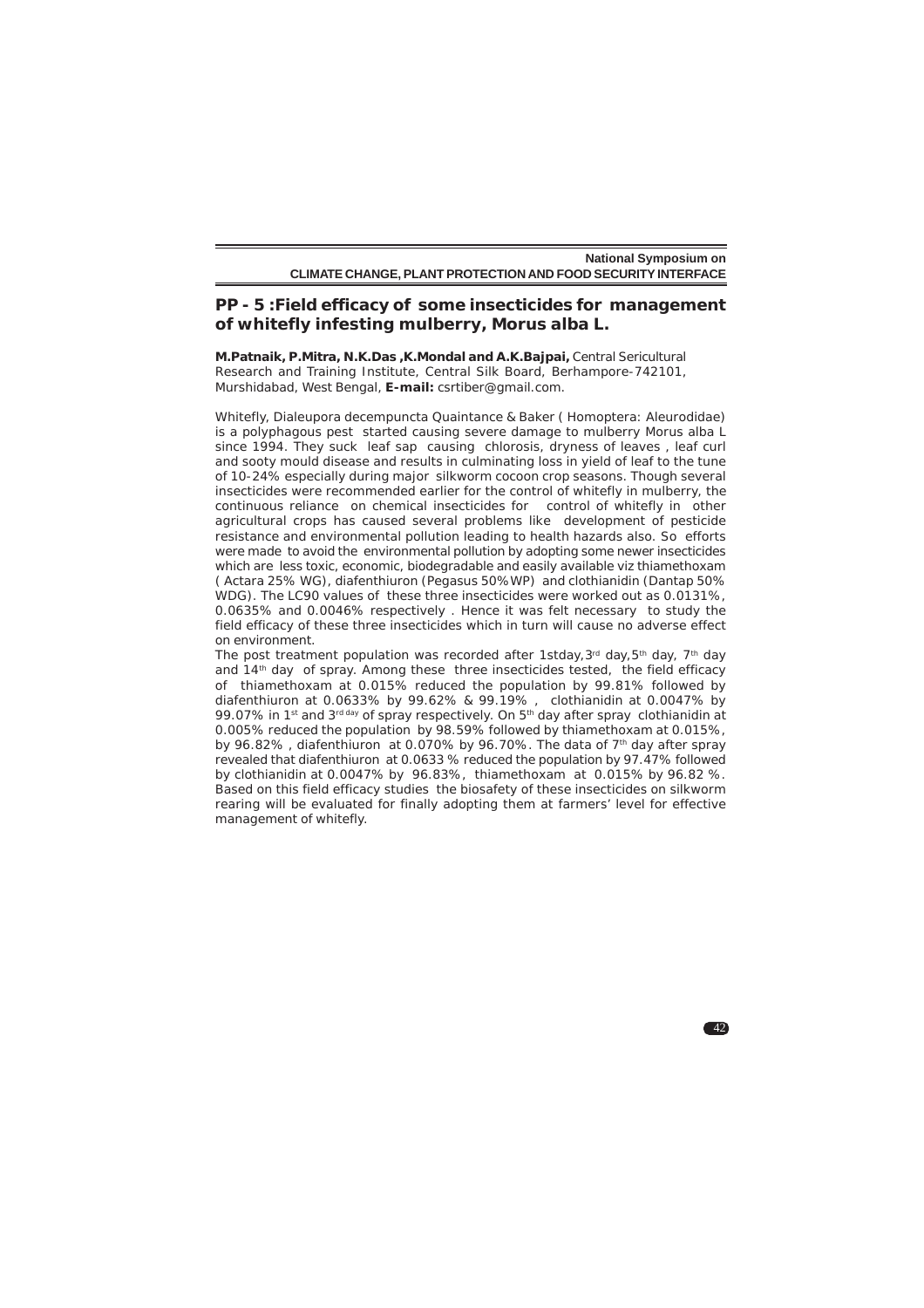# **PP - 6 :Development of forecasting model of bacterial leaf spot disease of mulberry for Birbhum district of West Bengal**

**M. D. Maji, S. Chatterjee, N.K. Das, A. Ghosh and A.K. Bajpai,** Central Sericultural Research and Training Institute, Berhampore-742101, W.B.Research Extension Centre, Nabagram - 742184, W.B, **E-mail:** mdmaji2009@yahoo.in.

Forecasting of disease is one of the important tools to forewarn the farmers well in advance for taking up timely preventive / control measures against the diseases so as to manage / minimizes the leaf yield / quality loss. Mulberry (*Morus* sp.)The sole food plant of silkworm (*Bombyx mori*) gets affected with several diseases, which not only reduce leaf yield (10-30%) but also considerably impair quality. Feeding of diseased leaves to the silkworm reduces cocoon yield to the tune of 15-20% and also its quality. In order to identify the major diseases affecting mulberry in the Birbhum district of West Bengal and to develop forecasting models of the diseases, weekly disease severity data were recorded from nine farmers' field for four years. Daily meteorological data viz. max. temperature  $(x_1)$  and relative humidity  $(x_2)$ , min. temperature  $(x_2)$  and relative humidity  $(x_4)$ , rainfall  $(x_5)$  and numbers of rainy days (x6) were also recorded. Bacterial leaf spot (BLS) caused by *Xanthomonas campestris* pv. *mori* was found as one of the major diseases of mulberry from May to September. Incidence of other diseases viz. Myrothecium leaf spot (*Myrothecium roridum*), Pseudocercospora leaf spot (Pseudocercospora mori) and Powdery mildew (*Phyllactinia corylea*) were observed to be below economic threshold level. It was observed that BLS regularly appeared in 3rd week of May and continued up to September with maximum severity (16.65 - 28.95PDI) in August and September. The correlation coefficient between disease severity and meteorological parameters revealed that BLS has significant positive correlation with max & min. temperatures, min. relative humidity, rainfall and number of rainy days with average of preceding seven days. Stepdown multiple regression analysis revealed that prediction of bacterial leaf spot could best be done with combination of meteorological factors viz. min. temp, min. relative humidity and number of rainy days. The regression equation developed for prediction of BLS is Y = -28.12 + 1.093 $x_2 + 0.677x_5 +$  $0.215x$ ,  $(R^2=0.58, P=1.975x10^{-18})$ .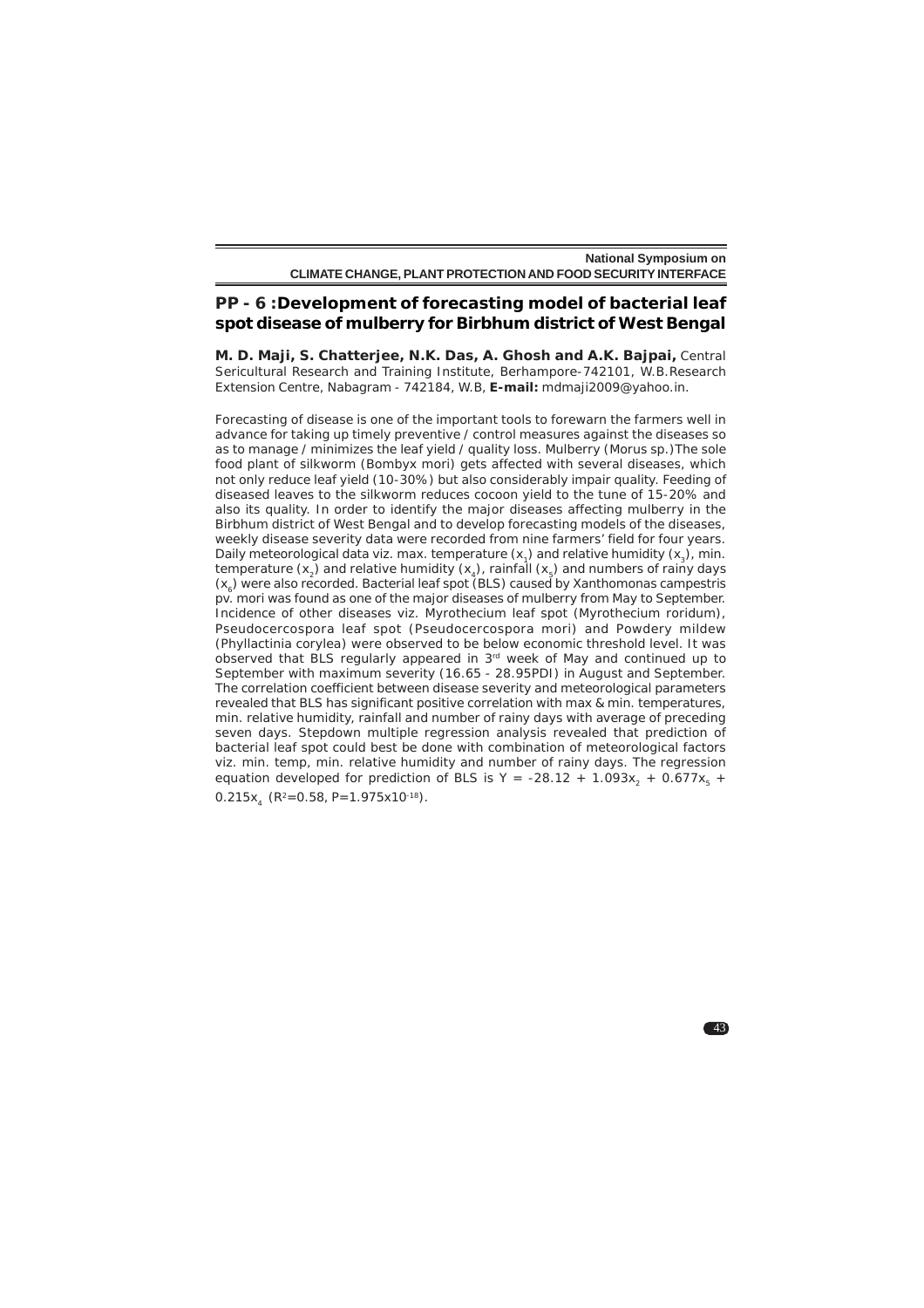# **PP - 7 :Rot disease of muga host plant, Som (***Persea bonbycina***, King ex Hook. f., Kost) and its management**

**S. K. Dutta, S. Roy Chowdhuri, D. Pandit and A. K. Bajpai***,* Central Sericultural Research and Training Institute, Berhampore-742101, West Bengal. **E-mail:** csrtiber@gmail.com.

Som, the primary food plant of muga silkworm, (*Antheraea assamensis,* Helfer) grows mainly in North Eastern region and Uttaranchal State in India. India is unique in producing the golden muga silk and has monopoly in global silk market. Som plant grows up to 20-25 meters and survive for 18-20 years. Pollarding of Som plant at 6 ft. height is a common practice in North Eastern region of India for controlled rearing (outdoor) of muga silkworm. It was observes that stems of som plant (specifically the pollarded plants) are generally infected with rot disease when it grows older. *Phellinus contigus* (under Polyporaceae), a white rot fungus, causes heart rot disease and Biscogniauxia medeterranea (= *Hypoxylon medeterran*ea) (under Xylariaceae) causes canker rot disease of Som plant. A survey was conducted to study the infection of rot disease on Som plants maintained at Regional Muga Research Station, Boko, Assam with 3 m x 3 m spacing, during 2004-06. Data recorded on infection of rot disease revealed that the disease incidence (DI %) caused by *B. medeterranea* was 12% while *P.contigus* showed 20% infection. Considering the age of Som plants into three age groups, such as, up to 5 years, 5 to 10 years and more than 10 years, rot disease infection was found maximum in the plants of more than 10 years and gradually the entire plant decays. For muga silkworm rearing, ten years' old Som plants/ trees are preferred as the plants / trees produced highest leaf of around 14 mt/ha/year. For controlling rot disease, use of cowdung smear on the cut ends of the pollarded plants is the traditional practice. However, to control rot disease in Som, Chaubattia paste (copper carbonate and red lead @ 800 g each to be dissolved in 1.0 litre of linseed oil) may be applied, as recommended by Forest Research Institute, Dehradun.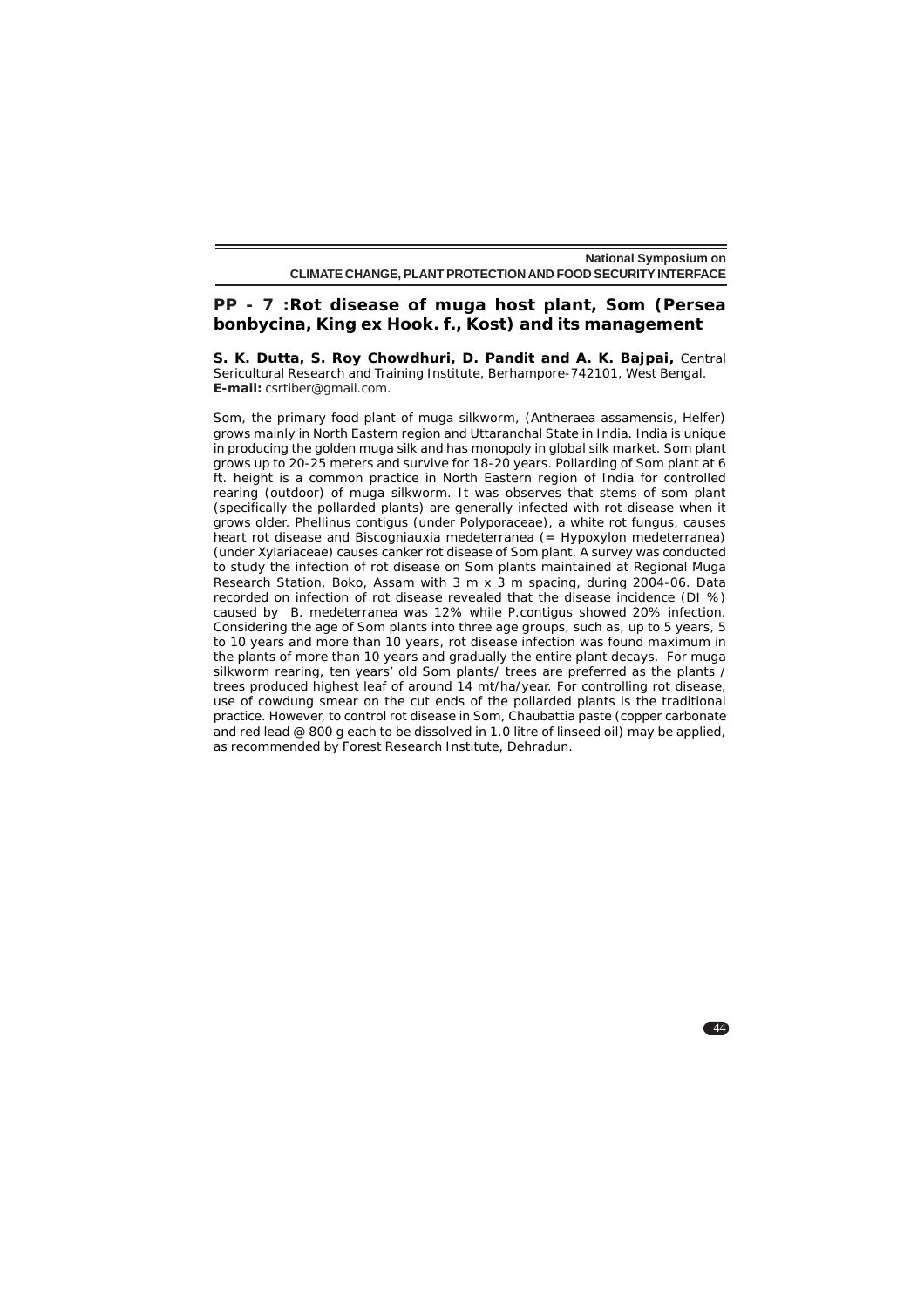# **PP - 8 : Weather based forewarning of root mealy bug,** *Paraputo* **sp. (Pseudococcidae: Hemiptera) in mulberry of Kalimpong Hills**

**S.K.Mukhopadhyay, D.Das, M.V.Santha Kumar, N.K.Das,K.Mondal and A.K.Bajpai***,* Central Sercultural Research and Traning Institute, Berhampore-742101,West Bengal, **E-mail:** csrtiber@gmail.com.

Mulberry (*Morus* sp.) is grown for its foliage in the Kalimpong hills of Darjeeling district due to prevalance of quite conductive climate to rear bivoltine silkworm (*Bombyx mori* L.) . The infestation of root mealy bug paraputo sp. Was noticed in the last decade is now causing a serious concern. The pest remains in the underground stem and roots up to 20 cm depth, sucks up , secrets honey dew , thereby inviting occurrance of fungus. It ultimately leads to stunted growth; inerior quality leaves and fially plant die. It is more prevalent in the nursery beds. Several chemcl insecticides were recommended but their use in hills is difficult/non-permissible due to the pollution of surface water sources and toxicity of chemicals to the silkworms in a ixed cropping schedule.

Considering this, an attmpt was undertaken to forewarn seriulturists about the incidence of root mealy bug to remain in preparedness and to reduce the use of excess chemical. Root mealy bug incidence was recorded a weekly intervals at RSRS, three farms (Barabat, Hill nursery and FRSS) and in three farmers plot in Kalimpong hills for last three (2005-08) years. Meteorological factors viz. maximum temp. minimum temp, maximum RH, minimum RH and rainfall were recorded on daily basis. A definite incidence pattern was observed. Population was almost nil during January and February after which it started growing and attended maximum sometimes during June and Octobr. While developing a prediction model of incidence from the meteorological factors the most precise multiple regression equation (R2 0.394) was found to be Y = -46.201 + 1.000 $x_1 + 0.929 x_2 + 0.102x_3 + 0.211x_4 + 0.029x_5 + 0.002x_6$ 0.103x<sup>5</sup> where x<sub>1</sub>, x<sub>2</sub>, x<sub>2</sub>, x<sub>4</sub>, x<sub>5</sub> are the above five meteorological factors averagd over a period of 19-22 days, 24-29 days, 19-25 days and 29-31 days prior to the day of incidence. It was also found that almost the same level of prediction ( $R^2$  = 0.365) could be made from the minimum temperature averaged over the same period using regression equation Y = -21.130 + 2.320 x<sub>2</sub>. The study/trends of observation paves the way to develop the full proof prediction/forewarning model.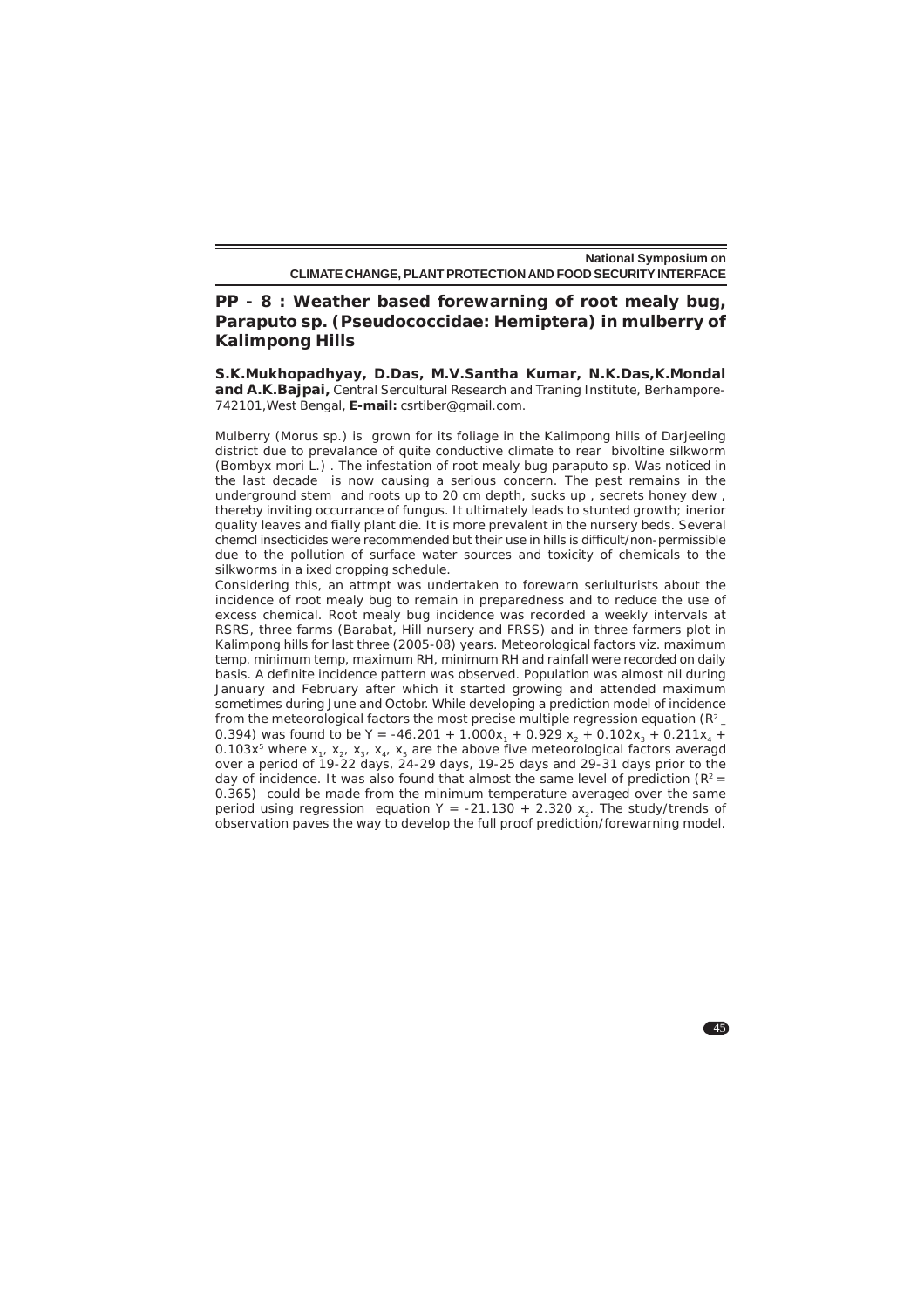# **PP - 8 : Integrated weed management in lentil (***Lens culinaris* **Medikus)**

**Malay K. Bhowmick, Manas K. Bag and Samimul Islam,** Rice Research Station, Chinsurah (R.S.)-712 102, Hooghly, West Bengal, India, **Email:** bhowmick\_malay@rediffmail.com.

Weeds cause heavy loss to the lentil crop as they rob the soil of its nutrients and moisture. The crop competes poorly with many weed species because of its weak stem, short stature, slow initial growth and long duration. Though manual weeding is effective, it has certain limitations such as non-availability of sufficient manpower during peak periods and/or high labour wages. Under these circumstances, use of herbicides becomes necessary to avert losses due to weeds. Furthermore, integrated weed management involving both chemical and other agronomic manipulation may be a good offer. Keeping this background in view, a two-year field trial was conducted during rabi, 2003-04 and 2004-05 at the Pulses and Oilseeds Research Sub-station, Beldanga, Murshidabad, West Bengal to identify a sound integrated weed management practice in lentil. The treatments, including one hand weeding (HW) at 30 days after sowing (DAS), 25% higher seed rate, pendimethalin 30 EC as pre-emergence  $(1.0 \text{ kg ha}^{-1})$  and their suitable combinations were tested against weedy and weed free checks. Major weed flora in the experimental site consisted of *Cyperus rotundus, Anagallis arvensis, Chenopodium album, Solanum nigrum* and *Vicia sativa*. Though weed free treatment recorded the highest seed yield (1004.50 kg ha<sup>-1</sup>) along with its attributes, it was closely followed by HW at 30 DAS + 25% higher seed rate  $(899.63 \text{ kg ha}^{-1})$ , pendimethalin at 0.75 kg ha<sup>-1</sup> + HW at 40 DAS  $(872.75 \text{ kg ha}^{-1})$ and pendimethalin at 1.0 kg ha<sup>-1</sup> (832.50 kg ha<sup>-1</sup>). Higher yields under these treatments might be due to effective suppression of weed growth till crop harvest. Season-long crop-weed competition caused an average yield reduction of 49.77% as compared to weed free condition.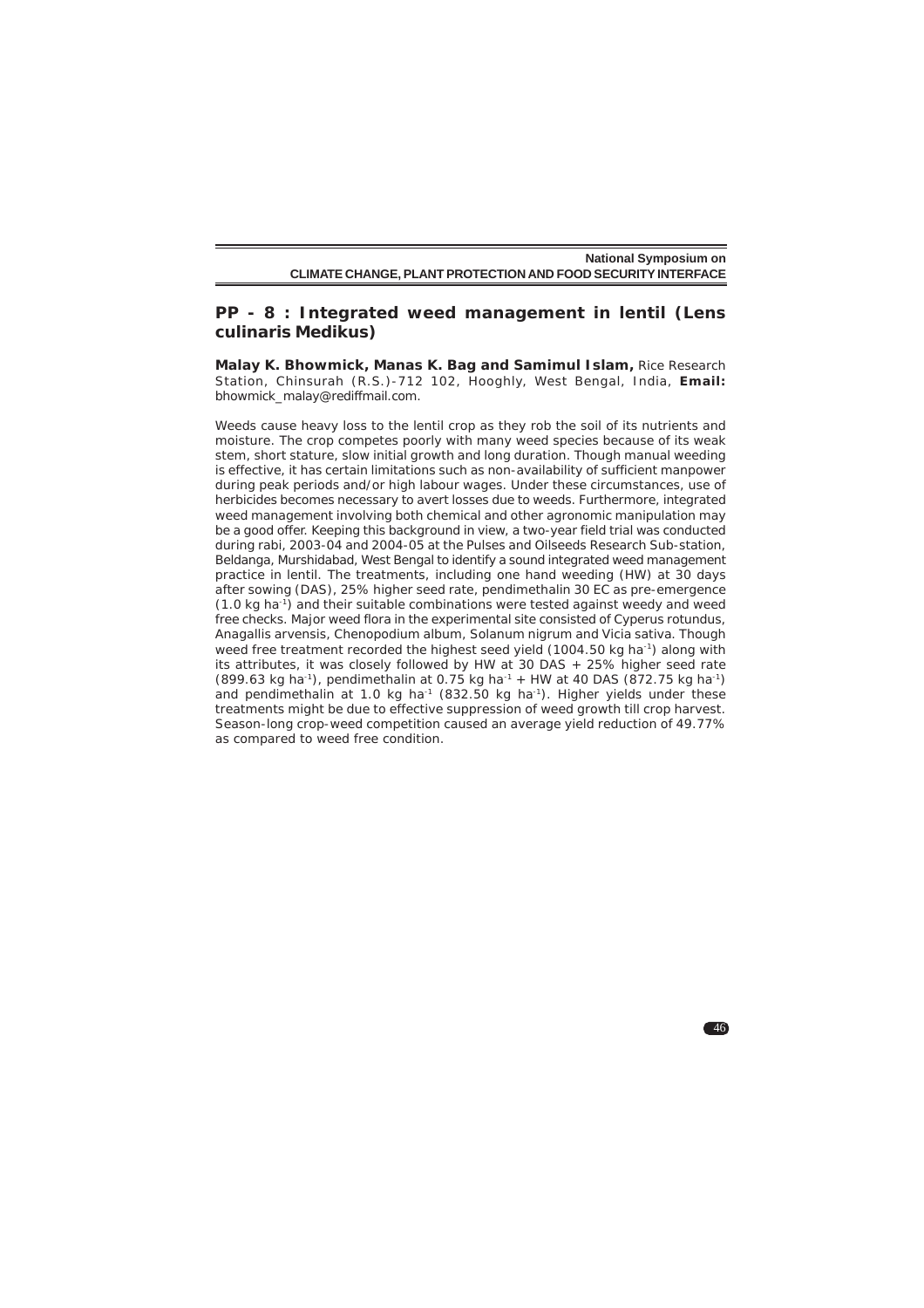# **PP - 10 :An intensive investigation on the effect of pests on cotton plant (***Gossypium* **sp.) and it's control measures**

**P.K.Ghosh and A.Chatterjee,** Centre of Advanced Study in Cell and Chromosome Research, Department of Botany, University of Calcutta,35,Ballygunge Circular Road, Calcutta-700019,West Bengal, India, **E-mail:** paritush.ghosh@rediffmail.com

An intensive investigation showed that cotton (*Gossypium* sp.) suffers from insect ravages throughout its growth period At germination, termites and other soil pests nibble the germinating seeds and seedlings. As the plants grow, sucking pests like jassid(*Amrisca devastans* D.),aphid (*Aphis gossypii* (Glover),white fly (*Bemisia tabaci* L.) and thrips (*Thrips tabaci* Lind) make their appearance and by sucking the sap, cause the plants to turn yellow and crinkled and severe attack by these insects lead to complete withering of the plants. During the peak period of growth leaf eating insects viz. leaf roller (*Sylepta derogata* Fab.) and semi-lopper (*Anomises flava* Fab.) at times , take a very heavy toll of the crop and at the square and boll formation stage , the crop is attacked by cotton bollworms viz., the American Bollworm(Heliothis armigera Hub.) and spotted bollworm (*Earias* sp.) which bore into squares and bolls causing lot of shedding. Besides these major pests there are a number of minor pests like stem weevil, cotton stem borer, red cotton bug dusky cotton bug, surface grasshopper etc. Sucking pests can be easily controlled by Dimecron,100-60-80 ml,rogar 30EC,thiodan 35EC 250-300ml per acre,leaf eating larval pests by thiodon 35EC 600 ml/acre, bollworms sprayed with DDT 25 EC 3000ml/acre,thiiodon 4% at the rate of 8-10 kg/acre. The object of the present investigation was to protect crop loss by detection of insect pest problems and adoption of appropriate control methods at the proper time is one of the modern methods of increasing the yields of cotton and many of our agricultural and horticultural crops.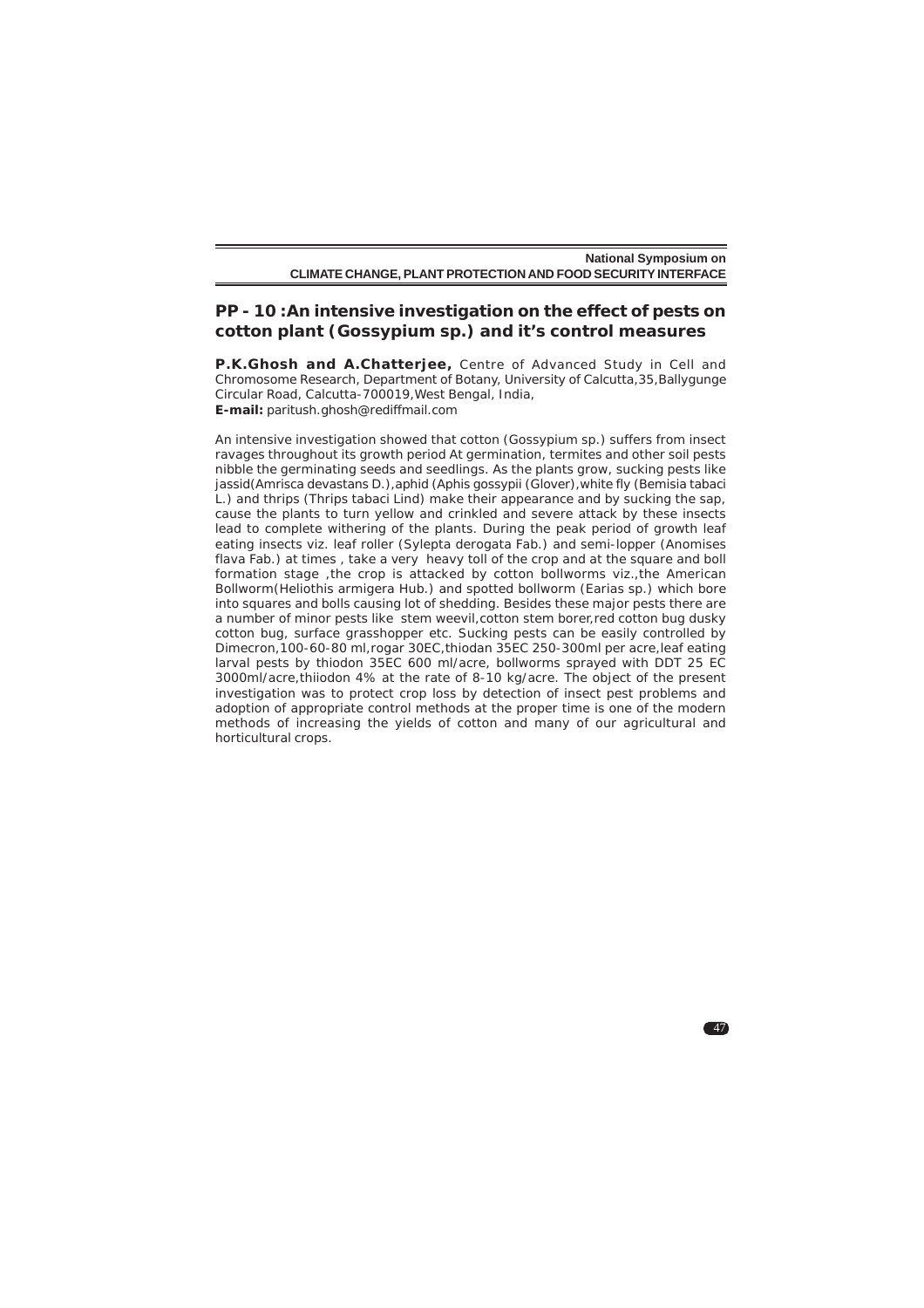# **PP - 11 :Evaluation of fungitoxic effect of some commercially available agrochemicals against grain discoloration (GD) disease of rice in West Bengal**

**M. K. Bag, B. Adhikari and M. K. Bhowmik,** Rice Research Station, Chinsurah, Hooghly, West Bengal – 712 102, **Email:** manas.bag@gmail.com.

Grain discoloration is one of the major emerging rice diseases Sc name of the pattogen should be given as is being reported from all the rice growing areas. This disease has adverse effect both on quality and yield of rice. The degree of grain discoloration depends according to environmental condition particularly from booting to maturity stages of the crop. Among various causes fungal infection is one of the major reasons of grain discoloration. Infected seeds are not normally preferred as a good quality seed and pose a serious problem in seed certification. Attempt has been taken to manage or reduce the disease by applying commercially available agrochemicals. Six agrochemicals belong to different groups and different site of actions were taken for evaluating their fungitoxic effect upon the disease. All the agrochemicals were found significantly superior over untreated check in reducing the disease and increasing yield of rice. Among six agrochemicals 'Carbendazim 64% + Mancozeb 8% 75 WP and Carbendazim 50 WP were found at par in reducing panicle infection (20.1 – 20.4%), spikelet infection (28.9-33%) and increasing grain yield (46.3-47.9%) over untreated check. Though Tebuconazole 250 EW was found the third best chemical but was found at par with the first two agrochemicals. Therefore any of the three agrochemicals can be included in the spray schedule for management of grain discoloration.

# **PP - 12 : Field evaluation of some new insecticides against brown plant hopper,** *Nilaparvata lugens* **(Stal.) in rice**

**Amalendu Ghosh, M. L. Chatterjee and A.Samanta***,* Department of Agricultural Entomology, Faculty of Agriculture, Bidhan Chandra Krishi Viswavidyalaya, Mohanpur, Nadia- 741 252, West Bengal, **E-mail:**amal\_ento@rediffmail.com.

Seven insecticidal treatments (buprofezin 25 SC, two doses of imidacloprid 17.8 SL, thiamethoxam 25 WDG, acetamiprid 20 SP, acephate 75 SP and imidacloprid 1.8%+ acephate 50% at 200; 50 & 25; 40; 40; 400 and 518 g a.i./ha, respectively) were evaluated in the field against rice brown plant hopper Nilaparvata lugens Stal. (BPH), during kharif, 2007 and 2008 at 'Sahebganj' village (Block- Bhatar, District-Burdwan, West Bengal). The results revealed that out of seven insecticides evaluated buprofezin 25 SC @ 200 g a.i./ha and imidacloprid 17.8 SL @ 50 g a.i./ha registered superiority over other insecticides evaluated in suppressing BPH population to the tune of 99.13 - 94.97% over control during both the seasons of evaluation at 14 DAS.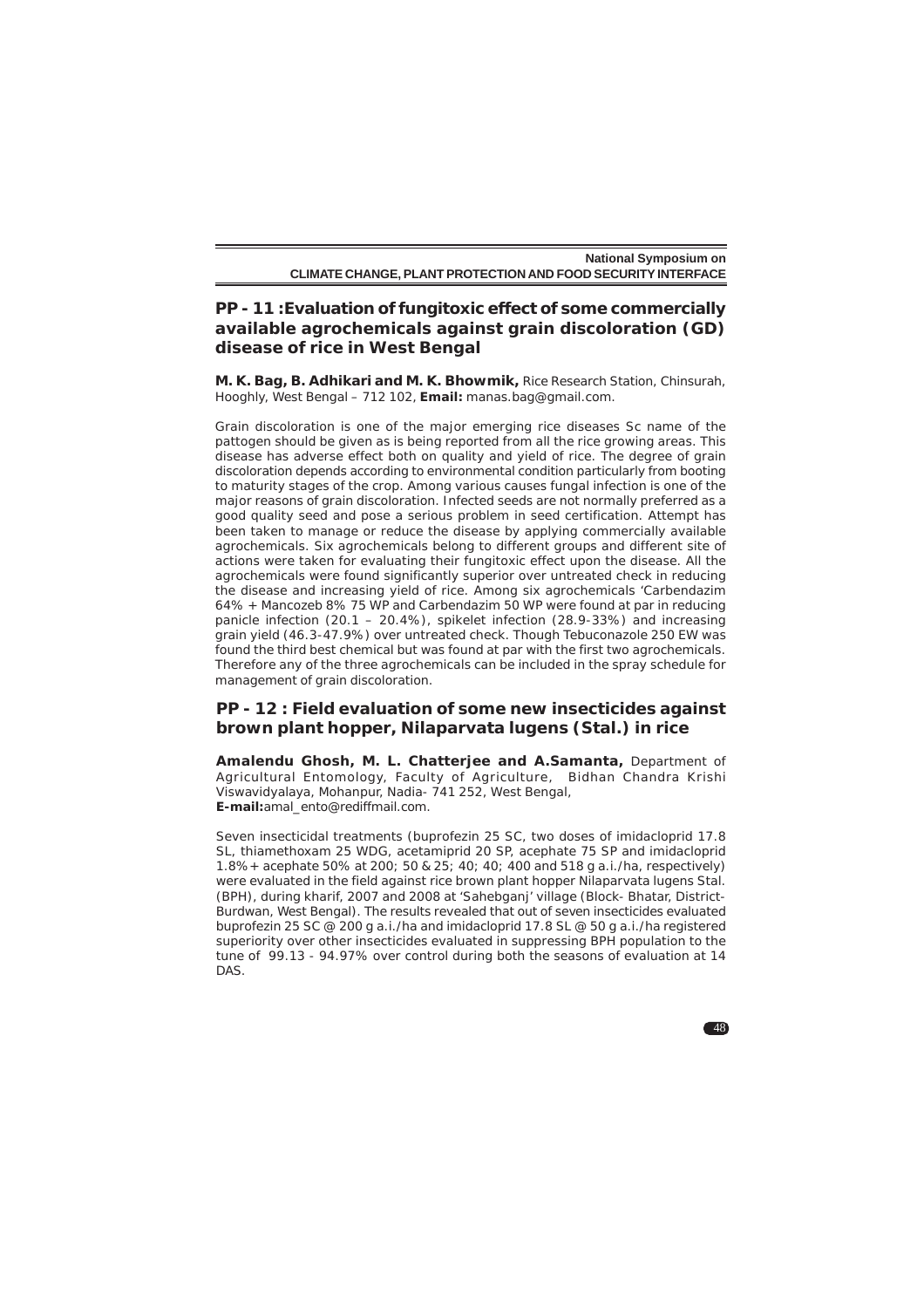# **PP - 13 : Effect of paclobutrazol and management practices on extension of harveting time, yield and quality of mango**

Babul Chandra Sarker<sup>1</sup> and M. A. Rahim<sup>2</sup> <sup>1</sup>Department of Horticulture, BAU, Mymensingh and SSO, Horticulture Research Centre, BARI, Joydebpur, Gazipur, <sup>2</sup>Professor, Department of Horticulture, BAU, Mymensingh, **E-mail** :pdrrahim@yahoo.com.

The flowering in mango usually takes place during January to March with a short harvesting period from May to June. So, the duration of availability of mango is very short which needs to be extended either before or after the normal harvesting season (May - June). But such types of studies under Bangladesh condition are meager. To extend the period of availability of fresh mango fruits beyond the normal fruiting season ( May - June ), increasing yield and quality and for uniform bearing in each year a series of experiments on deblossoming, manuring and use of paclobutrazol and other chemicals including the variety Amrapali were conducted during the period from January 2005 to June 2007. Whole-tree and 75 % deblossoming in March after completion of flowering resulted early flowering and fruiting in the Amrapali variety. Use of manures and fertilizers in three installments had the highest yield, best quality and delay in harvesting. The flowering and fruiting in mango (cv. Amrapali) were advanced by the use of paclobutrazol (2500 ppm, 5000 ppm, 7500 ppm and 10,000 ppm) as compared to control. Paclobutrazol at 7500 ppm was found to be the best treatment which promoted earlier flowering than normal as well as increased yield and quality of mango.  $KNO<sub>3</sub>$  is an effective flower inducer which at 4 % and 8 % produced profuse flower and good quality fruits in Amrapali.

#### **PP - 14 : Incidence of nut weevil in** *Zizyphus mauritiana* **cv. Thai kul**

**S. M. Qumruzzaman1, M. A. Rahim2, M. A. Kabir2 and M. S. Alam2**,**1**Proprietor, Mordern Horticulture Center, Jhaotala, 2Department of Horticulture, BAU, Mymensingh, **E-mail:** pdrrahim@yahoo.com.

In the northwestern part of Bangladesh cultivation has been since last few years with BAU KUL, Thai KUL, Apple Kul etc. Last year (2007) it was found that in each and every fruits of Thai Kul in Modern Horticulture Center and in the North Western areas was infeted by a new nut weevil.This nut want seriously infested the young and developing nuts that caused premature shedding and malformed nuts resulted in poor yield. This pest may cause an epidemic in kul cultivation. In other parts of the country this nut weevil was not found. Till now all over the country, the BAU Kul, Apple KUL, BARI Kul found to be free from this serious pest. This might have come from its original home (Thailand).

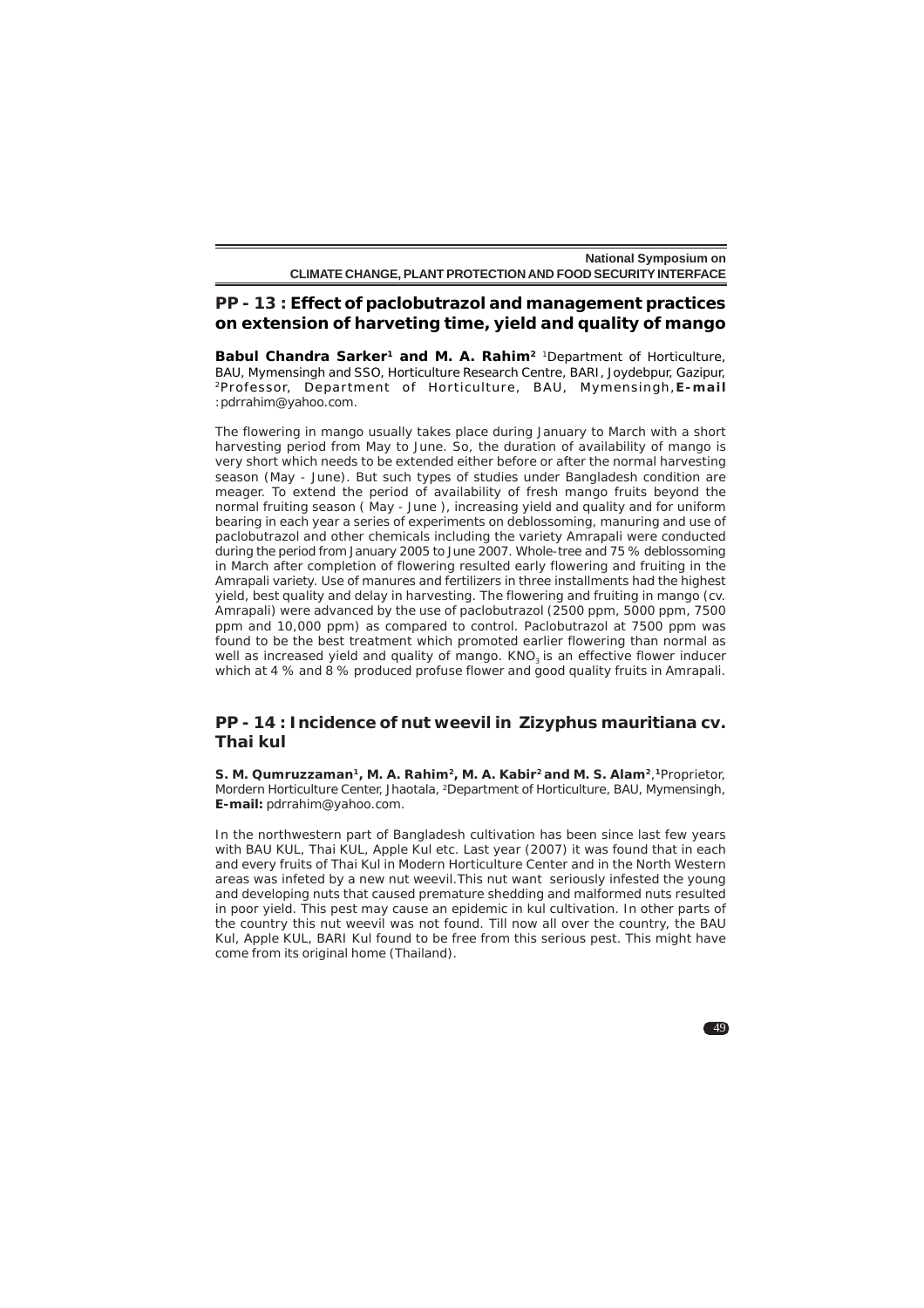# **PP - 15 : Prediction model for the occurrence of** *Helicoverpa armigera* **Hub. on medium maturing pigeonpea**

**S.B.Das and O.P.Veda,** Department of Entomology, College of Agriculture J. N. Agricultural University, JABALPUR – 482 004 (M.P.), India. **E-mail** :soumitrad@yahoo.com.

During kharif 2006-09 studies on population dynamics of *Helicoverpa armigera* Hub. (Lepidoptera : Noctuidae) immature stages and adult moths were carried out on pigeonpea crop (cv. JKM-7) in the experimental field at Jabalpur. *H. armigera* eggs were counted on 30 cm twig on 25 random twigs whereas larval population were counted plant on 25 random plants. The observations were initiated from the first appearance of the pest and continued upto their availability. The observations were recorded twice in a standard week. Further, *H. armigera* moth catches were recorded daily, male moths in pheromone traps and both sexes of adult moths in light traps. A record of meteorological data was also maintained of the study period. Data were subjected to statistical analysis. First appearance of the eggs was observed on 17<sup>th</sup> December 2008 and it remained active throughout the cropping season and was available upto 15<sup>th</sup> February 2009 and attained a conspicuous peak in the  $4<sup>th</sup>$  SW (22<sup>nd</sup> – 28<sup>th</sup> January). Correlation studies revealed that all the weather factors included in the study did not exhibit any significant effect on *H. armigera* egg population. First appearance of the larvae was observed on 28<sup>th</sup> December, 2008 and it remained active throughout the cropping season and was available upto 13<sup>th</sup> March 2009 and attained distinct peaks in the 9th SW (28th February -  $4<sup>th</sup>$  March) and 10<sup>th</sup> SW ( $5<sup>th</sup> - 11<sup>th</sup>$  March), respectively. Correlation studies revealed that weather factors- maximum and minimum temperature and evaporation rate exhibited a significant positive correlation, whereas morning and evening relative humidity exhibited a significant negative correlation with *H. armigera* larval population while the remaining weather factors included in the study did not exhibit any significant effect on *H. armigera* larval population.

Light trap catches revealed that the pest was active throughout the period of study and four distinct peaks were observed, first during the 1st SW (1st -  $7<sup>th</sup>$ January) and the 2<sup>nd</sup> during the 5<sup>th</sup> SW (29<sup>th</sup> January- 4<sup>th</sup> February). The 3<sup>rd</sup> and 4<sup>th</sup> peaks were observed during 8<sup>th</sup> SW (19th – 25<sup>th</sup> February) and 12<sup>th</sup> SW (19th – 25th March) respectively.

Pheromone trap catches revealed that the pest was active throughout the period of study and five distinct peaks were observed, first during the 1st SW (1st - 7<sup>th</sup> January) and the 2<sup>nd</sup> during the 4<sup>th</sup> SW (22<sup>nd</sup> - 28<sup>th</sup> January). The 3<sup>rd</sup>, 4<sup>th</sup> and  $5<sup>th</sup>$  peaks were observed during 8<sup>th</sup> SW (19th – 25<sup>th</sup> February), 10<sup>th</sup> SW (5th – 11<sup>th</sup> March) and 12<sup>th</sup> SW (19th – 25<sup>th</sup> March) respectively. Correlation studies revealed that weather factors – minimum temperature, sunshine, wind speed and evaporation exhibited a significant positive correlation while morning and evening RH, evening vapour pressure exhibited a significant negative correlation with pheromone trap male moth catches.

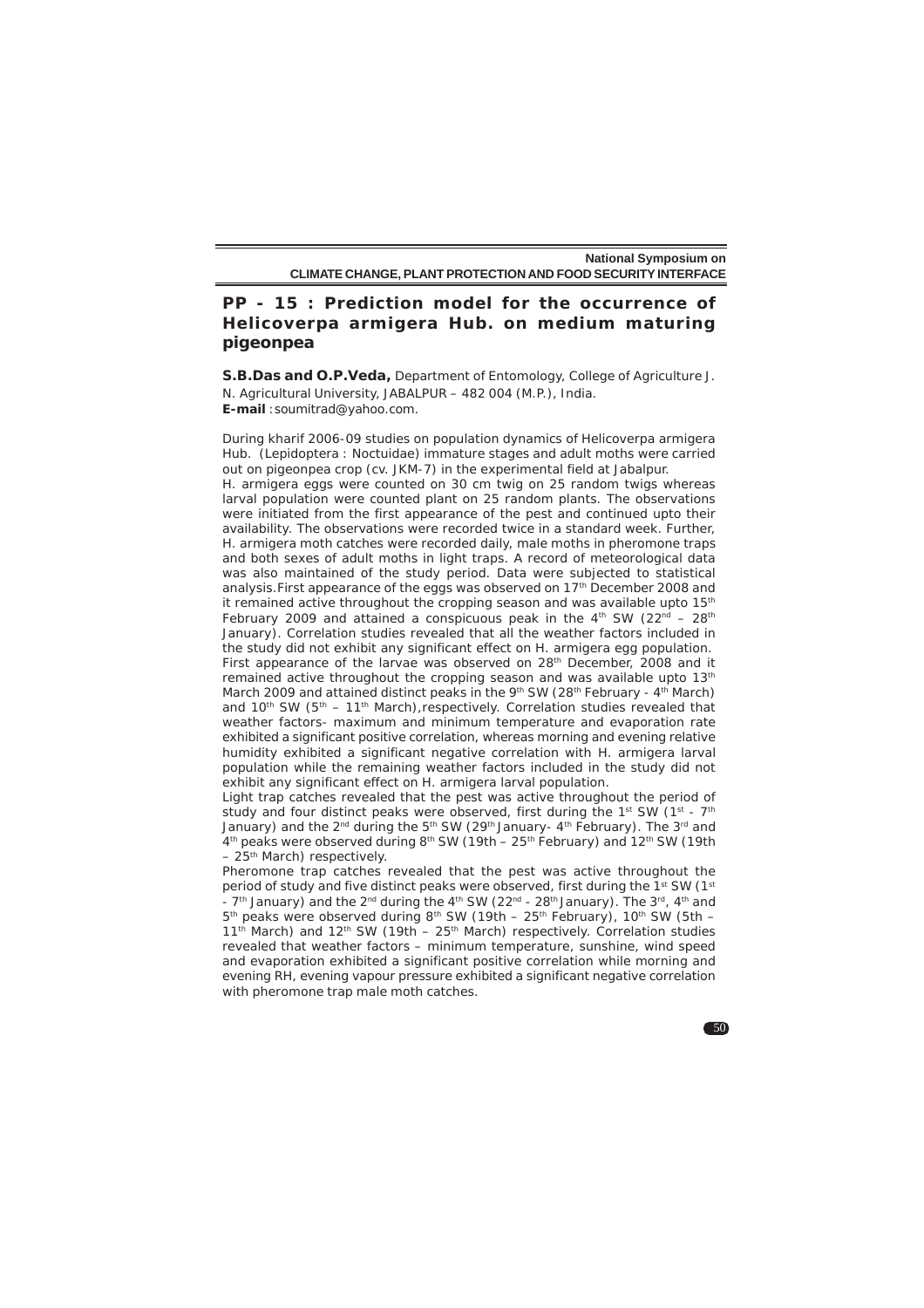**PP - 16 : Analysis of variance for preference of different mango varieties by hopper,** *Amritodus atkinsoni* **Leth. at Jabalpur, Madhya Pradesh**

**Manoj Kanti Debnath, H.L.Sharma, S.B.Das1 and O.P.Veda1**, Department of Mathematics & Statistics College of Agriculture, J. N. Agricultural University, Jabalpur – 482 004 (M.P.), India, 1Department of Entomology, **E-mail** :soumitrad@yahoo.com.

Analysis of variance for the study of different varieties of mango with respect to occurrence of the hoppers on trunks, primary, secondary and tertiary branches revealed that there was a significant difference among the varieties with respect to hopper on trunks, primary, secondary and tertiary branches respectively. Newman Quel test was applied to investigate all possible pairs of means in a sequential order: primary branches (4.903), panicles (4.206), leaves (3.545), trunks (2.0763), tertiary branches (1.500), secondary branches (1.499) with CD at 5% (1.3114). From the above mean value, it is possible to argue that primary branches differ significantly from all others except panicle with respect to mango hopper population in different sites. Further, panicle differs significantly from trunks, tertiary and secondary branches and there is no significant difference among trunk, tertiary and secondary branches. Hence, it is possible to mention that primary branches, panicle and leaf are the most preferred sites for mango hopper. ANOVA table also shows that there was no significant difference among the treatments for the occurrence of mango hopper on mango plant with respect to direction at 5% level of significance.

# **PP - 17 : Field efficacy of fungicides against purple blotch (***Alternaria porii***) of onion**

**Srabani Debnath, P.S.Nath and B.K.De,** Department of Plant Pathology, Bidhan Chandra Krishi Viswavidyalaya, Mohanpur, 741252, Nadia,West Bengal, **E-mail** :parthasarathi\_nath@rediffmail.com.

An experiment was conducted to find out the field efficacy of fungicides against purple blotch of onion during the two consecutive year of 2007 – 08 and 2008 – 09 at the University farm, BCKV, Kalyani, Nadia. Tebuconazole 250 EC, Hexaconazole 5 EC and Propiconazole 25 EC with different doses were applied over the crop to control purple blotch of onion. Spraying was done as son as the disease appeared in the field, followed by another two spraying at ten days interval of the first spraying. All the fungicides with different doses were found significantly superior control. Lowest disease incidence and severity and highest fruit yield was found when Tebuconazole 250 EC @ 187.5 g ai/ha was sprayed over the crop. It was statistically at par with Tebuconazole 250 EC @ 156.25 g ai/ha.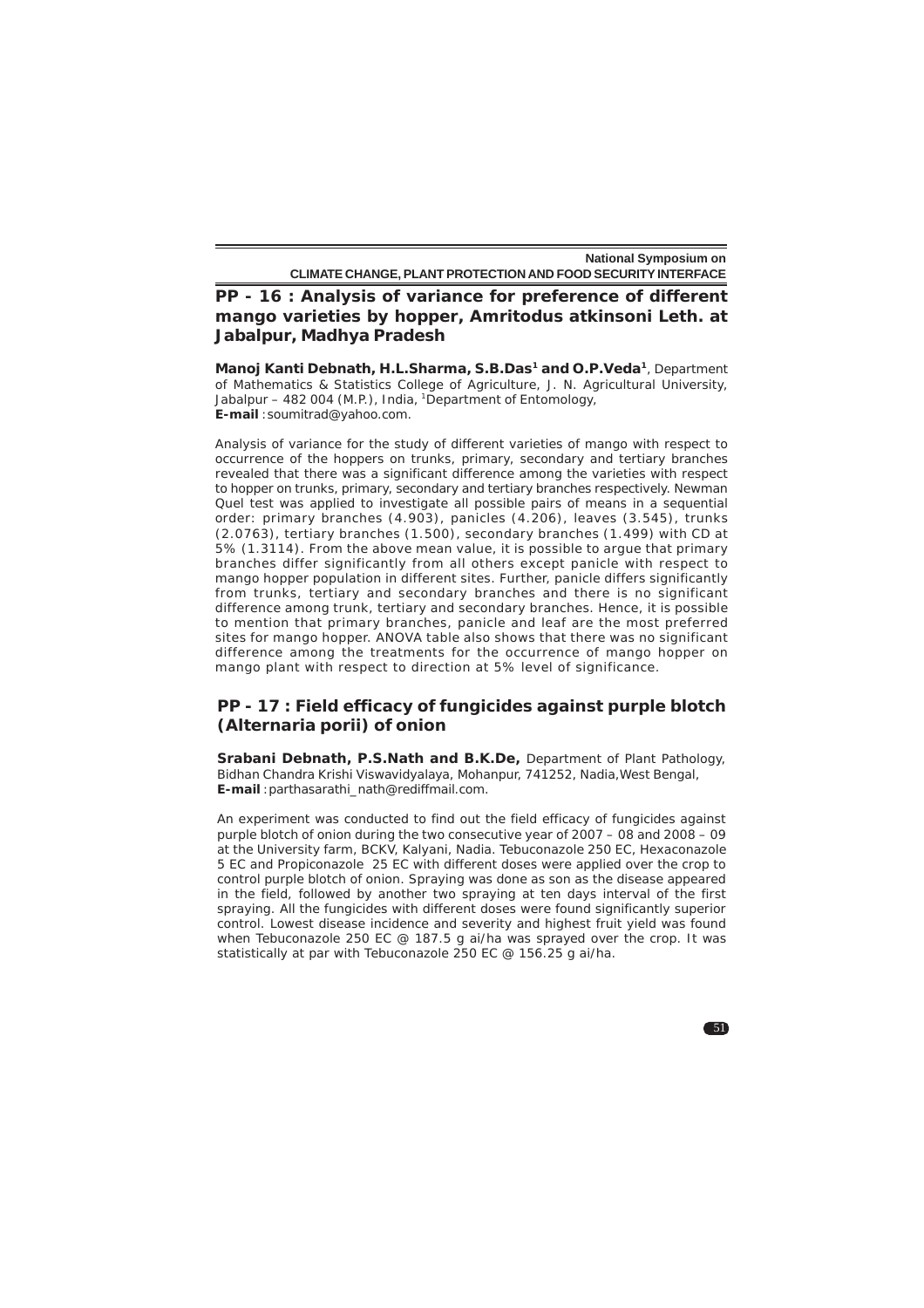## **PP - 18 : Occurrence of aphids in different traps on potato in gangetic plains of West Bengal**

**N. Johnson Singh <sup>1</sup>, Amitava Konar <sup>2</sup> and Palash Mondal<sup>3</sup>. <sup>1&2</sup> Department** of Agricultural Entomology, Bidhan Chandra Krishi Viswavidyalaya, Mohanpur-741252, Nadia, West Bengal, E-mail: konar\_amitava@rediffmail.com, <sup>3</sup> PSB(Institute of Agricultural Sciences), Viswa-Bharati, Sriniketan-731 236, Birbhum, West Bengal.

A field experiment was conducted during rabi season of 2006-07 and 2007-08 at Adisaptagram Block Seed Farm, Hooghly, West Bengal to evaluate the population dynamics of aphids with the help of yellow pan trap and yellow sticky trap. Two sticky traps were used for the present experiment, which is placed in potato field with its top about 1.2 m above the ground. Similarly, two yellow traps were placed at a height of crop canopy level. The caught aphids in both types of traps were collected at one-day interval and number was counted periodically. The meteorological data was recorded with a view to determine the relationship between the aphid population and abiotic factors. The population of aphid catches was quite lower in yellow pan trap than yellow sticky trap. Aphids were first observed in traps during third week of December and the population of pests was gradually increasing to reach the peak in second week of February in the first year of study (2006-07) while in second year of study (2007-08) the aphid population appeared in second week of December and attained its peak by the end of February. It was observed that the climatic conditions during their nymphal stage of pest were mainly influenced the population build up of aphids in traps. The abiotic factors viz., temperature (maximum & minimum), relative humidity (minimum & mean) and bright sunshine hour had significant effect on aphid population. The same abiotic factor, were quite different between the first and second year. This was due to the fact that the climatic conditions in second year distinctly varied from the first year.

# **PP - 19 : Evaluation of different insecticidal treatments on rice yellow stem borer (***Scirpophaga incertulas* **Walker) Infestation during** *boro* **season**

**Niraj Kumar Sriwastaw, A. K. Maiti, A. Ghosh and M. L. Chatterjee,** Department of Agricultural Entomology, Bidhan Chandra Krishi Viswavidyalaya, Mohanpur, Nadia-741252 (W.B.) India, **E-mail** :niraj\_sriwastaw@yahoo.co.in.

Experiment was conducted during boro season in 2008 and 2009 at Jaguli Instructional Farm of Bidhan Chandra Krishi Viswavidyalaya, Nadia, West Bengal in order to determine the comparative efficacy of different insecticides viz. fipronil (Regent 0.3G), cartap hydrochloride (Kritap 4G), imidacloprid 0.3G, phorate (Thimet 10G), carbofuran (Furadan 3G), lambda-cyhalothrin (Karate 5EC), mixed formulation of chlorpyrifos+cypermethrin (Hamla 55EC), profenofos+cypermethrin (Polytrin 44EC), and triazophos+deltamethrin (Spark 36EC) at 60; 1000; 45; 1000; 750; 20; 350; 350; & 350 gm a.i./ha, respectively, against yellow stem borer, *Scirpophaga incertulas*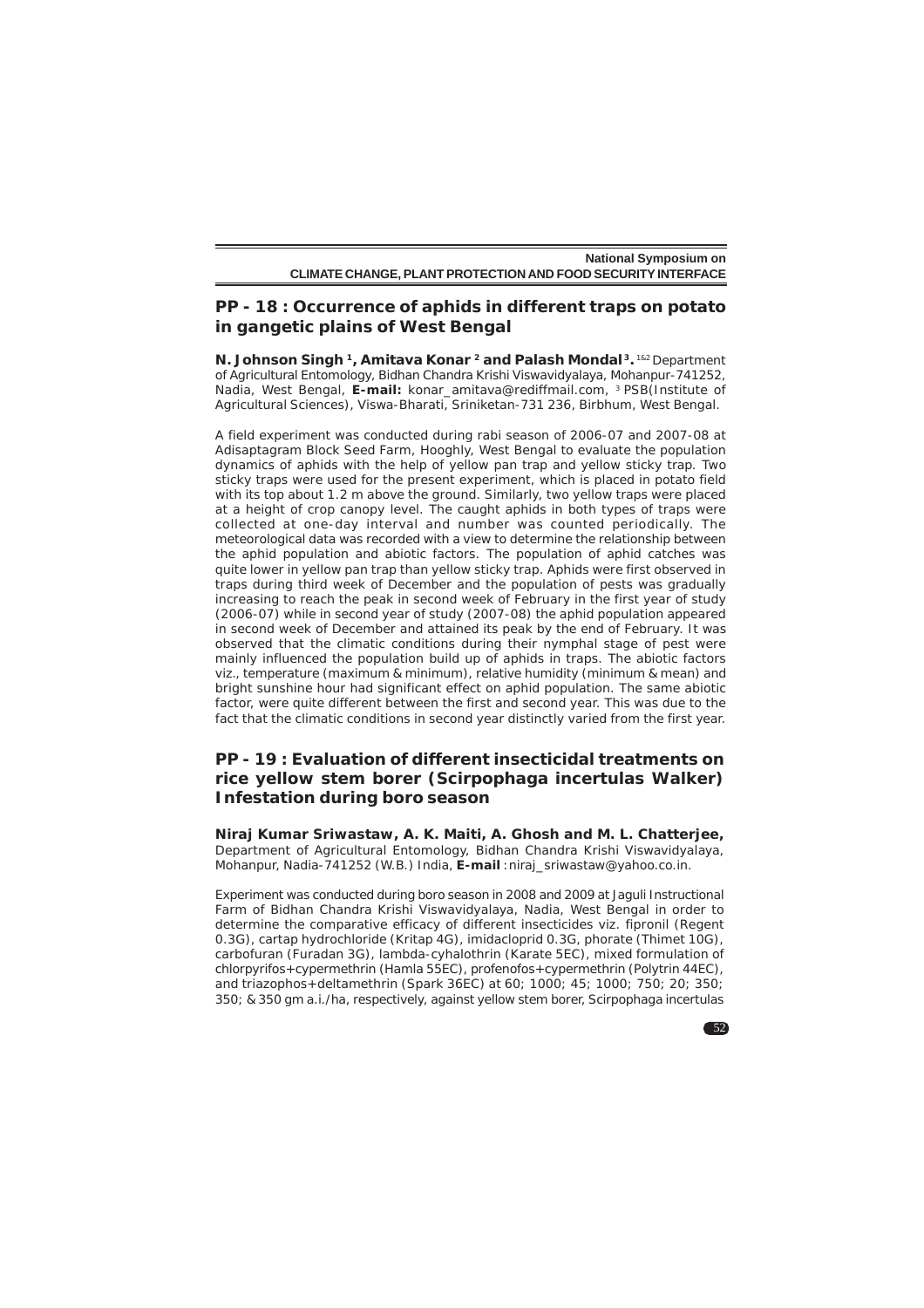Walker in rice. Result showed that all the treatments were significantly effective in checking stem borer infestation lead to decrease in dead heart and white ear head number as well as increase in yield. Pooled data revealed that carbofuran at 750 gm a.i./ha was the most effective to check the dead heart (1.70%) followed by cartap hydrochloride at 1000gm a.i./ha (1.85%) and fipronil at 60 gm a.i./ha (1.91%). During this period, mean number of dead heart was 8.65% in control plot. In terms of mean percentage of white ear head, fipronil showed excellent performance in reducing white ear head (2.12%) followed by carbofuran (2.20%), phorate (2.45%), cartap hydrochloride (2.45%) and imidacloprid (2.67%). In control plot percentage of white ear head was 10.70%. The highest mean yield (45.2 q/ha) were recorded in carbofuran treated plot followed by phorate and fipronil with yield of 45.1 and 44.7 q/ha, respectively, whereas in control plot the mean yield was 34.7 q/ha.

#### **PP - 20 : Assessment of pest incidence of various rice cultivars under different tillage practices**

S. Kundu, D. Mandal, A. K. Chowdhury<sup>1</sup>, P. M. Bhattacharya<sup>1</sup> and P. **Mukherjee1,** Uttar Dinajpur Krishi Vigyan Kendra, Chopra, Uttar Dinajpur - 733216, West Bengal, 1Uttar Banga Krishi Viswavidyalaya, Pundibari, Cooch Behar, West Bengal, **E-mail:** dhananjoy17@rediffmail.com.

A field experiment was conducted to study the assessment of pest incidence of four (4) rice cultivars (NK 3325, Ariz 6444, NK Sahyadri, IET 15847) under three (3) different tillage practices (Zero Tillage Direct sowing using Zero Tillage Machine, Zero Tillage Direct sowing using Punch Planter and Conventional Transplanting) at the farm of Uttar Dinajpur Krishi Vigyan Kendra, Chopra, Uttar Dinajpur, West Bengal under Mahananda Flood Plain farming situation of Terai zone during the kharif season of 2008 and 2009. The experiment was laid out in a Randomized Block Design with twelve (12) treatments in three (3) replicates. Experimental results revealed that among the different tillage operations the intensity and severity of Bacterial Leaf Blight (BLB) [c.o. - *Xanthomonas oryzae* pv. *oryzae*], Leaf folder attack and Gundhi bug infestation were higher in direct seeded conditions (both in zero tillage machine and punch planter) as compared to conventional tillage whereas the yellow stem borer [*Scirpophaga incertulas*] attack was least. IET 15847 (HYV) recorded the highest intensity (30.54 %) and severity (1.32) of BLB when sown using zero tillage machine which were statistically at par with the punch planter. Whereas the least intensity (10.18 %) and severity (0.73) of BLB was associated with NK 3325 (Hybrid) grown under conventional tillage practice. Perusal of data on the percentage of dead heart and white head revealed that NK 3325 when grown under conventional tillage condition recorded the highest (9.46 %). The number of folded leaves  $m<sup>2</sup>$ due to Leaf folder (*Cnaphalocrocis medinalis*) followed the same trend as of BLB infestation where IET 15847 sown using zero tillage recorded the highest (19.26 m<sup>-</sup> 2). The percentage of punctured grains panicle-1 due to Gundhi Bug (*Leptocorisa acuta)* was least in NK Sahyadri (4.89 %) grown under conventional tillage and recorded the highest with the treatment in IET 15847 with Zero Tillage machine  $(18.56\%)$ .

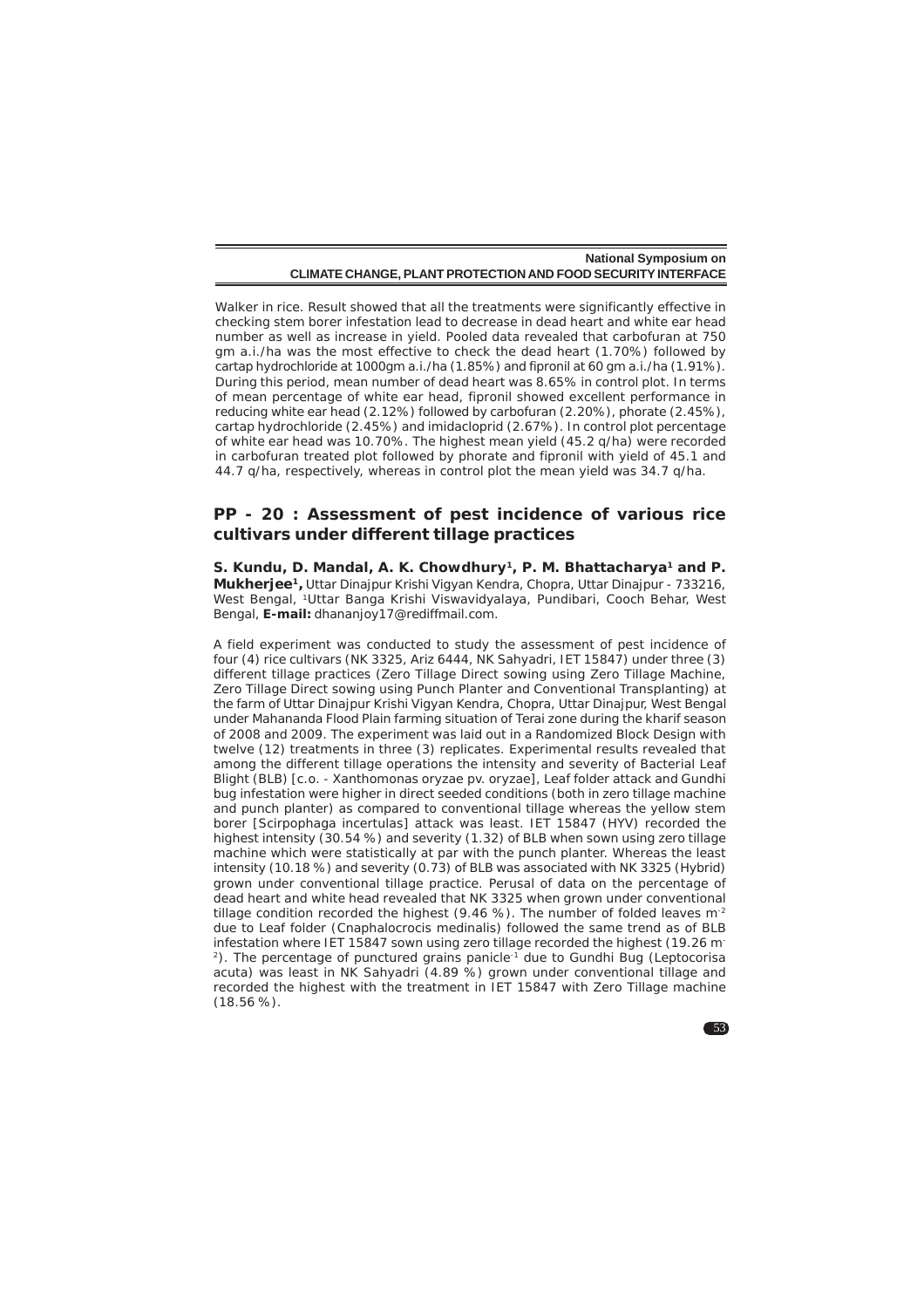#### **PP - 21: Efficacy of different spray schedules to control the late blight disease of potato**

**D. Mandal, S. Kundu, A. K. Chowdhury1, P. M. Bhattacharya1 and P. Mukherjee1**, Uttar Dinajpur Krishi Vigyan Kendra, Chopra, Uttar Dinajpur - 733216, West Bengal 1Uttar Banga Krishi Viswavidyalaya, Pundibari, Cooch Behar, West Bengal, **E-mail:** dhananjoy17@rediffmail.com.

Late Blight [c.o.- *Phytophthora infestans* (Mont.)] is one of the serious diseases of potato (Solanum tuberrosum L.) specially under North Bengal condition as high humidity and foggy weather prevails throughout its vegetative growth period. A field experiment was conducted during the rabi season of 2007-08 and 2008-09 to study the efficacy of different spray schedules to management the late blight disease of potato (var. Khufri Joyti) at Uttar Dinajpur Krishi Vigyan Kendra's farm, Chopra, Uttar Dinajpur, West Bengal in RBD with seven treatments in three (3) replicates. The treatment details were : Maximum routine practice  $(T<sub>1</sub>)$ , Minimum routine practice-I (T<sub>2</sub>), Minimum routine practice-II (T<sub>3</sub>), New spray schedule-I  $(T_4)$ , New spray schedule-II  $(T_5)$ , Farmers practice-I  $(T_6)$ , Farmers practice-II  $(T_7)$ using 5, 5, 5, 6, 4, 4, 3 number of different chemicals with the frequency of 8, 5, 6, 7, 6, 7, 10 times spraying, respectively.

Experimental results revealed the fact that the highest intensity of late blight in potato (LBP) was associated with  $T<sub>7</sub>$  (37.42%) at 70 DAP, whereas, the mean intensity was highest in  $T<sub>2</sub>$  (23.12%) and  $T<sub>1</sub>$  (14.46%) recorded the least. As far as the severity was concerned New spray schedule-I  $[T_4 :$  Copper oxy chloride '! Mancozeb '! Metiram '! (Cymoxanil+Mancozeb) '! Metiram '! Propiconazole '! Dimethomorph] recorded the minimum and Farmers practice – II  $(T<sub>7</sub>)$  recorded the maximum. The maximum yield of potato was observed in  $T<sub>4</sub>$  (27.22 t ha<sup>-1</sup>) which was higher to the tune of 11.3%,  $9.4 - 15.0\%$  and  $11.5 - 16.0\%$  than Maximum routine practice  $(T_1)$ , Minimum routine practices  $(T_2$  and  $T_3)$  and Frarmer's practices (T<sub>c</sub> and T<sub>7</sub>), respectively. The benefit /cost ratio was recorded to be the highest (1.94) in New spray schedule-I (T<sub>a</sub>), whereas, the least in T<sub>7</sub> (1.65) which was closely associated with T<sub>1</sub> (Maximum routine practice). This investigation revealed that among the different disease management modules  $T<sub>4</sub>$  was the best which can be recommended for late blight management.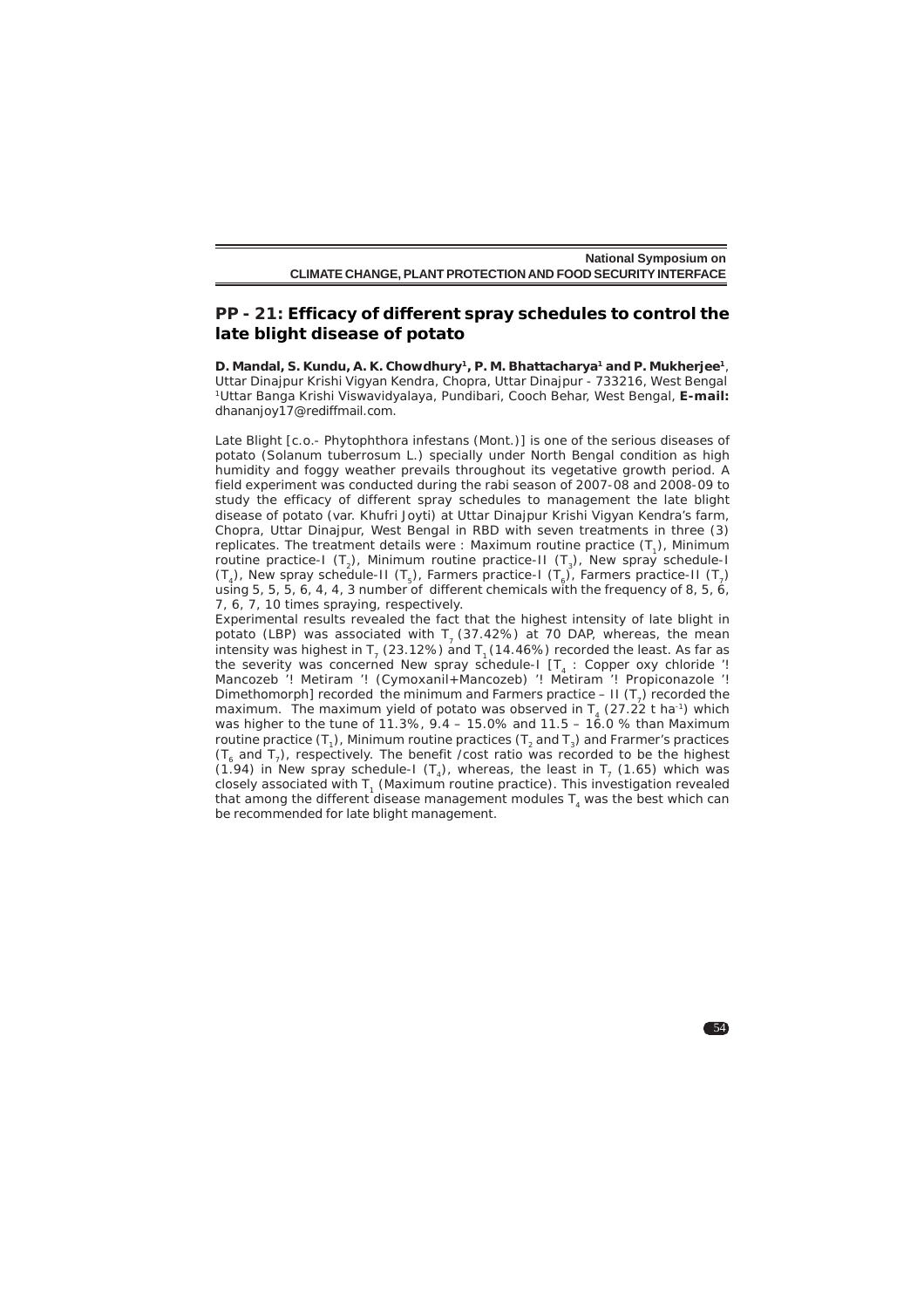# **PP - 22: Relative toxicity of some newer molecules against rice moth,** *Corcyra cephalonica* **(St.) under laboratory condition**

**Arunabha Chakraborty1 and Sudarshan Chakraborti2**, Department of Agricultural Entomology, Bidhan Chandra Krishi Viswavidyalaya, Mohanpur, Nadia-741252 (W.B.) India,**E-mail** :arubckv@gmail.com.

Three newer molecules, i.e., Indoxacarb 14.5% SC, Abamectin 1.9% W/W EC and Neemacin (Az 10,000 ppm), tested against 3rd instar larvae of *Corcyra cephalonica* (St.), were found to be toxic to the larvae in laboratory experiment. Three different chemicals, along with their three different concentrations were applied to laboratory reared rice moth larvae and mortality percentages were observed at 24 hours, 48 hours and 72 hours after application. From corrected mortality percentage  $LC_{50}$ values for particular chemicals at certain points of time were calculated by probit analysis. Relative toxicity of Abamectin 1.9% W/W EC has been found highest with  $LC_{\rm so}$  144.30 ppm, 47.80 ppm, 6.61 ppm at 24 hours, 48 hours and 72 hours respectively, followed by Indoxacarb 14.5% SC and Neemacin (Az 10,000 ppm). Due to highest acute toxicity (24 hours), Abamectin 1.9% W/W EC was most efficient (LC<sub>50</sub> value 144.30 ppm) against  $3<sup>rd</sup>$  inster larvae of *C cephalonica* (St.) during the course of investigation, the next best insecticide was Indoxacarb 14.5% SC (1087.81 ppm) according to the descending order of relative toxicity. Whereas, Neemacin showed lowest acute toxic effect with highest  $LC_{\kappa_0}$  value (5681.99 ppm).

# **PP -23: Bioefficacy of some new and novel insecticides against chilli fruit borer (***Spodopter litura* **H)**

**A.K.Senapati, Shanowly Mondal and M.L.Chatterjee,** Department of Agril. Entomology, Bidhan Chandra Krishi Viswavidlaya, Mohanpur- 741252, India, **E-mail:** aaskakdwip@rediffmail.com.

During the past three decades, efforts have been made to reduce the risk of human exposure to pesticides specially insecticides. There is a great demand for safer and more selective insecticides that spare natural enemies and non target organisms. Consequently new types of insecticides have been developed by agrochemical companies. Although they are mostly synthetic but they are more selective than conventional insecticides. The limited number of target sites exploited by conventional insecticides has created problems with resistance to these insecticides.

The present investigations were conducted to test the effectiveness of some new chemicals viz. phthalic acid diamide (flubendiamide), microbial pesticides (Spinosad, emamectin benzoate, Bacillus thuringiensis & chlorfenapyr) and IGRs (novaluron, lufenuron & methoxyfenozide) in comparison with one traditional insecticide

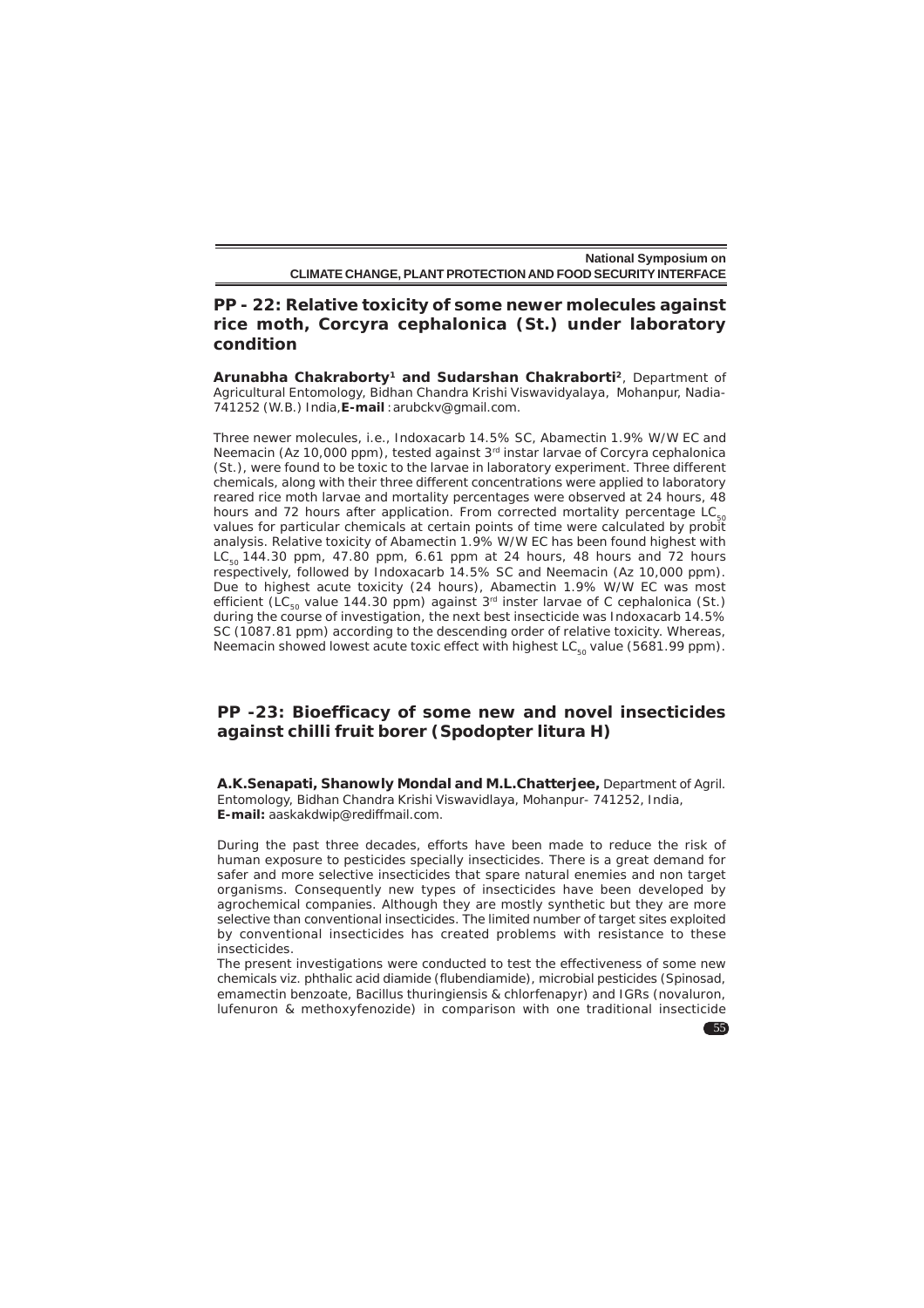(chlorpyriphos + cypermethrin) in controlling two important lepidopteran pests, i.e., *Spodoptera litura* on chilli and *Putella xylostella* on cabbage. The field experiments were conducted for two consecutive years during 2007 and 2008. In field experiment, each insecticide was tested with the recommended dose and the experiment was laid out in Randomised Block Design with nine insecticides. The total number of treatments were ten including control. For all the experiments on chilli and cabbage, damage incidence and yield were determined and compared at the end.

In the field experiments, overall good performance was found in case of flubendiamide, spinosad, emamectin benzoate and chlorfenapyr in reducing damage caused by fruit borer on chilli and diamond-back moth on cabbage and led to increases in yield. Among the IGRs, novaluron performed well against all the insects, but lufenuron and methoxyfenozide expressed comparatively lower performance than other selected insecticides. Bacillus thuringiensis performed moderately well against the insect pests. It was also evident from the field observations that all the chemicals except mixed formulation of chlorpyriphos and cypermethrin were comparatively safer to natural enemies – spider, Menochillus, Chrysoperla and Cotesia on chilli and cabbage. The chemicals used in the experiment are highly vulnerable to lepidopteron pest with their new mode of action and high selectivity. They are very safe to non target organisms and quickly degraded to non toxic products and have potential use in Integrated Pest Management (IPM) systems.

# **PP - 24: Varietal screening and option for management against Bacterial wilt of gladiolus (***Pseudomon gladioli* **pv** *gladioli***) under new alluvial zone of West Bengal**

**1K.C. Hembrom, 2S.K. Ray, 3B. Mondal and 4 D.C.Khatua**, 1Deptt. of Garden, Visva-Bharati, Santiniketan 2 & 4 Department of Plant Pathology, B.C.K.V., Mohanpur, Nadia 3 Deptt.of Plant Protection, Palli Siksha Bhavana,Visva Bharati, Santiniketan West Bengal, India,**E-mail** :sujitkray2005@yahoo.com.

Gladiolus is a potential flower crop and mostly popular as cut flowers. Cultivated area of gladiolus in hills as well in plains of West Bengal is increasing not only for its export potentiality but also of its domestic market value in recent years. Bacterial wilt disease caused by Pseudomonas gladioli pv. Gladioli in recent years was found to be a major threatening problem causing considerable loss during its cultivation. Keeping this view the present experiments were carried out at Instructional Farm, Jaguli, Bidhan Chandra Krishi Viswavidyalaya, Mohanpur, Nadia, West Bengal during 2002-3 and 2003-04. Percent Incidence of bacterial wilt were recorded among fifteen gladiolus varieties under field condition and results obtained from two years (2002-02004) observation revealed that none of the variety was found free (i.e. Highly Resistant =HR) from this malady and results were statistically significant. Variety Friendship showed least wilt incidence (3.52%) followed by Appolose (4.75%) and marked as Resistant ( R) while Candium (8.26%), American Beauty (9.20%) and Tropic Sea (9.86%) were found as Moderately Resistant (MR) group. Varieties Morola, Sabnam, Interpaid ,Rippling Water, Green Bag and Agewander exhibited a range of wilt incidence (11.85% -14.80%) which were categorized as Moderately

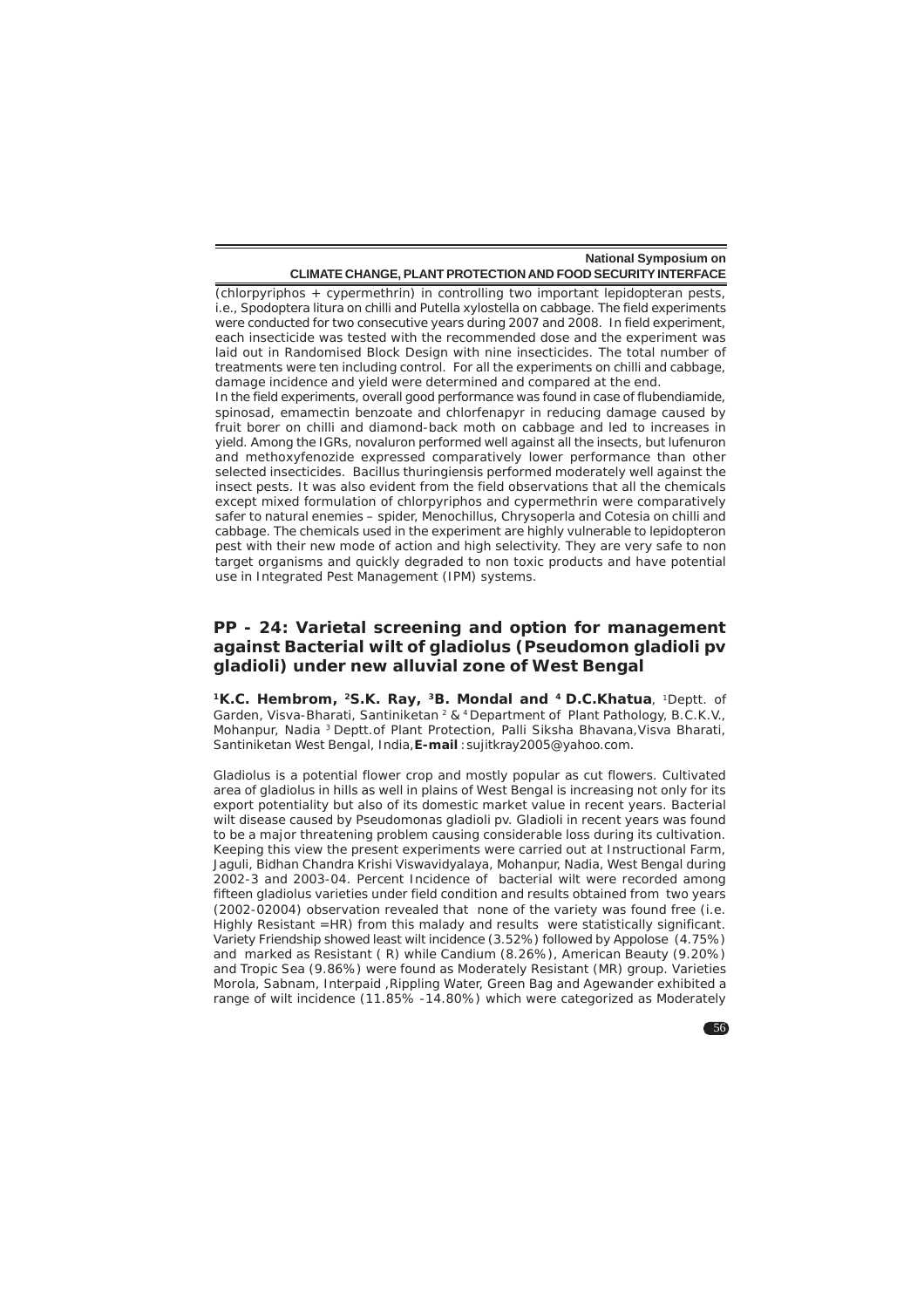Susceptible (MS) and Rapetears and Hermojonty (16.87% &16.37%) as Susceptible (S) group. Maximum wilt incidence were recorded on Silva (24.36%) followed by Tiger Flame (20.55%) and designated as Highly Susceptible (HS) varieties based on field evaluation in pathogen conducive soils.

 Trials on management against the pathogen were made through corm treatment in artificially inoculated field condition on susceptible variety "Silva" with a number of antibacterial compounds and bio agents (chloramphenicol, strepcycline, bacteriomycin, kribac, bleaching powder, Oxy-tetracycline hydrochloride, Tricoderma viride, Bacillus sp. and Pseudomonas fluorescens) including control . Results (Pool, 2002-04 ) indicated that all the treatments reduced the wilt incidence at their respective concentration over control and were statistically significant. Among the treatments Kribac @ 2000ppm (9.09%) performed best in reducing the wilt incidence followed by chloramphenicol @ 200ppm (10.91%) and streptocycline @ 200 ppm (12.05%). Among bio agents wilt incidence were found 20.82% in *Tricoderma viride* treated corm followed by *Pseudomonas fluorescens* (21.34%) and *Bacillus* sp. (24.50%) over control (42.88%) and results among themselves were statistically at par.

#### **PP - 25: Interaction of bacterial pathogens of betelvine with** *Phoma piperis -betle*

**S. Hembram, D.C. Khatua, S. Dutta and P.P. Ghosh,** Department of Plant Pathology, Bidhan Chandra Krishi Viswavidyalaya, Mohanpur, Nadia-741252, West Bengal,**E-mail:** jitsatya2007@yahoo.co.in/subrata\_mithu@yahoo.co.in.

Betelvine (*Piper betle* L.) is the most important cash crop grown almost all over the state of West Bengal covering 19,000 ha area in comparison to 55,000 ha in India. The most important betelvine growing districts in West Bengal are Midnapore (East), Howrah, Hooghly, 24-Parganas (South) and Nadia. Besides the above districts, cultivation has now been extended to 24-Parganas (North), Birbhum, Bankura, West Dinajpur and Murshidabad districts too. It is affected by a large number of diseases, which reduces yield and quality of betelvine leaves. Bacterial leaf spot and stem rot disease caused by *Xanthomonas axonopodis* pv. *betlicola* and *Pseudomonas betel*, respectively are gradually become important in West Bengal. *Phoma piperis-betle* is also prevalent in the state. The joint inoculation of *X.axonopodis* pv. *betlicola* and *Ps. betel* in same leaf produced relatively larger size of lesion as compared to the lesion produced by the individual bacterium. Simultaneous inoculation of *X. axonopodis* pv. *betlicola*, *Ps. betel* and *Phoma piperis-betle* did not have pronounced effect in respect to lesion size in the leaves. While inoculation of bacteria, 48 hours after inoculation of P. piperisbetle showed synergistic effect in respect of lesion size.

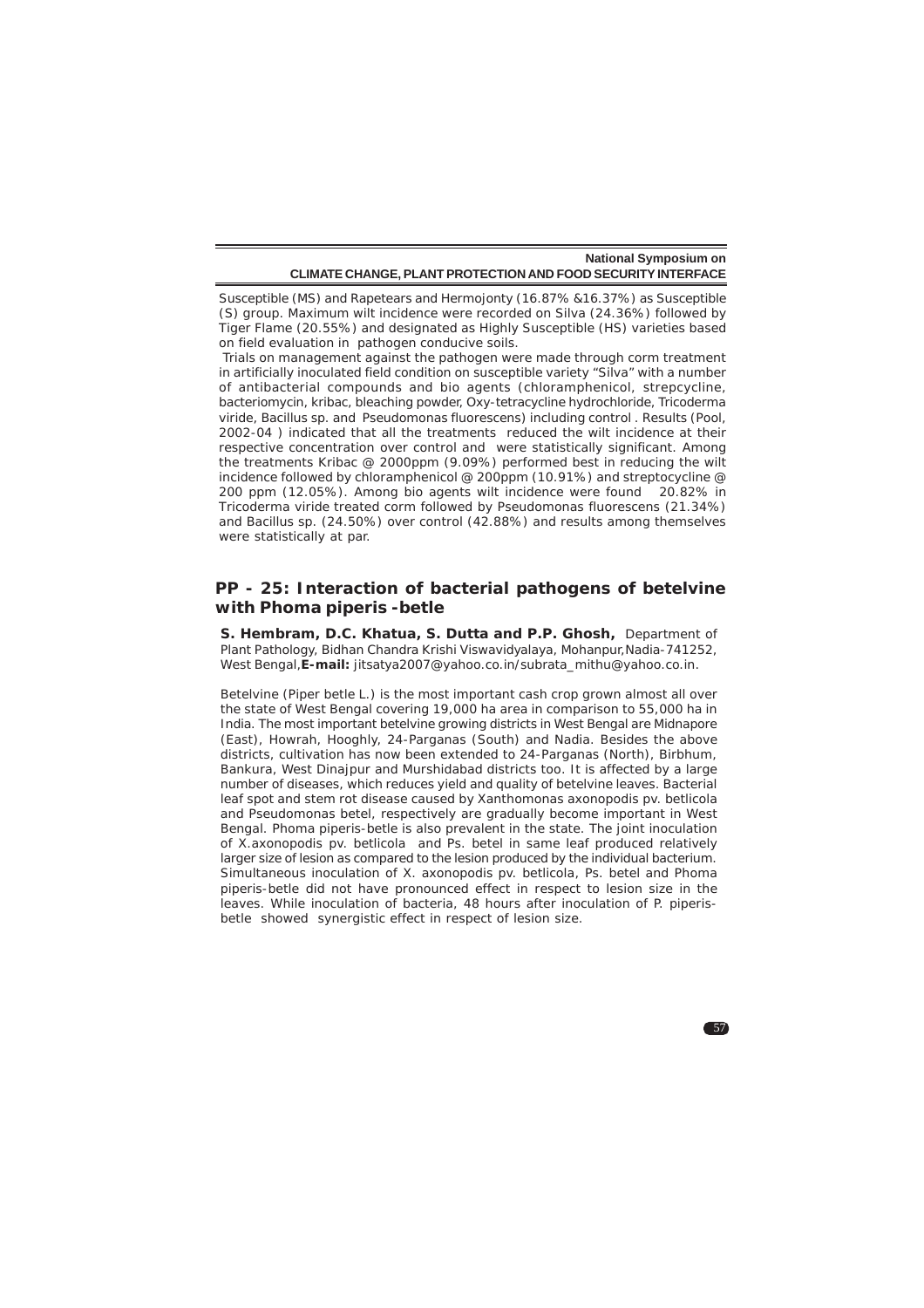# **PP - 26: Efficacy of some chemical and biopesticides against major insect pests of potato in West Bengal**

Palash Mondal<sup>1</sup>, Amitava Konar<sup>2</sup> and N. Johnson Singh<sup>3</sup>, 1Institute of Agricultural Sciences, Viswa-Bharati, Sriniketan-731 236, Birbhum, West Bengal. <sup>2&3</sup> Department of Entomology, Bidhan Chandra Krishi Viswavidyalaya, Mohanpur-741252, Nadia, West Bengal, **E-mail:** konar\_amitava@rediffmail.com.

Bioefficacy of four molecules comprising of both chemicals and non-chemical insecticides against major insect pests of potato were evaluated during rabi season of 2006-07 and 2007-08 at Adisaptagram Block Seed Farm, Hooghly, West Bengal. The potato (cv. Kufri Jyoti) was planted by the end of November at  $60\times20$  cm spacing. Four different insecticidal schedules including control were assessed against the important pests of potato in a Randomized Block Design and each schedule was replicated four times. Observations were recorded on the occurrence of the important pests of potato on standing crop. All the treatments viz.,  $T_1$ ,  $T_2$ ,  $T_3$  and  $T_4$  were superior to control  $T_{\rm g}$ . The minimum population of aphid, whitefly and epilachna beetle were observed in the treatment  $T_1$  which received soil application of phorate at planting followed by spraying of chlorpyriphos, imadichloprid and cartap hydrochlodide at 40, 55 and 70 days after planting (DAP) than other treatment including untreated control. However, the tuber treated with chlorpyriphos before planting and foliar spray of acephate, imidacloprid and chlorpyriphos + cypermethrin at 40, 55 and 70 DAP were recorded maximum yield of healthy potato tubers (T2). Viral disease incidence was found least in  $T<sub>3</sub>$  (consisting of soil application of phorate at planting followed by foliar spray with chlorpyriphos, azadirachtin and *Bacillus thuringiensis* var *kurstaki* at 40, 55 and 70 DAP). Among the other treatment schedules, T4 (soil application of phorate at 40 DAP, followed by foliar spray with imidacloprid and chlorpyriphos + cypermethrin at 55 and 70 DAP, respectively) gave quite satisfactory result in controlling the pests on potato.

### **PP - 27: Some probability distribution for the study of mango hopper,** *Amritodus atkinsoni* **Leth. at Jabalpur, Madhya Pradesh**

**Manoj Kanti Debnath, H.L.Sharma, O.P.Veda1 and S.B.Das1,** Department of Mathematics & Statistics, College of Agriculture, J. N. Agricultural University, Jabalpur – 482 004 (M.P.), India, 1Department of Entomology.

In the present paper, an attempt has been made to propose some probability distribution for the study of mango hopper on mango under four sites, each of trunks, primary, secondary and tertiary branches. The data were recorded from an experiment which was conducted in the experimental field at Jabalpur during *rabi* season 2008-09.There were nine varieties and eight insecticidal treatments with three replications for screening and evaluation respectively against the mango hopper. It may be suggested that Poisson, binomial and negative binomial distribution describe the pattern of mango hopper for trunks, primary, secondary and tertiary branches. The parameters of the distributions were estimated by method of moments, method of proportion of zeroth cell and maximum likelihood. The distributions describe the data well.

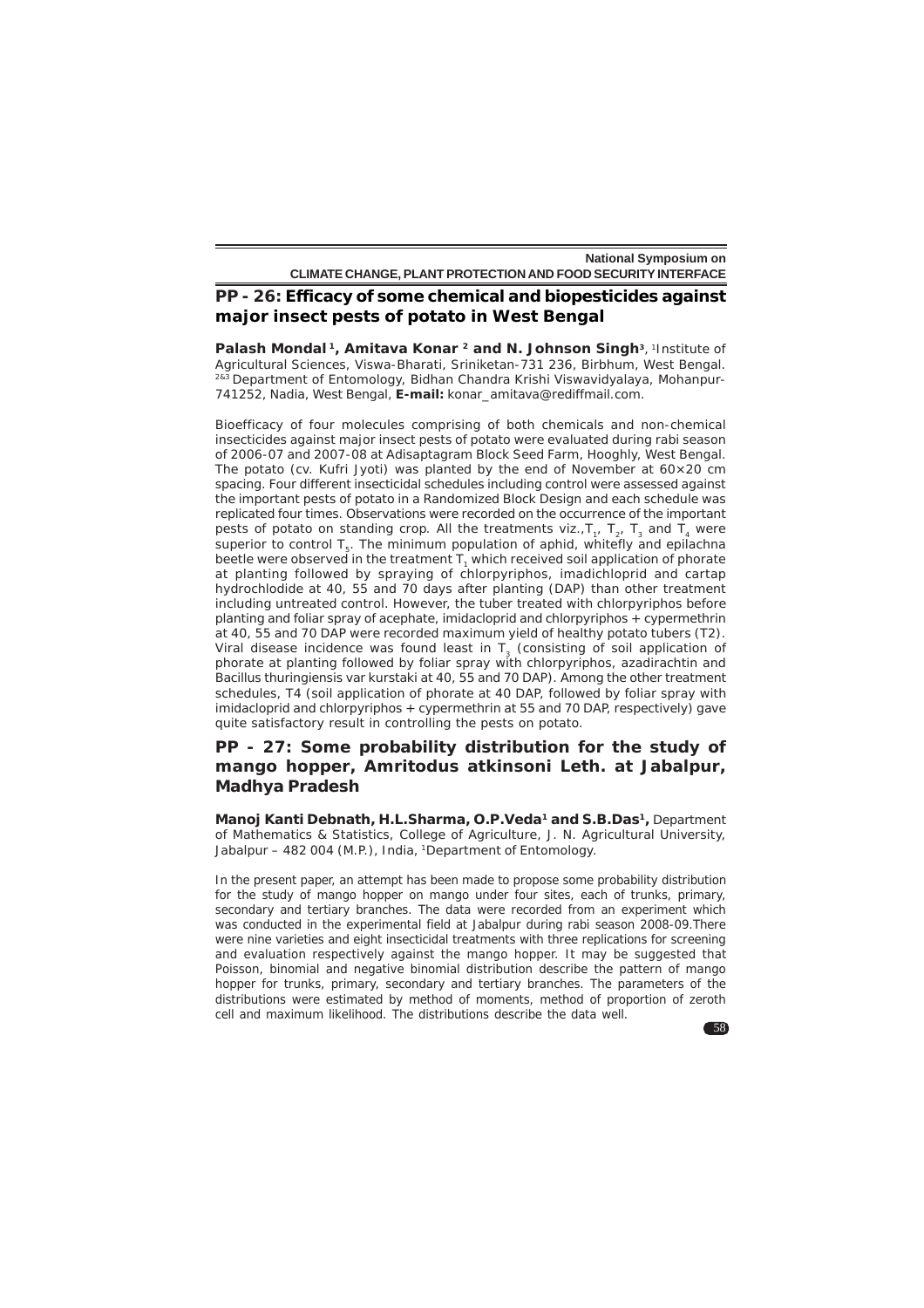# **PP - 28: Relative susceptibility of two high yielding mulberry (***Morus alba* **L.) cultivars to whitefly and thrips**

**S.K. Mukhopadhyay, M.V. Santha Kumar, N.K. Das, K. Mondal and A.K. Bajpai,** Central Sericultural Research and Training Institute Berhampore – 742 101, West Bengal,India, **E-mail :**csrtiber@gmail.com.

Mulberry is grown in more than 1.92 lakh ha in India for its foliage to feed silkworm (*Bombyx mori* L.) for production of silk of which >0.3 lakh ha is in Eastern and northeastern India. To augment the production of silk high yielding mulberry cultivars were developed and released. During 60's S1 and in the late 90's S1635 were developed with a yield potential of  $\geq$  28 and  $>$  40 mt ha<sup>-1</sup>yr<sup>-1</sup> respectively and these are well established and popular in the eastern and northeastern India especially in indo-gangetic plains. Due to prevalence of hot and humid conditions in this area insect pest is a serious predicament for the production of mulberry during March to October. To study the relative susceptibility of two cultivars (S1 and S1635) incidence of pests like thrips and whitefly were recorded in three consecutive years (2005—08) on weekly intervals in the plots maintained with recommended package of practices, routine cultural operations except plant protection measures at CSR&TI, Berhampore, West Bengal. It was observed that though the average pest population, of both whitefly and thrips, was slightly higher in S1635 than S1, the difference between those was not significant.

# **PP - 29: Complete nucleotide sequence of DNA segment A of sweet potato leaf curl virus isolate from West Bengal (SPLCV-BCKV) and its relationship with allied members of the Begomoviruses**

Manoj Kumar<sup>1</sup> and Jayanta Tarafdar<sup>,2</sup>, <sup>1</sup>Department of Plant Pathology, <sup>2</sup> All India Coordinated Research Project on Tuber Crops, Directorate of Research, Bidhan Chandra Krishi Viswavidyalaya, Mohanpur, West Bengal, India, E**-mail:** jayanta.tcbckv@gmail.com/jayanta\_bckv@yahoo.co.in.

In the present study, the sweet potato infecting Gemini virus isolated from the plants of the experimental field of All India Coordinated Research Project on Tuber Crops, Bidhan Chandra Krishi Viswavidyalaya (BCKV), West Bengal was detected by polymerase chain reaction (PCR). PCR products amplified from DNA-A were cloned and sequenced. The DNA-A had two ORFs (AV1 and AV2) in the virion sense and four ORFs (AC1, AC2, AC3, and AC4) in the complementary sense, separated by an intergenic region (IR) containing a conserved stem-loop motif. Sequence comparisons showed that the DNA-A sequence of SPLCV-BCKV (gene bank accession No. FN432356) was closely related to those of strains of China, USA, Georgia and Spain with nucleotide sequence identity ranging from 83% to 95%. The individual nucleic acid sequence of coat protein (AV1), precoat protein (AV2) on the virion-

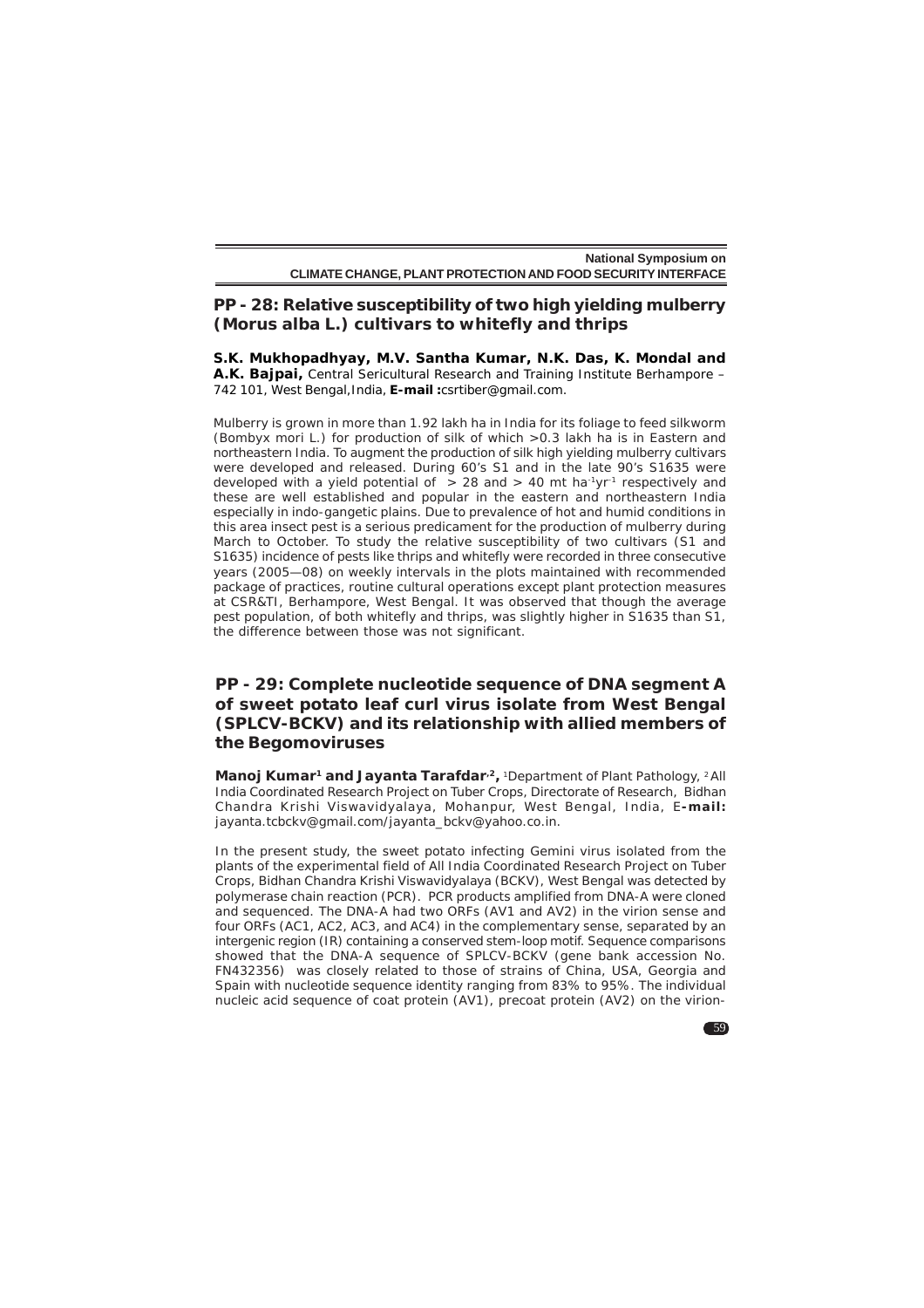sense strand, replication initiation protein (AC1), transactivator protein (AC2) and replication enhancer protein (AC3) and AC4 protein on the complementary-sense strand of SPLCV-BCKV was compared with other SPLV isolates showed that AC2 and AC3 genes shared amino acid similarities with 84-92% and 88-90% respectively and SPLCV-BCKV isolate showed major sorts of insertion and deletion of amino acids. The comparison also revealed that AV1 and AV2 of SPLV-BCKV isolate highest identity with other isolates. Multiple nucleotide sequence alignment of the common region of the isolate of Sweet potato gemini virus (SPLCV-BCKV) compared with other SPLCV isolates for ancestor analysis.

#### **PP - 30: A database on parasitoid of insect pests of Manipur (North East India)**

Sinam Subharani<sup>1</sup>, Sunil S Thorat<sup>2</sup>, N. Abem Devi<sup>3</sup>, L. AmitKumar **Singh4 and T.K.Singh4,** Distributed Information Sub Centre (DISC), Institute of Bioresources and Sustainable Development, Takyelpat, Imphal, India, **E-mail:** subharani devi@yahoo.co.in, <sup>4</sup>Department of Life Sciences, Manipur University, Canchipur, Imphal, India, **E-mail:** tksingh06@yahoo.co.in.

Parasitoids, the agents used in biological control possess the potential to be effectively employed in the integrated pest management programme owing to their parasitic nature, high reproductive potential resulting to easy mass multiplication and seasonal synchrony with their insect host. In Manipur (NE India), crops are extensively grown throughout the year due to presence of favorable climatic conditions. To protect these crops from pests devastation we have been solely depending on chemical pesticides, the side effects of which have come to fore so candidly that there is a serious concern for finding alternative methods of crop protection. The concept of integrated pest management has received a greater acceptance in the present scenario of environment degradation and food contamination. Hence, propagation of parasitoids as a means for controlling insect pest is necessary for providing a successful integrated pest management program. Taking into consideration the importance of conservation and augmentation of parasitoid bioresource, documentation of the useful information was undertaken to design a database of parasitoids infesting insect crop pests of Manipur.

The database was designed by using MS-Access. The database is for academic purpose which includes the taxonomic details of the parasitoid, host insect, host plant, morphological characters, geographical distribution, period of activity, parasitoid behavior and its biology. Image of the parasitoid species are also available which will help in easy identification of the species.

At present this parasitoid database contains 46 records which were gathered by conducting a systematic survey of parasitoids on insect pests of crops in different localities of Manipur varying in altitude and seasons. Parasitoid database provides a user friendly interface to the scientists, research scholars, students and the farmers of the region to retrieve information easily with less time and effort for their attempt to enhance the conservation and augmentation of the parasitoids. Updating the data further with more records and making it available on the World Wide Web for public access will be our future work.

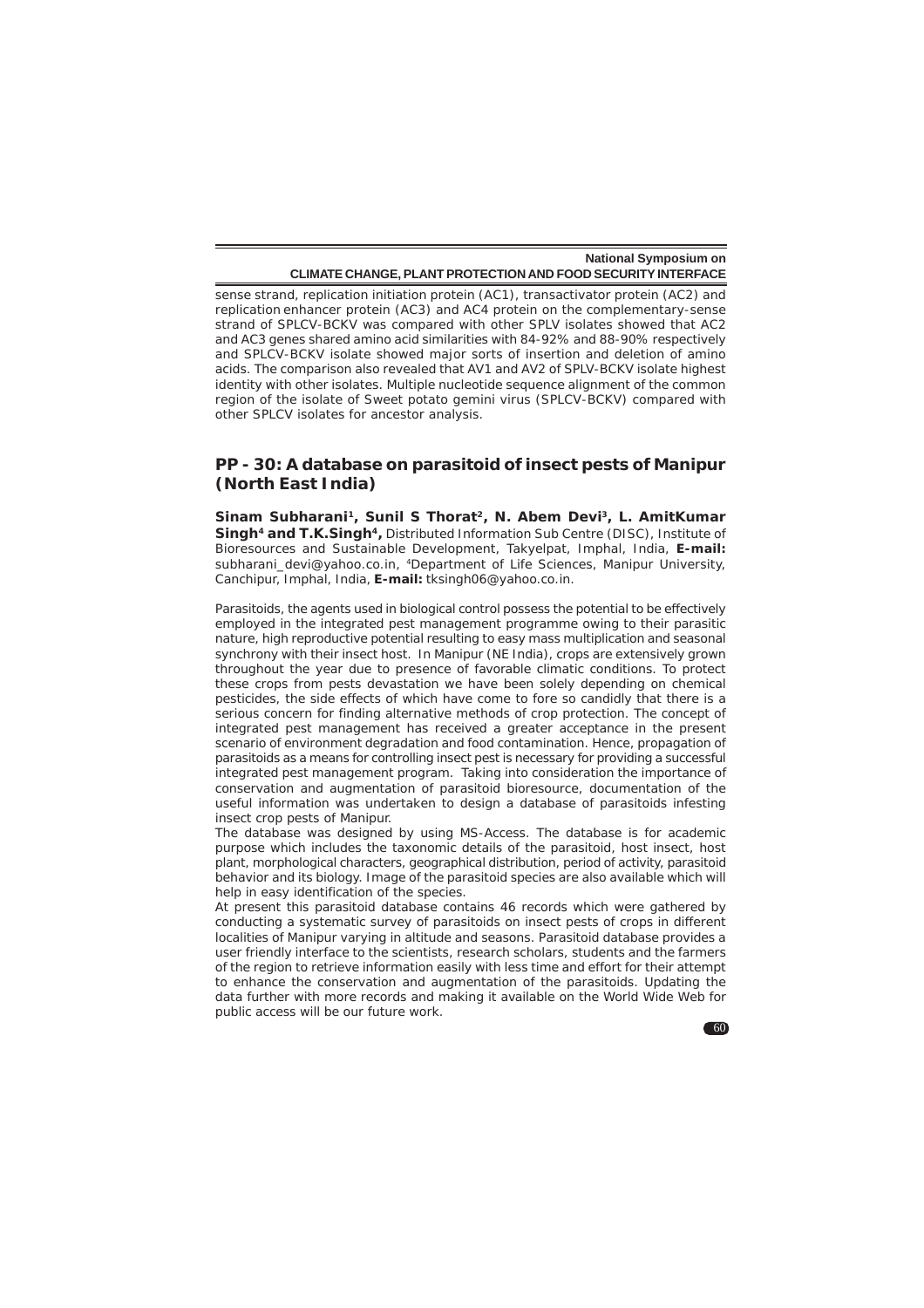## **PP - 31: Synoptic weather normality information for farmer's crop planning and decision making**

**D. Mandal, M. K. Dasgupta<sup>1</sup>, K.Baral<sup>2</sup> G.C. De<sup>2</sup> and B. Duary<sup>2</sup>, Subject** Metter specialist, Uttar Dinajpur KVK (Uttar Banga Krishi Viswavidyalaya), Chopra, Uttar Dinajpur, **E-mail:** dhananjoy17@rediffmail.com 1 Retired Professor of Plant Pathology, Department of Plant Protection, Palli Siksha Bhavana, Oikos Simantapalli, Santiniketan, Birbhum, 2Palli Siksha Bhavana, Visva-Bharati Sriniketan Birbhum.

Climate is the most significant factors being largely responsible for the success or failure of a particular crop in a given area. Growth and development phases are greatly influenced by environmental temperature in rice, groundnut, potato and wheat. A field experiment was conducted at a farmer's field in the village Senkapur, Birbhum (230362 532 2† N latitude, 870372 592 2† E longitude with an average altitude of 46 Above mean sea level (AMSL), as per GIS) located on the bank of Ajay in a flood–prone but earth-embanked area during 2002-2005 to study the effect of temperature on crop growth stage for decision making for crop planning. Optimum temperature required for cultivation 20-35 °C, 20-30 °C, 16-22 °C and 15-25 °C which were correspondent to mean temperature observed 29.57 °C, 29.32 °C, 20.12  $°C$  and 20.24  $°C$  in rice, groundnut, potato and wheat respectively in the experimental area during cropping seasons. Average maximum, minimum and mean air temperature from germination to maturity stage was associated with the optimum temperature required. Mean temperature is required around 22  $\degree$ C for the entire growing period of rice which was not matched in the kharif seasons in the experimental area but it may be matched in the summer seasons i.e. first fortnight of January appears to the optimum time for transplanting of boro rice. Predictable  $(± 1 SD)$ temperature both in maximum and minimum in standard weeks matched in case of groundnut in vegetative growth to maximum pod growth; whereas predictable  $(\pm 1)$ SD) temperature matched in the early stage of crop growth in Max. T and Min. T; but Min T dose not matched in the later stage of crop growth in potato and wheat.

# **PP - 32: Incidence of** *Aleurocanthus* **spp. (Aleyrodidae: Hemiptera) on betelvine (***Piper betle* **L.) and their interaction with host plants**

**B. K. Das,** All India Net-Working Research Project on Betelvine, Directorate of Research, Bidhan Chandra Krishi Viswavidyalaya, Kalyani -741 235, Nadia,W.B. **E-mail:** bkdas1963@rediffmail.com.

Betelvine (*Piper betle* L.) is a perennial dioecious evergreen creeper grown in shady condition with high humidity. In India, it is commercially cultivated over 50,000 ha as an important cash crop and is one of the least land- intensive and highly labourintensive crops. In spite of the tremendous potentially of the crop, cultivation of betelvine is highly risky and returns are uncertain because of its proneness to several pests and diseases, aggravated by the moist and humid conditions of the plantation. A good number of hemipteran insect pests occur in betelvine ecosystem

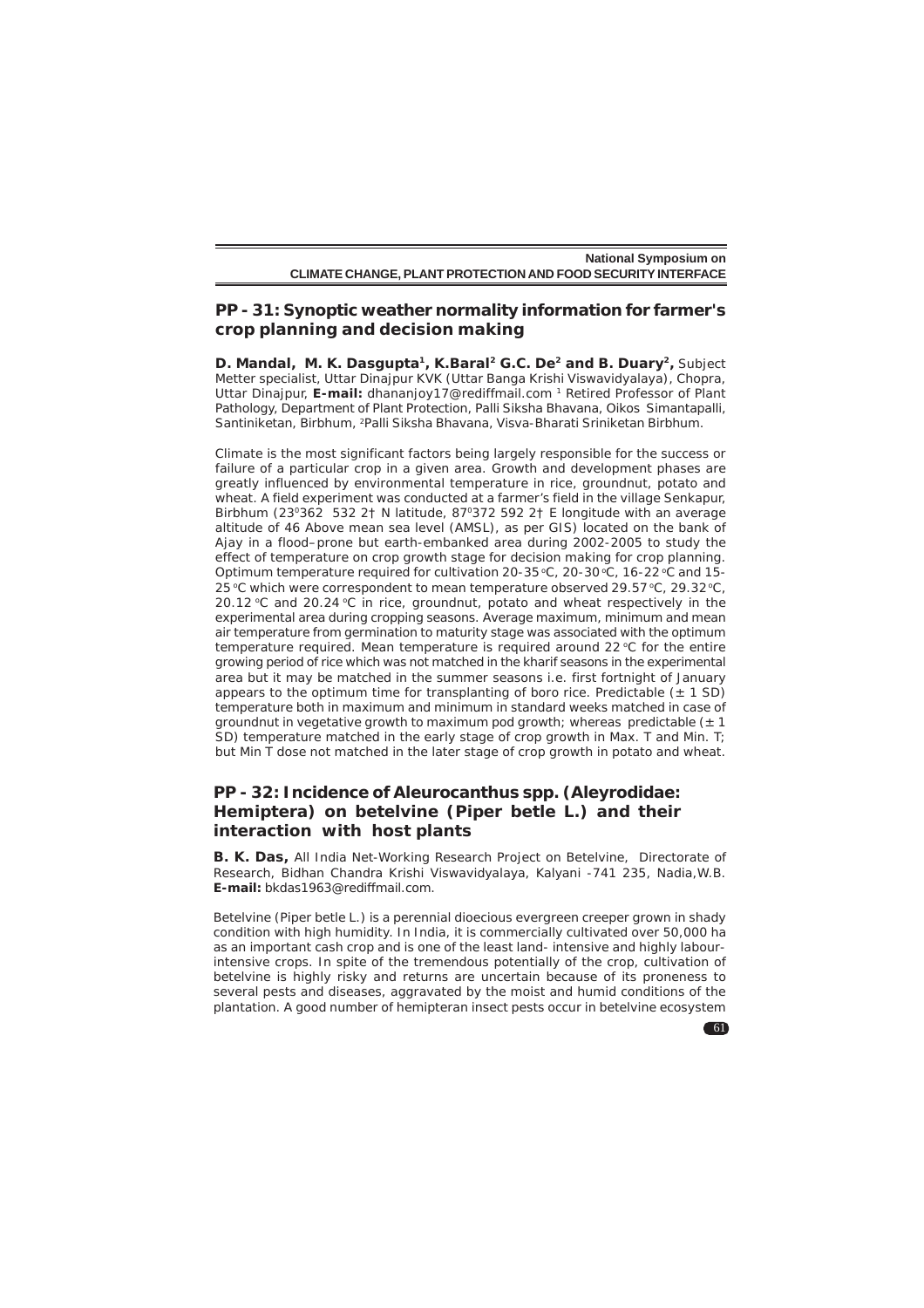which causes substantial damage to betelvine. Among these, aleyrodid flies (Hemiptera: Aleurodidae) are major pests of betelvine. During the faunastic survey in betelvine in West Bengal, a polyphagus species, *Aleurocanthus rugosa* Singh (commonly known as betelvine blackfly), was found to occur along with *Singhiella pallida* (Singh) (known as betelvine whitefly) in the betelvine conservatories (borojas) of West Bengal causing severe damage to the foliage of betelvine. Besides this, a new species of Aleurocanthus (yet to be described) has been recorded here on betelvine and as well as on Piper longum L. Another species, A. nubilance (Buckton) which was once recorded on betelvine in Bangladesh in 1900, was not found in this area. Detection of host resistance against insect pests is very relevant for genetic improvement programmes. Till date there is no information on the source of resistance if any against betelvine blackfly, *A. rugosa* .The reaction of some betelvine cultivars to *A. rugosa* was tested in the boroja where varietal collections from different parts of India were maintained. None of the entries under observation was completely free from infestation. A few cultivars [CARI- 2 (AN), CARI-6(AN) and Bilhari ] showed moderate resistance reaction against *A. rugosa*. Awani Pan (*Piper hamiltonii*) showed resistant reaction.

# **PP - 33: Study on bioefficacy of newer chemicals against pigeonpea pest complex under late sown conditions**

**Sushilkumar Landge, S.B.Das, O.P.Veda and H.L.Sharma,** 1Department of Entomology, College Of Agriculture , J. N. Agricultural University, Jabalpur – 482 004 (M.P.), India,<sup>1</sup>Department of Agricultural Mathematics & Statistics.

In Madhya Pradesh, the low yields of pigeonpea crop are due to pod borer complex and physiological shriveling. Studies were carried out on reaction of pigeonpea genotypes against pod borer complex under late sown conditions. Twenty two genotypes of medium maturing group were sown on 28<sup>th</sup> August, 2008 under unprotected conditions in three replications in the experimental field at Jabalpur during kharif season 2008-09. Pod infesting insect pests recorded were pod fly, *M. obtusa*, gram pod borer, *H. armigera*, pod bug ,*C. gibbosa* and plume moth, *E. atomosa*. Out of the four pests, *M. obtusa* established as the most important pest on the basis of pod and grain damage, followed by *E. atomosa*, *H. armigera* and *C. gibbosa* respectively. Perusal of the data revealed that no genotype was found to be free from any one of the pod infesting pest complex. Pod damage due to pod fly, gram pod borer, plume moth and pod bug significantly ranged from54.68 to 84.69%, upto 12.27 %, upto 29.84 % and upto 7.87 % respectively. Whereas grain damage due to pod fly, gram pod borer, plume moth and pod bug significantly ranged from28.63 to 63.38 %, upto 4.38 %, 13.1% and 3.09 % respectively.The pod and grain damage due to physiological disorder varied from 14.71% to 52.42% and 6.20% to 25.97% respectively. Out of the 22 genotypes screened against pod borer complex, no genotype was found to be free from damage from pod fly, whereas genotype BDN-2 was free from pigeonpea plume moth infestation.Further genotypes JKT-240 and JKM-8 were found to be least susceptible against insect pest's viz. plume moth, pod bug and pod borer respectively. In addition they were least damage due to physiological disorder.

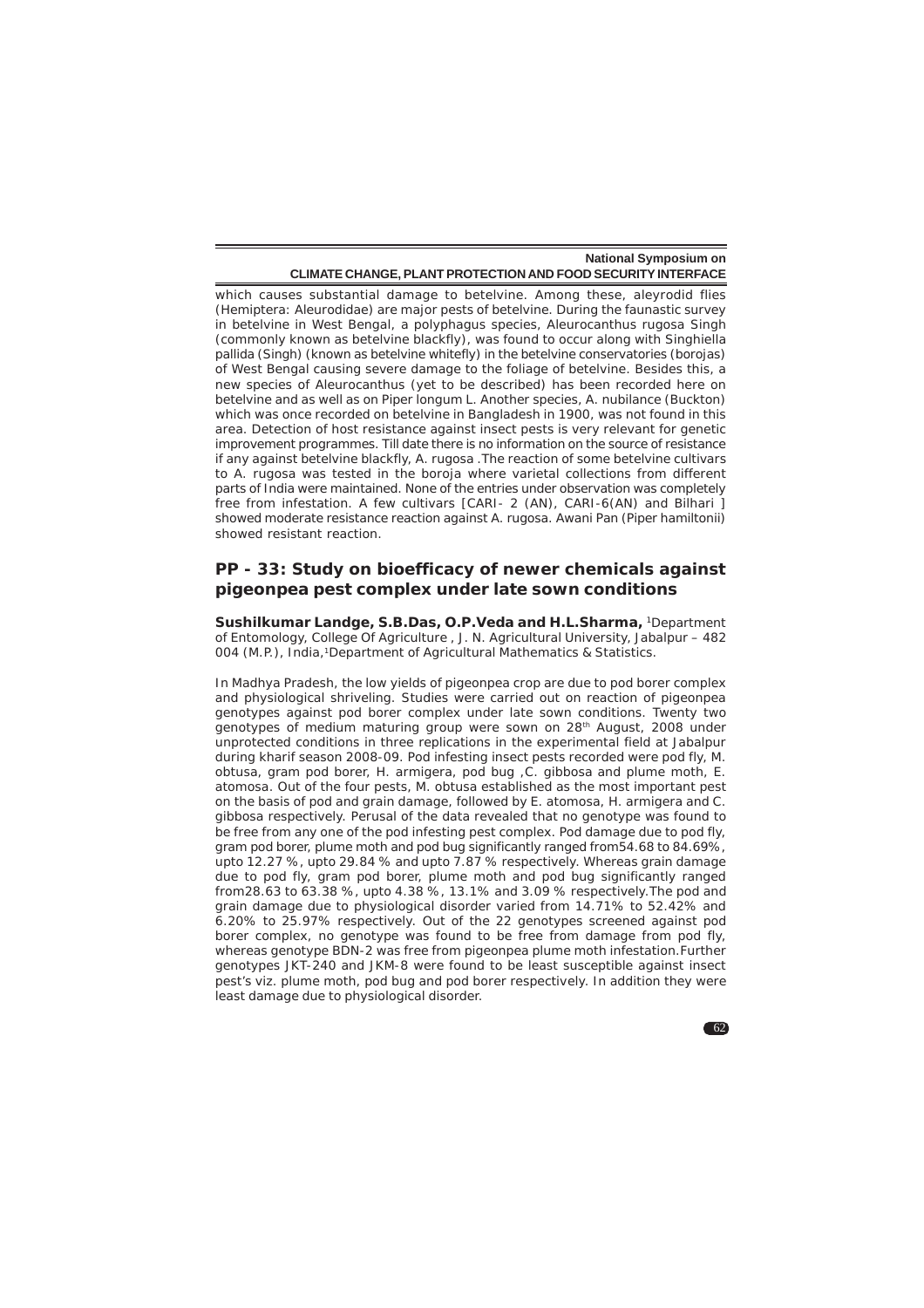# **PP - 34: Tropical and subtropical fruits in Bangladesh-in areas of nutrition food security, economy, women participation and proverty reduction**

**M. A. Rahim, M. A. Kabir, HRM Masud Anwar, Ferdouse Islam, B. C. Sarker , M. S. Bari, N. Naher and M. S. Alam,** Department of Horticulture, BAU, Mymensingh, Bangladesh, **E-mail :** marahim1956 @yahoo.com.

Bangladesh economy is predominantly dependent on agriculture. So, the importance of horticulture in the National economy has been well justified. The Horticultural crops, particularly fruits is playing a vital role in crop diversification, nutrition, economy, environment, with an ultimate goal of balanced diet, food self-sufficiency and poverty alleviation. Our Government has paid much emphasis on fruits, vegetables, spices and flowers production as our diet is rice based. Although there has been considerable success in variety development and technology generation but their application are not adequate. Improved varieties of fruit like mango, guava, jackfruit, litchi, pineapple and banana are available in Bangladesh. The paper deals with mainly achievements, constraints and opportunities of horticultural crops (fruits) in Bangladesh. The paper also deals with the present status of production of temperate fruits in Bangladesh-a strictly tropical country. However, a number of temperate fruits are now growing in Bangladesh. They are also contributing in nutrition and poverty alleviation of our land scarce, malnutrition affected poor people. Bangladesh Agricultural University established the largest fruit repository including a number of temperate fruits here in Mymensingh. Export and import situation are also addressed in the paper. In Bangladesh, lots of underutilized fruits grown largely in the homestead, fallow, forest areas, as well as, in the road/rail sides with less care. Those fruits are well adapted to the local climate, highly nutritious and contributing in the poverty reduction and household food security of rural peoples. Huge number of tribal people are also dependant on the underutilized fruits. Underutilized fruits also contributing significantly in herbal medicine. Underutilized fruits trees like river ebony, velvet apple, Garcinia cowa, ber contribute to protect natural disaster and balancing the coastal ecosystem. Contribution of the fruits in the nutrition of poor people and to alleviate poverty in coastal, hunger prone (monga) and flood affected areas also addressed. Plantation of underutilized fruit ber (Jujube) cv. BAU Kul 1 tremendously contributes in the poverty reduction and natural soil reclamation from saline to non-saline condition. Almost every year Bangladesh facing serious flood and other natural disaster in about one third of the area where serious food shortage, nutrition problems and poverty enhancement happened. Similarly, in the extreme northern part of the country (about one tenth of the country area) periodic serious food crisis due to shortage of employment, no crops harvest in that time causes disaster which is popularly called as Monga (hunger prone). In all these areas underutilized fruits contribute a lot as risk buffers, ensure household food security. The paper mainly deals the contribution of underutilized fruits for food, nutrition, rural employment, women participation and risk managements. In the fruit orchards, BAU developed garlic and onion are growing as understory crop. Carrot also grown very well as multistory crops. Finally, the paper focuses on the future policy of the managements of fruits in Bangladesh for economy, nutrition, food and sustainable development.

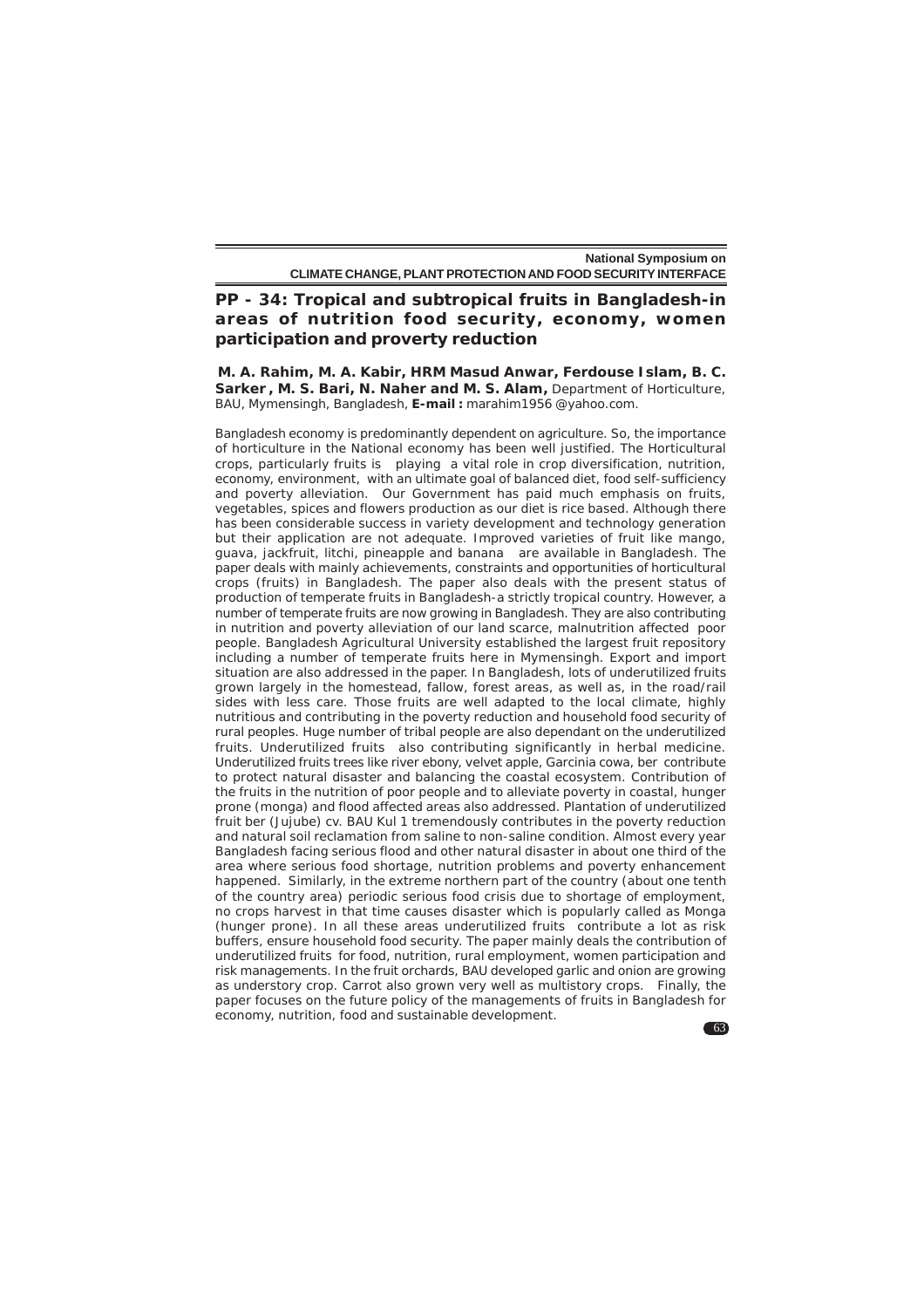# **PP - 35: Fruit tree improvement programme (FTIP)-A one stop service for fruit development, production, extension, food security and research**

**M. A. Rahim, N. Naher and M. S. Alam,** Department of Horticulture, BAU, Mymensingh,Bangladesh, **E-mail :** pdrrahim@yahoo.com.

Fruit tree improvement project (FTIP)- The largest depository/germplasm centre of fruits, medicinal plants and agroforestry in Bangladesh. Initially the project was established on 1 acre of land in 1991 funded by Swiss Agency for Development and Cooperation (SDC) whose mission was to establish of a seed bank and extension of technologies among the farmers. Over the past 16 years FTIP has developed a vast array of improved and conserve resources and science based appropriate technology for fruit tree propagation. Currently it is operative on 21 acres of land with the objectives i) to maintain the germplasm centre (GPC) as a facility for education, research and training ii) to conserve the germplasm resources ( fruit tree, medicinal plants and associated agroforestry sp. iii) to supply quality planting materials to various organization (DAE, BRAC, Proshika, World Vision Bangladesh, BADC, etc.). FTIP possesses 163 varieties of mango, 39 varieties of guava, 25 varieties of litchi, 48 varieties of citrus, 94 accession of Jackfruit, 67 species of minor fruits, 31 species of exotic fruits collected from 19 countries including 97 species of medicinal plants. FTIP has released total 32 varieties of fruits. Recent achievement at FTIP is development of 'BAU KUL (*Ziziphus mauritiana*)' which is in great demand all over the country. Another achievement is development of polyembrayonic sapling of mango by which we can get easily authentic quality planting material (QPM) without vegetative propagation. Different systematic approach like sapling distribution, exchange visit, motivational tour, demonstrations are performed for implementation of the project. In total 60 MS and 8 Ph.D. students have completed their courses and presently 12 Ph.D and 25 MS students are doing research here from different discipline. FTIP helps in education, research, propagation and disseminating improved germplasm and other technologies country wide through extension GOs, NGOs and private sectors that will help the farmers to improve their economic condition as well as whole country. International organizations may exchange germplasm of fruits from this program.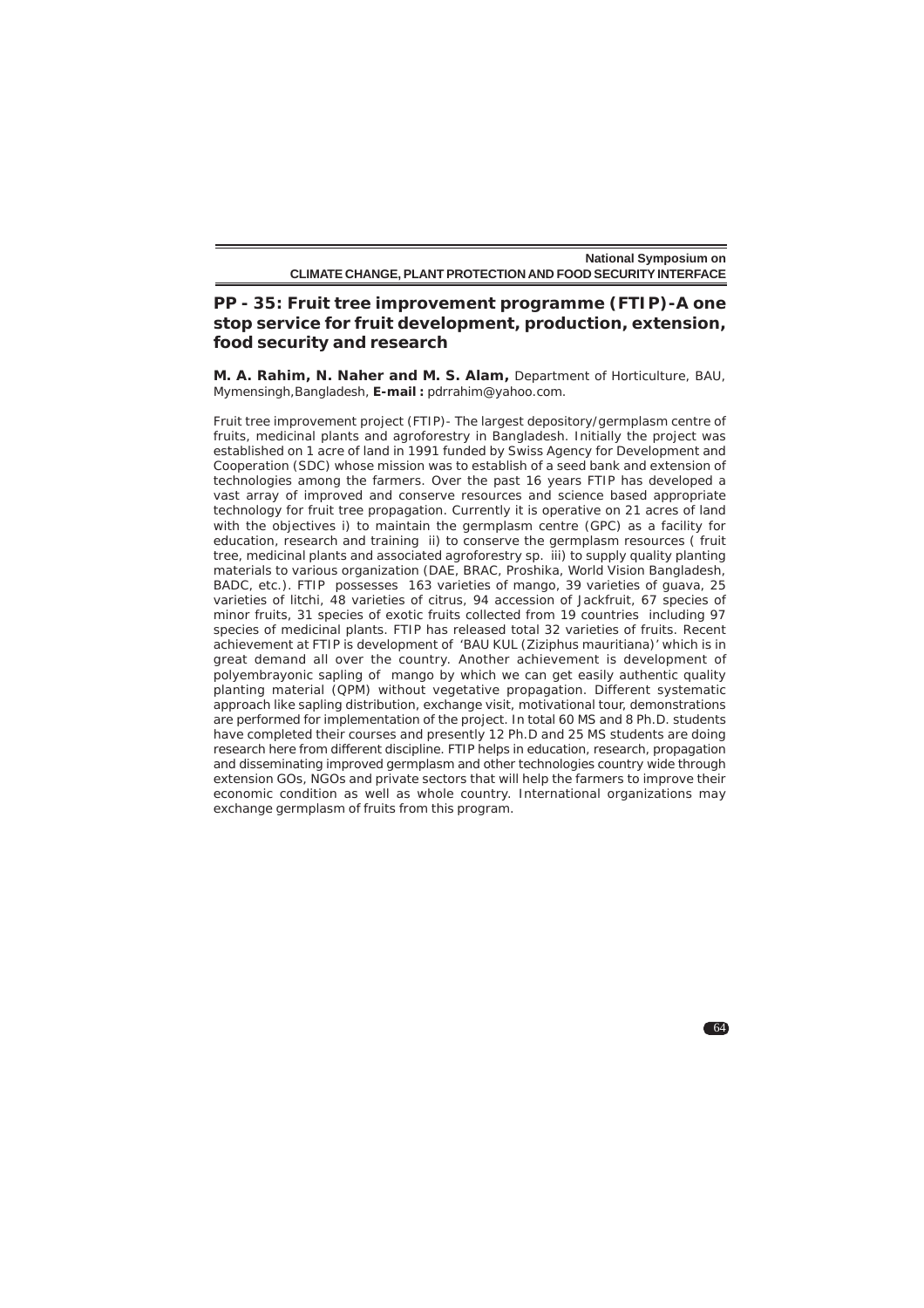# **PP - 36:Food security in Bangladesh: evaluation of cassava (***Manihot esculenta***) Morphotypes based on hydrogen cyanide acid toxicity and protein content of tuber**

**M. G. Mostafa, H.P. Seal, and M.S.A***.* **Fakir,** Department of Crop Botany, Bangladesh Agricultural University, Mymensingh-2202, Fax: 880-91-61510, **E-mail:** fakirmsa@yahoo.com/fakirmsa@bau.edu.bd.

Cassava is a perennial shrub and its underground tubers contain approximately 30% starch. Cassava starch is widely used as staple, and raw material in the food, feed and pharmaceutical industry. The whole Cassava plants contain cyanogenic glucosides which releases hydrogen cyanic acid (HCN) due to enzymatic reactions during harvesting and processing. In spite of the presence of the potentially toxic cyanogens, Cassava has many desirable agronomic properties including very high yield (fresh tuber yield up to 71 t/ha/yr); drought, diseases and pest tolerance; ability to grow on poor and unutilized high lands like 'ails' of rice field, homestead and hill slopes; therefore no competition with rice lands; and providing food security under changed climate. Determination of HCN level in tuber of the available germplasms of Bangladesh is urgently needed before consumption/ utilization. Five Cassava Morphotypes were collected from different regions of Bangladesh and their tubers were analysed for hydrogen cyanide (HCN) toxicity level and protein content. The edible tuber was analysed for HCN at fresh and boiled (100°C for 1hr) conditions. The flesh of fresh tubers of all the Morphotypes had higher level of HCN (102.36 to 121.49 mg HCN/kg fresh tuber). The safe level of HCN for human consumption is less than 50 mg/average body weight. Boiled tuber of two Morphotypes, 'Comilla' and 'Khagrachari', had safer level of HCN (<50mg HCN/kg boiled tuber) and the other two Morphotypes, 'Sagordege' and 'White' contained higher level of HCN (>50 up to 250mg HCN/kg boiled tuber) unsuitable for consumption but can be utilized in the industry. Comilla Morphotypes also possessed higher tuber protein content (2.53%) than in the others (average of 2.05%). We apparently recommend Comilla and Khagrachari Morphotypes for human consumption as staple. However for validity repeated analyses are being carried out toward final recommendation. Use of cassava and cassava product like cassava flour would supplement cereal, like rice and wheat, to a great extent under changed climatic condition in Bangladesh.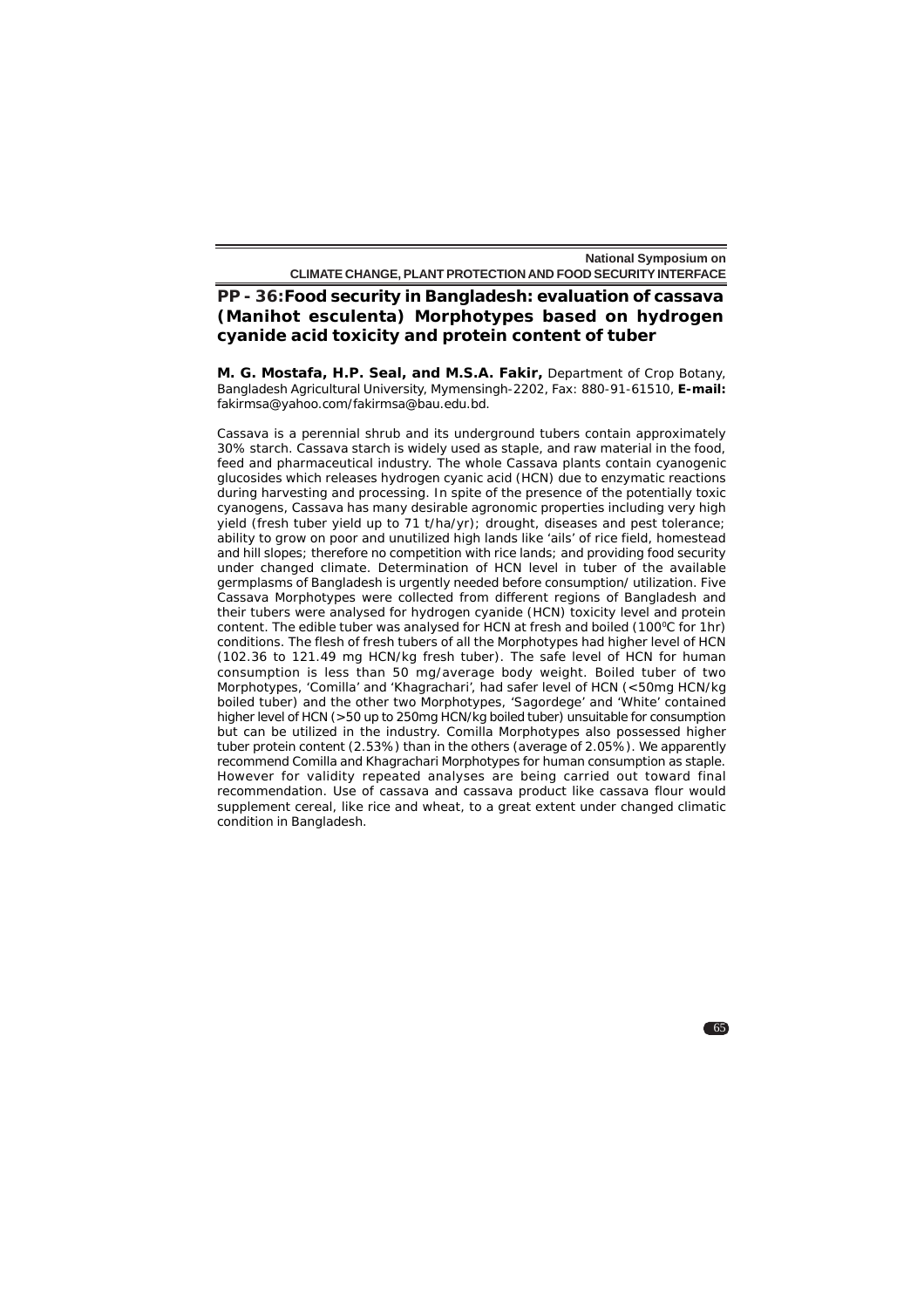**Session C: Ecology and biological management of plant pests**

**Chairman : Dr. B. Ramanujam**

**Co-Chairman : Dr. (Mrs) Pratibha Sharma**

**Rappoteurs : Prof. S.K. Pan Prof. S. Das**

| <b>Lead Lecture:</b><br><b>Invited Lectures:</b> | 02<br>03 |
|--------------------------------------------------|----------|
|                                                  |          |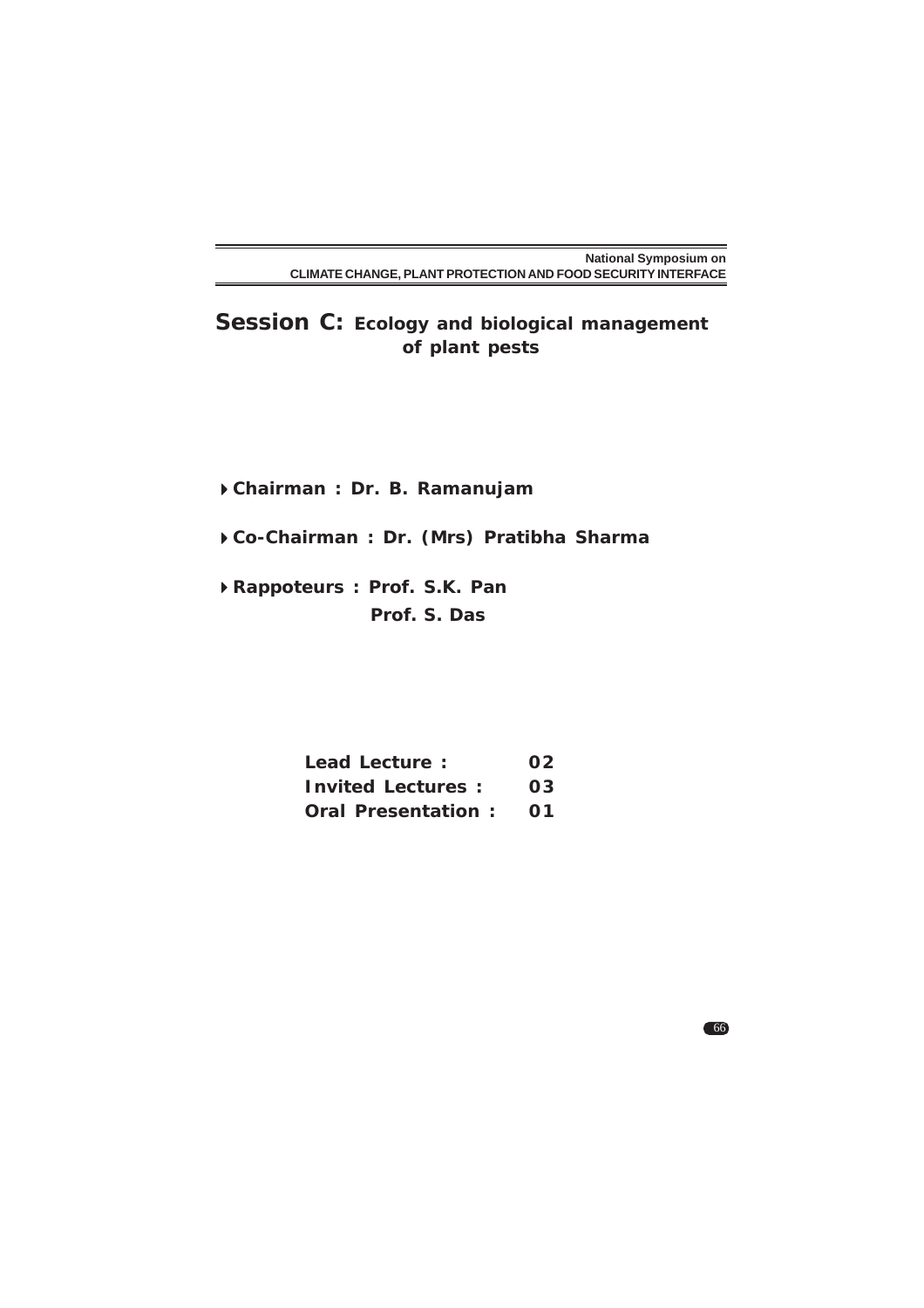**LS - 1: Tillage and weed management on weed population dynamics and weed control efficiency in different cropping systems**

**C.Chinnusamy, N.K. Prabhakaran, C. Nithya and P. Muthukrishnan,** DWSRC, Department of Agronomy Tamil Nadu Agricultural University, Coimbatore - 641 003, India, E**-mail:** chinnusamy@hotmail.com.

Tillage or soil surface manipulation to obtain desired seedbed is a major input in agricultural production. Among the total production losses, weeds alone contribute 33% share. The optimum tillage practices combined with effective weed control method is to be identified for efficient weed management in different cropping systems.

Hence, field experiments were conducted in different AICRP-WC centres of India to develop information on weed population dynamics in different cropping systems as influenced by tillage and weed management methods under irrigated condition. Experiments include two different tillage methods viz., Zero and Conventional tillages in all possible combinations integration of manual, herbicidal and herbicide + manual methods of weed management for both the crops in a cropping system. Studies were carried out in four major cropping systems like rice, maize, pearl millet and pulses based cropping systems in different regions of our country.

Results revealed that major weed flora, weed population dynamics and yields were influenced by different treatments under four major cropping systems. Major weed flora of the rice based cropping systems are, *Panicum repens, Echinochloa crusgalli, Echinochloa colona* and *Marselia quadrifolia*. In maize based cropping systems *Chloris barbata, Cynodon dactylon, Dactyloctenium aegyptium, Cyperus rotundus Acalypha indica, Amaranthus polygamus, Amaranthus viridis, Trianthema portulacastrum are the major weeds. Cyperus rotundus, Cynodon dactylon, Commelina benghalensis, Phyllanthus niruri, Chenopodium album* and *Cynodon dactylon* were the dominant weeds in pearl millet based cropping system. Whereas, *Cynodon dactylon, Cyperus rotundus, Acalypa indica, Portulata oleracea, Convolvulus arvensis, Chenopodium album, Digera arvensis* are the major weeds observed in pulse based cropping system.

Weed density and weed dry weight in rice based cropping system, the lowest weed dry weight was obtained in CT-ZT as compared to ZT-ZT, ZT-CT and CT-CT. Among the weed control treatments, application of recommended herbicide recorded the lowest weed density and dry weight. Under maize based cropping system ZT-CT and hand weeding twice recorded lower weed density in both tillage and weed management practices. Lower weed dry weight was recorded with conventional – conventional tillage combined with hand weeding. In pearl millet based system ZT-CT recorded significantly lower weed density. Tillage treatments did not influence the weed dry weight. Hand weeding twice recorded significantly lower weed dry weight. Higher weed control efficiency was observed in HW followed by PE herbicides. With respect to pulse based cropping system CT-CT recorded the lowest weed dry weight and HW twice recorded minimum weed dry weight. Integration of conventional tillage with zero or conventional tillage in combination with hand weeding or herbicide + HW was found to be efficient in reducing the weed density and dry weight and increasing the productivity of different cropping systems.

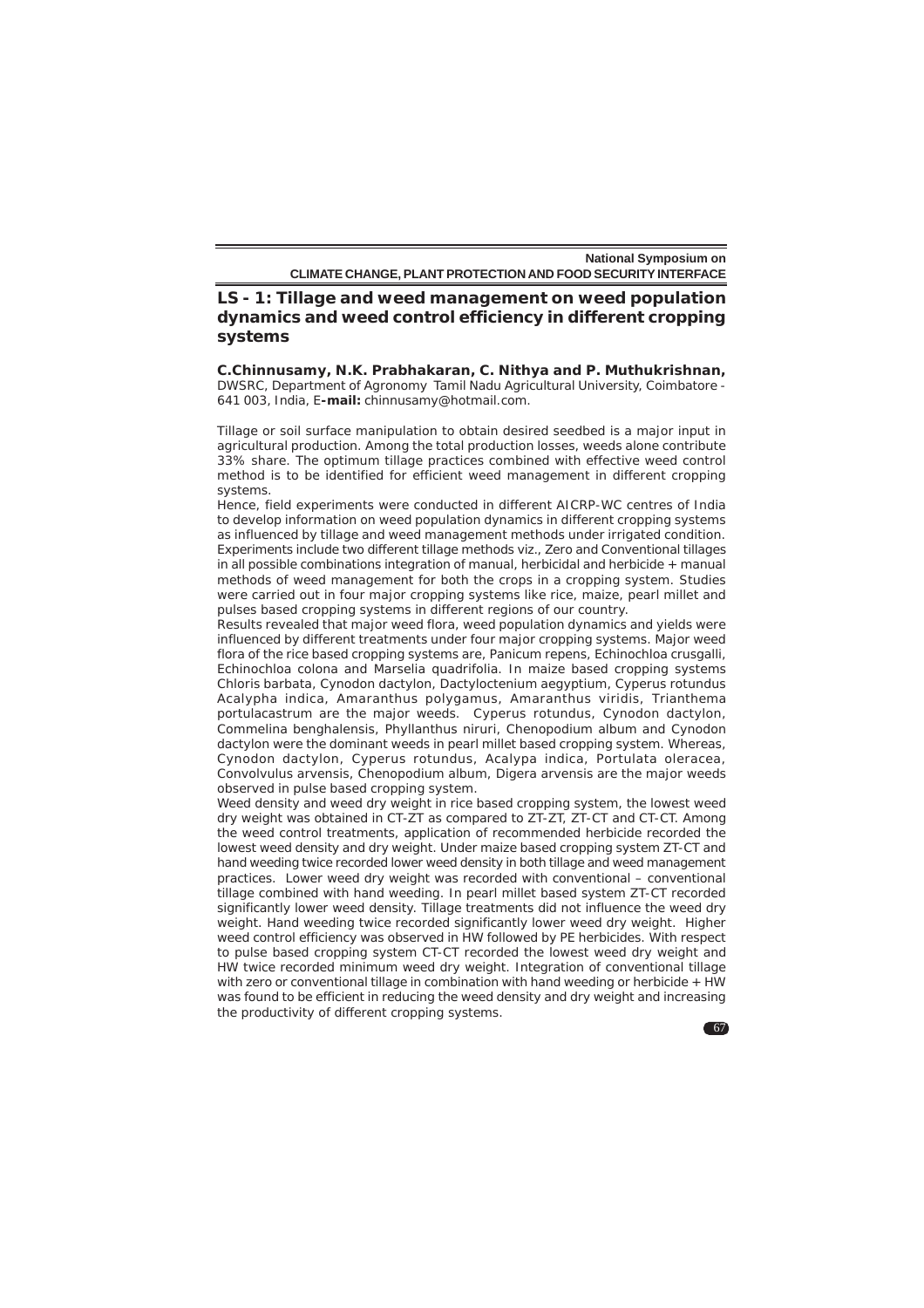# **LS - 2: Changing role of biological control in IPM under present agricultural scenario**

**S. J. Rahman,** Principal Scientist & Head AICRP on Biological Control of Crop Pests and Weeds, Acharya N.G.Ranga Agricultural University Rajendranagar, Hyderabad – 500 030,India, **E-mail:** sjrahman1964@rediffmail.com.

In the present WTO regime, quality of the agricultural produce has gained importance apart from quantity produced. Globalization of agriculture necessitated the Indian farmer to follow Good Agricultural Practices (GAP) in crop protection through Integrated Pest Management (IPM). Globalized competition led the farmer to adopt sustainable agricultural approaches to improve the quality of the produce without chemical/ pesticidal residues. Till the last decade, pesticidal applications considered to be the prime measures for insect pest and disease control in major crops. However, due to indiscriminate use of pesticides, several of the non-target beneficial organisms like natural enemies, honeybees and other such useful fauna are adversely affected causing ecological imbalance resulting into unaccountable amounts of deleterious effects on "Mother Nature". Several non-insecticidal methods of pest control such as Biological Control, use of Pheromones, Cultural Control and use of botanical insecticides started gaining importance in IPM programmes in different important crops. Among various alternative approaches adopted in pest control, Biological control based Bio Intensive Pest Management (BIPM) of crop pests is found to be the most important and practically feasible in the present scenario of Indian agriculture.

Parasitoids, predators and microbial organisms as Bio Pesticides are the core components of BIPM being advocated against important pests in major crops. *Trichogramma* egg parasitoid against gram pod borer, rice stem borer, diamond back moth in cabbage and castor semilooper; *Bracon hebetor* against insect pests of coconut and sugarcane; *Brachymeria* against the pupae of several pests of plantation crops are some of the successful examples of using parasitoids in pest management while *Chrysoperla* sps against aphids and leaf hoppers, Ladybird beetle against soft bodied insects;; *Cryptolaemus montrouzeirii* against mealy bugs are the noteworthy predators to be mentioned under BIPM. As far as microbial based Bio Pesticides are concerned, Insect specific Nucleopolyhedrosis virus (NPV) is effective against lepidopteran insects like *Helicoverpa armigera, Spodoptera litura* and *Achaeae janata* in different crops. Bacterial Bio pesticide, *Bacillus thuringiensis* is available in commercial formulations such as Dipel, Delfin, Halt, Spicturin, Biolep, BioAsp etc. Entomopathogenic fungi, *Beauveria bassiana*, *Metarhizlum anisopliae* and *Verticillium lecanii* are used against important pests like gram pod borer, tobacco cater pillar and sucking pests like thrips, aphids and mealy bugs. *Trichoderma viride, Pseudomonas fluorescens* are other plant growth promoting antagonistic organisms used for the control of many plant diseases. Entomopathogenic nematodes like *Heterorhabditis* sp, *Steimernema* sp. are also employed in insect control operations in tobacco, chick pea, pigeon pea etc.

Biological control of the weeds through biotic agents is also gaining momentum in the recent years. *Zygogramma bicolorata* against *Parthenium hysterophorus, Neochitina bruchi* (weevil) and *Orthogalumna terebrantia* (mite) against water

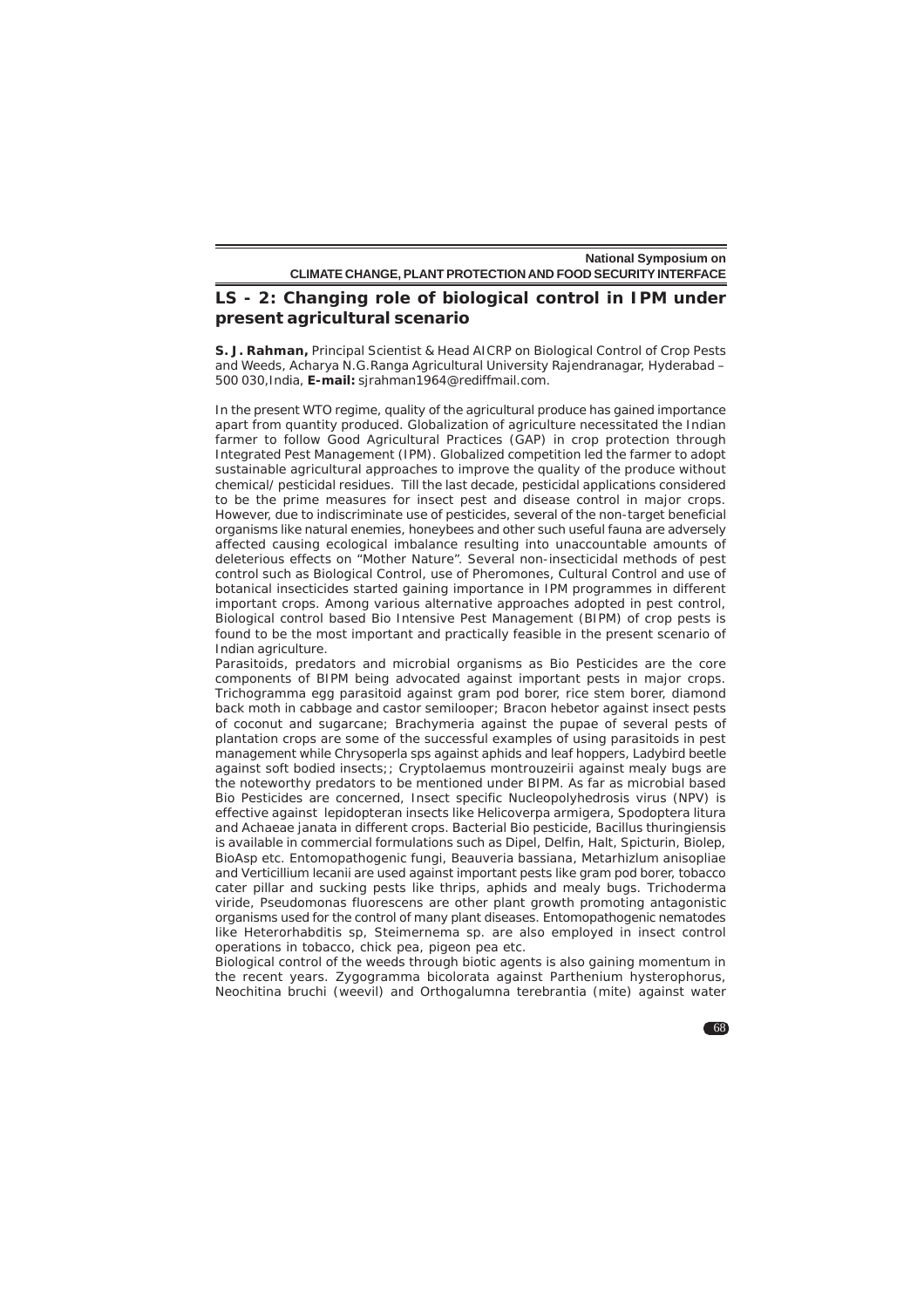hyacinth; *Puccinia spegazzinii* against *Mikania micrantha* are being exploited for the purpose.

Despite several advantages, certain constraints in the application of Biological Control need to be addressed for effective implementation. Availability of bio products; quality and shelf-life concerns; proper formulation technology; lack of awareness among the farmers about the right way of their usage; competition from the chemical pesticides are some of the problems crippling the real success of these ecofriendly products. Solutions for all these have been discussed herewith. Scientific community has come out with mass production techniques for several parasitoids, predators and bio pesticides standardized for commercial scale production. Several Government programs are in progress highlighting importance of Bio control. Similarly, failure of certain insecticides to control insects in some occasions compelled the farmers to turn to Biological Control. Research efforts to expand the killing spectrum and improve the environmental stability of microbial bio agents have yielded fruitful results. Modification of entomopathogens to grow on artificial media and also to propagated host tissues to be used as media is being actively worked out to bring down the cost of mass production of these organisms.

With the growing awareness about alternate protection technologies among farming community and with positive initiative from Government machinery, days are not far when biological control and other eco friendly approaches can offer an effective substitute to chemical pesticides. This is evident from the fact that several Multinational companies have already entered bio pesticides production business.

The scope of these bio-rational methods of pest management as an integral part of sustainable agriculture is evident from the fact that they are practically being used as an effective component of IPM in several major crops grown in India and can be effectively incorporated as an effective tool in sustainable agriculture.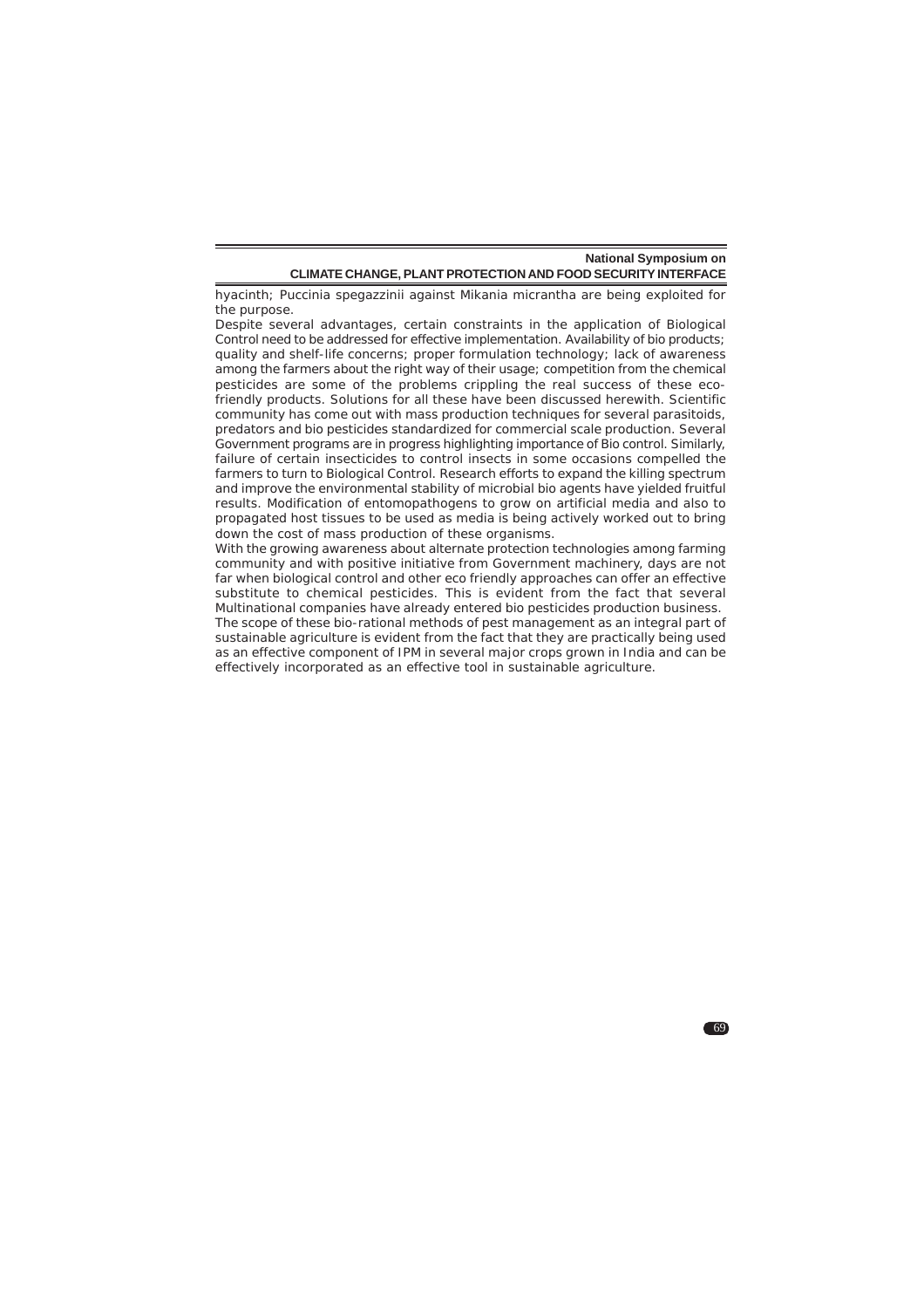#### **IL - 1: Biosystematics and biocontrol potential of entomopathogenic nematodes for managing insect pests**

**Sudershan Ganguly**, Division of Nematology, Indian Agricultural Research Institute, New Delhi-110012,India, **E-mail:** gangulysudershan@gmail.com.

Global demand for organic agri-products, serious environmental concerns and pesticidal bio-magnification, have led to search for ecofriendly non-chemical pest control strategies. Biological control is one of the means among multifaceted strategies, under which entomopathogenic nematodes have emerged as excellent candidates for managing a wide range of insect pests. These nematodes are soil dwelling beneficial organisms which can kill the insect host within 24-48 hours. These nematodes carry symbiotic bacteria, belonging to the family Enterobacteriacae, which are released in the insect hemocoel, where bacteria multiply and kill the host due to septicaemia. The nematodes in turn feed on the bacteria and degraded tissues, complete 2 –3 generations, and then emerge en masse as 3rd stage infective juveniles ready to seek another host. These nematodes are grouped under the families Steinernematidae and Heterorhabditidae of the order Rhabditida. Till to date, there are two known genera (*Steinernema* and *Neosteinernema*) under Steinernematidae, and only one (*Heterorhabditis*) under Heterorhabditidae. The type species of *Steinernema* is *S. kraussei* and more than 56 other species. The genus, *Neosteinernema* is monotypic with type and the only species, *N. longicurvicaudatum*. There are 10 valid species of *Heterorhabditis* with its type species *H. bacteriophora*. The steinernematids and heterorhabditids can easily be differentiated on the basis of morphological characters of their infective juveniles, females and males. Besides, there are distinct differences in their biology especially the type of adults formed in the first generation after invading the insect hemocoel. Steinernematids produce amphimictic females and males in all the generations, while heterorhabditids produce only hermaphroditic females in the 1st generation and amphimictic adults in the  $2<sup>nd</sup>$  generation. Taxonomy of these nematodes is quite tedious and complex involving morphological data of infective juveniles and adults of two generations, tests for reproductive isolation and molecular characterization with respect to RFLPs and sequencing of ribosomal DNA. Recently, differences in ITS ( Internal Transcribing Spacer ) region of r DNA has been found to be of great value not only in species identification but also in deducing their phylogenetic relationships. The differences in ITS region of ribosomal DNA also serve as a useful tool for differentiating the species of symbiotic bacteria. These nematodes are ecofriendly efficient biocontrol agents having the capability

to recycle in the environment, and at the same time quite safe for the human health, environment and the non-target organisms, and therefore exempted from registration in many parts of the world. These are compatible with most of the pesticides as well as other bioagents like Bacillus thuringiensis, and can be easily applied in the soil or sprayed on the foliage depending upon the target insect, requiring no special equipments. These are already being exploited against insect pests in many developed nations. Presently, in USA, Europe and Australia, more than hundred companies are mass-producing, formulating and marketing these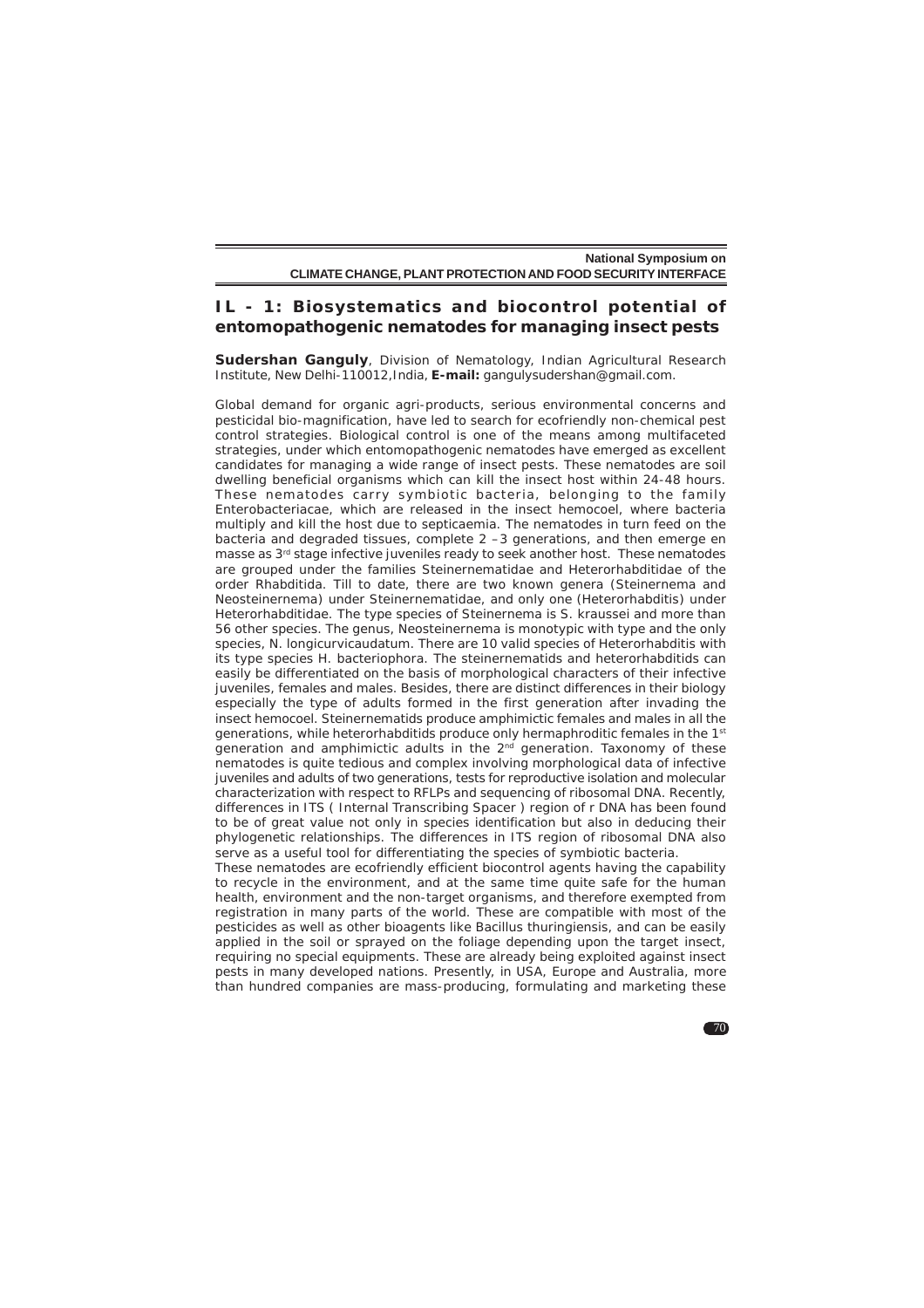nematodes for their widespread use against insect pests in home gardens, orchards, turf grass and mushrooms gnats.

In India, much of the earlier work (1965-1985) on EPNs was carried out on the exotic strains, but that did not have any practical relevance since the exotic strains could not establish in local agroclimatic conditions. Resultantly, several indigenous strains of EPNs have now been isolated, of which only two have been described as new species – Heterorhabditis indica by Poinar et al, 1992 from Tamil Nadu and *Steinernema thermophilum* by Ganguly & Singh, 2000 from New Delhi. Besides, a few of them have been identified as *S. carpocapsae, S. feltiae, S. bicornutum, S. glaseri, S. riobrave, S. siamkayai, S. tami, H. bacteriophora* and *H. indica*, while a large number of strains are yet to be identified. Their increasing importance in integrated pest management demands precise identification of species and their strains for not only pursuing further research on them but also for patenting and regulatory purposes, which require a sound biosystematics base.

In depth studies on *S. thermophilum* had shown it to be heat tolerant, having very wide host range and wide range of moisture requirement, and capability to access the host located on the soil surface as well as at a depth of 10 cm. It can effectively kill several insect species of agricultural importance and household pests, belonging to the orders Lepidoptera (cabbage butterfly, tussock caterpillar, bihar hairy caterpillar, diamond back moth, american boll worm, tobacco caterpillar, beet army worm, greater wax moth), Orthoptera (rice grasshopper, field cricket, house cricket, desert locust), Hemiptera (red cotton bug and plant lice), Homoptera (aphids, mealy bugs, whitefly), Isoptera (termite), Coleoptera ( seven spotted lady bird ), and even some of the noxious veterinary pests (ticks).

 Recently, formulations of *S. thermophilum* (Pusa NemaGel and Pusa NemaPearl) with significantly enhanced shelf life even at temperatures upto 40°C, have been developed and are in the process of commercialization. Soil application of Pusa NemaGel, has already shown promising results for managing termite infestation on maize and Diamond Backmoth on cabbage at IARI fields. These biopesticidal formulations may prove to be useful for incorporating in the IPM schedules not only in India, but also in other tropical and subtropical parts of the world.

There is now urgent need to explore the indigenous strains, identify them, characterise them ecologically before testing them under field conditions. The efforts should also be made to explore the possibility of insect toxins and insect toxic genes present in the symbiotic bacteria for developing the biopesticides as well as developing the transgenic plants resistant to insects.

 $\blacksquare$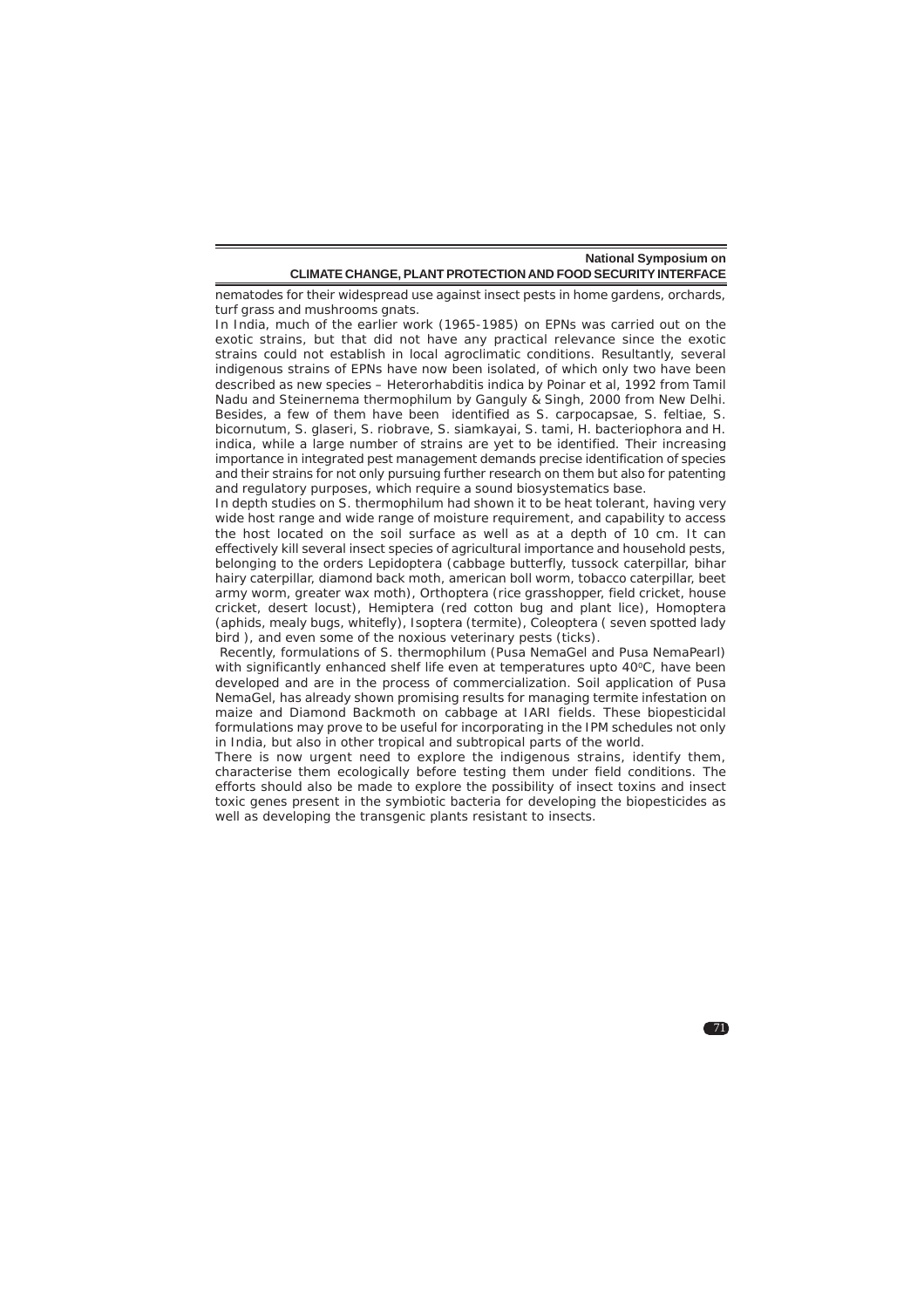### **IL - 2: Ecological behaviour of biocontrol agents against major soil-borne and foliar pathogens**

**Pratibha Sharma,** Principal Scientist, Division of Plant Pathology, Indian Agricultural Research Institute, New Delhi-12, **E-mail :** psharma032003@yahoo.co.in.

Research interest in dissecting the complexity of the interactions that take place in vitro conditions and utilizing specific antagonistic microorganisms or agricultural practices so as to purposefully recreate a pathogen-suppressive microbial environment has increased in recent years.Rhizosphere colonization ,Competitive saprophytic ability (CSA) are the parameters of the ecological behaviour of a biocontrol agent (BCA) under varied climatic conditions. CSA can be tested by the colonization potential of the BCA of the organic matter available in the rhizosphere. The major antagonist's viz., *Trichoderma harzianum, T.viride, Pseudomonas florescence* are the common microbes dealt widely in India for biocontrol which required to be dealt ecologically.

Several mechanisms operating alone or in combination are known to be involved in antagonist interactions in the phyllosphere. Nutrient competition, antibiosis, and mycoparasitism are the major mechanism operating in the soil or rhizosphere. Additional mechanisms such as induced resistance, production of biosurfectants, interference with pathogen related enzymes and undoubtedly a number of still unknown mechanisms may compete the microbial arsenal.

A potential fungal strain *Trichoderma harzianum* (Th3), *Aspergillus niger* (AN 27), *Pythium oligandrum* and *Pythium lycopersicum* identified to be effective against soil and foliar in lab were evaluated for ecological parameters. The basic survival structures are spores, conidia, chlamydospores, oospores etc. The associations of the different antagonists with the root cortex, rhizoplane, and rhizosphere were measured with different crop species. Attempts on detoxification of the metabolites of *Alternaria* spp*.* by *Trichoderma* was also deployed to understand the biocontrol mechanism. Some of the answers are known to the scientists working with the microorganisms but again we still need to explore some of the basic questions. The efficacy is still sometimes being questioned. The powdered formulations are tested for the colonies of the active antagonist. Are they able to effectively multiply, the conditions required for effective multiplication, effective medium.What is the long term ecological impact of these bioformulations. The release of bioformulation in the soil and foliage is very important because it is the potential of the formulation for the success of bioagent. All components of the bioformulation are important.Many aspects of biocontrol agent production and development represent new areas. To develop new products different from traditional products, biocontrol agents must not only be produced in high yield but must also meet the following quality criteria: high (near 100%) retention of cell viability with maintenance of crop compatibility and bioefficacy during several months of storage. Once biocontrol agents are har-vested from culture, they must be stored (preferably in a dry, nonrefrigerated state) until time for field application. Even after storage, the liquid culture- produced cells must remain not only viable but also active enough to rapidly colonize and establish plant disease protection. The biocontrol application may retain beneficial natural antibiotics, but must be free of metabolites that are phyto-toxic and may have a detrimental effect on the crop. This latter quality is especially pertinent to

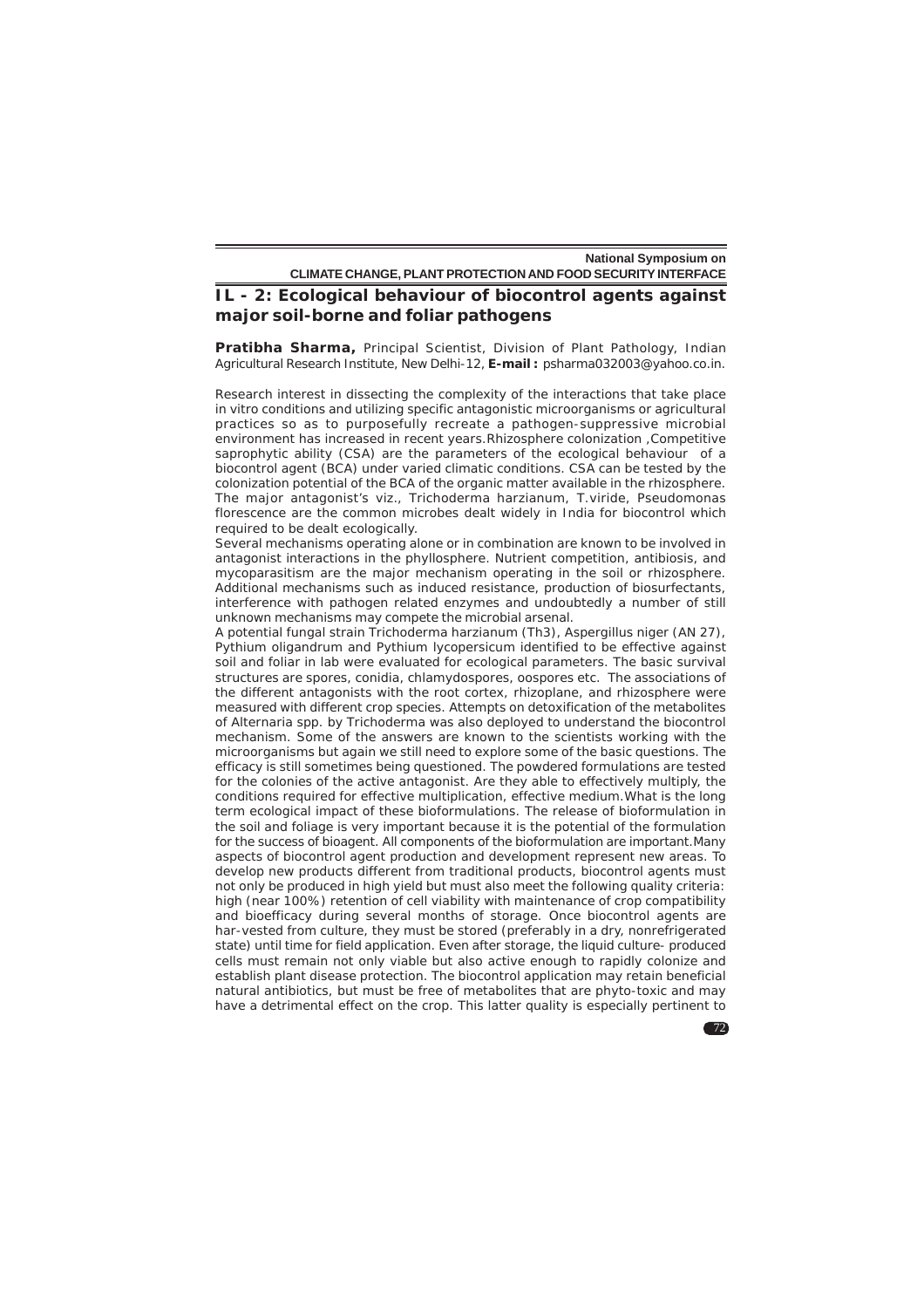biocontrol agents applied and stored as seed treatments. Seed treatments are an efficient and economical means of application because they target the emerging root for colonization by the protective strains, but they run the risk of impacting seed physiology and germination.Therefore, ecological behaviour of all need to be given prime importance.

### **IL - 3: Mass production, formulation, quality control and delivery of fungal antagonists for plant disease management**

**B. Ramanujam, S. Sriram, R. Rangeswaran and M. Nagesh.** National Bureau of Agriculturally Important Insects, (Formerly Project Directorate of Biological Control) HA Farm post, P.B. No. 2491, Bellary Road, Bangalore 560024, India, **E-mail** :ramanujamb@rediffmail.com.

Among the fungal antagonists, species of *Trichoderma* and *Gliocladium* have gained maximum popularity as biocontrol agents due to the fact that they are effective against a large number of soil-borne plant pathogenic fungi without adversely affecting beneficial microbes like *Rhizobium*, their high degree of effectiveness, capable of showing growth promotion on certain crops and ability to suppress root knot nematodes. The major aspects of successful biological control technologies include the establishment of production, formulation and delivery system for microorganisms that results in disease control. With increasing interest in developing alternatives to chemical fungicides, mass production of microorganisms has become a focus of industrial research and development. There are two major methods of inoculum production of fungal biocontrol agents viz., Solid state fermentation and Liquid state fermentation. In solid fermentation the fungus is grown on various cheap cereal grains (sorghum, ragi), agriculture wastes and byproducts (Wheat bran-saw dust, rice bran, Tapioca refuse, Press mud, Coffee-berry husk, Spent tea leaf waste, coconut coir pith, Groundnut shell and poultry manure). This type of fermentation results in a product that is generally used as it is rather than being formulated further. The solid state production is highly labour intensive and fit for cottage industry. These products are likely to obstruct agricultural machinery and thus are probably not feasible for commercial use. These products are used mainly for direct soil application or along with FYM in nurseries / main fields to suppress the soil-borne inoculum. Deep tank fermentation in inexpensive media like molasses and yeast medium is the technological approach most likely to be adopted on industrial scale. Large scale production of *Glocladium virens, Trichoderma harzianum, T. viride* and *T. hamatum* by liquid fermentation in large fermenters has been reported in several countries including India. The system simulated industrial conditions by utilizing commercially available ingredients. Fermentor biomass of *Trichoderma* and *Gliocladium* consisted mainly of chlamydospores with some amount of conidia and mycelial fragments. Air dried mats were ground and mixed (10, 25 or 50% w/w) with a commercially available pyrophyllite carrier. The formulation, thus developed, contained 107 propagules/g when mixed in Pyrex (10% by weight). In India, talc is used as a carrier and is mixed with fermentor biomass in 1:2 ratio to prepare talc-based formulation of *Trichoderma*. Fermentor biomass of *Trichoderma*

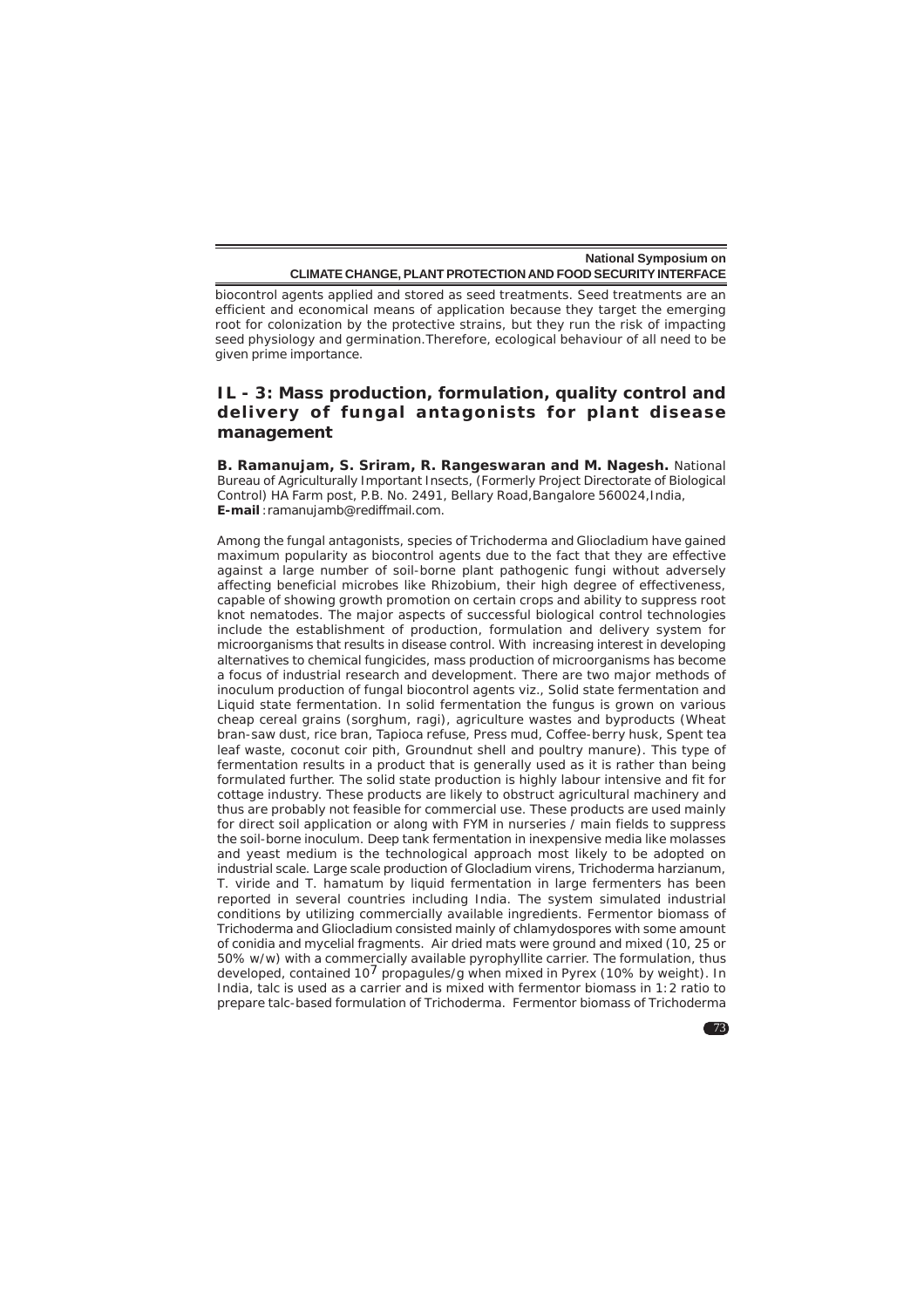and *Gliocladium* has been used in a pelletized form or as a dry powder. Pelletized formulations of *T. viride* and *G. virens* have also been developed by using 1% sodium alginate, 10% Pyrex and conidial suspension.

Inconsistent and erratic field performance of microbial biocontrol agents (BCAs) are responsible for failure of successful commercialization. Various quality factors influence the field performance of the microbial BCAs. Among these, the most important ones are strain variations and formulation characters. One of the critical obstacles in commercialization of a microbial-based preparation is the loss of viability of the biocontrol agents in a short period. Most popularly used antagonists in India viz., *T. viride,* and *T. harzianum* in talc formulations have a maximum shelf life of only four months. Shelf life depends not only on strain but also on formulation characters like, quantity and quality of active ingredient (cfu/g or ml and type of propagule, aerial/ submerged conidia, chlamydospore/ mycelia), contamination levels, moisture, nutritional status of formulation etc. The present need is to intensify research on improving shelf life of BCA products, besides regulation and imposition of strict quality control aspects by the government agencies which will help in bringing out better BCA products that can change the image of these agents. At NBAII, Bangalore work on increasing shelf life of talc formulations of Trichoderma using various ingredients (chitin and glycerol) in production medium and heat shock at the end of log phase of fermentation was carried out which can extend the shelf of talc formulation of *Trichoderma* up to one year. An invert-emulsion formulation of *T. harzianum* has been developed with 8 months of shelf life and good field efficacy against root rot of ground nut. To ensure that the products of microbial BCAs do not affect the environment, human beings and other living organisms adversely and to prevent the sale of poor quality products to the farmers, the Central Insecticide Board (CIB) of the Government of India has made Registration of microbial biopesticides mandatory before commercial production/ import/ sale. Guidelines and Data requirements for registration of microbial pesticides (Data on Biological, Physical, Chemical properties and Bioefficacy to the target pest/ pathogen, Effect on non-target organisms, Toxicological reports on laboratory animals, Eco-toxicity, Manufacturing process, Packing and labeling) have been provided in the Annexure of Insecticide Act.

## **OP - 1: Evaluation of shelf life of some value added bioformulation of** *Trichoderma harzianum*

**Sitansu Pan and Amrita Das**, Department of Plant Pathology, Bidhan Chandra Krishi Viswavidyalaya, Mohanpur, Nadia, 741252, **E-mail:** skpan\_06@rediffmail.com.

Shelf life of *Trichoderma harzianum* was studied during 2007-08 in some organic formulations like vermicompost, leaf mold, rice bran and FYM and also their combinations with two oil cakes like neem and mustard cake. The growth was estimated in terms of colony forming unit (c.f.u.) up to 120 days at 30 days interval. In all organic products or their amendment with oil cakes c.f.u. increased up to 60 days and then gradually declined. Among the four organic media, vermicompost retained  $2.13 \times 10^8$  c.f.u. /g at 120 days where as leaf mold, FYM and rice bran retained 2.01 x 10 $^{\circ}$  c.f.u. /g, 1.73 x 108 c.f.u. /g and 1.51 x 108c.f.u. /g of substrate respectively at 120 days of incubation. When oil cake was amended with organic material, vermicompost + mustard cake producedhigh population of the antagonist upto 60 days.

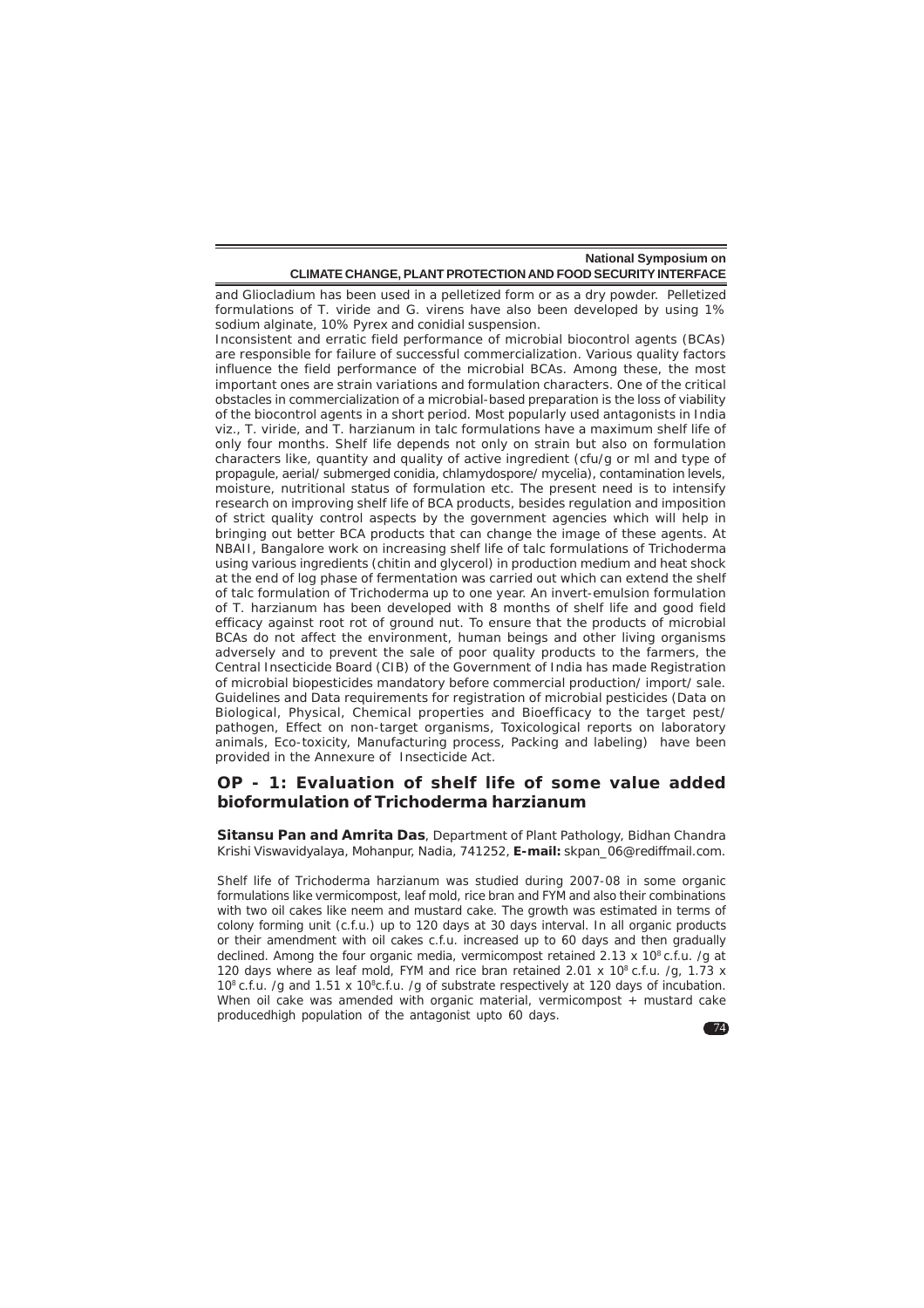**Session D : Impact of key climate change parameters on pest seenario**

**Chairman : Dr. J.E. Luck**

**Co-Chairman : Prof. S.A. Khan**

**Rappoteurs : Dr. C. Chattopadhyay**

 **Dr. Saon Banerjee**

| Lead Lecture:            | 02 |
|--------------------------|----|
| <b>Invited Lectures:</b> | 03 |
| Oral Presentation: 01    |    |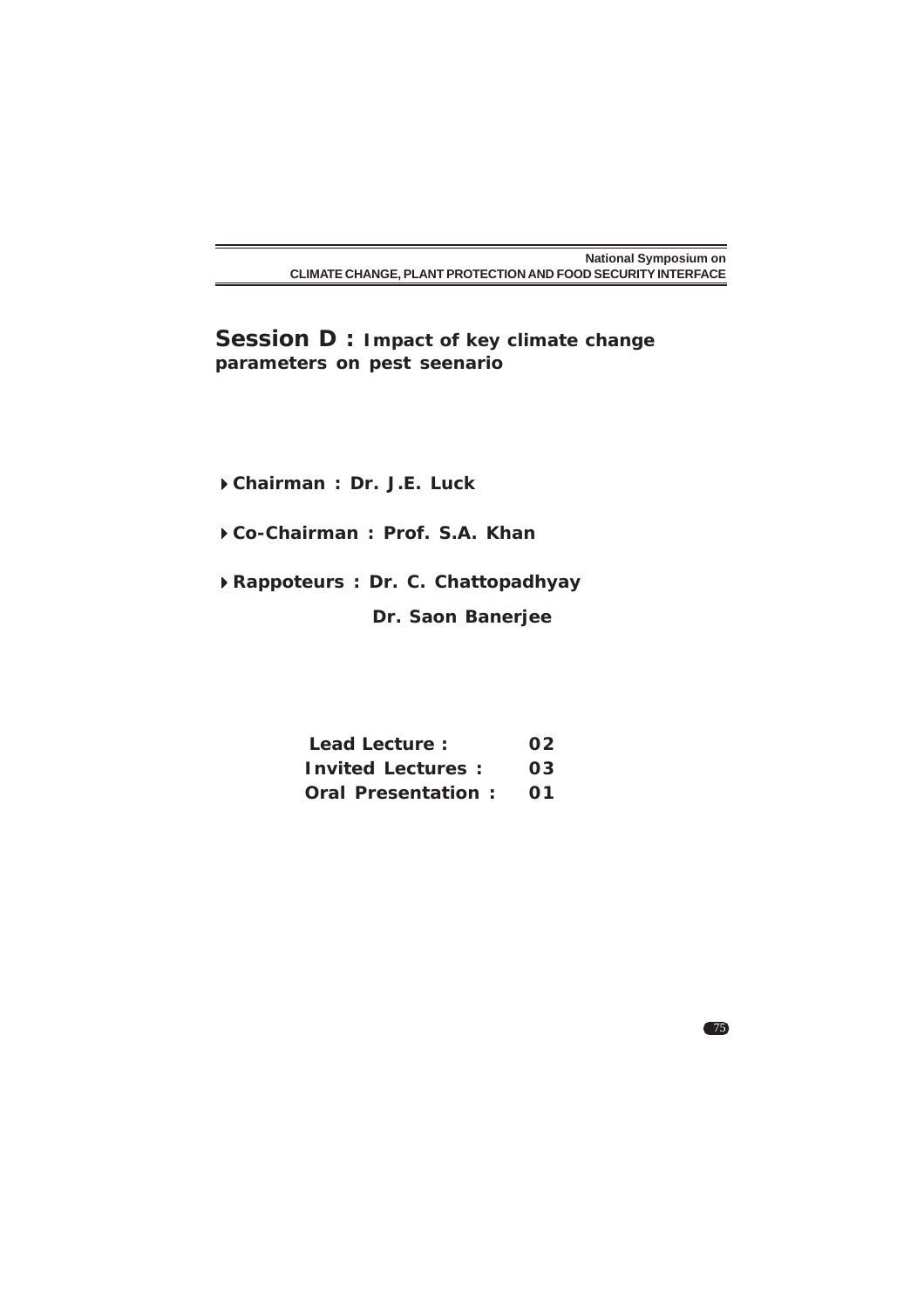### **LS - 1: Climate change and climate risk management-an Australian perspective**

K J Coughlan, University of Western Sydney, Australia, E-mail: kepcoughlan@optusnet.com.au.

This presentation considers both the technical and political environment in which Australia's response to Climate Change is developing. Since the science is, by its very nature, uncertain, any acceptable response both in terms of mitigation and adaptation must manage technical, political and social issues.

Australia has a very variable climate, and has been subject to periodic changes in climate over historical times, and in the recent past. An example of an historical change in climate is given.

Computer simulation models of future climates predict warmer temperatures and, in the main, reductions in rainfall. Discussion of technical issues will concentrate on risk management strategies in an uncertain environment, such as geographic diversification and management of large properties. The presentation also includes an analysis of the management of Drought or "Exceptional Circumstances

## **LS - 2: An integrative approach to understanding the pest and disease threats to agricultural biosecurity under future climates**

**J.E. Luck1,2,K.J. Finlay1,2, J-P Aurambout2,3, W. Griffiths2,4 G. O'Leary4, A. Freeman4, G. Holloway4, P. Trebicki4 , K. Powell2,5, R. Norton6 ,** Darren Kriticos<sup>2,7</sup>, Fiona Constable<sup>1</sup>, S. Chakraborty<sup>2,8</sup> and De Barro, **P2,9**.1Biosciences Research Division, Department of Primary Industries, Knoxfield, Private Bag 15, Ferntree Gully DC, VIC 3156,2Co-operative Research Centre for National Plant Biosecurity, 3Future Farming Systems Research, Department of Primary Industries Parkville, PO Box 4166, Parkville, VIC, 3030.4Department of Primary Industries, Horsham. Private Bag 260, Horsham, VIC, 3401, <sup>5</sup>Biosciences Research Division, Department of Primary Industries, Rutherglen, RMB 1145 Chiltern Valley Road, Rutherglen, VIC, 3685, <sup>6</sup>The University of Melbourne, Private Bag 260 Horsham VIC, 3401,<sup>7</sup>CSIRO Entomology, GPO Box 1700, Canberra, ACT 2601, <sup>8</sup>CSIRO Plant Industries, 306 Carmody Rd, St Lucia, QLD, 4067, <sup>9</sup>CSIRO Entomology, 120 Meiers Rd, Indooroopilly, QLD, 4068.

Despite increasing knowledge of the predicted impacts of climate change, the potential threats to agricultural biosecurity remain uncertain. In this study, models have been developed to better predict the responses of pest and disease threats to our changing climate. By coupling host-plant physiology, virus and vector population growth and climatic data with projected climate change conditions, we are able to predict individual species responses and shifts to historic geographic ranges. Strengthened by empirical data, these models are intended to be incorporated into plant biosecurity management and contingency planning, forming the basis of integrated scenario-based decision support systems for emergency

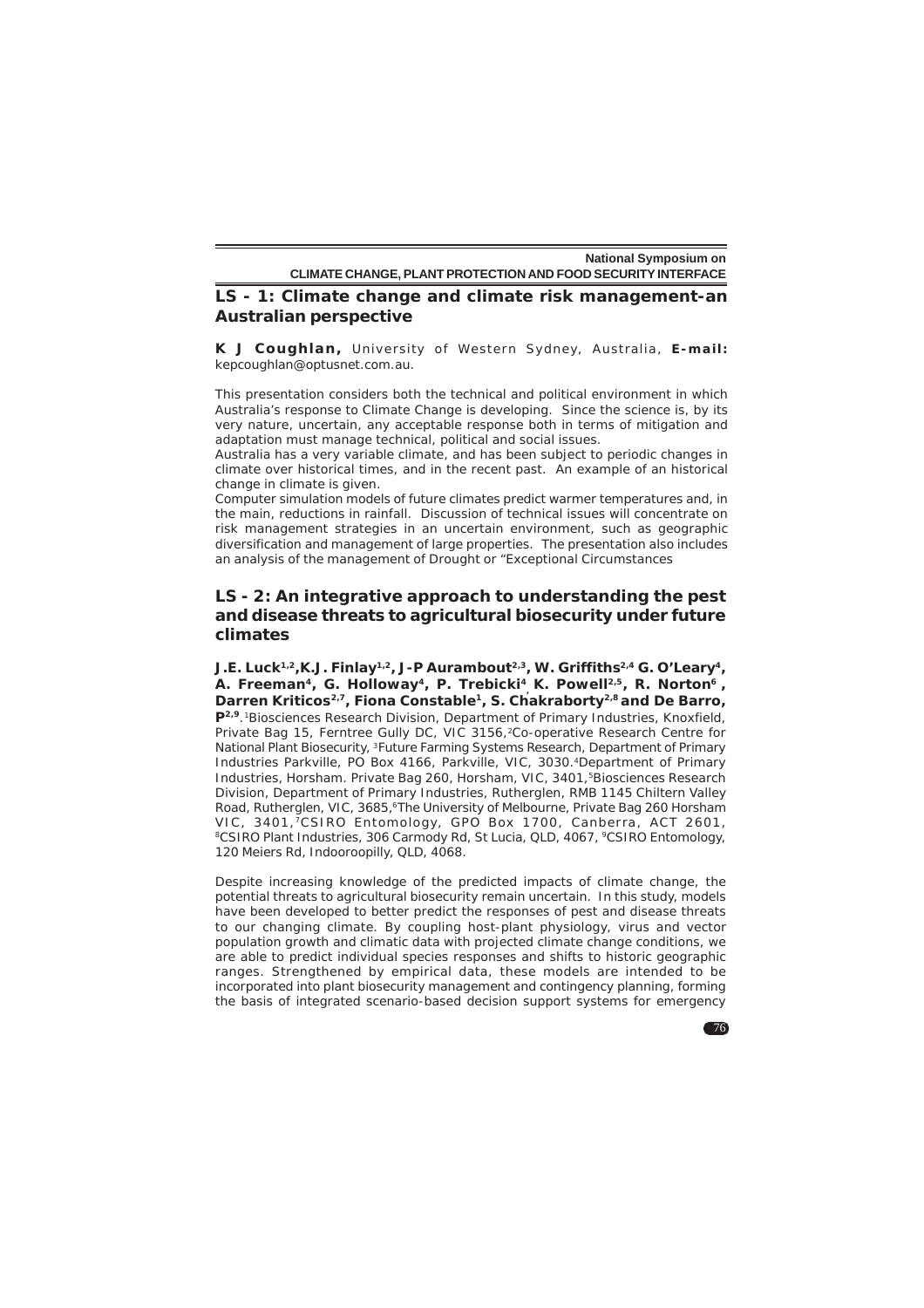pest and pathogen management. Current work focuses on developing an innovative spatial modelling environment using the bird cherry-oat aphid (*Rhopalosiphum padi*) which vectors Barley yellow dwarf virus (BYDV). The effect of climate change on aphid feeding behaviour, flight time and synchrony with the crop, virus acquisition and transmission rates and wheat phenology changes and physiological responses are being incorporated. Experiments in the Australian Grains Free Air Carbon dioxide Enrichment (Ag FACE) research facility have enabled field based investigations of the effects of elevated (e) CO<sub>2</sub> on wheat pathosystems. Wheat stripe rust (*Puccinia striiformis*) and crown rot (*Fusarium pseudograminearum*) severity, latent period, fecundity and host resistance was assessed under ambient and 550ppm CO<sub>3</sub>. While no effects of the treatment were observed with *P. striiformis* over two seasons, an increase in *F. pseudograminearum* biomass under eCO<sub>2</sub> has been observed in 2008. Our integrated modelling and field-based approach to resolving the likely effects of climate change to plant biosecurity will be presented.

### **IL - 1: Climate Change – A West Bengal Scenario**

**Swadesh Mishra**, Ex- Agricultural Meteorologist & Rainfall Registration Authority of West Bengal, **Email:** swadesh97@ymail.com.

 To day Climate change is neither a fantasy nor a story prepared by wishful thinking of a group of scientists, rather a hard reality. Agriculture and food security are the major casualties of climate change in India. To identify the risks posed by climate change and development of adaptation strategies in West Bengal specially in the field of agriculture the following steps are to be followed in a systematic manner.

 1. Area or location specific quantification of change including behavioural change of different elements of weather and climate along with trends of important events or weather phenomena. 2. Assessment or evaluation of its impact on different aspects of agriculture i.e, crops and varieties in different seasons over different areas. 3. Estimation of projected change for the coming years. 4. Area or location and time specific suggestions for adaptation for different crops and varieties.

In the present study attempts have been made to find out trends of two major weather and climate elements i.e, rainfall and temperature of 7 – 10 meteorological stations located in different geographical regions of the state from the Himalayas to the Bay of Bengal covering a period of almost 120 years in phases.

 It has also been tried to correlate the trend with the frequency of storms and depressions and onset of monsoon in this part of the country. Incidences of drought and floods in the state have also been analysed in brief.

Behavioural change of weather during last three decades which have specific relevance to agriculture of the state have also been listed. The scenario of changing / reducing winter in the state have also been studied using last 30 years temperature data ending in 2009.

 Broad outline of adaptation strategies in the background of the changing scenario have been suggested for making best and efficient management of weather- the ' no cost input of nature ' with a view to maximise and stabilise production and productivity.

 $\blacksquare$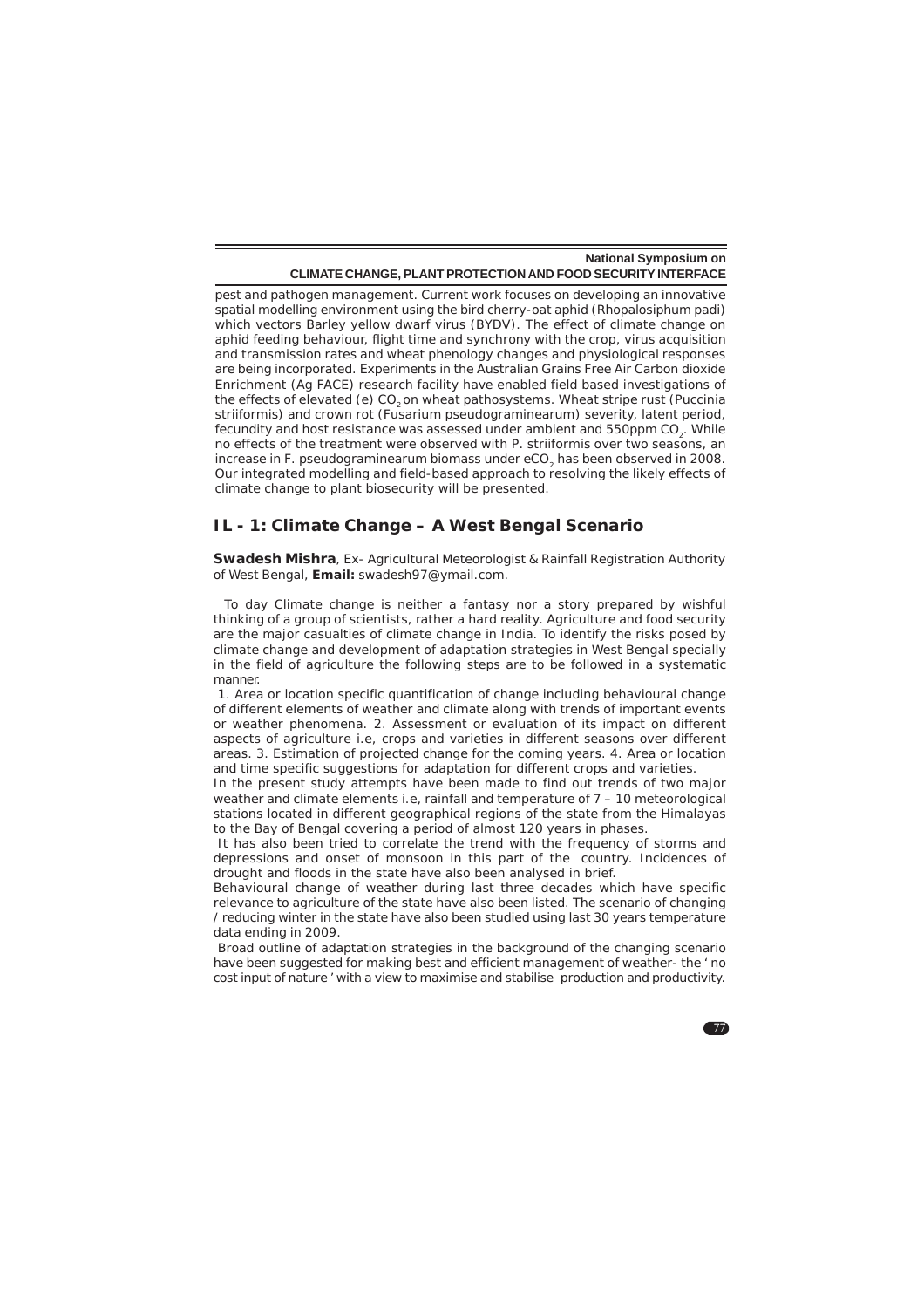**IL - 2: Changing climate forcing alteration in cropping pattern to trigger new disease scenario in oilseeds and pulses in Indian sub-continent**

**C. Chattopadhyay<sup>1</sup> and A.K.S. Huda<sup>2</sup>, <sup>1</sup>Indian Institute of Pulses Research** (ICAR), Kanpur 208024, India, 2School of Natural Sciences, Centre for Plants and Environment, Hawkesbury Campus, University of Western Sydney, Australia, **Email:** s.huda@uws.edu.us.

The Indian sub-continent has witnessed a shift in cropping pattern in pulses in the last three decades. Several pulse crops viz., chickpea have shifted from highly productive irrigated conditions in northern India to less productive rainfed areas in central and southern India. This has made diseases viz., Ascochyta blight, Botrytis gray mold less frequent with wilts, root and collar rots, pod borer and pigeonpea sterility mosaic becoming important in newer niches. Stemphylium blight, first reported from Bangladesh in 1987 on chickpea is posing danger to lentil and chickpea in Nepal and India. Pigeonpea has moved to higher reaches of Uttarakhand and is now grown in a large part of north Indian plains. This has brought about increase in nematode infestation both in rice and pigeonpea crops. Diseases of the major oilseed crop Indian mustard (*Brassica juncea*), hitherto unknown in farmers' fields viz., rots caused by *Erwinia carotovora* pv. *carotovora*, *Fusarium*, *Rhizoctonia solani* and *Sclerotium rolfsii* are being observed for the past few years in the northwestern India. The aforesaid pathogens are known primarily as tropical ones and generally not reported from *B. juncea* cropping system. Some isolates of existing important pathogens of B. juncea viz., *Alternaria brassicae*, *Sclerotinia sclerotiorum* have been found to grow and sporulate well under higher temperature  $(>30-35°C)$ and relative humidity (100%) conditions.

Recent changes, towards warmer winters and hotter, drier summers, are in line with current projections for future climate change. Seasonal fluctuations in the severity of diseases will continue under climate change scenarios. Changes in climate will not only affect development of pathogen epidemics but also will affect development of the crop. Drought or water-logging will affect crop growth, yield and heavy precipitation may physically damage crops, prevent spraying operations. Both crop and disease development is driven by growing degree days. However the degree of response is different, so changes in temperature may result in changes in the degree of synchronicity between the susceptibility of the crop and the peak dispersal, infection phases of the pathogen. These indirect effects of climate change on diseases will make risk prediction even more challenging. Under climate change the more unpredictable nature of the weather will create greater challenges in trying to respond to potential disease risks. In-season responses to changes in disease risk will become more important as the weather patterns become more chaotic and outcomes of prevailing conditions become less easy to predict. Under such unpredictable weather, pre-planning programmes of disease management will become more difficult. As a consequence, in-season monitoring of epidemic development by growers, agronomists and expert systems will become increasingly important particularly at the regional and local level. While discussing the above, we feel that the use of robust agronomic practices and well-judged disease management strategies would be required to cope with such challenges. Breeding programmes will possibly be required to align to changing climatic and disease scenario to meet the challenges of continued food security under climate change.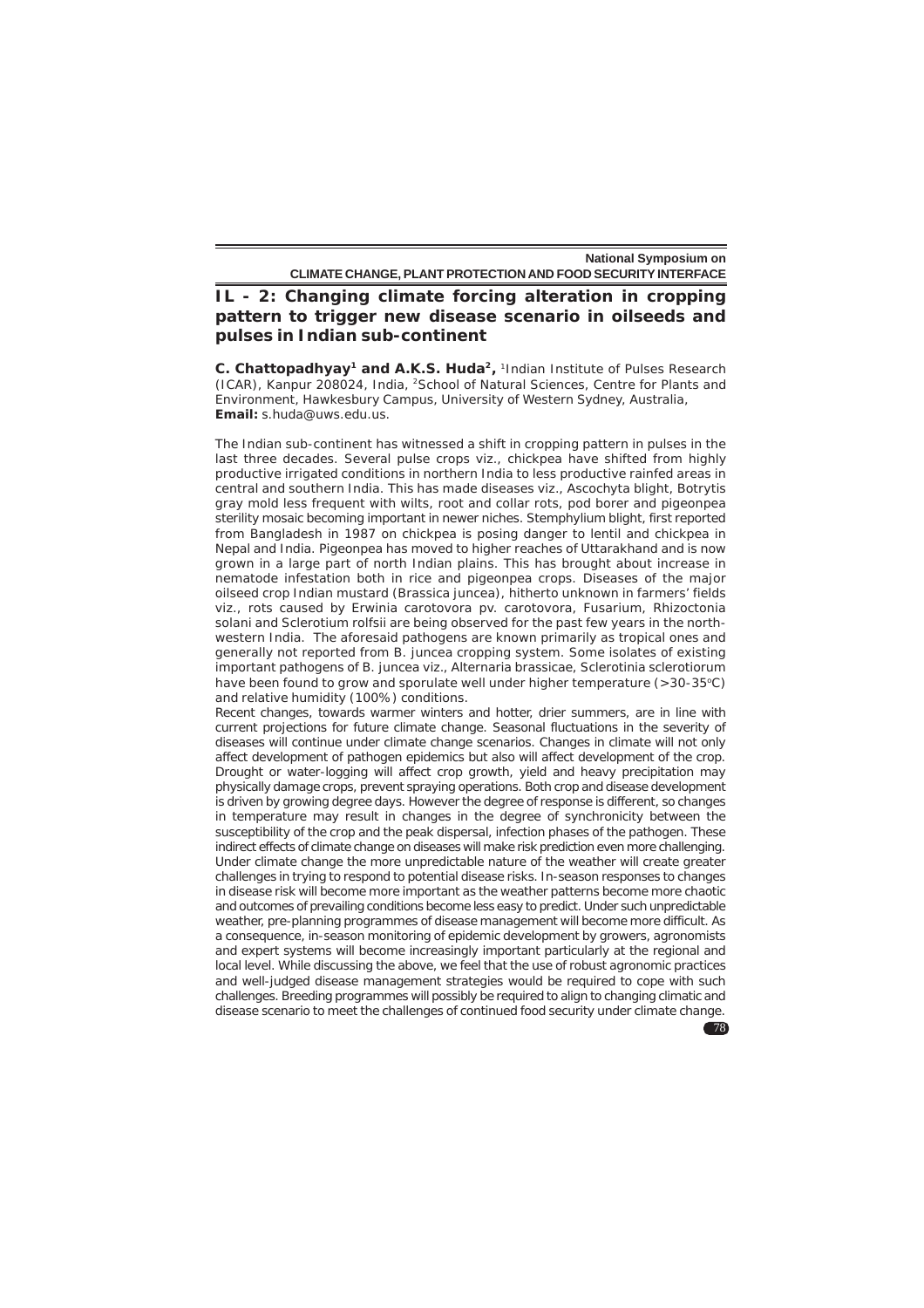### **IL - 3: Impact of climate change on insect pests and management options**

**A. Regupathy and R. Ayyasamy1**, Science Advisor, Biofuels Research & Development Centre, Enhanced Biofuels and Technologies (India),Coimbatore- 641 029, India, **E-mail:** regupathya@yahoo.com, **<sup>1</sup>**Department of Entomology, Faculty of Agriculture, Annamalai University, Annamali Nagar-608002, Tamil Nadu, India, **E-mail:** ayyasamyr@yahoo.com.

Insects being poikilothermic, increase in the incidence and pest load could be anticipated with climate change and plant protection need to undergo dramatic adjustment .Temperature and precipitation can strongly influence the life history and fitness of ectotherms, such as insects. Ectotherms rely on external heat sources and sinks to regulate their body temperature, and small changes in temperature can have dramatic effects on the rates of biochemical reactions .As their body temperature varies with the surrounding temperature they are strongly influenced by climate and weather. Insect life stage predictions are most often calculated using accumulated degree days from a base temperature and biofix point. The effect of temperature on insects largely overwhelms the effects of other environmental factors. It has been estimated that with a 2° C temperature increase, insects might experience one to five additional life cycles per season.

Reports of climate change in altering the distribution, incidence and intensity of plant pests are available. Migrant moths of the Old World bollworm (*Helicoverpa armigera*) had a phenomenal increase in the United Kingdom from 1969-2004 and there have been outbreaks at the northern edge of its range in Europe. Cottony cushion scale (*Icerya purchasi*) populations appear to be spreading northwards perhaps as a consequence of global warming. Cottony camellia scale [*Pulvinaria –* (*Chloropulvinaria*) – *floccifera*] has become much more common in the United Kingdom, extending its range northwards in England and increasing its host range. In Sweden this was previously only known as a greenhouse species, but is now established as an outdoor species. The range of the oak processionary moth (*Thaumetopoea processionea*) has extended northward from central and southern Europe into Belgium, Netherlands. Polar ward extension of several plant pests in Japan over the period 1965 to 2000 . About 40 of the 250 butterfly species in Japan have exhibited northward range extensions in recent years. *Nezara viridula*, a tropical and subtropical crop pest, is gradually moving northward in southwestern Japan, possibly due to global warming, replacing the more temperate species Nezara antennata.

In India the out break of citrus blackfly in seventies during dry weather and humid conditions (due to sprinkler irrigation) in Maharashtra, red spider mites in summer, mealy bugs in dry weather , rice thrips in rainfed rice, heavier incidence of cotton leafroller in shady edges, *Spodoptera* with the advent of rain fall after long dry spell, redhairy caterpillar after rains are some of the examples that reminds the influence of climate/weather on pests.

Temperature influences consumption, developmental rates,distribution and migration, larval survival, larval emergence ,the number of generations a year. As temperature increases insects can respond in several ways – adapt, migrate, or become extinct. The absence of Helicoverpa problem on cotton in Egypt indicates the impact of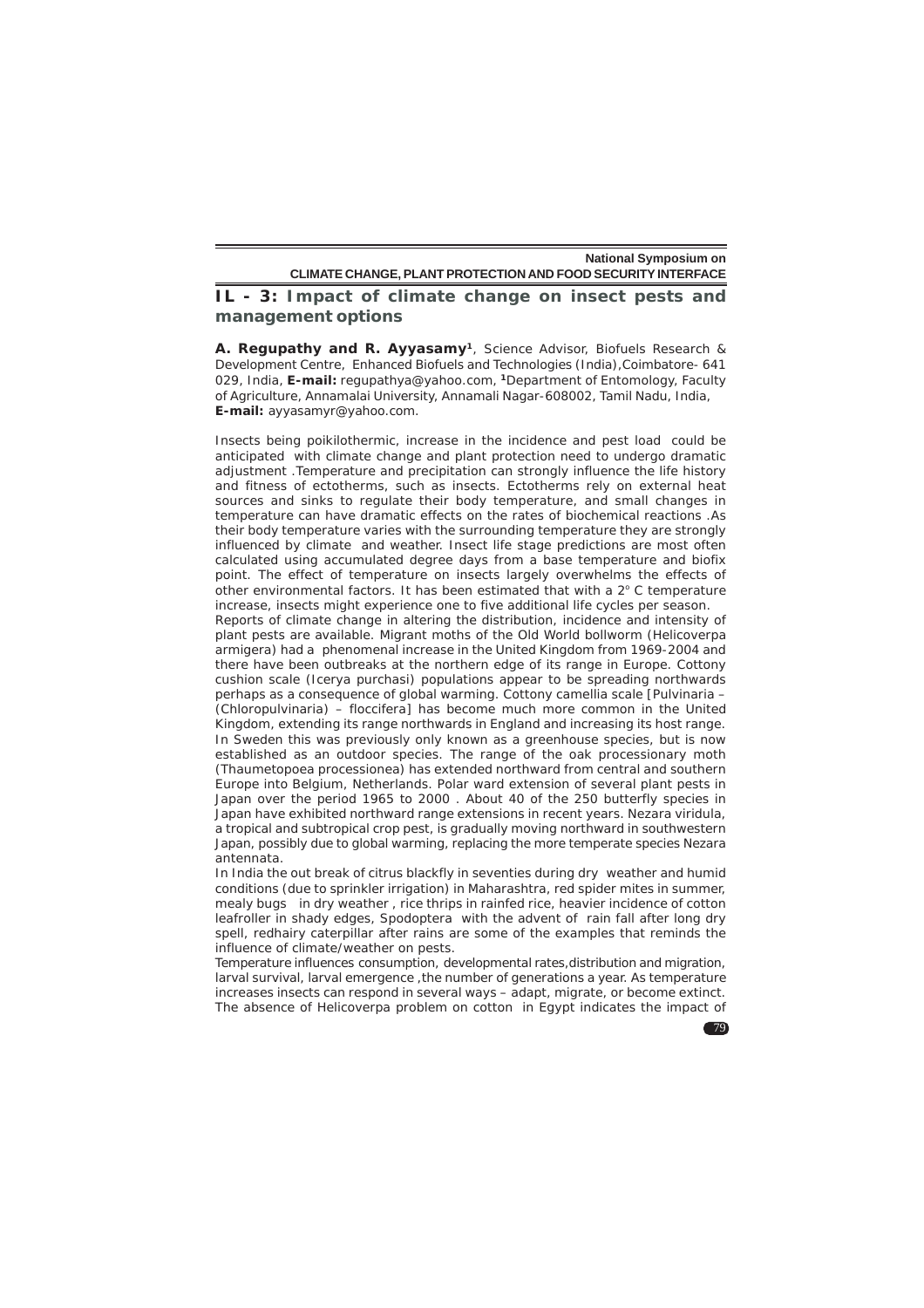temperature on soil pupating pests. Lower winter mortality of insects due to warmer winter temperatures could be important in increasing insect populations. Moisture and CO<sub>2</sub> effects on insects could be other potentially important considerations in a global climate change setting .The washing down of aphids, mites, early instars of mealy bugs and thrips by heavy precipitation is the other extreme. Changes in climate will influence geographical distribution, increased overwintering, change in population, growth rate, increase in number of generations, extension of development season, changes in crop-pest synchrony, changes in interspecific interactions and increased risk of invasion by migrant pests and invasive pests cotton and papaya mealy bug. Coccids mainly mealy bugs and whiteflies due to their above qualities may pose greater threat due to global warming. The cotton mealybug *Phenacoccus solenopsis* Tinsley was reported in 2006 on *Parthenium hysterophorus* for the first time,subsequently recorded on many crops is a serious threat to cotton in every state in India. Recently introduced papaya mealy bug *Paracoccus marginatus* Williams and Granara de Willink is causing heavy loss in more than 50 hosts including papaya, mango, pomegranate and is a serious impediment to upcoming biofuel,Jatropha (considered to be less pest prone) plantations.

Farmers would incur increased costs as a result of increased frequency of insecticide treatment/ pest control measures. Need to focus on insecticides with positive temperature cefficient, measures to prevent inactivation of insect viruses , more heat tolerant parasitoids and predators .Need to , develop pest management strategy taking in account of the impact of climate change on pest status and pest management components is emphasized. Farmers and researchers should keep in mind that climate change is likely to be a gradual process that will give them some opportunity to adapt and develop required pest management strategies.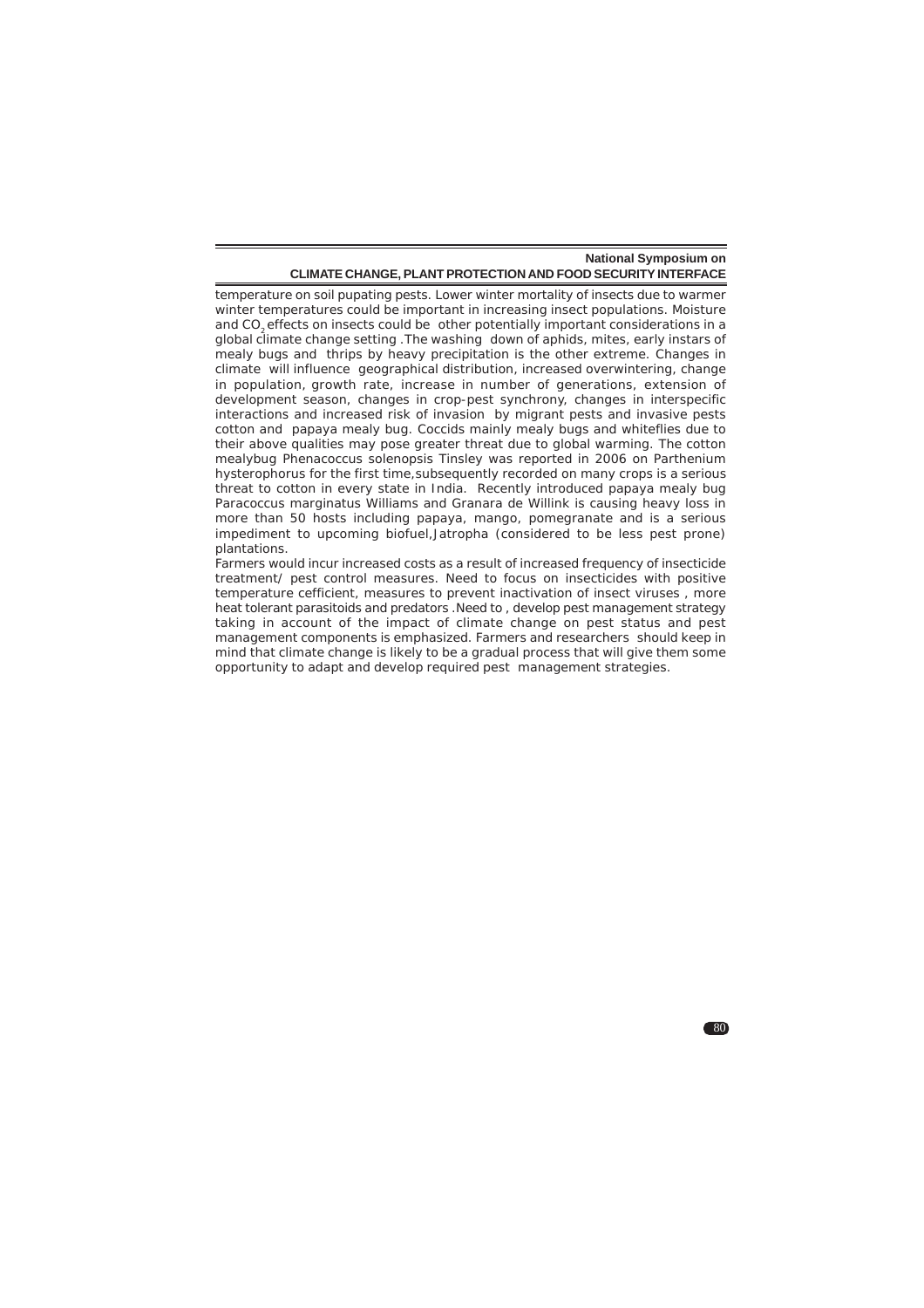# **OP - 1: Current and future climatic distribution of the invasive aquatic weed** *Hygrophila polysperma* **T. Anders**

**A. Mukherjee1, R. S. Beaman2, J. P. Cuda1, W. A. Oveholt3,** 1Entomology and Nematology Department, University of Florida, Gainesville, Florida, <sup>2</sup>Florida Museum of Natural History, University of Florida, Gainesville, Florida, 3Biological Control Research & Containment Laboratory, University of Florida, Ft. Pierce, Florida.

Ecological niche modeling is based on the assumption that climatic tolerance of a species primarily limits its geographic distribution. In our current research, we used the Maximum Entropy (MaxEnt) model to predict areas susceptible to invasion by the aquatic plant hygrophila, *Hygrophila polysperma* (Acanthaceae) under current and future climatic conditions. Initially brought to the United States as an aquarium plant, this invasive weed, native to the Southeastern Asiatic mainland now pose a serious threat to Florida water ways by clogging irrigation, navigation and flood control structures. In all, 234 presence only point locations and 20 climatic parameters, including altitude and 19 other bioclimatic variables with spatial resolution of 2.5 arc-minutes available from the WORLDCLIM database were used in this simulation. Two projected emission scenarios of the CCCMA climate model, A2a and B2a for the years 2020, 2050 and 2080 were used to predict potential distribution. Results of the simulation for current situations showed that in United States, MaxEnt predicted that most part of Florida, except the Florida Keys were found to be very suitable for growth of this weed. The model also predicted invasion along the coastal regions of the southern United States with parts of Alabama, Mississippi, Louisiana, and Texas approximated to be highly suitable for its growth. While considering the two climate change scenarios, simulations projected expansions of its existing range in both cases. As evidenced by the fractional predictive area, except for 2050, range expansion for B2a scenarios were found to higher than that of years of A2a scenario. However, no range shift has been predicted for any of these years. Thus it can be concluded that the changing climate will indeed make new area vulnerable to invasion by this weed. This model thus can provide an a priori basis to the land managers for managing new invasions of hygrophila at its very inception.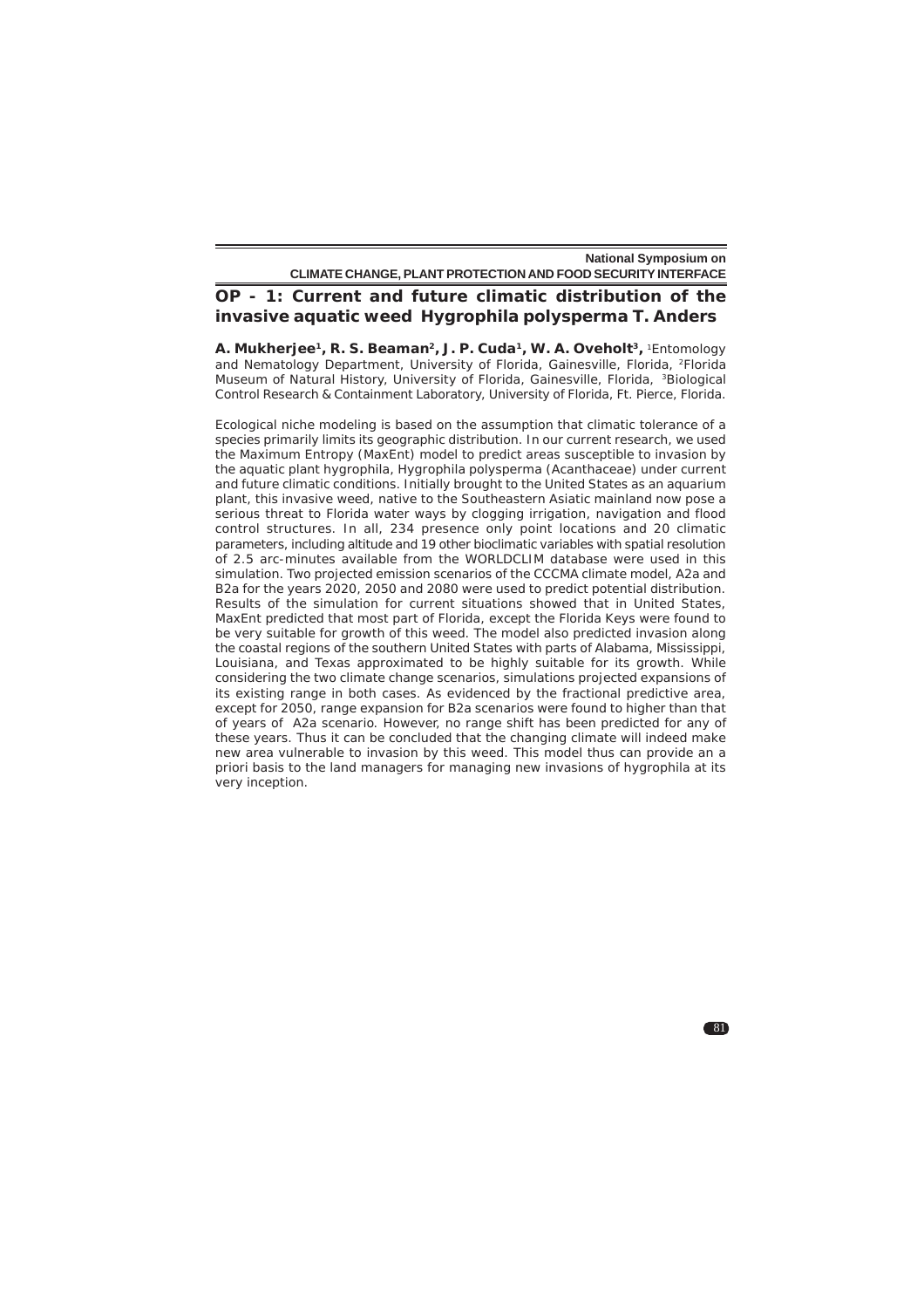**Session E : Pest Diagnostics**

**Chairman : Prof. Salil K. Gupta**

**Co-Chairman : Dr. (Mrs) V.G. Malathi**

**Rappoteurs : Dr. A.K. Das Dr. S. Chakraborty**

> **Lead Lecture : 02 Invited Lectures : 02 Oral Presentation : 02**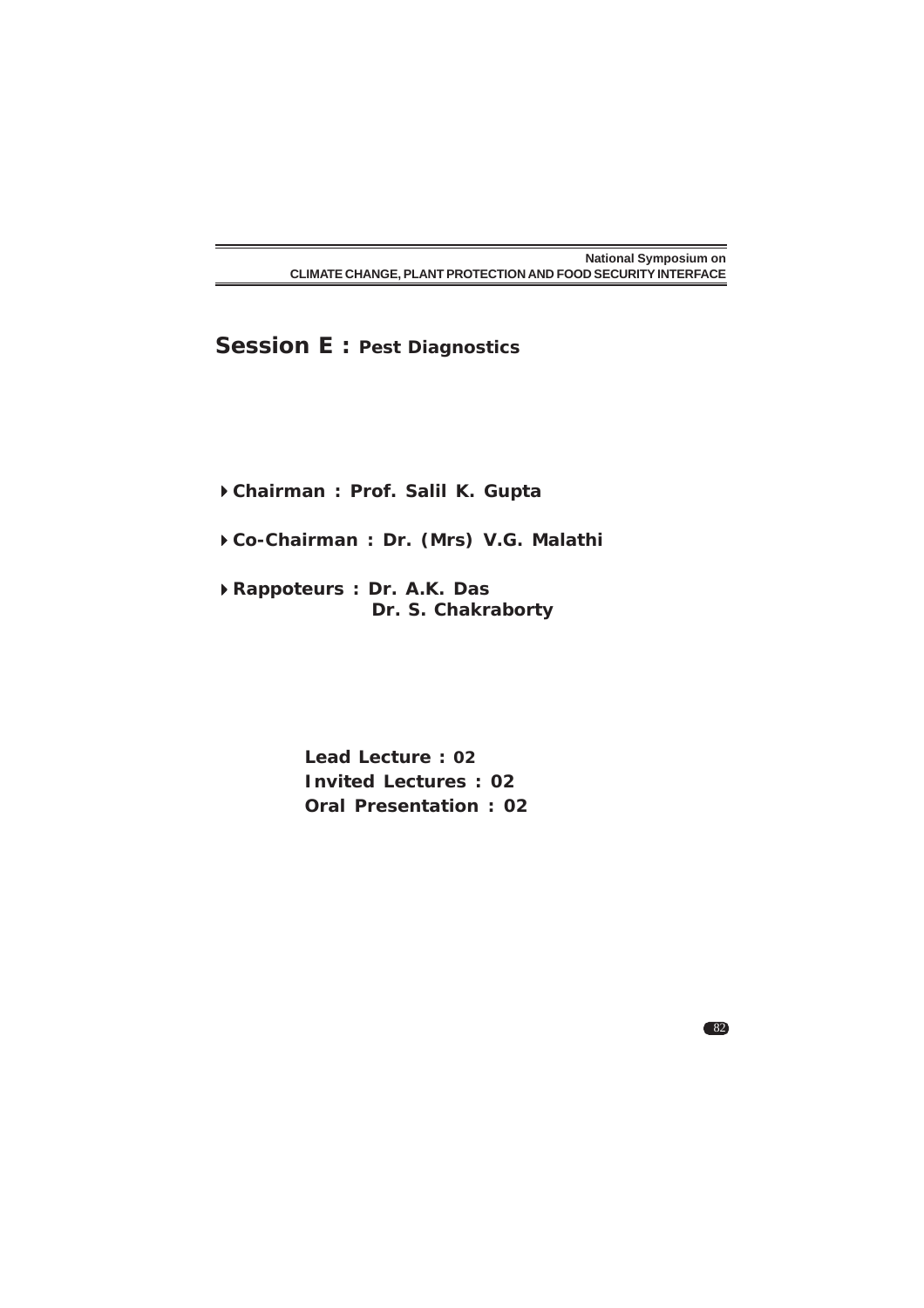### **LS - 1: Diversity and diagnosis of agricultural mites with their importance either as pests or as predators**

**S.K.Gupta ,** DST USERS Project, Maulana Azad College , 8 Rafi Ahmed Kidawi Road , Kolkata – 700 013,**Email:** salil\_zsidumdum@yahoo.com.

The mites of agricultural crops are receiving global attention because of their dual importance, some as destructive pests and others as important predators having potentiality in biological control. The phytophagous mites which belong to families Tetranychidae, Tenuipalpidae, Eriophyidae and Tarsonemidae are known from India by about 775(+) species and predatory mites which include families like Phytoseiidae, Ascidae, Anystidae, Bdellidae, Cheyletidae, Cunaxidae, Erythraeidae, Stigmaeidae and Tydeidae are known by little over 300 species. Among the most diversified Phytophagous mites are Eriophyidae (500 spp./100 genera), followed by Tetranychidae(100 spp/20), Tenuipalpidae(100/20) and Tarsonemidae(20/6). Among predatory mites, Phytoseiidae is the most abundant and diversified group, known by 175 spp/10 genera, followed by Stigmaeidae(25/6), Cunaxidae and Tydeidae both (21/5), Cheyletidae(17/8), Bdellidae(14/6), Ascidae(12/5) and Anystidae, Erythraeidae both (9/4).

The phytophagous groups comprising pest mites can be diagnosed under microscope by body chaetotaxy (dorsal, ventral surfaces, legs, palp etc.), body shape, colouration, nature of leg clawas, specialized sensory structures, male genital organ, etc while their field identification mostly depends upon their occurrence on leaves (upper/ lower surface), nature and extent of leaf discolouration, presence/ absence of web on leaf surface, colonial/non colonial habitat, etc. In case of predatory mites, their field identification will depend upon their colouration, body shape habitat on leaf, movement etc and laboratory identification will depend upon morpho – taxonomic characters.

7This paper discusses diversity and identification of both phytophagous and predatory mites both under laboratory and field condition and highlights the economic importance of these mites with special reference to predatory mites and their role in biological control of pest mites.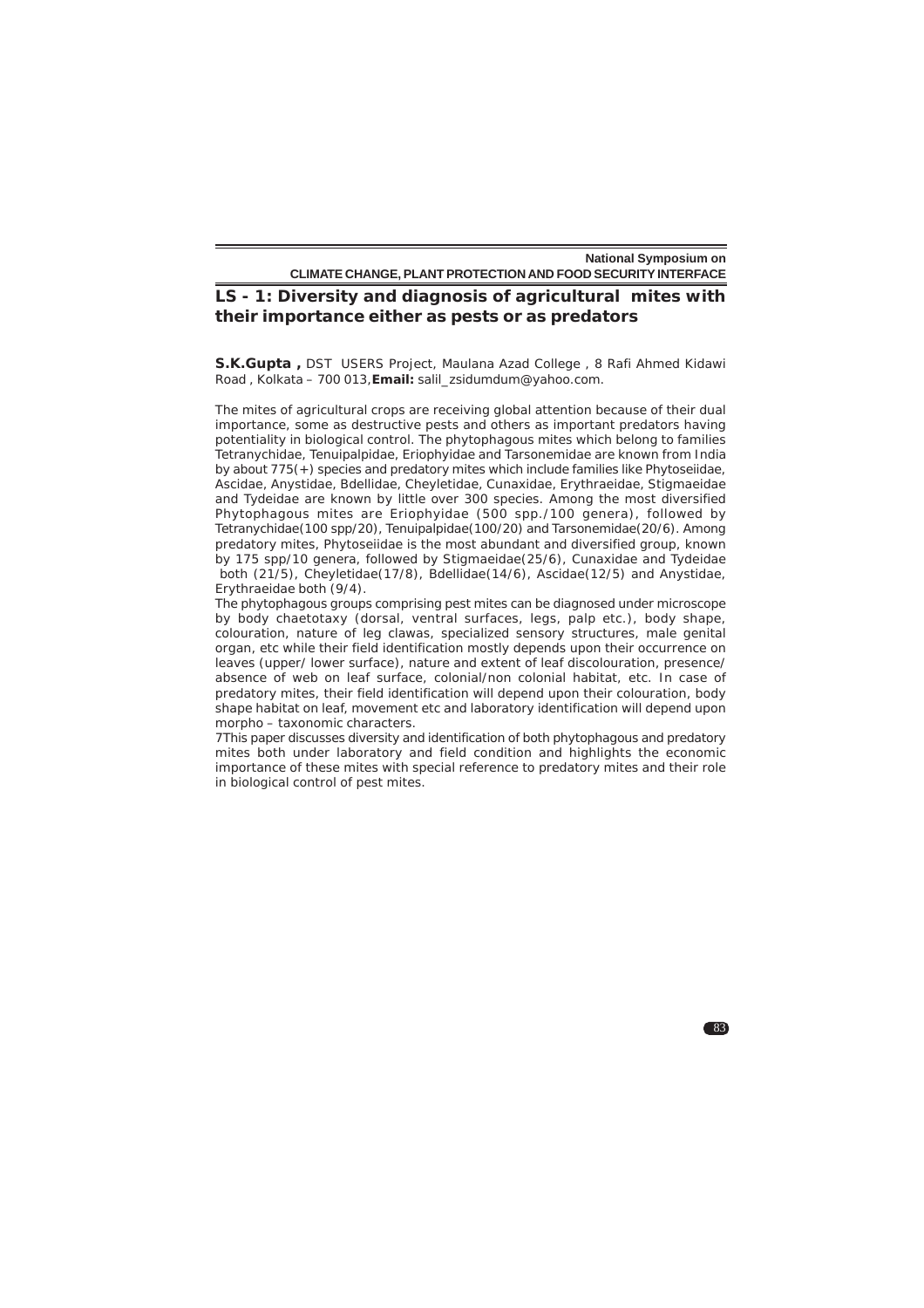### **LS - 2: Diversity and of begomoviruses-a challenge to crop cultivation in India**

**V.G. Malathi,** In-charge, Plant Virology Unit Division of Plant Pathology,IARI, New Delhi–11001,**E-mail:** vgmalathi@rediffmail.com.

Diseases caused by whitefly transmitted geminiviruses, designated as begomoviruses, are the major constraints in improving the productivity of crops in India. In recent years, several new diseases such as cotton leaf curl, bhendi leaf curl, leaf distortion and yellow mosaic of cucurbits and potato apical leaf curl have emerged. Whether these diseases are caused by new viruses or by new strains of the earlier viruses could be ascertained only when their genomic components are characterized. In the last decade, several research groups have made concerted efforts towards characterization of begomoviruses in Indian subcontinent. Considerable progress has been made in this direction. Investigations on genome revealed the presence of three types of begomoviruses viz., bipartite, monopartite and monopartite viruses with satellite DNA â , which are distributed throughout India. phylogenetic analysis of nucleotide sequence of DNA â of begomoviruses showed distinct nature of Indian viruses among Old World begomoviruses. The analysis of genomic components of begomoviruses infecting cassava, tomato and cotton gave good indication of genetic variability arising out of mutation, deletion and recombination. One interesting feature is association of multiple DNA â components with yellow mosaic virus of legumes and tomato leaf curl viruses. Another feature that contribute to increased pathogenecity is the presence of satellite DNA â. Detection of DNA â in many begomoviruses-disease complex is a matter of concern as it expands host range of the helper begomovirus. The disease scenario is devastating due to heavy build-up of whitefly population causing active spread of the viruses. There are also indications that more than one type of the *Bemisia tabaci* biotypes may be involved in Indian subcontinent. Genetic diversity of the viruses and diverse whitefly population in begomoviruses-disease complex certainly pose a serious threat to Indian agriculture.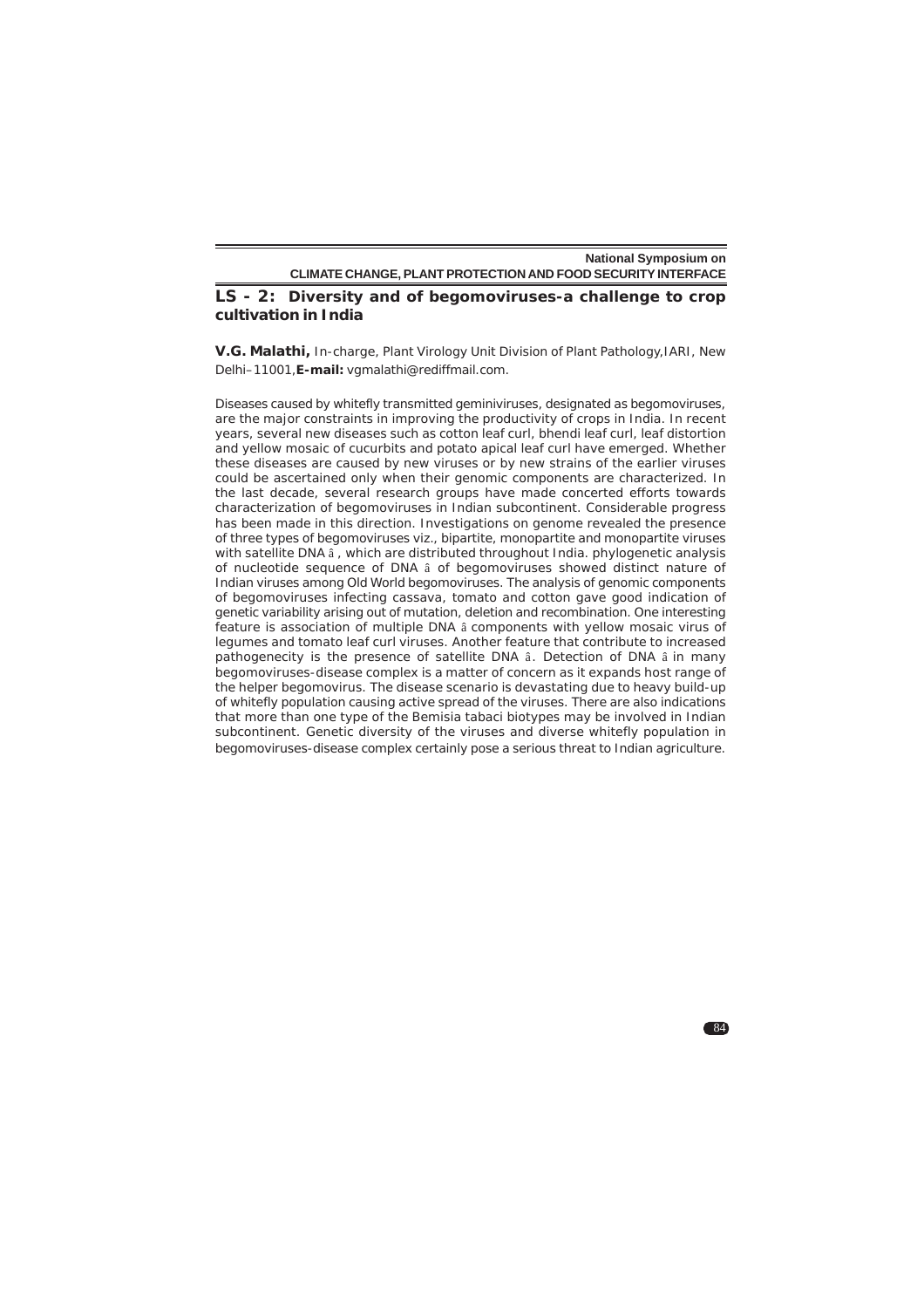# **IL - 1: Recent developments in diagnosis of** *Candidatus liberibacter asiaticus***, the bacterium causing citrus greening (Huanglongbing) disease**

**A.K.Das,** National Research Centre for Citrus, Amravati Road, Nagpur 40010, India, **E-mail :** dasashiskumar@hotmail.com.

Citrus greening, also called Huanglongbing or yellow dragon disease, is one of the more serious diseases of citrus. The disease infects citrus trees of almost all cultivars and causes substantial economic losses. It is estimated that globally more than 60 million trees had been destroyed by the disease. The disease is now known to occur in 40 different Asian, African, Oceanian, South and North American countries and is slowly invading new citrus growing areas. The causal pathogen of greening is a fastidious bacterium, a member of the a- subdivision of the phylum Proteobacteria, resides in the sieve tube elements in the phloem tissue of infected plants. The greening bacterium belongs to the genus Candidatus Liberibacter, three species of which are currently known, *Candidatus Liberibacter asiaticus*, occurring in Asian countries and in Brazil and the USA (Florida), *Candidatus liberibacter africanus*, recorded from African countries, and *Candidatus liberibacter americanus* present in Brazil. The disease is graft- and vector-transmitted. The psyllids Diaphorina citri and Trioza erytreae are the natural vectors. It has been difficult to consistently detect the Liberibacters using traditional methods, presumably because of the low concentration and the uneven distribution of the pathogens in host plants and insect vectors. In addition, the non-specific nature of foliar symptoms makes the disease difficult to distinguish from nutrient deficiencies or other diseases. In recent times, different PCR-based molecular approaches are developed to detect and differentiate Ca. Liberibacter species using species-specific primers primarily based on 16S rRNA gene or rplKAJL-rpoBC operon sequences.

Greening is one of the most important diseases of citrus in India. A major survey and disease diagnosis project was initiated at the beginning of this decade at National Research Centre for Citrus, Nagpur. Extensive surveys were conducted during 2003- 2008 in some of the major citrus belts of the country (Vidarbha and Marathwada regions of Maharashtra, Abohar and Hosiarpur regions of Punjab, Chettalli, Gudur and Periyakulum regions of Southern India and different parts of North-East India) to record the incidence and distribution of this disease. Commercially important citrus cultivars like sweet orange (Mosambi, Sathgudi, Malta), mandarin (Nagpur, Kinnow, Coorg, Darjeeling) and acid lime (Kaghzi, Vikram, Pramalini, Jayadevi)) and lemon (Assam) were surveyed. Biological indexing of budwoods collected from greening- suspected plants was done on 1- year old sweet orange indicator plants. Typical symptoms of disease on the indicator plants developed 4- 6 months after inoculation. Leaf mottling symptom was found to be highly diagnostic for the disease. The disease was initially diagnosed through analysis of the fluorescent marker substances by thin layer chromatography (TLC). To confirm the presence of this bacterium through polymerase chain reaction (PCR), DNA was extracted from leaf midrib and bark tissues by CTAB procedure / Qiagen Dneasy<sup>™</sup> Plant mini kit. PCR was performed with different sets of greening-specific primers for amplification of 16S rDNA (OI1/ OI2c), ribosomal protein genes (A2/ J5) and

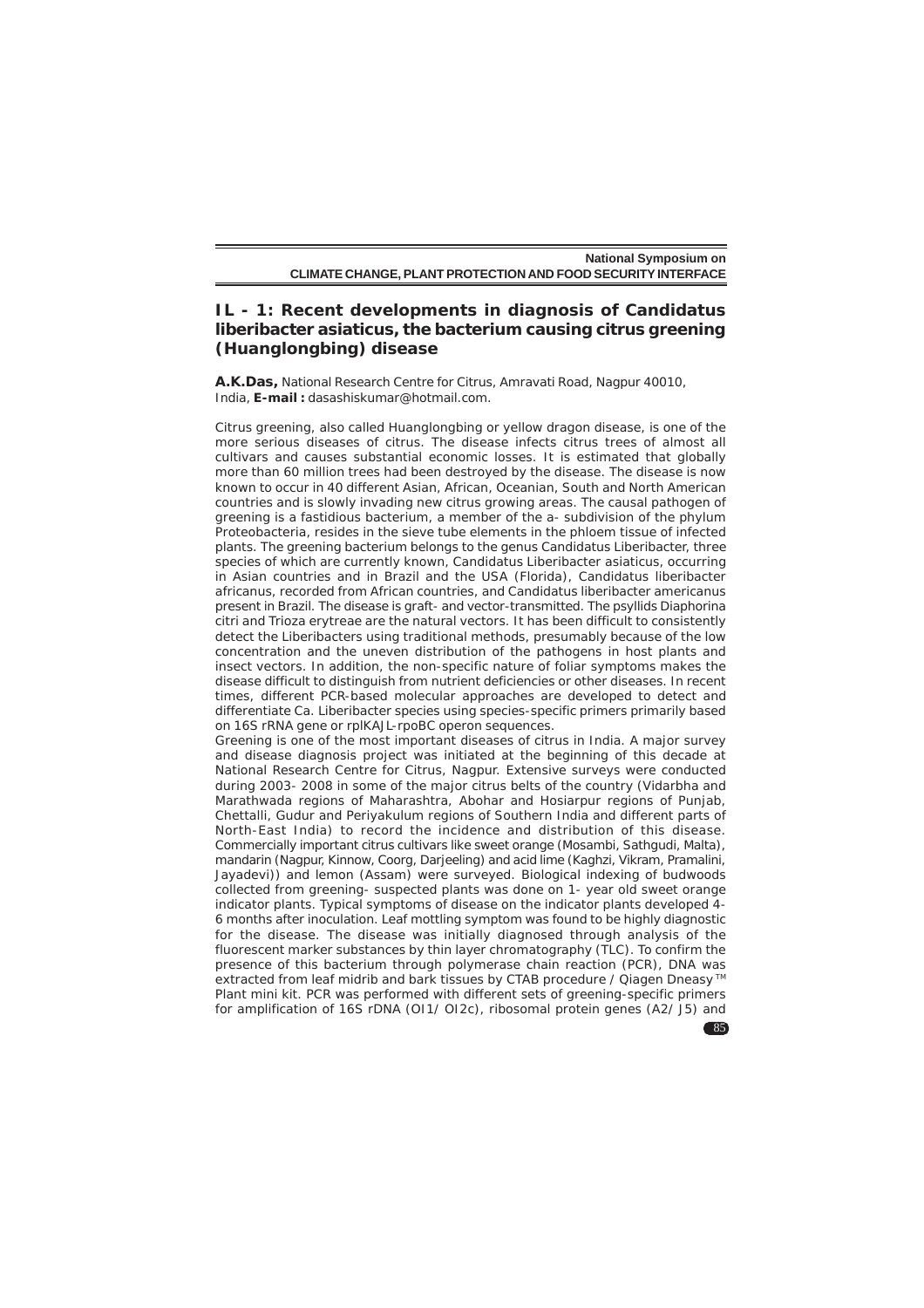86

16S/23S intergenic regions (OI2 / 23S1). All the infected samples yielded specific amplification products indicating the presence of the causal bacterium and the size of PCR products obtained were found similar to that amplified from *Candidatus liberibacter asiaticus*. PCR amplicons were sequenced and the sequencing and phylogenetic analyses (conducted in MEGA 4.0) confirmed amplification of '*Ca. L. asiaticus*' DNA from the GenBank database. Further, digestion of the 16S rDNA PCR product (amplified fragment using primers OI 1/ OI 2c) yielded two fragments of 640 and 520 bp as reported only for *Ca. L. asiaticus*. The psyllid vector of greening, Diaphorina citri was found present in most of the areas surveyed. Ca. L. asiaticus could also be detected by PCR from psyllids (subdivided in batches of 10 insects) collected in HLB-affected orchards. Efforts are, however, continuing to improve every steps of the diagnostic protocol for developing more robust and highly sensitive diagnostic tools.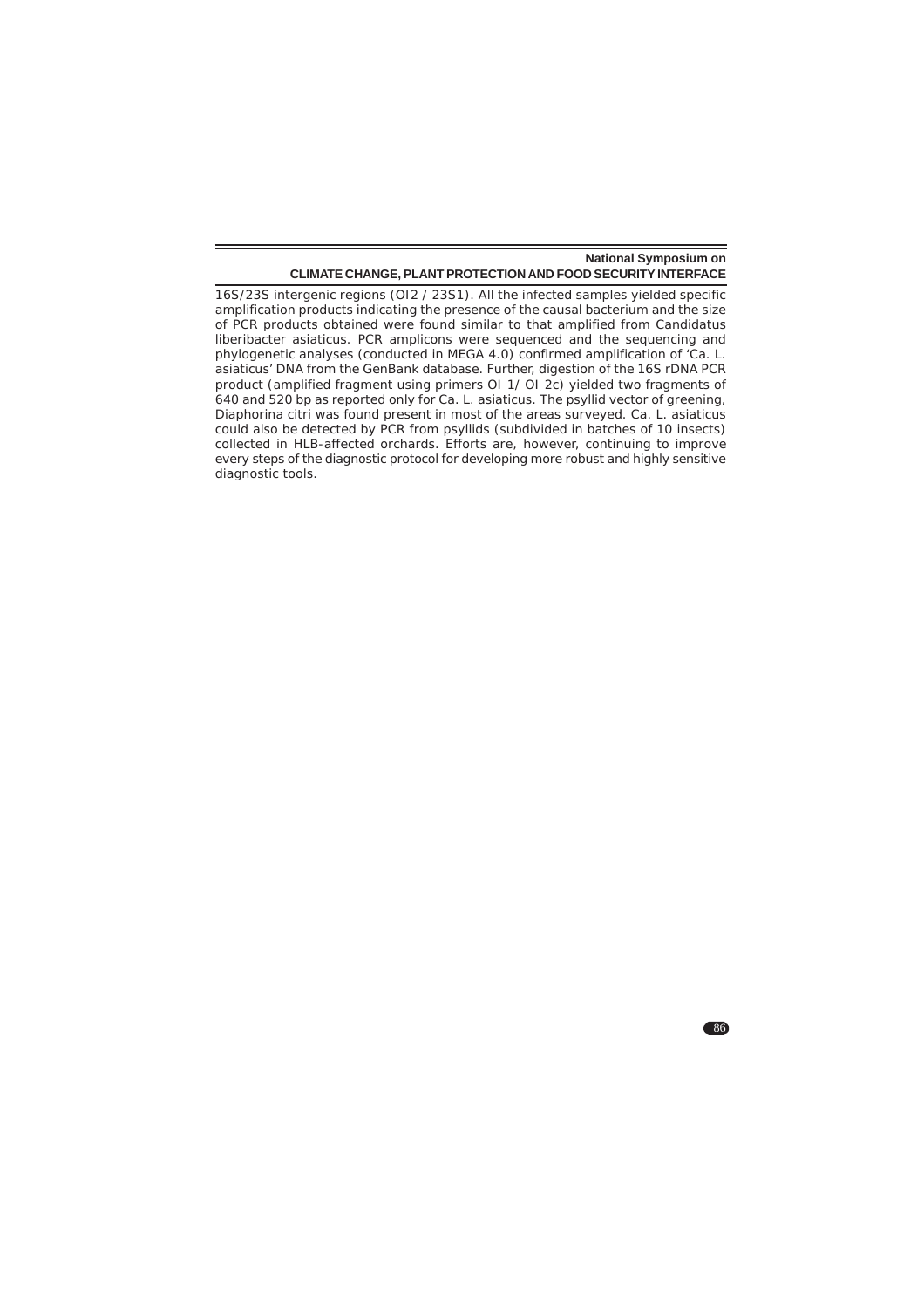### **IL - 2: Recent advances in geminivirus detection**

**S. Chakraborty, A. K. Singh, N. Kushwaha and B. Chattopadhyay** Molecular Virology Laboratory, School of Life Sciences, Jawaharlal Nehru University, New Delhi – 110067, India, **E-mail:** supriyachakrasls@yahoo.com

The detection and identification of viruses has been a challenge since the advent of the discipline of plant virology over a century ago. Till then, a great variety of methods have been developed that permit differentiation of viral pathogens. These methods were initially based solely on identifying the distinct biological characteristics of different viruses, but were soon supplemented with methods based on light or electron microscopy and serology. Later still, the arrival of ELISA and the use of molecular (nucleic acid-based) techniques have revolutionized the diagnosis of plant viruses. While the technologies available to virologists have obviously become more diverse and improved, the challenges have also changed greatly. Detection of plant viruses is becoming more challenging as globalization of trade, particularly in horticultural commodities. The potential effects of climate change have further aggravated the movement of viruses and their vectors, transforming the diagnostic landscape. Additionally, increased human interference and pathogen and vector evolution have combined to increase the spread of invasive plant viruses.

Techniques for geminivirus detection include biological indexing, electron microscopy, antibody-based detection, including enzyme-linked immunosorbent assay (ELISA), polymerase chain reaction (PCR), and microarray detection. Of these, microarray detection provides the greatest capability for parallel yet specific testing, and can be used to detect individual, or combinations of viruses and, using current approaches, to do so with sensitivity comparable to ELISA. Methods based on PCR provide the greatest sensitivity among the listed techniques but are limited in parallel detection capability even in "multiplexed" applications. Better, easier and cheaper than polymerase chain reaction (PCR) or antibody detection, rolling circle amplification (RCA) using the bacteriophage 29 DNA polymerase allows for a reliable diagnosis of geminiviruses and presumably all viruses with small single-stranded circular DNA genomes. The results show the efficiency of this technique in characterizing viral DNA components of several geminiviruses from experimental and natural host plant sources. Nucleotide sequence data offers identification of viral molecule to strain / species level for accurate diagnosis.

In our laboratory, we have developed nucleic acid based diagnostics for a number of begomoviruses causing leaf curl diseases in tomato, chillies, radish etc. We have cloned full-length genome of several begomoviruses associated with these diseases in India. Nucleotide sequencing data suggests occurrence of new Begomovirus species infecting several important crops in India. Case studies on Indian effort for geminivirus detection will be presented. Molecular diversity of begomoviruses and mechanism of synergistic interaction leading to severe leaf curl disease in tomato will also be presented.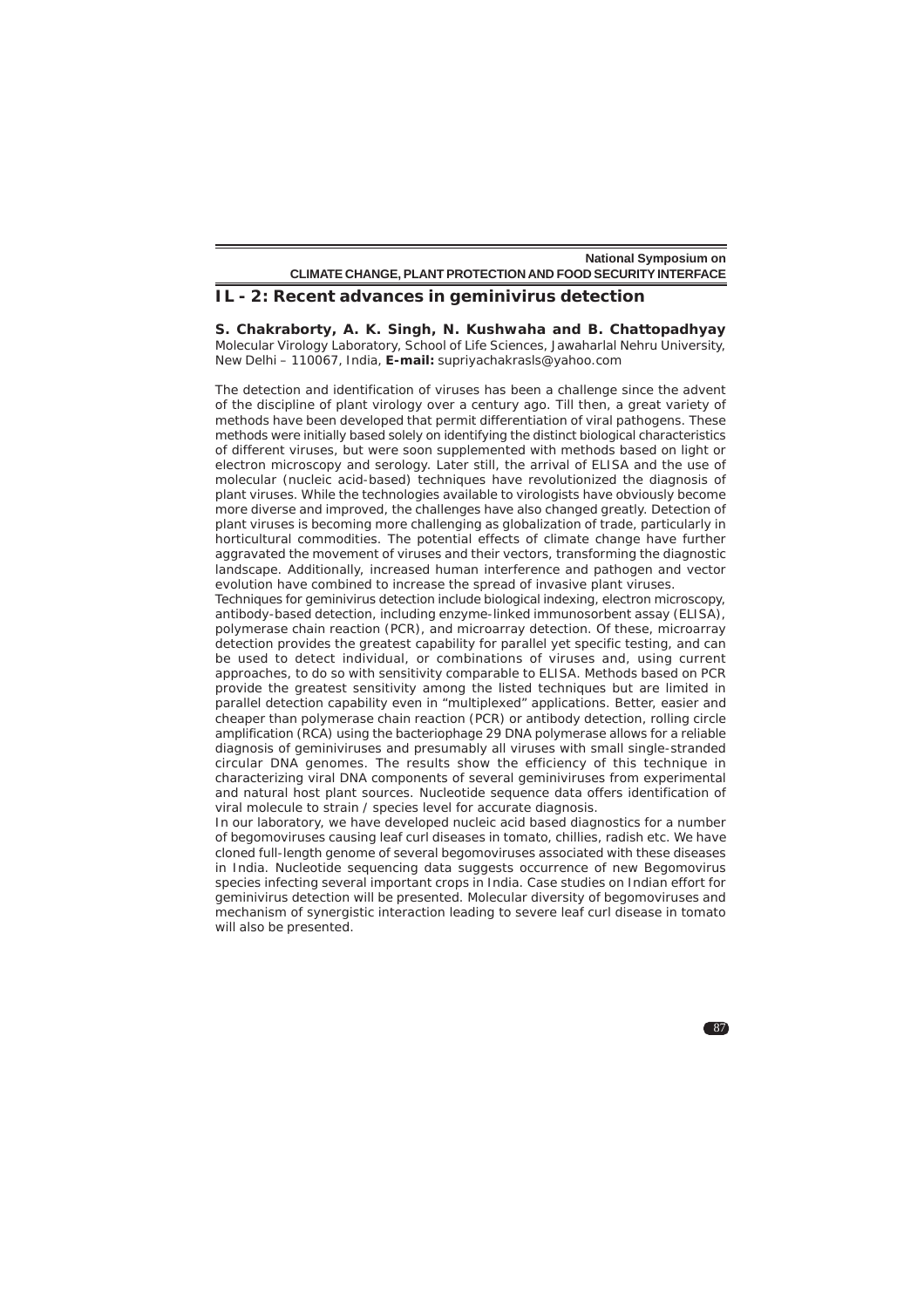88

# **OP - 1: Pathogenicity determination of a single complementary sense transcript of satellite DNA-**â **associated with cotton leaf curl virus**

**A. Kumar, J. Kumar and Aminuddin,** Molecular Virology Laboratory, National Botanical Research Institute, Lucknow-226 001, India, **Email:** amin\_nbri@yahoo.com.

Cotton leaf curl virus is a type species of genus begomovirus falls under family Geminiviridae. The viral genome is characterized by single-stranded (ss) DNA associated with satellite DNA-â. Satellite DNA-â is a small ss circular DNA of ca.1.3 kb, approx. half the size of DNA-A (ca. 2.6-2.8 kb). This satellite DNA-â encodes a complementary open reading (ORF) âc1 of approx. 350 bp, responsible for inducing cotton leaf curl disease symptoms.

Initially, in order to check the presence of Cotton leaf curl virus infection, coat protein gene was PCR amplified from DNA isolated from infected leaves of cotton by using coat protein (CP) primers. The amplified product was hybridized with the probe of known CP gene of begomovirus, giving a strong signal.

For detection of beta DNA gene in CLCuV infected plants, known beta primers â1/â2 were employed, the gene was amplified and the amplified product was cloned and subsequently sequenced. On the basis of sequence data, primers were designed to amplify âc1 gene and mutated beta gene unable to amplify showing no âc1 gene.

For expression of âc1 gene, Nicotiana benthamiana was used as experimental plant material. Transgenic tobacco plants were regenerated to access the effects of âc1 expression under the control of CaMV 35S promoter. Leaf discs of N. bethamiana were agro inoculated and selected on MS medium supplemented with kanamycin (100 mg/l). After 2 weeks, the callus tissue was differentiated by inoculating them into differentiating medium (shooting medium). The transgenic plants thus produced were phenotypically different from control plants. On the other hand when these plantlets were transferred to soil, showed symptoms typical to naturally infecting CLCuV in field whereas 35S- âc1 (mut) showed no significant change in phenotype. Therefore, for engineering resistance against this virus, DNA-â can be used as a potent candidate. This will help us reducing the yield losses and subsequent control of cotton leaf curl disease.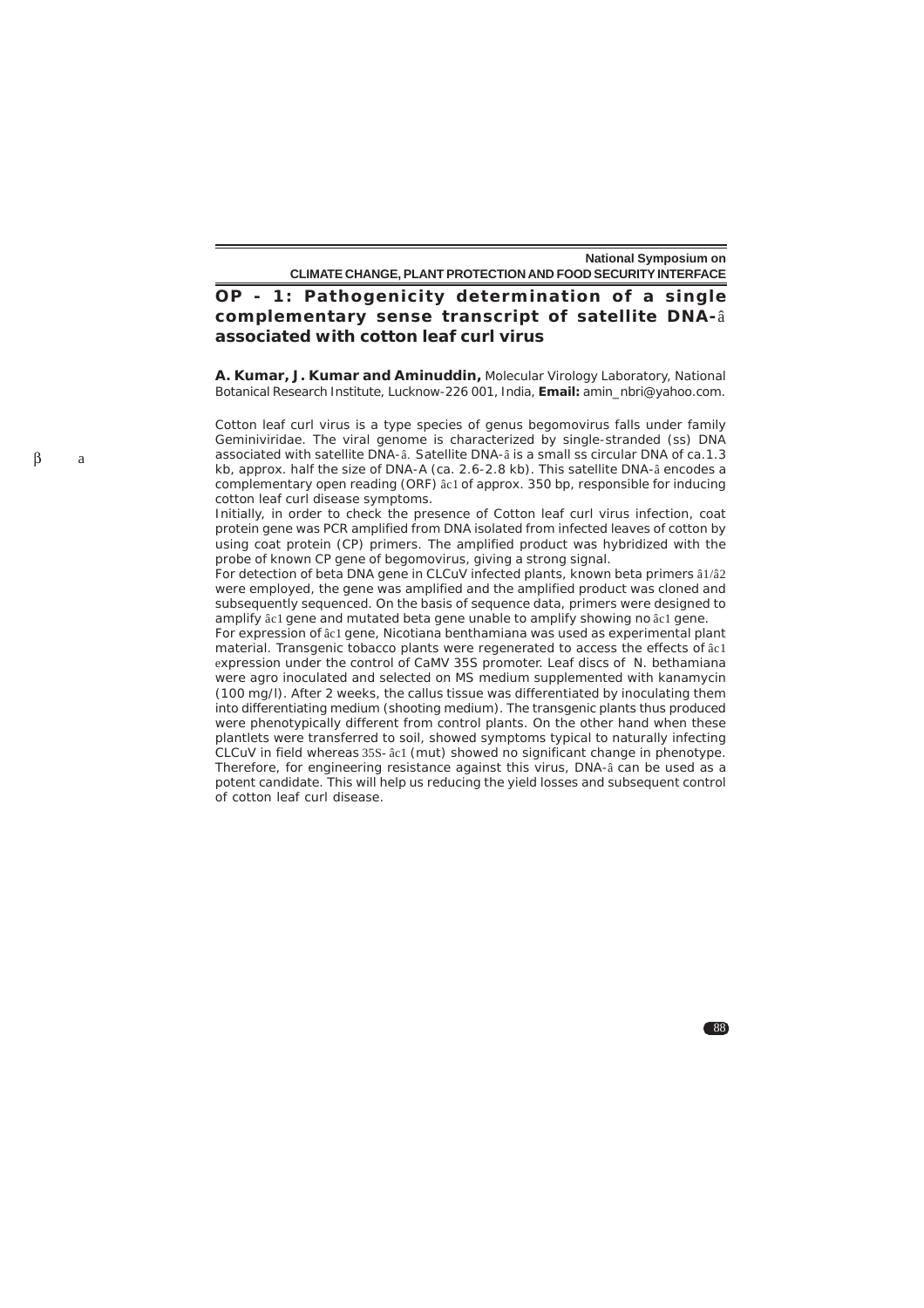### **OP - 2: Identification of** *Meloidogyne* **species infecting crops in West Bengal**

**M.R.Khan1, BipodTaran Pandit2, and Palash Mondal2,** 1Department of Entomology, Bidhan Chandra Krishi Viswavidyalaya, Mohanpur-741252, Nadia, West Bengal,<sup>2</sup> Department of Plant Protection, PSB, Visva-Bharati, Sriniketan-731 236, Birbhum, West Bengal, India, **E-mail:** mrkhan\_nema@yahoo.co.in.

The nematode infected plant-root samples collected from various crops like rice, tomato, cucumber, frenchbean, brinjal, jute, bittergourd etc. from different locations viz. Gayeshpur, Alaipur, Chandamari of Nadia, Barrackpore of North 24–Pargonas, Bagmundi of Purulia, Coochbehar and Dhupguri of Coochbehar, Khatra of Bankura and Kalimpong of Darjeeling districts were examined for identification of the nematode species (*Meloidogyne* spp*.*) associated with various crops grown in West Bengal. Nematode infected root samples were processed by NaOCL-Acid Fuchsin method. Nematode egg masses from the infected roots were separated and female nematode specimens were dissected from the root-gall for whole body measurement and preparation of perineal patterns. Freshly dissected females from knotted root were used for identification of *Meloidogyne* species. At least 20 mature females from each root samples were used for preparation of perineal patterns. Identification of species was tentatively done on the basis of perineal pattern. The nematode population from different locations was maintained on the susceptible host for further studies. Morphometrics of females, their perineal pattern and eggs were generated for comparison of *Meloidogyne* populations and identification of the species. The nematodes species identified in this investigation were *Meloidogyne incognita* (Kofoid & White, 1919) Chitwood, 1949 infecting jute and cucumber from Gayeshpur of Nadia, tomato from Kalimpong of Darjeeling and Khatra of Bankura, bitter gourd from Alaipur of Nadia districts. While *Meloidogyne javanica* (Trueb, 1885) Chitwood, 1949 was found infecting tomato in Barrackpore of North 24- Paraganas, french bean in Bagmundi of Purulia, tomato in Coachbehar, brinjal in Dhupguri of Coochbehar districts. The occurrence of *Meloidogyne graminicola* Golden and Birchfield, 1965 in rice was found at Balagarh of Hooghly and Chandamari of Nadia.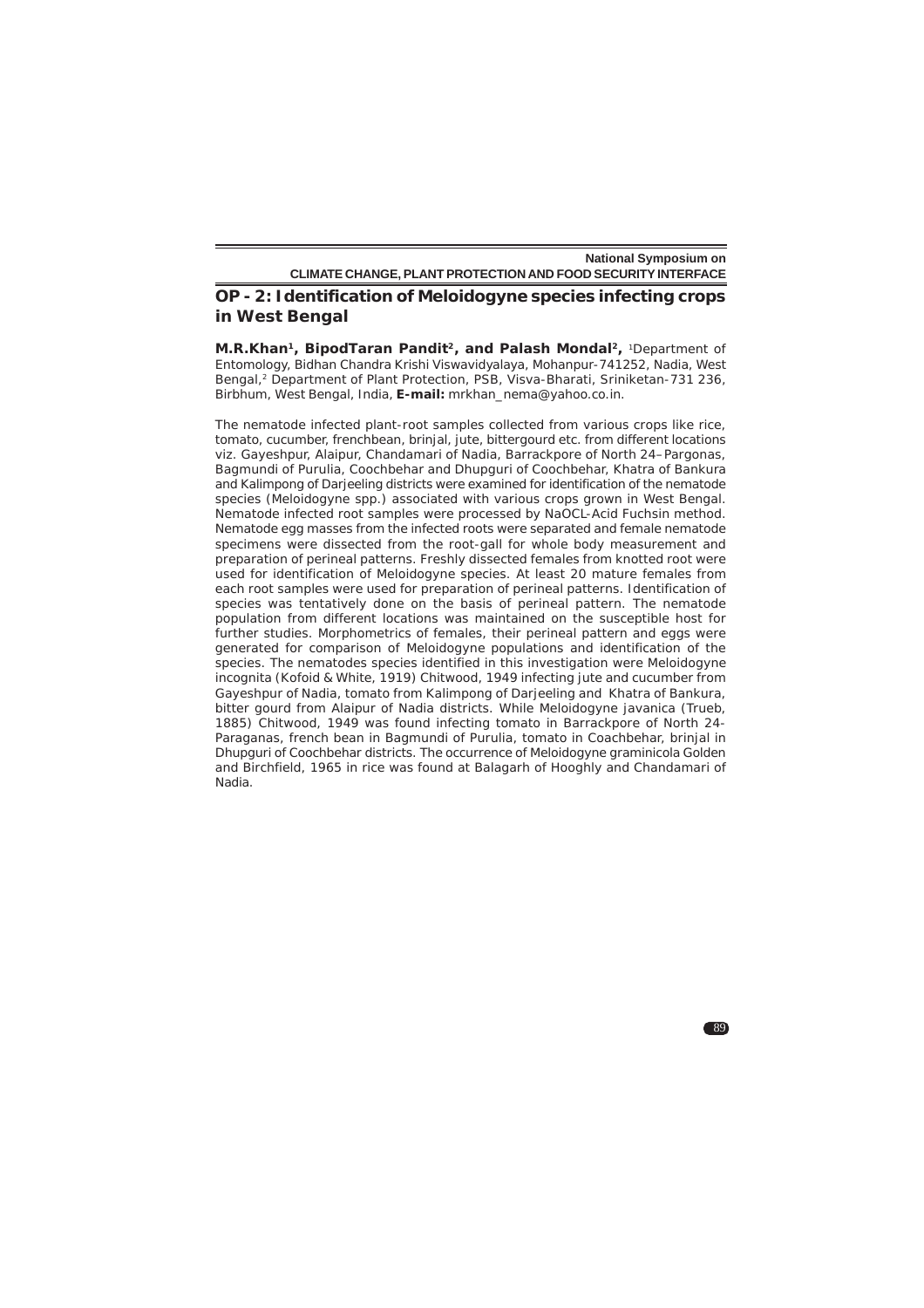# **Concurrent Poster Session II : Plant pest management using pesticides or related products**

 **Posters PP 37 to PP 85**

**Judges for Evaluation :**

**Prof. M.R. Ghosh,**BCKV

**Prof. N. Mukherjee,**BCKV

**Prof. A. K. S. Huda,** Australia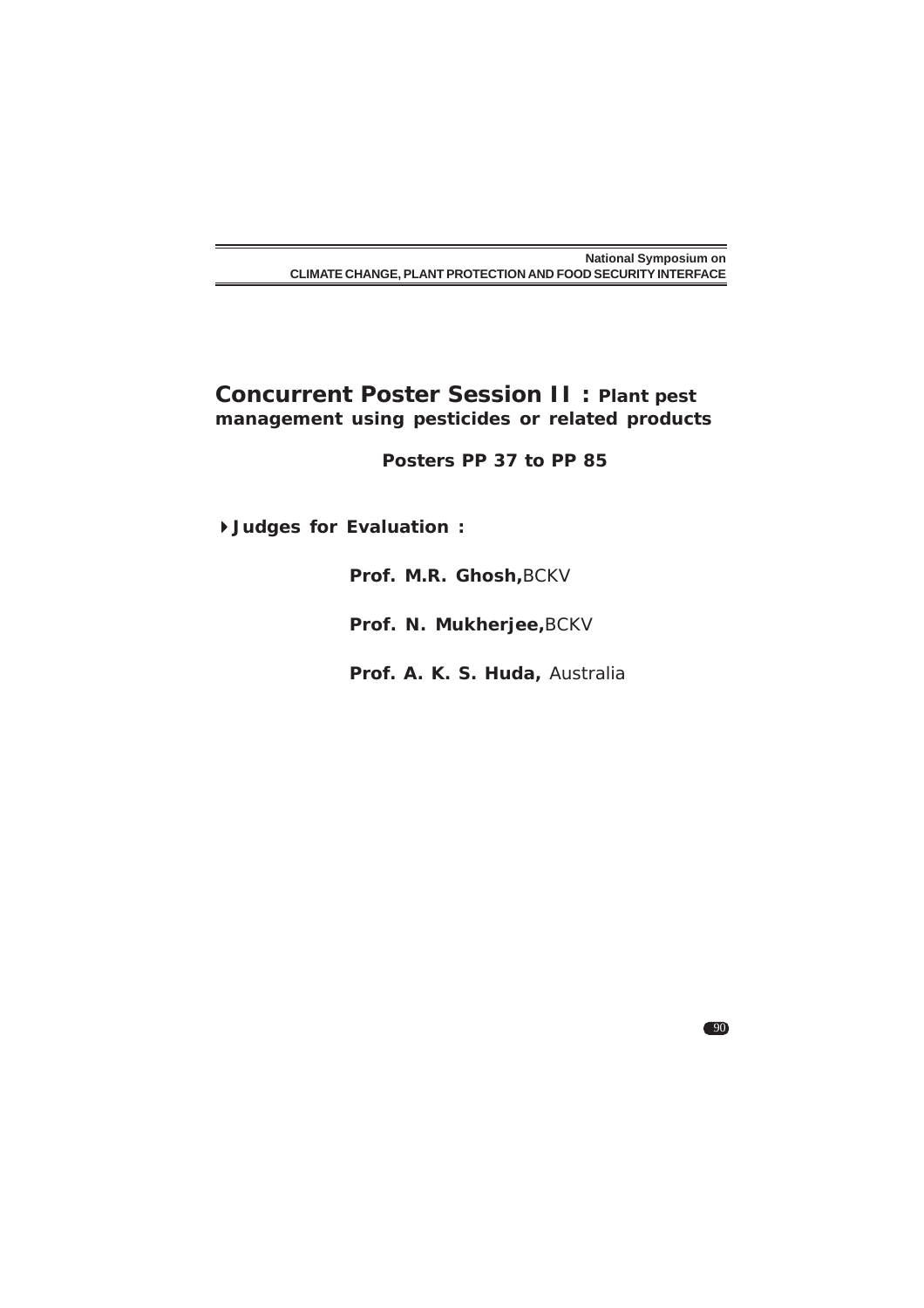### **PP - 37: Bio-management of root knot nematode and root rot disease by antagonistic fungi and rhizobacteria**

**A. K. Chaubey and Satyandra Kumar,** Nematology Laboratory, Department of Zoology, CCS University, Meerut-250004, **E-mail:** akc.nema@gmail.com.

Four antagonistic fungi and six rhizobacteria isolates were selected, out of eleven fungi and sixteen bacteria isolates from rhizosphere of the vegetable crops. They were studied for suppression of root knot nematode, *Meloidogyne incognita* and root infecting fungi *Fusarium oxysporum* in laboratory and pot experiment on tomato. They not only inhibited egg hatching of root knot nematode and the radial growth of root infecting fungi in vitro but also exhibited strong nematicidal activity by killing the second stage larvae of *M. incognita* to varying degree in pot experiment. All the antagonists were cultured in liquid protein supplemented broth medium and culture filtrates were prepared. The exposure of *M.incognita* eggs and juveniles to the culture filtrates showed strong nematicidal activity than the control ( $p > 0.05$ ). The antifungal activity was determined by dual plate culture test between antagonists and root infecting fungi in vitro. The toxic principle of antagonistic fungal and bacterial isolates was partially characterized by quantitative determination and SDS- PAGE. All the antagonists showed reduction in root knot and root rot disease and promote plants growth as the length and weight of root and shoot in pot trials on tomato plants.

### **PP - 38:Performance of some carrier's formulations of** *Nomuraea rileyi* **against** *Helicoverpa armigera*

**Y.V. Ingle and S.S.Mane**, Department of Plant Pathology, PGI, Dr. PDKV, Akola (MS), **E-mail:** drssmane43@yahoo.co.in

*Nomuraea rileyi* (Farlow) Samson is one of the most potential entomopathogen for control of *Helicoverpa armigera* (Hubner). An effort was made to know the usefulness of this entomopathogen in different carriers viz. charcoal, talc, kaolin, lignite, wheat bran and soil on viability and virulence of conidia against *Helicoverpa armigera* under four temperature (4, 10, 25  $\degree$ C and room temperature) regimes for six months storage. Outcome of the effectiveness of carrier's formulation revealed that kaolin supported maximum colony forming units of *N. rileyi* followed by lignite and charcoal under four different temperature levels. Low temperature i.e. 4 °C and 10 °C retained the relatively higher viability in comparison to  $25^{\circ}$ C and room temperature storage. The efficiency of *N. rileyi* tested at 0, 60, 120, and 180 days of interval and results indicated that virulence of conidia decrease drastically after 180 days even at 4 °C storage temperature. However, kaolin was the most promising among the entire carrier in respect of infectivity followed by lignite, charcoal and talc.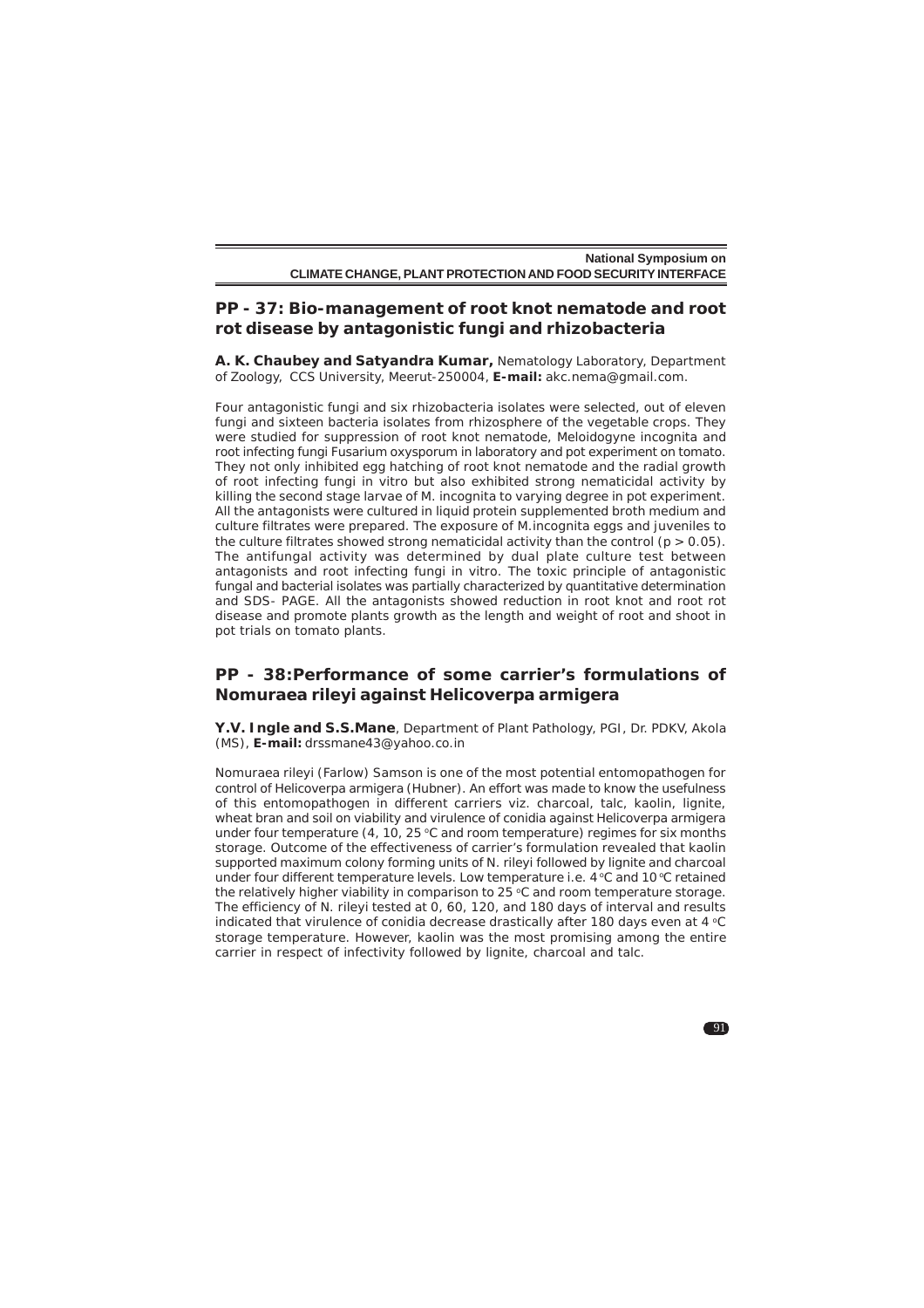# **PP - 39: Evaluation of oil formulations of** *Nomuraea rileyi* **against** *Helicoverpa armigera*

**Y.V Ingle, B.T.Raut and S.S.Mane,** Department of Plant Pathology, PGI, Dr. PDKV, Akola (MS), **E-mail:** drssmane43@yahoo.co.in

*Nomuraea rileyi* ( Farlow ) Samson is known to infect mainly several economically important and polyphagous pest. Therefore, it has great potential development of myco-insecticide. In this context, effect of different oil formulation (Groundnut, soybean, sesame, sunflower, coconut oil, DC-Tron , Sparrow-888,Tween 80 solution ) on viability and virulence of *N. rileyi* under the four temperature regimes(4, 10, 25 <sup>o</sup>C and room temperature) assessed and results indicated that conidia formulated in oil formulated in soybean and sunflower oil retain sufficient number of propagules at 4 °C and 10 °C temperature storage. Whereas, viability drastically reduced at room temperature. The infectivity of *N. rileyi* in oil formulation in four temperature levels tested at 0, 60, 120, and 180 days of interval and results revealed that infectivity drastically reduces at room temperature however at 4  $\degree$ C and 10  $\degree$ C maintained virulence in appreciable manner. Higher larval mortality observed in Dc-Tron oil formulation followed by soybean and sunflower oil formulation at both intervals.

# **PP - 40: Efficacy of plant growth promoting rhizobacteria against soil borne pathogen in cotton**

**R.W.Ingle, S.S.Mane and V.V.Deshmukh,** Department of Plant Pathology, Dr.Panjabrao Deshmukh Krishi Vidyapeeth, Akola (M.S.), E-mail: drssmane43@yahoo.co.in.

The interaction of PGPR with soil borne pathogen in cotton was studies *in vitro*. Ten distinct PGPR were selected from rhizosphere and rhizoplane region of different cotton cultivars. The PGPR population from rhizosphere and rhizoplane of different cotton cultivars and from various locations ranged between  $6.33x10<sup>6</sup>$  to  $14.66x10<sup>6</sup>$ cfu and  $4.66x10^6$  to  $13x10^6$  cfu respectively.

Efficacy of PGPR was studied by inoculation of fungal pathogen in bacterial mass in plate by inhibition method. PGPR isolates significantly inhibit the mycelial growth of *Sclerotium rolfsii, Fusarium oxysporum, Rhizoctonia bataticola* and *Colletotrichum dematium.* Maximum inhibition of mycelial growth was recorded by CoRb-9 (62.66%) in *Sclerotium rolfsii,* CoRb-8 (56.97%) in *Fusarium oxysporum,* CoRb-10 (55.16%) in *Rhizoctonia bataticola,* CoRb-9 (61.24%) in *Colletotrichum dematium,* while interaction among PGPR and *Trichoderma viride* has not recorded any detrimental effect on the growth of each other.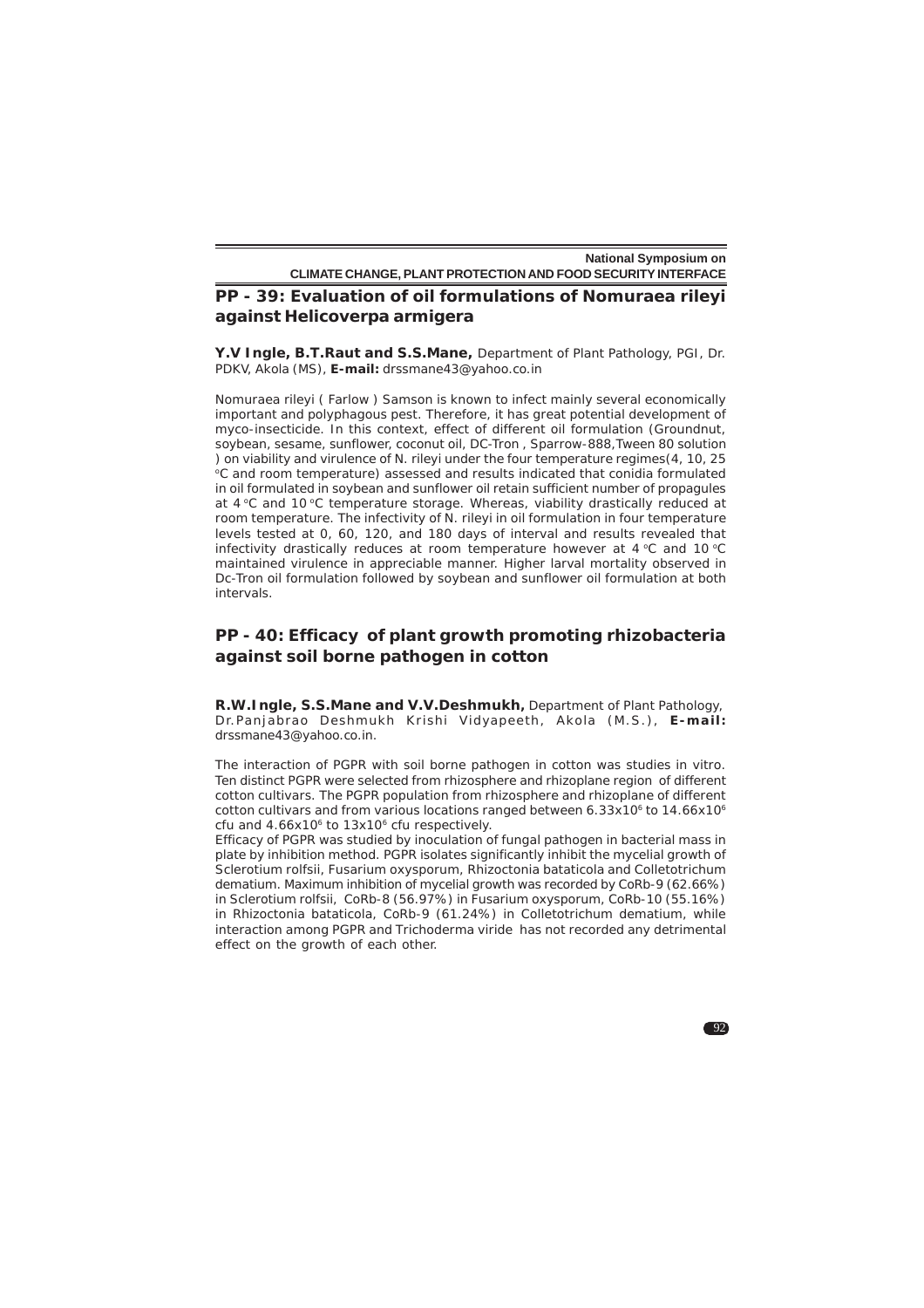### **PP - 41: Effect of agrochemicals on PGPR in cotton**

**R.W.Ingle, V.V.Deshmukh and S.S.Mane***,*Department of Plant Pathology, Dr. Pan jabrao Deshmukh Krishi Vidyapeeth , Akola (M .S .) , **E-mail:** drssmane43@yahoo.co.in.

The studies were conducted to estimate the effects of different pesticides which are used in plant protection practices have been tested on beneficial PGPR and their toxic effect on plant growth promoting rhizobacteria.Sensitivity of PGPR isolates to different pesticides viz. Carbaryl, Carbendazim, Copper oxychloride, Thiram, Vitavax and Paushamycin was tested turbidometrically at 620 nm. The pesticide were tried at recommended dose and bacterial cell growth was measured in terms of absorbance which was recorded at 24,48 and 72 hr.PGPR was found to be sensitive to Carbaryl 50 WP @ 0.3 % (CoRb-1,12.07%), Vitavax @ 0.25 % (CoRb-8 ,20.43 %),Thiram @ 0.3 %( CoRb-3 ,44.67 %),carbendazim (CoRb-1,0.11 %),*Copper oxychloride* @ 0.3 % (CoRb-6, 0.25 %). Antibiotic Paushamycin @ 250 ppm showed maximum inhibition of growth of PGPR isolates .Maximum suppression in growth was observed in CoRb-2 (48.20%) at 72 hr.

# **PP - 42: Effect of arsenate on growth and yield attributing traits of rice in simulated condition**

**B. Adhikari, M. K. Bag, R. D. 1Tripathi, U. N. 1Rai and 1S. Dwivedi,** Rice Research Station, Chinsurah, Govt. of West Bengal, **1**National Botanical Research Institute, Lucknow, UP, India, **E-mail:** adhikaribijan@gmail.com.

Arsenic (As) contamination of rice is a newly uncovered disaster on a massive scale. The physical and chemical techniques available for remediation of As has not shown promise to deal with this huge problem. Various conventional and biotechnology approaches are being employed to develop durable tolerance to biotic and abiotic stresses. However, no efforts have been made to develop As tolerant cultivars. Development of arsenic tolerant rice cultivars through breeding and molecular approaches is an urgent need for improving the safe crop productivity in developing countries, particularly in India. To achieve the goal of developing As tolerant rice variety, a collaborative research work has been undertaken. A pot experiment in simulated As condition with different doses of AsV ( 20, 30, 50 ppm and control) was done with four popular rice varieties viz. Triguna, IR 36, PNR 519 and IET 4786 for grain As levels and other phenotypic/physiological characteristics. From this experiment some striking results have come out. With the increase of As concentration in soil, the number of tillers increased in Triguna and IR 36 upto 30 ppm while PNR 519 and IET 4786 exhibited less number of tillers when exposed to different doses of As concentration. The average plant height of these varieties also showed a similar trend and it increased upto 20 ppm in Triguna and IR 36 and IET 4786 but PNR 519 was found inhibitory. In contrast, seed weight of all the varieties was found to have increased with the increase in concentration of As upto 30 ppm. In general, As (V) exposure had led to early flowering in rice cultivars and consequently early seed maturity in almost all the cultivars.

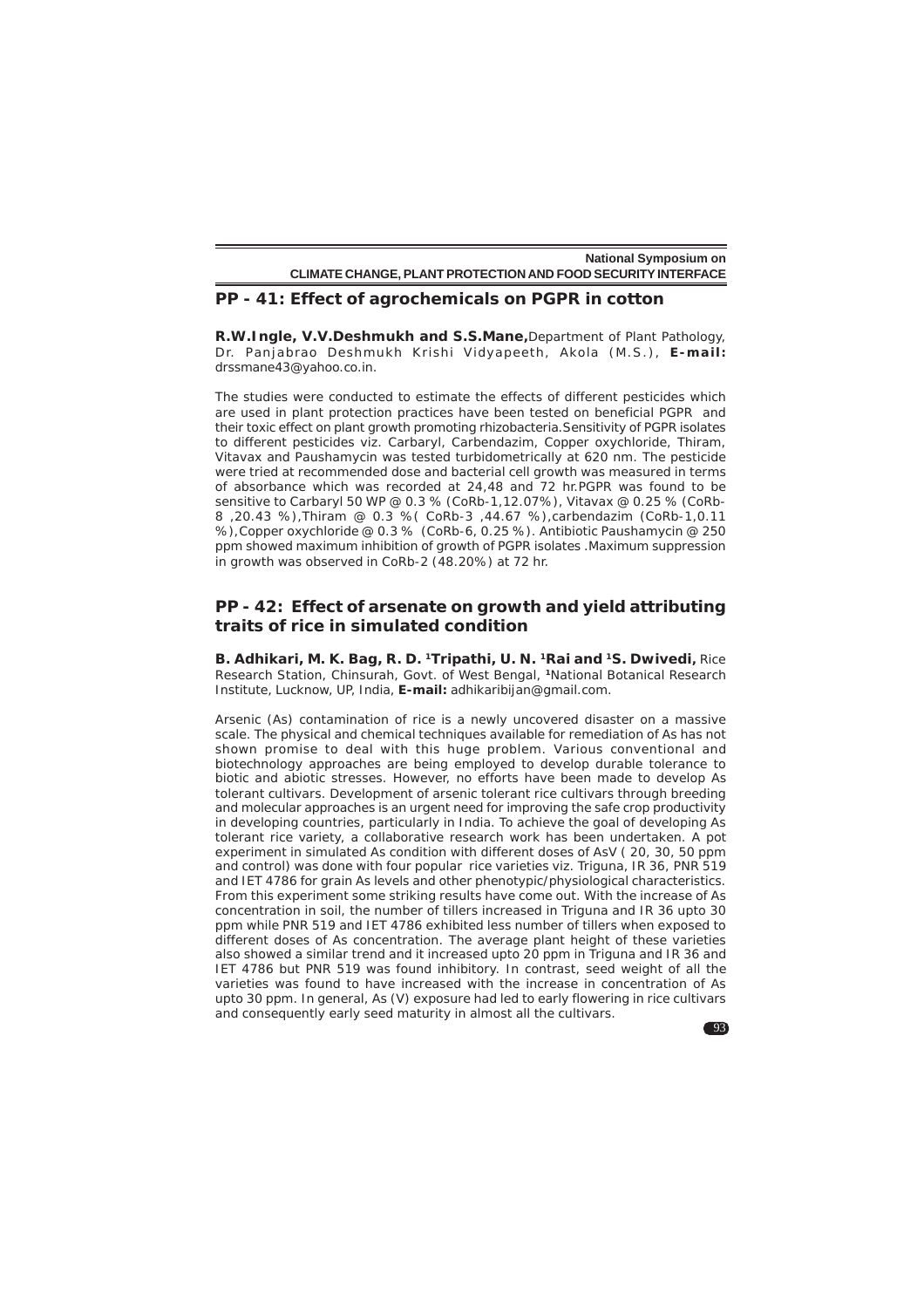# **PP - 43: Effect of** *Streptomyces avermitilis* **as a biopesticide for the management of root knot nematode,** *Meloidogyne incognita* **in Bhendi**

**J. Jayakumar,** Department of Nematology,Tamil Nadu Agricultural University, Coimbatore 641 003, **E-mail :** jayakumarpandiyan@yahoo.co.in.

An experiment conducted under glasshouse conditions for the management of *Meloidogyne incognita* on bhendi with *Streptomyces avermitilis* , revealed that the plants treated with *S. avermitilis* isolate (Manp) as seed treatment recorded the highest shoot length of (55.5) cm, fresh shoot weight of (67.8 g), dry shoot weight of (43.7g,) and fruit weight of (164.0) g/plant. This treatment significantly increased the root length (30.7cm), fresh root weight (22.5g), dry root weight (8.80g) and number of fruits/plant 14.0. The treatment was on par with the isolates of comp and Poul as seed treatment. Among all treatments, the isolate of Manp recorded the least gall index (1.62), soil nematode population (108.6).

# **PP - 44: Bioefficacy of pesticides against** *Aphelenchoides besseyi* **and sensitivity of tuberose bulbs to hot-water treatment**

**M. R. Khan and Sekhar Ghosh,** All India Coordinated Research Project on Plant Parasitic Nematodes, Bidhan Chandra Krishi Viswavidyalaya, Kalyani, Nadia-741235, India, **E-mail:** mrkhanbckv@ rediffmail.com.

Bioefficacy tests with neem based formulations on *A. besseyi* population infecting tuberose showed that azadirachtin at 1% and 5% was nematicidal. Neem based formulations containing 1% and 5% azadirachtin caused 27% to 42% mortality after 2 hours of exposure. Among other synthetic pesticides tested, monocrotophos 36SL showed killing to the extent of 41% while cartap hydrochloride 50WP and carbosulfan 25EC showed up to 14% killing effect at relatively higher concentration (0.2%) after 2 hours of exposure. Among the formulations of pesticides tested against *A. besseyi*, none of synthetic chemicals was found promising except monocrotophos. The results on temperature sensitivity of tuberose bulbs to hotwater showed that bulbs were highly sensitive to hot-water temperature and germination of tuberose bulb was not affected at temperature of  $50 \pm 2^{\circ}$ C for 30 minutes but at 54°C about 80% and at 58°C to 60°C, 100% germination of bulbs was lost.

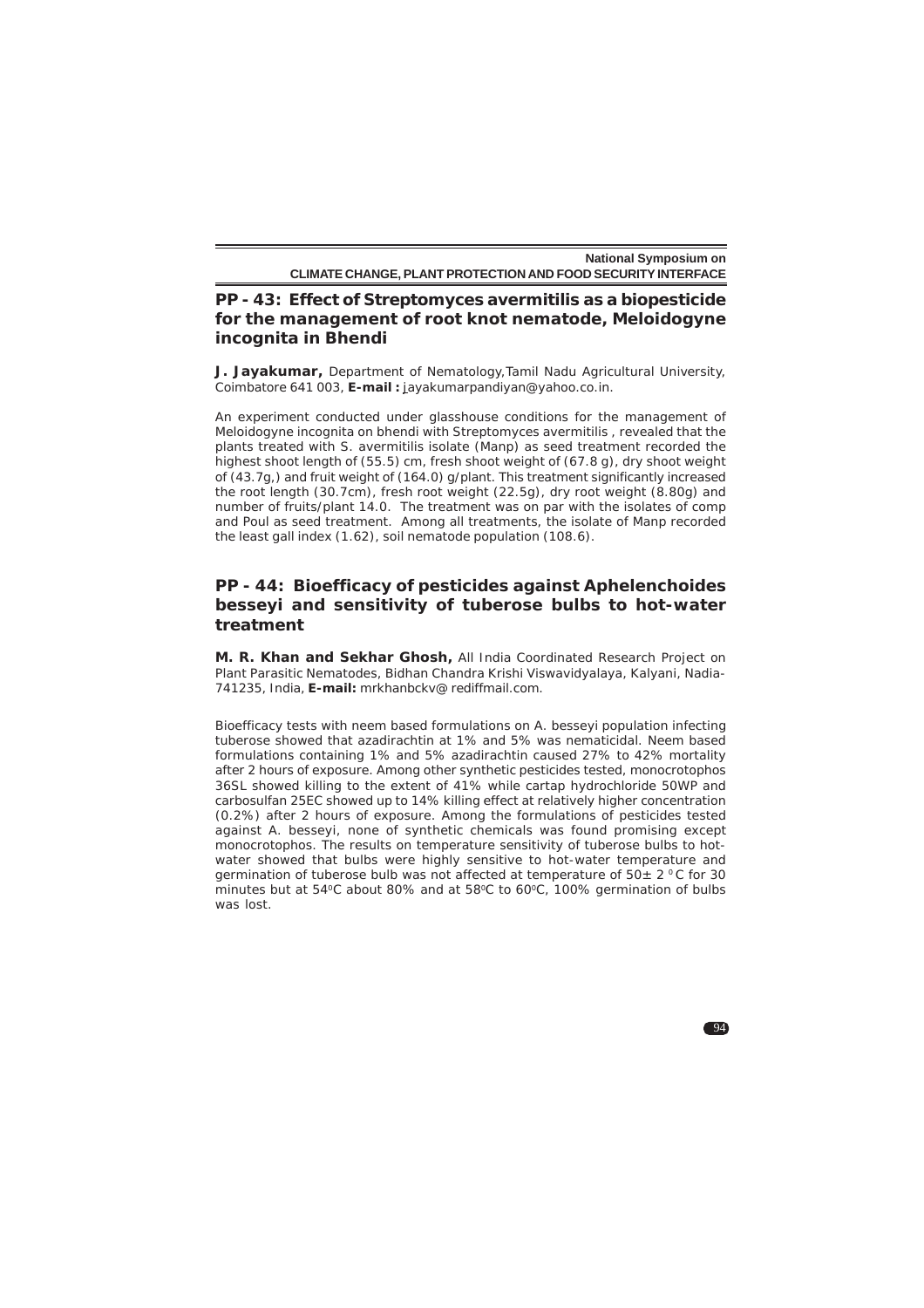**PP - 45: Effect of seed soaking of different doses of agroneem, carbofuran and neem cake against** *Meloidogyne incognita* **on okra crop cv. A4 Hybrid**

**Archana U Singh and Vijendra Singh**, Division of Nematology I.A.R.I, New Delhi-12, India, **E-mail**: arch\_212@yahoo.com.

The root-knot nematodes are considered as one of the most important nematode pest of agricultural crops all over the world. This nematode was first discovered in 1855 on cucumber by M. J. Berkeley in England and named them as Vibrios. In India, there are fourteen species, which have either been reported or described. The two important species of *M. incognita* and *M. javanica* are responsible for causing 80% of the damage due to root-knot nematodes. Management of this nematode is considered to be an important criterion. Therefore, a fieldfrial was undertaken to study the effect of seed soaking of different doses of Agroneem, Carbofuran (3G) and Neem cake (soil application) on okra crop cv. A4 Hybrid against root-knot nematodes, *Meloidogyne incognita*. The experiment was carried out in microplots of 3 x 2 sq.m at IARI field with three replications. The initial average population of root-knot nematodes was 2 larvae/g soil. The treatments were  $T1=$ Agroneem @ 1000ppm, T2= Agroneem @ 500ppm, T3= Agroneem @ 250ppm, T4 = Carbofuran (3G)  $@1$  kg a.i/ha, T5= Neem cake  $@10q/ha$  (soil application) and T6= Control. All treatments from T1 to T3 were applied as soaking of okra seeds for two hrs exposure period. The observations were recorded at harvesting of the crop on plant biomass, first, second third picking of pods or fruit weight and final nematode population in soil. Results revealed that Carbofuran @ 1 kg a.i/ha (T4) recorded maximum weight of picking of okra pods with minimum root-knot nematode population as compared to check. This is followed by Neem cake @ 10q/ha and Agroneem @ 1000ppm as compared to check. Thus, the present investigation clearly indicates that the effective components can be used in combination with botanicals or bioagents in the Integrated Nematode Management Programme for managing nematode population.

# **PP - 46: Effect of seed soaking of ozoneem trishul, Agroneem,** *Aspergillus terreus***, phorate and neem cake against** *Meloidogyne incognita* **on Pea**

**Archana U Singh and Vijendra Singh,** Division of Nematology I.A.R.I, New Delhi-12, India, **E-mail:** arch\_212@yahoo.com.

The root-knot nematodes are by far the most important pests of vegetable crops. The four most common species viz., *M. incognita*, *M. javanica*, *M. hapla* and *M. arenaria* are by far most important and leads to formation of conspicuous root galls. *M. incognita* and *M. javanica* are most widespread in distribution and have a wide host range among vegetables. The destructive plant parasitic nematodes are one of the major limiting factor in vegetable production throughout India. *Meloidogyne incognita* are the limiting factor in commercial production of vegetables and responsible for 15-70% yield loss. Hence, nematode management is therefore,

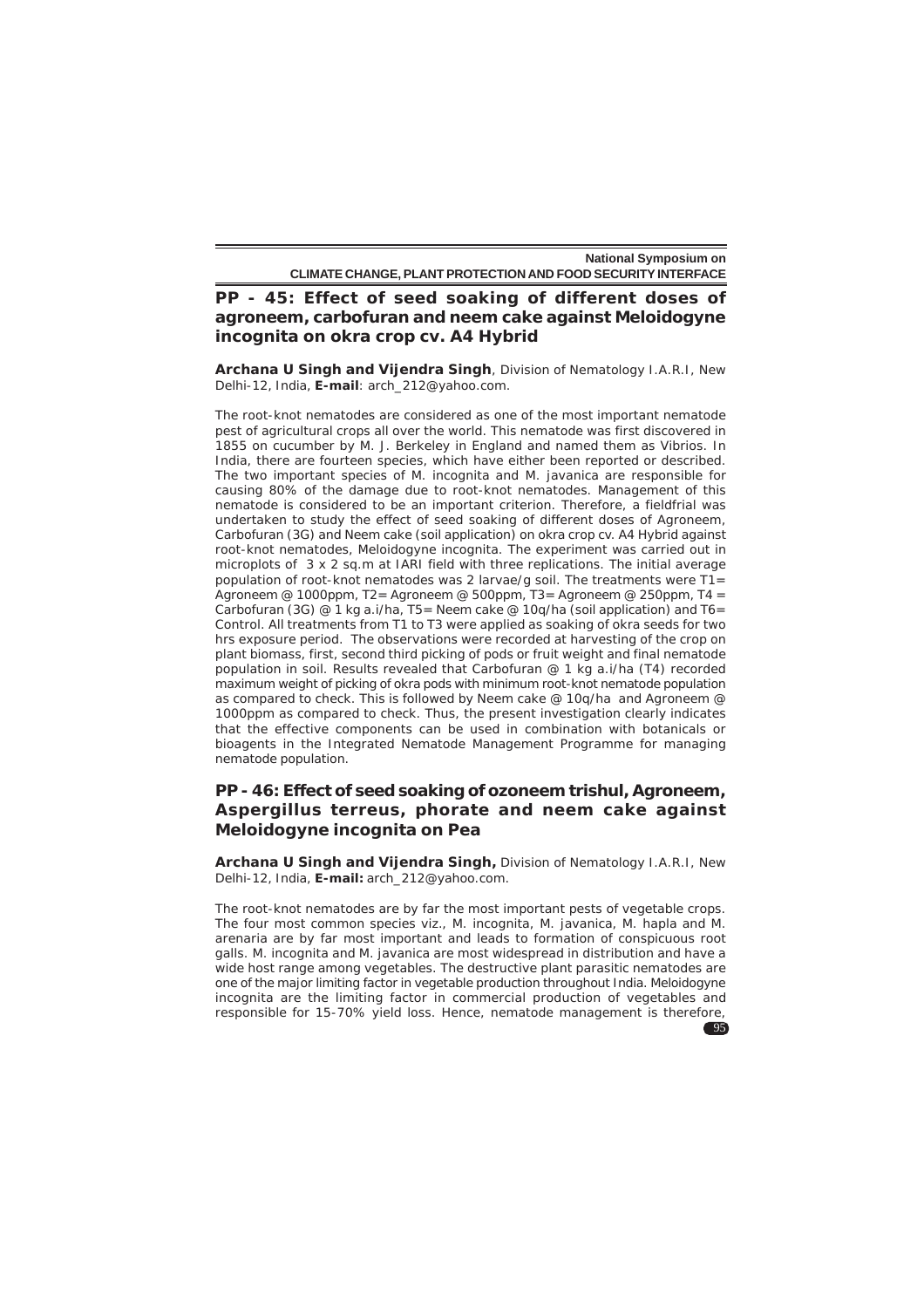important for high yields and quality that are required by the high cost of modern crop production. An IARI Field trial on the effect of seed soaking of Ozoneem Trishul, Agroneem, *Aspergillus terreus* (Talc Formulation + FYM), Phorate (10G) and Neem cake (soil application) on Pea crop cv. DDR44 was carried out against root-knot nematodes, *Meloidogyne incognita*. The experiment was carried out in microplots of 3 x 2 sq.m at IARI field with three replications. The initial average population of root-knot nematodes was 2 larvae/g soil. The treatments were T1= Ozoneem Trishul @ 1000ppm, T2= Agroneem @ 1000ppm, T3= *Aspergillus terreus* @ 5 kg/ha (Talc formulation + FYM) (2 x 10<sup>8</sup> spores/g), T4 = Phorate (10G) @ 1 kg a.i/ha, T5= Neem cake @ 10q/ha (soil application) and T6= Control. All treatments from T1 to T2 were applied as soaking of Pea seeds for two hrs exposure period. The observations were recorded at harvesting of the crop on first, second third picking of pods or fruit weight and final nematode population in soil. Results revealed that Ozoneem Trishul @ 1000ppm (T1) recorded maximum weight i.e, first picking as 2.4 kg/plot, second picking 4.0kg/plot and third picking 4.5kg/plot of pea pods with minimum root-knot nematode population as compared to check. This is followed by *Aspergillus terreus* @ 5kg/ha (T3) having weight of first picking of pods as 2.0kg/plot, second picking 4.2kg/plot and third picking 3.5kg/plot while Phorate @ 1 kg a.i/ha has weight for first picking as 2.3kg/plot, second picking 4.0kg/plot and third picking as 3.2kg/plot weight of pods. Neem cake also showed similar trend but application of Agroneem showed stunted plants with yellowing as compared to check. The growth of plants in Ozoneem Trishul treatment was better and healthy with more biomass as compared to the plants treated with Agroneem. It is suggested that all these components can be utilized in the Integrated Nematode Management programme for controlling nematode population and boosting crop yield.

### **PP - 47: Antifungal compounds in mango sap provide natural protection to anthracnose disease in mango**

**Md. Kamrul Hassan,** Department of Horticulture Bangladesh Agricultural University, Mymensingh-2202 , Bangladesh, **E-mail:** mk\_hassan2003@yahoo.com.

Postharvest disease, especially due to anthracnose (*Colletotrichum gloeosporioides*) and stem-end rot (*Dothiorella dominicana*), cause serious losses in quality of harvested mango fruits. Chemical control of diseases is an integral part of postharvest handling, but public reaction against fruits treated with chemicals is of increasing concern. Therefore, any natural disease control alternative merits investigation. Therefore, the present study was designed to investigate the influence of natural antifungal resorcinols in fruit on the postharvest disease resistance in mango. Results showed that 'Kensington Pride' mango fruits stored with 2-3 cm long peduncles had significantly smaller anthracnose lesion areas after being inoculated with *Colletotrichum gloeosporiodes* (1x107 spores/ml) than fruits desapped according to normal commercial practice. Anthracnose arising from natural field infections and stem-end rots were also reduced due to retention of long peduncles. Fruits with peduncles attached, contained significantly higher levels of constitutive 5-nheptadecenylresorcinol and 5-n-pentadecylresorcinol in peel compared with the desapped fruits. Mango sap was found to be an abundant source of the constitutive

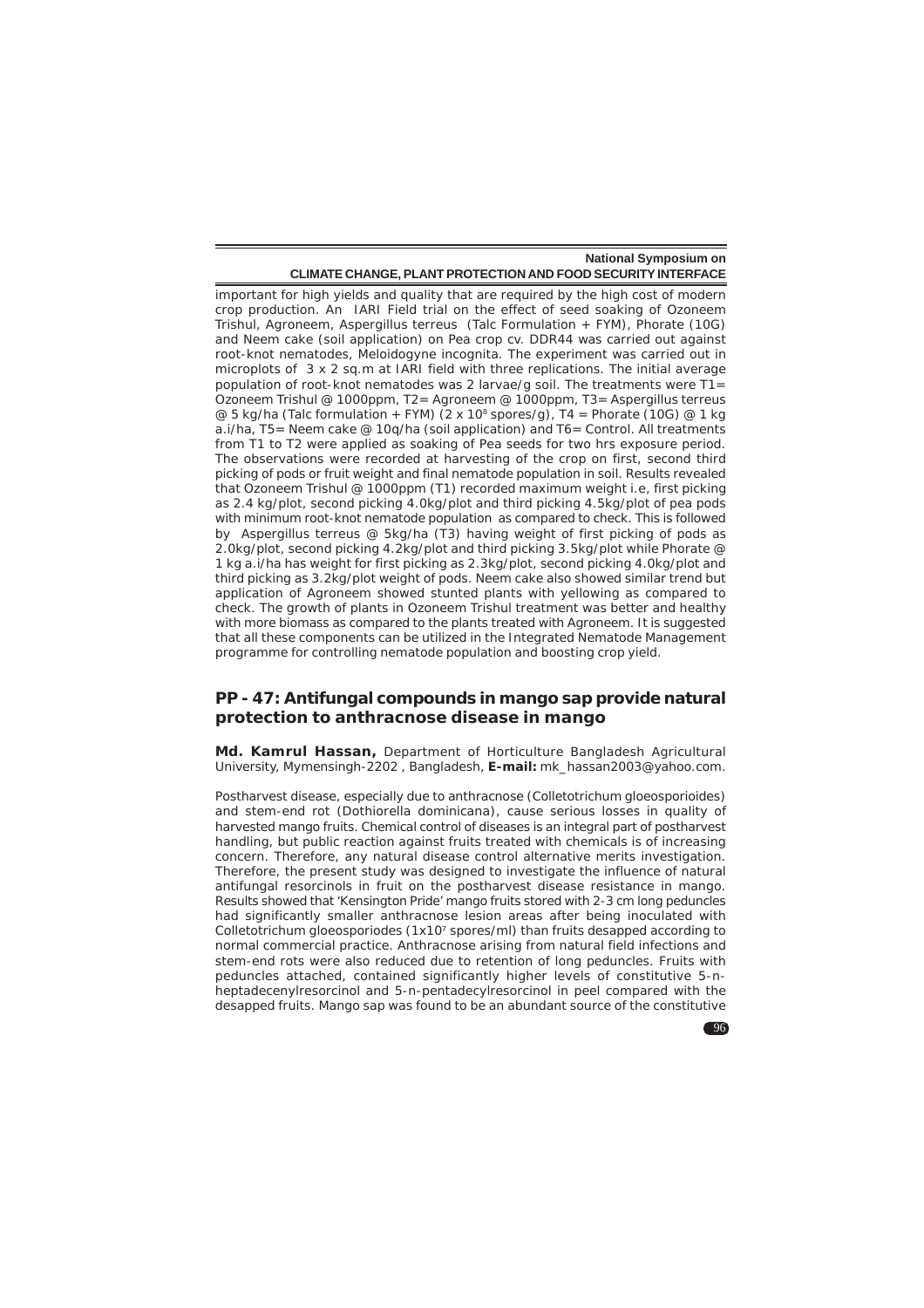alk(en)ylesorcinols that may contribute to elevated levels of resistance in the notdesapped fruits. Moreover, at harvest, concentrations of 5-n-heptadecenylresorcinol and 5-n-pentadecylresorcinol were much higher in sap than in peel. These results suggest that retention of long peduncle and sap may play an important role in maintaining natural resistance of mango fruits against potential pathogens, and could reduce disease severity in commercial mango production.

# **PP - 48: Utilization of predatory mite,** *Amblyseius longispinosus* **Evans (Acari: Phytoseiidae) for management of spider mite,** *Tetranychus urticae* **Koch in pointed gourd ecosystem**

**K. Karmakar,** All India Network Project on Agricultural Acarology; Directorate of Research, Bidhan Chandra Krishi Viswavidyalaya, Kalyani-741235, Nadia, West Bengal, India, **E-mail:**acarikarmakar@rediffmail.com.

Predatory mite, *Amblyseius longispinosus* is one of the most important predatory mites used for management of red spider mites infesting many crops. The predator was mass multiplied on banana leaf using *Oligonychus oryzae* as pray. After producing the predatory mite under laboratory conditions those were released in the pointed gourd observing natural infestation of red spider mite, *Tetranychus urticae.* A field of 1000 sq.m was divided into two halves where each of the halves were divided into fifty subplots each measuring 10 sq.m. The predatory mites @ 20 mites per subplots were released on 28.2.08 to 25.6.08 at regular 15 days interval. No predators were released in the adjacent other halves to observe the efficacy and dispersal speed of predators. The predators and prey populations were measured every 15 days interval from both the predator released and non released plots. The results revealed that the rate of dissemination of the predator in adjacent plots were quite satisfactory and have the potential to keep suppress the spider mite population well below damaging level.

# **PP - 49: Screening of chilli microflora and other biocontrol agents for their antagonistic effect on** *Colletotrichum* **sp. infecting chillies**

**Honnur Basha, Vinaya Hemannavar, B. Ramanujam, R. Rangeshwaran and S. Sriram,** National Bureau of Agriculturally Important Insects, (Formerly Project Directorate of Biological Control) HA Farm post, P.B. No. 2491, Bellary Road, Bangalore 560024, India, **E-mail:**honnurbasha@gmail.com

Forty five leaf samples, eight fruit samples and one flower sample of chillies were collected from different regions of Karnataka for isolation of chilli microflora. From these samples, 94 fungal isolates and 89 bacterial isolates were isolated from chilli leaves, fruits and flowers. From phylloplane and pomoplane, 50 isolates of fungi and 44 isolates bacteria were isolated. From inside the leaf, fruit and flower tissues,

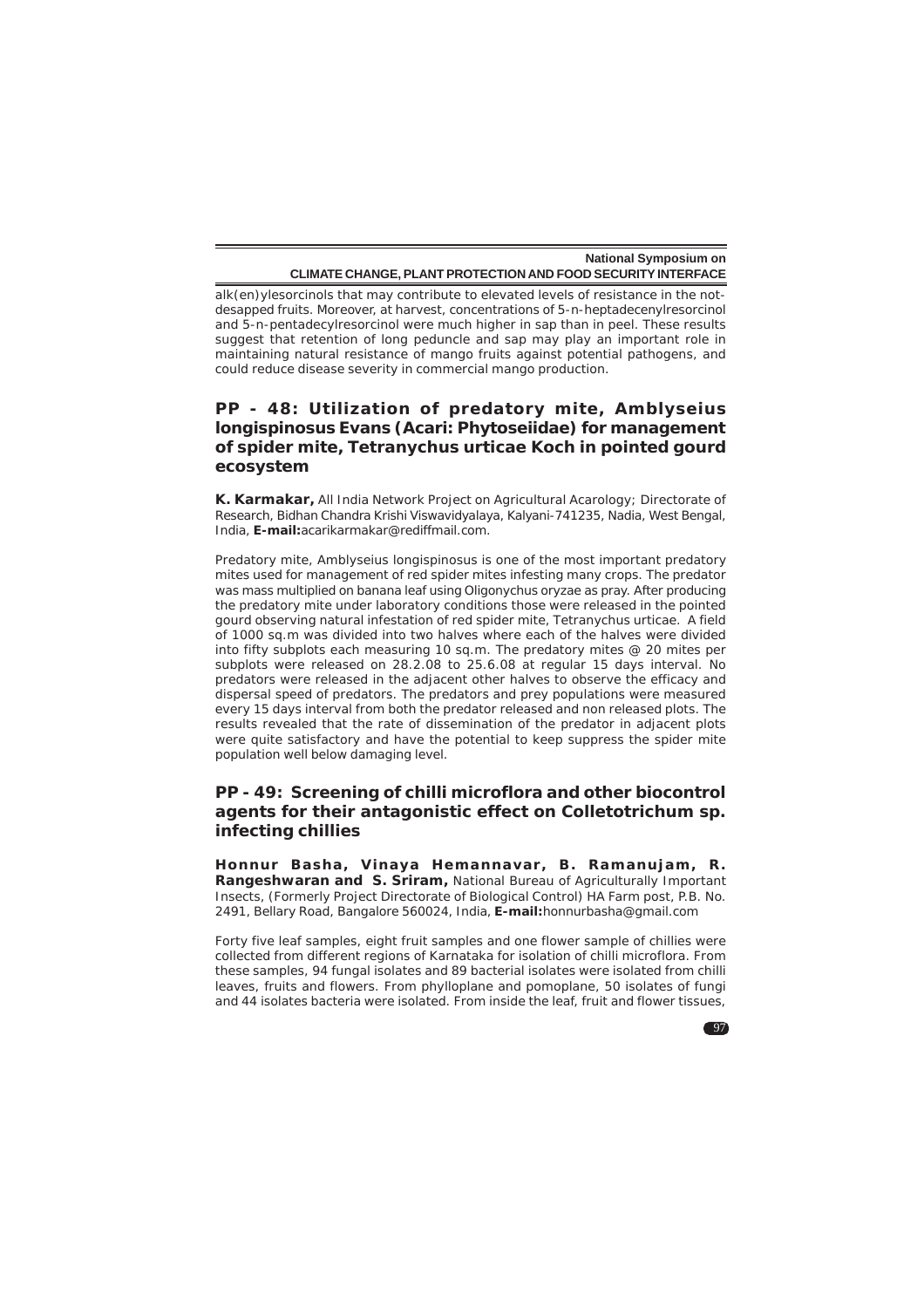44 isolates of fungi and 45 isolates of bacteria were isolated. Of the total 94 isolates of fungi isolated from chilli, 52 isolates were identified belonging to 29 genera and 33 species and the rest of 29 fungi are yet to be identified. All the 183 isolates of chilli microflora and 49 isolates of *Trichoderma*, 19 isolates of *Bacillus* sp. and 34 isolates of *Pseudomonas fluorescens* from NBAII germplasm collection of biocontrol agents were tested for their antagonistic effect on *Colletotrichum gloeosporioides* (Cg-1) and *C. capsici* (Cc-1) by dual culture technique on Potato Dextrose Agar. Among the 94 fungal isolates of chilli microflora tested, *Aspergillus flavus* (EXF-14) showed highest percent inhibition (70.20%) against *C. gloeosporioides* followed by *Penicillum citrinum* (EX-F6) which showed 61.63% inhibition.An unidentified isolate EX-F48 showed 59.91% inhibition of *C. capsici* followed by *Aspergillus flavus* (ENF-2) which showed 56.74% inhibition. In bacterial isolates EN B29 and EN B24 showed highest percent inhibition of *C. gloeosporioides.* (33.31%) and *C. capsici* (46.03%) respectively. Among the 49 isolates of *Trichoderma* sp., from NBAII culture collection, *T. virens* (TVS KSD) and *T. pseudokoningi* (TPK-1) showed highest percent inhibition 69.69% of *C. gloeosporioides. T. viride* (Tv-5) isolate showed highest percent inhibition of *C. capsici* (51.88%) followed by *T. viride* (Tv-4) which showed 50.38% inhibition of *C. capsici.* Among 19 *Bacillus* isolates tested, S-15 isolate showed highest percent inhibition of *C. gloeosporioides* (30.0%) and S-9 isolate showed 51.33% inhibition of *C. capsici*. Among 34 isolates of *P. fluorescens* tested, PBA 6(2) isolate showed 25.6% inhibition of *C. gloeosporioides* and PBA 5 & PBA 14(1) isolates showed 41.26% inhibition of *C. capsici*.

# **PP - 50: Sudden outbreak of mealybug and armoured scale causing severe damage to economic crops in Bangladesh**

**Khandker Nesar Ahmed,** BCSIR Laboratories, Dhaka, Dhanmondi, Dhaka-1205, Bangladesh, **E-mail**: khandkerahmed@yahoo.com.

In Bangladesh, recently attack of different vegetable crops viz., eggplant, lady's finger, papaya, basil etc. by citrus mealybug, *Planococcus citri* (Risso) (Homoptera: Pseudococcidae) has been noticed. It is mainly a pest of citrus and coffee crops but now its infestation is polyphagous in nature. Based on laboratory studies on immature and mature fruits of lady's finger; the total period of  $1<sup>st</sup>$ ,  $2<sup>nd</sup>$ ,  $3<sup>rd</sup>$  and  $4<sup>th</sup>$  nymphal stages lasted for about 23 days during September, 2009. Male mealybug has a short life span of 2-4 days, after the final nymphal moult. Females live for nearly 85 days with an oviposition period of approximately 21 days. This mealybug is capable of active movement throughout its adult life. The stripped mealybug,  *Ferrisia virgata* (Cockerell) (Homoptera: Pseudococcidae) was found to infest the leaves and twigs of different ornamental plants in Rajshahi and Dhaka, Bangladesh. It is a polyphagous pest damaging coffee, sweet potato, jute, groundnut, tomato, citrus, cotton, guava etc. causing enormous damage to them. The female lays about 300-400 eggs which hatch in few hours. The life cycle is completed in about 40 days. The small and big black ants tend *F. virgata* and they keep other insects including hymenopteran parasites away from the mealybug.

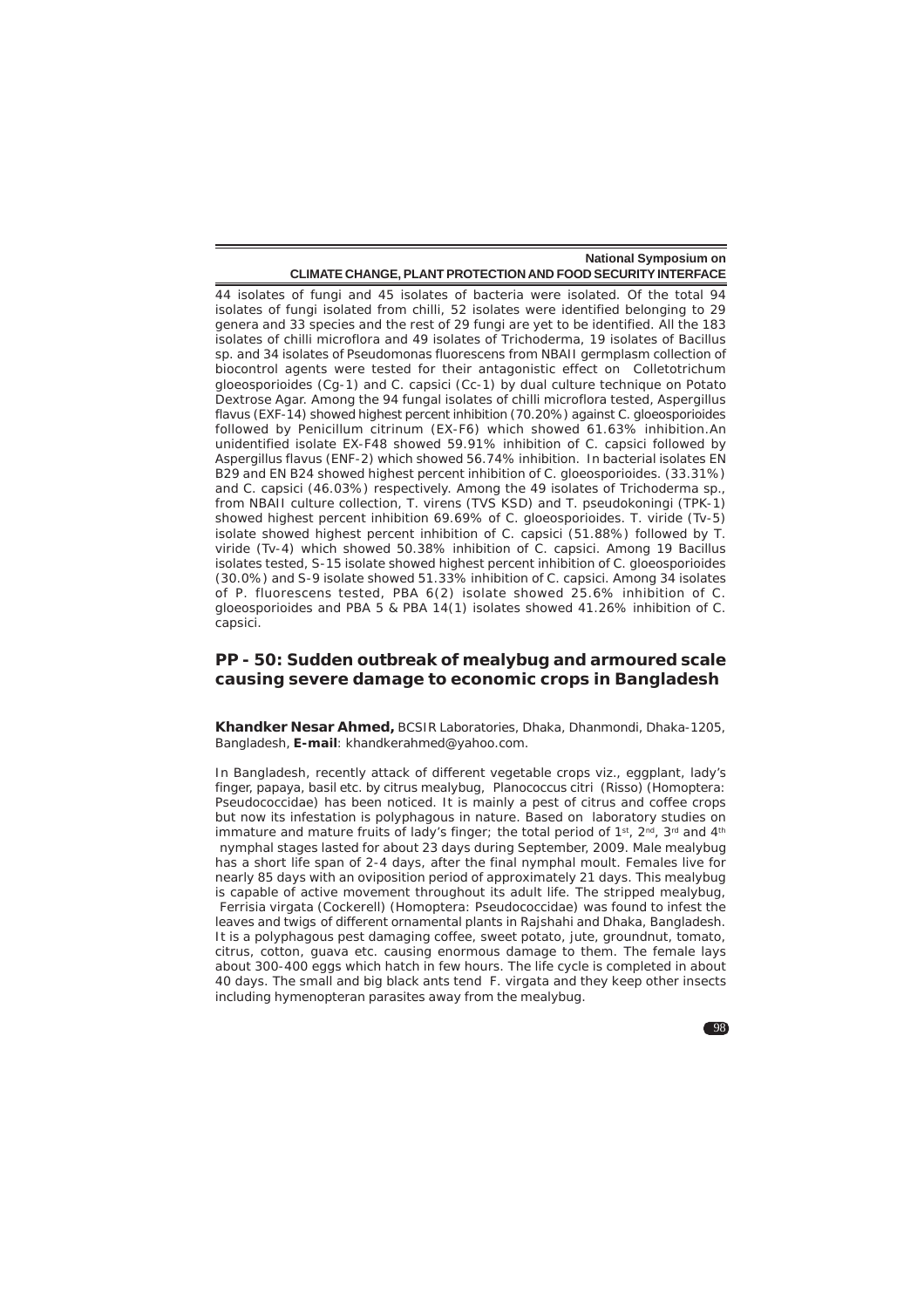The cottony cushion scale, *Icerya purchasi* Mask. (Homoptera: Margarodidae) is a soft-bodied mealybug infesting guava leaves all over Bangladesh. It is reddishbrown and lays up to 600-700 eggs during her lifetime. The life cycle is completed within 46-240 days depending on different environmental conditions. The females develop by parthenogenesis. It is a sucking pest and mainly feeds on citrus. Its secondary hosts include fig, apple, almond, guava etc. Due to severe infestation, premature falling of leaves occurs. The ber or plum scale, *Aonidia ziziphi* Rah. was recorded from Rajshahi, Bangladesh as a serious pest of ber plant damaging the leaves and immature fruits during December- January , 2007. Due to severe attack of mealybug, the pericarp of immature fruit is damaged to some extent and it becomes unfit for human consumption and market value is reduced.

# **PP - 51: Seasonal activity of spotted beetle,** *Epilachna vigintioctopunctata* **infesting ashwagandha (***Withania somnifera***) and its relation to weather factors**

**L.Saravanan and Vipin Chaudhary,** Directorate of Medicinal and Aromatic Plants Research, Boravi, Anand-387 310, Gujarat, India, **E-mail**:laxmansaravan@rediffmail.com.

The spotted beetle, *Epilachna vigintioctopunctata* (Coleoptera:Coccinellidae) has been observed as a major foliage feeding pest on ashwagandha (*Withania somnifera*), an important medicinal cash crops grown in Madhya Pradesh, Rajasthan, Gujarat and Maharashtra in late kharif season. It was observed that there were changes in the occurrence and abundance of this pest from season to season. Hence an attempt was made to study the seasonal activity of this pest in relation to weather factors prevailing in this region. Ashwagandha variety JA134 was sown at the DMAPR Farm during August 2008. A total of 20 plants were taken randomly and total number of eggs, grubs, pupa and adults of spotted beetle per plant were counted at weekly intervals. The activity of adults and grubs were maximum on JA134 during October, 2008 with its peak (1.95 adults, 16 eggs and 5.75 grubs/ plant) during the second week (41<sup>st</sup> standard week). There after the population gradually decreased. The weather conditions prevailed during the peak period was an average maximum temperature of 35.8°C, minimum temperature of 18.9°C and relative humidity of 54%. Though adults activity was observed up to first fortnight of December 2008 but their population remained low. The pest activity was not observed after 2nd week of December, 2008 when the average maximum and minimum temperature had fallen to  $28.2^{\circ}$ C and  $16.9^{\circ}$ C respectively. It was found that atmospheric temperature (maximum and minimum) had significant positive correlation with the population of adults, grubs and number of eggs.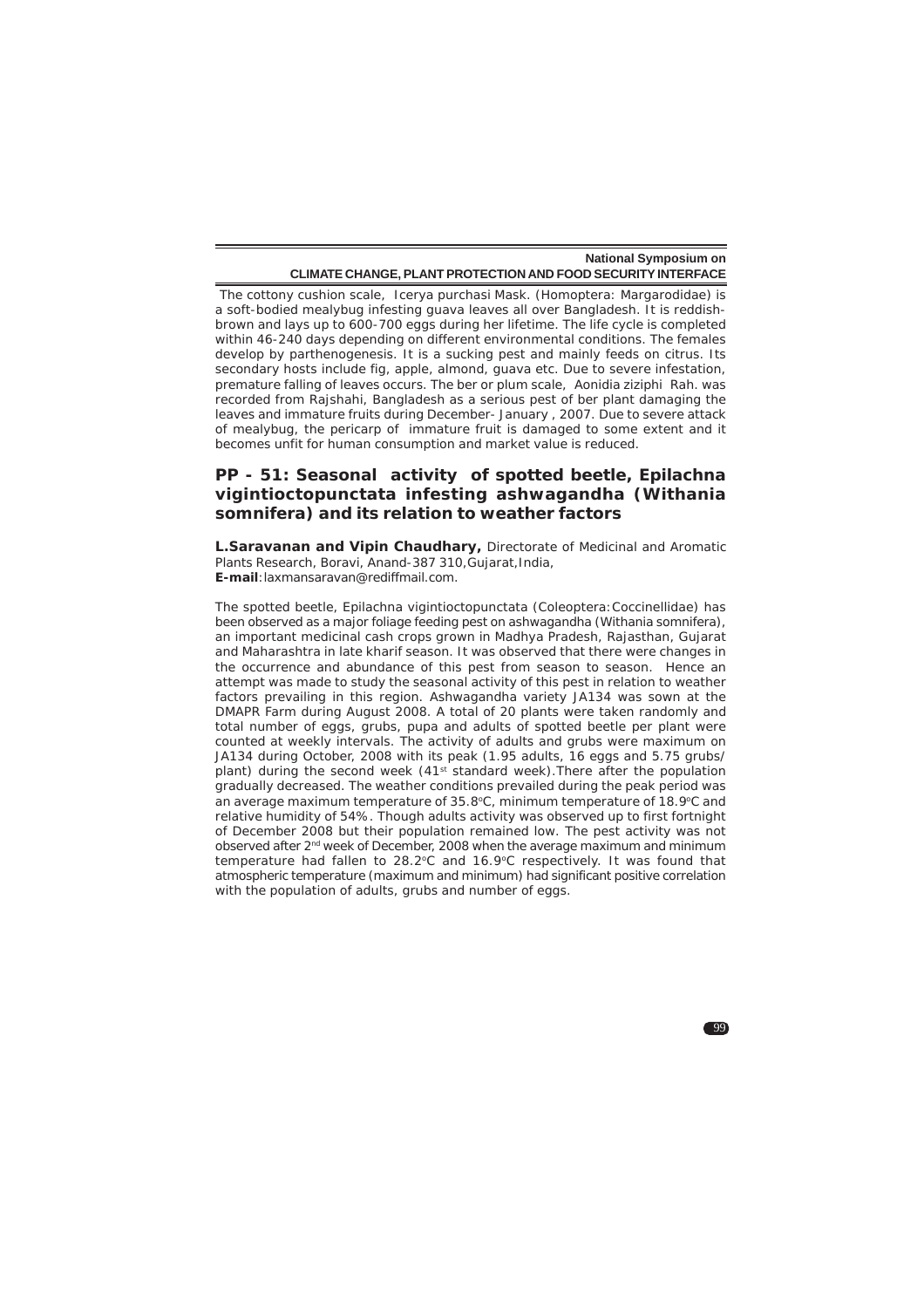### **PP - 52: Seasonal incidence of major insect pests in okra under subtropical conditions**

**T. Boopathi, K.A. Pathak, S.V. Ngachan, Nabajyoti Das, B.K. Singh and Amitosh Kumar Verma,** Research Associate, ICAR Research Complex for NEH Region, Mizoram Centre, Kolasib - 796 081, Mizoram, India. **E-mail:** boopathiars@gmail.com.

An experiment was conducted at the ICAR Research Complex for NEH Region, Mizoram Centre, Kolasib, Mizoram to study the major insect pests and natural enemy complex of okra during 2008-2009. The okra was invaded by eleven insect pests, one mite and four natural enemies in Mizoram. Among them, the *Mylabris pustulata* and *Dysdercus cingulatus* were found economically important, most dominant pest and it categorized as major pest. The incidence of *Mylabris pustulata* and *Dysdercus cingulatus* were noticed during reproductive stage and attained the peak level of infestation on first week of July and first week of August. The second most important and dominant insect pest was Nodostoma spp. and it also categorized as major insect pests of okra and it was noticed through out the cropping period but attained the peak level of infestation on last week of July. The sucking insect pests viz., *Aphis gossypii, Amrasca biguttula biguttula* and *Bemisia tobacci* were more abundant during last week of June, second week of July and second week of June, respectively. A number of natural enemies were recorded during the period of investigation. Three species of lady bird beetles were found to predate upon aphid. Both the grub and adult were found abundantly during later stage of crop growth. Maggot's syrphid flies were found within aphid colony. A number of species of spiders were found predating upon Sylepta derogota larvae and Aphis gossypii nymphs and adults. On other hand, the stem borer, Alcidodes affaber was mostly found during later stage of the crop, the Myllocerus spp. was mostly found during early stage even up to harvest and the grasshopper was found during new flesh period. The non-insect pest, red spider mite was more dominant pest and it could cause severe damage to the crop. This red spider mite also categorized as major pests of okra in Mizoram.

# **PP - 53: Comparative effect of some plant growth regulators on growth and quality leaf yield of Mulberry (***Morus alba* **L.) under low temperature stress during winter**

**M.Setua, N.K.Das,T.Sengupta , A.Ghosh and A.K.Bajpai,** Central Sericultural Research and Training Institute, Berhampore-742101 (WB), **E-mail:**csrtiber@gmail.com

It is widely essential that strategies should be adopted which may be used to get maximum crop yield and economic returns from stressful environments. However, Low temperature stress is one of the most important factors, limiting crop productivity (15-20%) by reducing physio-biochemical activities of plants (Blum, 1986 and Lichtenhaler, 1996).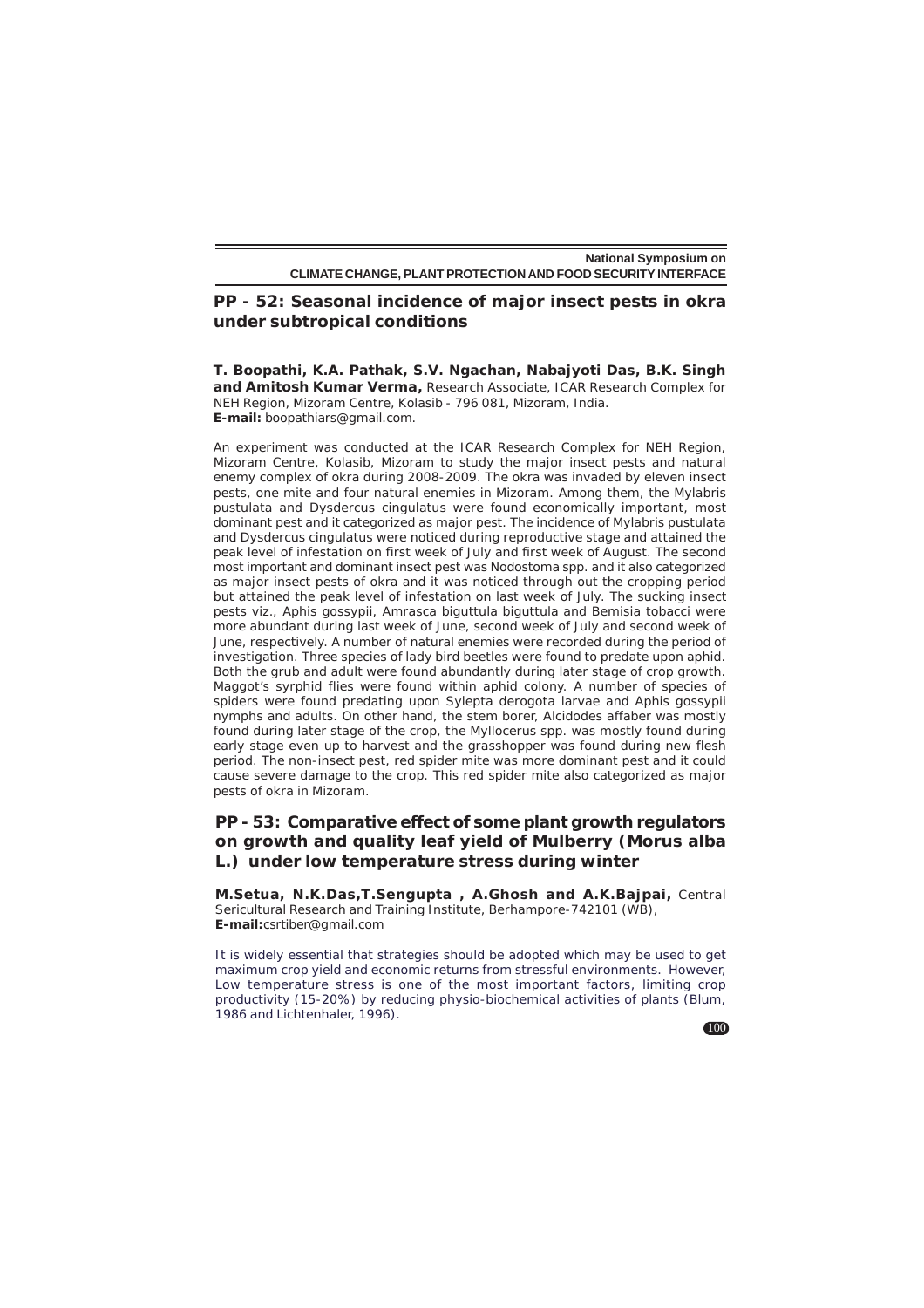Sericulture is a traditional enterprise in the entire Eastern and North -Eastern regions of India.Mulberry is quite responsive to temperature and humidity. It grows well under optimum temperature condition, i.e., at 23 - 26° C. Winter (Nov-Feb) with low temperature (below 13°C) coupled with foggy weather / frost adversely affects physiological system of mulberry plants which resulted in stunted growth, reduction in photosynthetic rate, changes in endogenous hormonal level, ceases apical buds to sprout and dormancy sets in, which ultimately reduces leaf productivity and quality significantly leading to severe scarcity of quality mulberry leaf especially in Falguni (Dec-Jan) seed and Jan-Feb commercial crops. But November to February is the most congenial season for silkworm rearing with minimum disease incidence, sustainable cocoon crop productivity and quality; thereby leaf can most efficiently be converted into quality cocoons.

Thus, to minimize the stress effect on mulberry growth and to produce better quality leaf, an experiment was conducted at Central Sericultural Research & Training Institute, Berhampore, WB for 2 years (2007 and 2008) during Nov and Feb crop seasons with an objective to study the impact of Brassinosteroid, Kinetin and Auxin individually and in combination so as to determine the effective combination and concentration of plant growth regulators (PGR) on growth, leaf yield, physiological traits and quality of mulberry variety , S-1635 in field condition. The results revealed that individual application of Kinetin, Brassinosteroid and Indole acetic acid (IAA) as well as their various combinations could reduce the adverse effect of low temperature stress on growth and leaf yield of mulberry by increasing photosynthetic efficiency, stomatal conductance, total chlorophyll and soluble protein content in leaf and leaf water status. Leaf yield was increased significantly in T5: IAA (0.25%)+ Kin (0.1%)+BR (0.05%) by 32.6 % followed by T9: Br (0.1%) + Kin (0.2%) by 26% over control (water spray) under low temperature stress. However, all the treatments influenced growth, leaf yield and quality.

### **PP - 54: Studies on the improved mulberry genotypes suitable for eastern and north eastern region of India**

**T. Sengupta, A.K.Misra, C.Das, S.K.Majumder, D.Das, D.P.Srivastava, G.Rajkhowa, K.V.S.N.Rao, B.Saratchandra and A.K.Bajpai,** Central Sericultural Research and Training Institute, Berhampore-742101 (WB), India **E-mail:**csrtiber@gmail.com

Drastic changes of climate due to global warming influences directly the agricultural crop and thereafter the livelihoods of poor farmers and consumers. The North Eastern part of India is more affected due to the limited resources available there. Sericulture is one of the promising sources of income to the rural backward people of North Eastern state. For development and expansion of any agricultural crop in different agro-climatic condition, evaluation and adoption of suitable variety is a must and it was felt necessary to recommend region specific mulberry varieties suitable to particular agro climatic condition. Hence, this study was taken for evaluation and adoption of a suitable mulberry variety for different region so that the farmers get sustainable leaf yield and thereafter harvesting of good cocoon

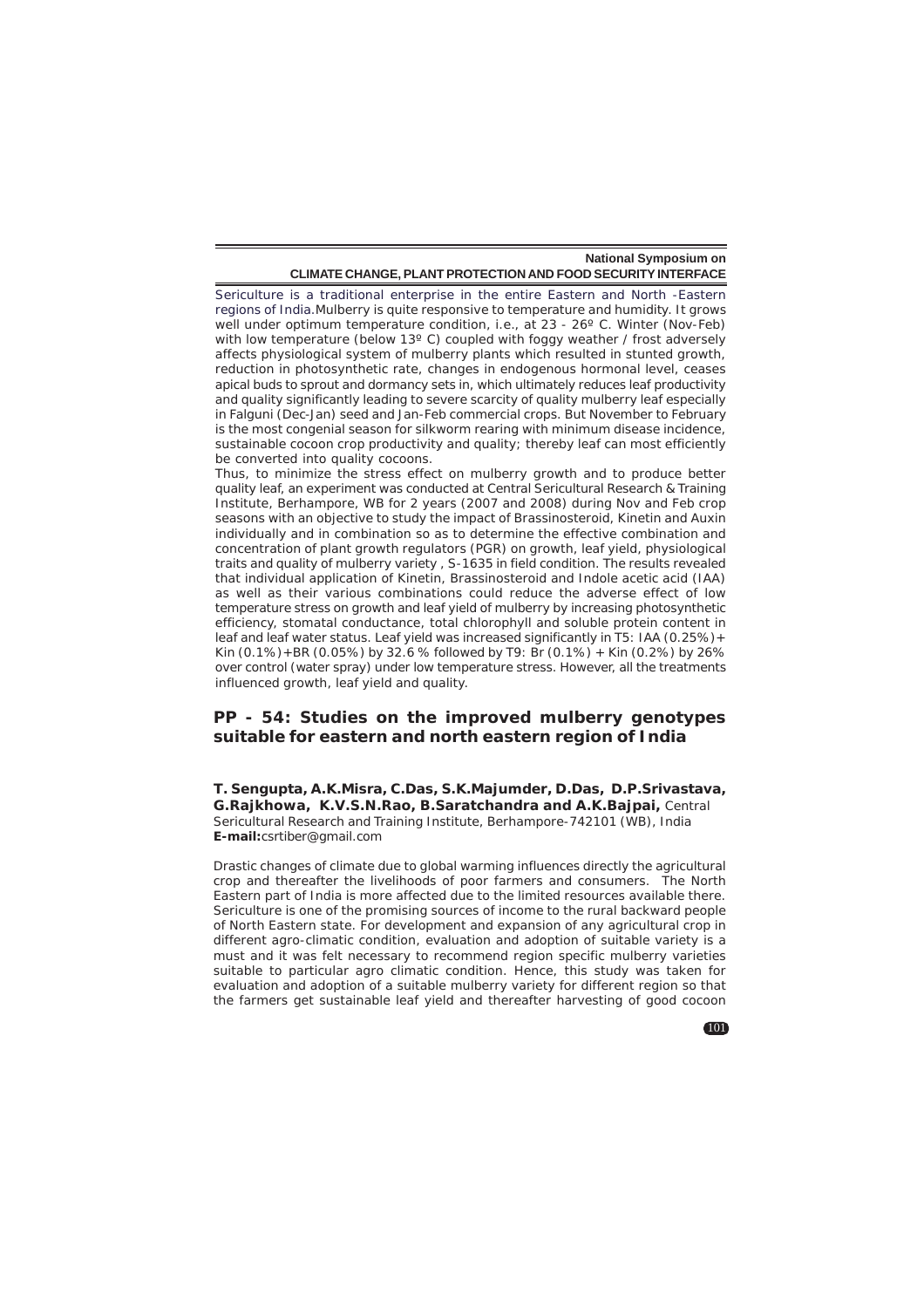crop, which can help them boosting up in their economic condition. Five improved mulberry varieties (SV1, JRH, RFS-175, MR-2 and V-1) with two checks were considered for this study. Before initiation of plantation, Initial Soil nutrient status of experimental field of different eco-climatic zones was measured. After establishment of plantation in different eco-zone viz. Berhampore (Irrigated), Purulia (Kashipur), Ranchi, and Jorhat under rainfed condition, leaf harvest data and other physiological and biochemical parameters such as. moisture content and moisture retention capacity, total soluble protein, total soluble sugar and nitrate reductase activity of leaves of different mulberry varieties were taken during different crop seasons at different eco-zones over a period of three years. Based on the findings as reflected by the yield and quality parameters, S-1635 identified as suitable variety for Gangetic alluvial soil of West Bengal (in irrigated) and also for Jharkhand, JRH for Assam and C-1730 for red laterite soil of West Bengal .So these varieties can be recommended for different agro climatic zone.

### **PP - 55: Survey and monitoring of pests, parasites and predators on pulses in central and eastern Uttar Pradesh**

**Neerja Agrawal, Akhilesh Tripathi and Amrendra Singh,** Department of Entomology, CSA University of Agriculture & Techology, Kanpur- 208002,India, **Email :** aneerja@hotmail.com

A survey was conducted during December 2008 to May 2009 in chickpea, pigeonpea and lentil crops in different districts of Uttar Pradesh. During this period, in a total of 22 districts were surveyed, gram pod borer *Helicoverpa armigera*, Bihar hairy caterpillar, Spilarctia obliqua, plant hopper *Pantatomorpha* spp, termite *Odontotermis* spp, and cut worm *Agrotis ypsilon* were recorded on chickpea while *Campoletis chloridae* was recorded as natural enemy feeding on *H. armigera* larvae.

In pigeonpea crop, H. armigera, leaf webber Myloceros spp, spotted pod borer *Maruka testulalis,* Plume moth *Exelastis atomosa,* Tur pod bug *Clavigralla* gibbosa, jassid Amrsca bigutulla, Termite Odontotermis spp, Green bug Nizara *virudula,* tur podfly *Melanogromyza obtusa*, blue butterfly *Lampidous botticus* and Cow bug *Pantatomorpha* spp were recorded while on lentil crop, Black aphid, *Aphis craccivora* was recorded as major pest and *H. armigera* and cut worm *Agrotis ipsilon* as minor pests.

A total number of 10 parasites and predators were observed in these crops during the period of study. The bioagents recorded belonged to Order Dictyoptera, Hymenoptera, Diptera and Coleoptera.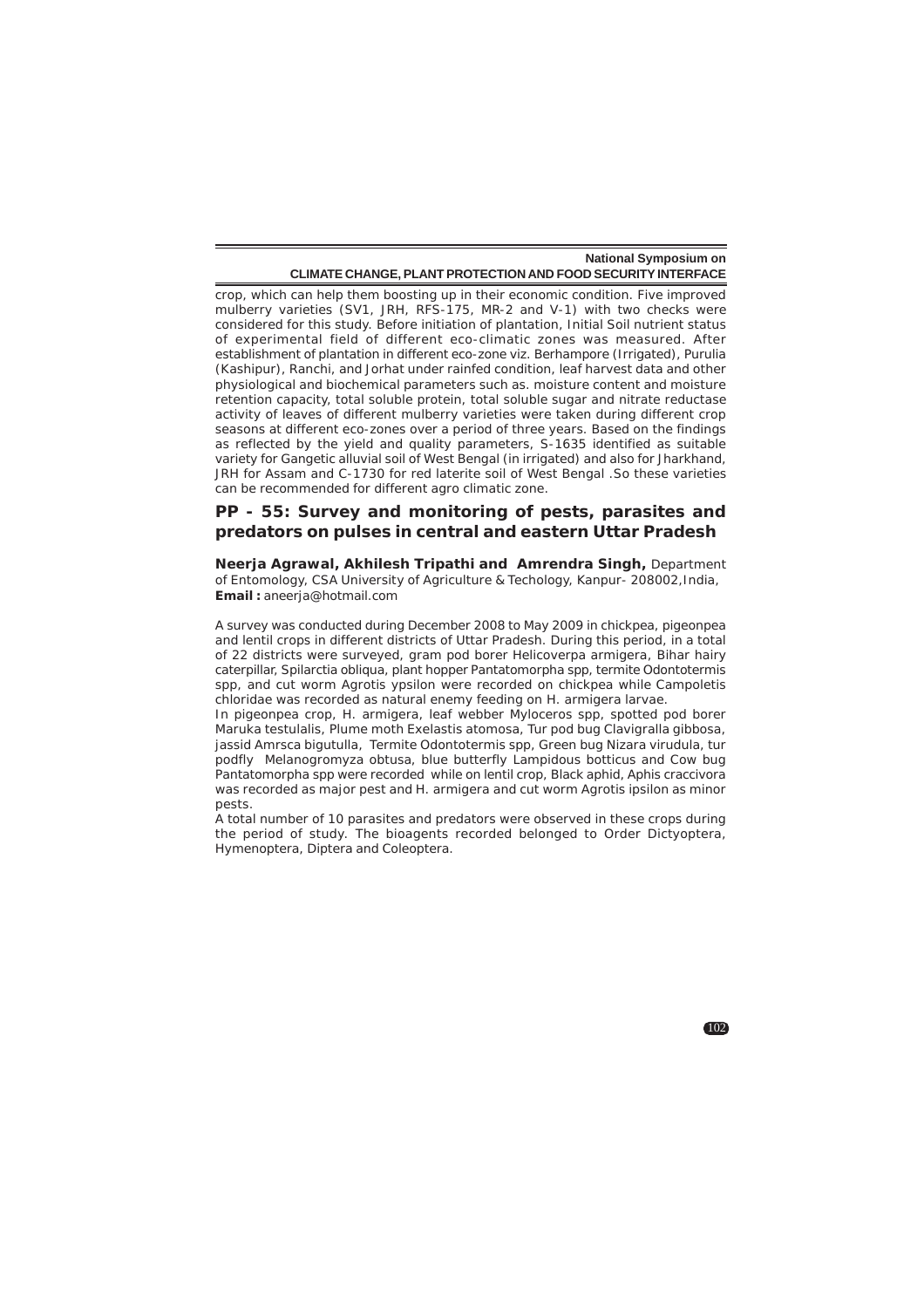# **PP - 56: Response of plants to pathogens under elevated levels of carbon dioxide**

**Mujeebur Rahman Khan,** Department of Plant Protection,Faculty of Agricultural Sciences, Aligarh Muslim University, Aligarh 202 002, India, **E-mail:** mrkhan777in@yahoo.co.in

The earth's climate is facing green house effect and other associated changes which are causing or may cause tremendous impact on the global crop production. Increase in global temperature due to green house effect is one of the major concerns which have far reaching consequences. The green house effect has developed mainly due to release of CO<sub>2</sub> and other gases with similar property in amounts and concentrations beyond the self regulating capacity of the environment. The average global concentration has increased by 20-25% during the last 50 years which is mainly produced during burning of fossil fuels. Under elevated levels of CO2 plants may grow differently producing greater growth and biomass than that they produce under normal CO<sub>2</sub> level. It is mostly expected that plant growth may get enhanced under elevated levels of CO<sub>2</sub> due to increase in the photosynthetic rate in general and decrease in photorespiration in particular in C<sub>2</sub> plants. The studies conducted under artificial treatment conditions have demonstrated that plant growth may be promoted by 20-30% at around 500 ppmv CO<sub>2</sub>. Consequently the response of plants to pathogens may be influenced and host-parasite relationship will be affected under the changed climate. Greater biomass production shall lead to development of healthier plants which may express tolerance against pathogens or the greater biomass may provide opportunity to pathogens of greater availability of food and space for pathogenic invasion and multiplication particularly obligate parasites like nematodes, powdery mildews and rusts. In such a situation plant diseases may become aggravated and severe. In the present paper attempt is made to examine the available information on this aspect to draw conclusions on how would phytopathogens respond to elevated levels of CO<sub>2</sub> and what would be the fate of plant diseases and associated crop damage.

### **PP - 57: Seasonal incidence of major insect pests and their succession in broccoli under subtropical conditions**

**T. Boopathi, K.A. Pathak, S.V. Ngachan, Nabajyoti Das and B.K. Singh**, ICAR Research Complex for NEH Region, Mizoram Centre, Kolasib - 796 081, Mizoram, India,**E-mail:** boopathiars@gmail.com.

 A field experiment was conducted at the ICAR Research Complex for NEH Region, Mizoram Centre, Kolasib, Mizoram to study the major insect pests and natural enemy complex of broccoli during rabi seasons of 2008-2009. The broccoli was invaded by fourteen insect pests, one mite and six natural enemies under subtropical climatic conditions of Mizoram. Among them, the *Pieris brassicae* and *Plutella xylostella* were found economically important, most dominant pest and it categorized as major pest. The incidence of *P. brassicae* was noticed during seedling stage to till harvest and attained the peak level of infestation on second week of December

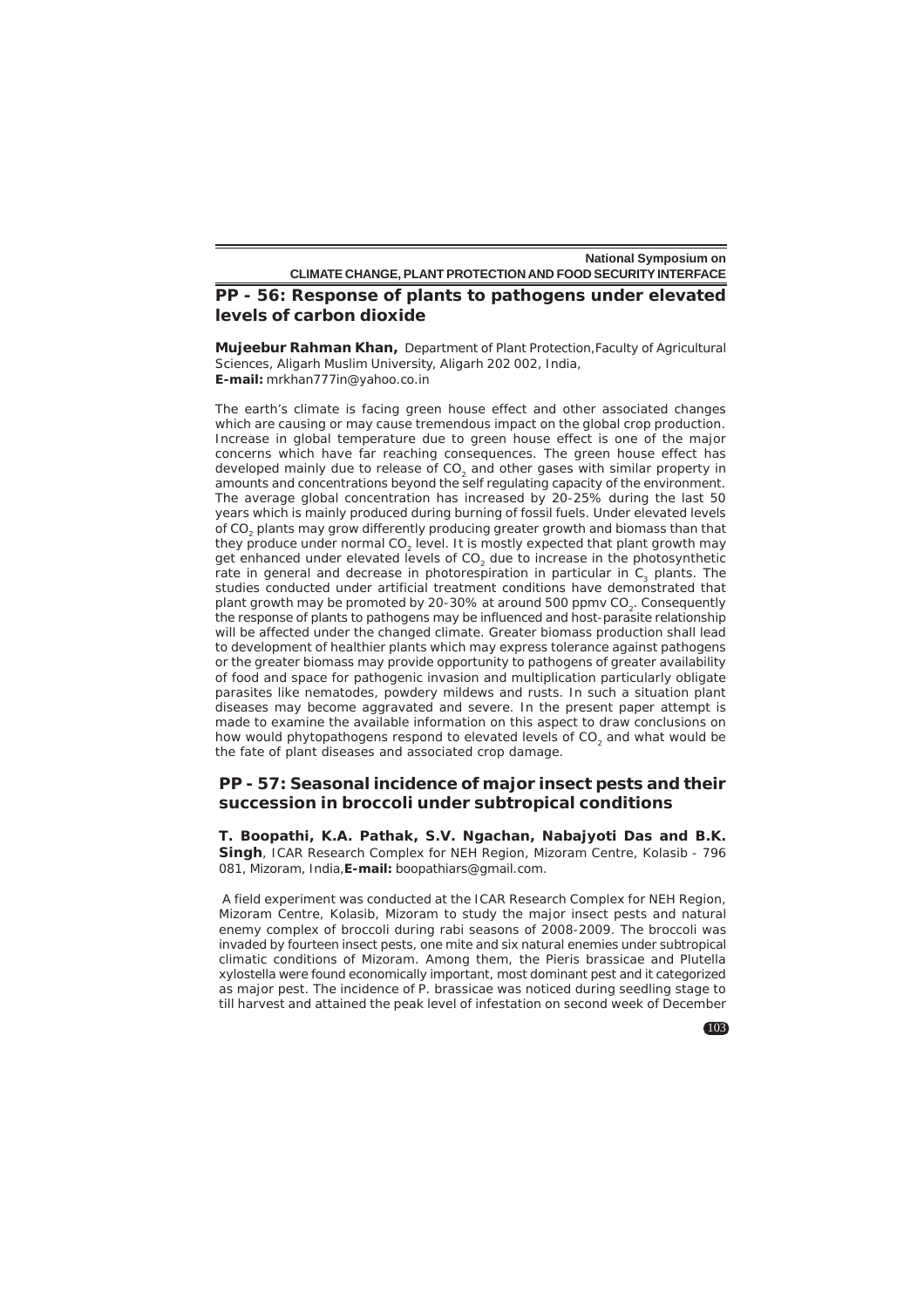and second week of February. The second most important and dominant insect pest was Liaphis erysimi and it also categorized as major insect pests of broccoli and it was noticed through out the cropping period but attained the peak level of infestation on first week of March. Flea beetle, *Phyllotreta cruciferae* Goeze. was found to occur regularly in a sizeable population causing a noticeable damage. A number of natural enemies were recorded during the period of investigation. Three species of lady bird beetle were found to predate upon aphids. Both the grub and adult were found abundantly during later stage of crop growth. Maggot's syrphid flies were found within aphid colony. A number of species of spiders were found predating upon leaf webber larvae and aphid nymphs and adults. On other hand, the Crocidolomyia binotalis was mostly found during early stage and the grasshopper was found during new flesh period. The non-insect pest, mite was more dominant pest and it could cause severe damage to the crop. This mite also categorized as major pests of broccoli in Mizoram.

## **PP - 58: Studies on susceptibility of Indo- African pigeonpea derivatives of medium maturing pigeonpea against pod borer complex**

**O.P.Veda, S.B.Das and H.L.Sharma,** Department of Entomology, College Of Agriculture J. N. Agricultural University, JABALPUR – 482 004 (M.P.), India. **E-mail:**soumitrad@yahoo.com

A field trial was conducted during kharif 2008-09 at Jabalpur, Madhya Pradesh, to assess the relative susceptibility of Indo- African pigeonpea derivatives of medium maturing group against pod borer complex viz. pod fly, *Melanagromyza obtusa* (Malloch), gram pod borer, *Helicoverpa armigera*, pod bug, *Clavigralla gibbosa*, pigeonpea plume moth, E*xelastis atomosa* (Wals.) and physiological disorder respectively. Nineteen Indo- African pigeonpea derivatives were sown in three replications in 6 rows of 5m row length, under unsprayed conditions.

Pod damage due to pod fly, gram pod borer, plume moth and pod bug significantly ranged from 33.63% (ICP-11488 X C-11-10) to 87.57% (BDN-2), 0.9% (ICP- 12102 X C-11-26, ICP-11488 X C-11-9, ICP-11488 X KPL-43-3, ICP-11912 X K-2-35, ICP-12102 X 96053-18, BSMR-893 and C-11) to 13.52% (JKM-7), 0.9% (BDN-2) to 50.30% (ICP-11912 X K-2-35), and 0% (ICP-12102 X C-11-22, ICP-12102 X C-11- 26, ICP-12102 X C-11-28, ICP-11488 X C-11-9, ICP-12102 X 96053-20, ICP-11912 X K-2-35, ICP-12102 X Asha-31, ICP-11488 X C-11-10, ICP-11912 X ICPL-87-37, ICP-11912 X JKM-7-33, JKM-7, BDN-2, BSMR-893 and C-11) to 13.03% (Khargone-2),respectively.

Grain damage due to pod fly, gram pod borer, plume moth and pod bug significantly ranged from15.59% (ICP-11488 X C-11-10) to 47.69% (BDN-2), 0.10% (ICP- 12102 X C-11-26, ICP-11488 X C-11-9, ICP-11488 X KPL-43-3, ICP-11912 X K-2-35, ICP-12102 X 96053-18, BSMR-893 and C-11) to 5.57% (JKM-7), 0.20% (BDN-2) to 21.57% (ICP-12102 X 96053-18) and 0% ((ICP-12102 X C-11-22, ICP-12102 X C-11-26, ICP-12102 X C-11-28, ICP-11488 X C-11-9, ICP-12102 X 96053-20, ICP-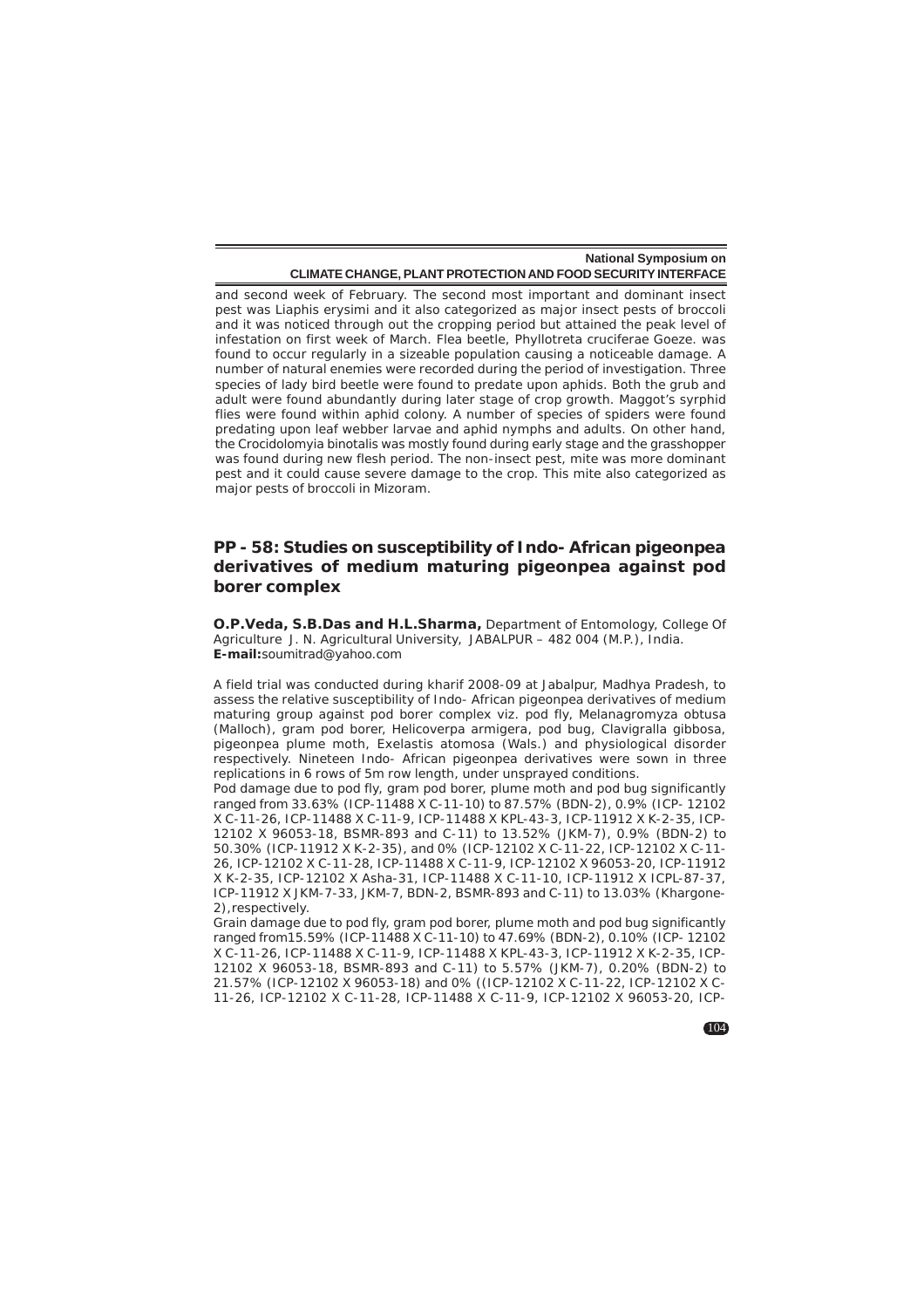11912 X K-2-35, ICP-12102 X Asha-31, ICP-11488 X C-11-10, ICP-11912 X ICPL-87-37, ICP-11912 X JKM-7-33, JKM-7, BDN-2, BSMR-893 and C-11) to 5.91% (ICP- 12102 X 96053 -21) respectively.

Pod and damage grain damage due to physiological disorder significantly ranged from 16.66% (ICP-11488 X KPL-43-3) to 66.66% (BDN-2) and 6.23% (ICP-11488 X KPL-43-3) to 33.53% (BDN-2) respectively.

Entries ICP-11488 X C-11-10 and ICP-11488 X KPL-43-3 recorded minimum grain damage by pod fly and physiological disorder respectively. Entries ICP- 12102 X C-11-26, ICP-11488 X C-11-9, ICP-11488 X KPL-433, ICP-11912 X K-2-35, BSMR-893 and C-11 recorded minimum grain damage by gram pod borer and pigeonpea pod bug respectively. Further entry BDN-2 recorded minimum grain damage by pigeonpea plume moth and was also found to be promising as it recorded maximum grain yield of 915 Kg / ha.

### **PP - 59: Screening of pigeonpea genotypes against pod pest complex under late sown conditions**

**Sushilkumar Landge, S.B.Das, O.P.Veda and H.L.Sharma,** Department of Entomology, College Of Agriculture J. N. Agricultural University, Jabalpur – 482 004 (M.P.), India, Department of Agricultural Mathematics & Statistics, **E-mail :**soumitrad@yahoo.com

In Madhya Pradesh, pigeonpea crop is cultivated in an area of about 323 thousand hectare with a production of 242 thousand tonnes . The low yields of this crop are due to pod borer complex and physiological shriveling.

Considering the seriousness of pod borer complex, studies were carried out on reaction of pigeonpea genotypes against pod borer complex under late sown conditions. Twenty two genotypes of medium maturing group were sown on 28<sup>th</sup> August, 2008 under unprotected conditions in three replications in the experimental field at Jabalpur during *kharif* season 2008-09.

Pod infesting insect pests recorded were pod fly, *M. obtusa,* gram pod borer, *H. armigera*, pod bug,*C. gibbosa* and plume moth, *E. atomosa.* Out of the four pests, M. obtusa established as the most important pest on the basis of pod and grain damage, followed by *E. atomosa, H. armigera* and *C. gibbosa* respectively.

Perusal of the data revealed that no genotype was found to be free from any one of the pod infesting pest complex. Pod damage due to pod fly, gram pod borer, plume moth and pod bug significantly ranged from54.68 to 84.69%, 0.00 to 12.27 %, 0.00 to 29.84 % and 0.00 to 7.87 % respectively. Whereas grain damage due to pod fly, gram pod borer, plume moth and pod bug significantly ranged from28.63 to 63.38 %, 0.00 to 4.38 %, 0.00 to 13.1% and 0.00 to 3.09 % respectively.

The pod and grain damage due to physiological disorder varied from 14.71% to 52.42% and 6.20% to 25.97%, respectively.

Out of the 22 genotypes screened against pod borer complex, no genotype was found to be free from damage from pod fly, whereas genotype BDN-2 was free from pigeonpea plume moth infestation and genotypes BDN-2, BSMR-893, C-11, ICPL-87088, ICPL-87089, JJA-65, JKM-7, JKM-187, JKT-115, TT-2000-1, VBN-12, VRG-17 and WRG-27 were found free from pod bug infestation, further, genotypes were BDN-2, C-11, JKM-191, JKM-01-02-3-4-41, VBN-12, VRG-17 and WRG-27 were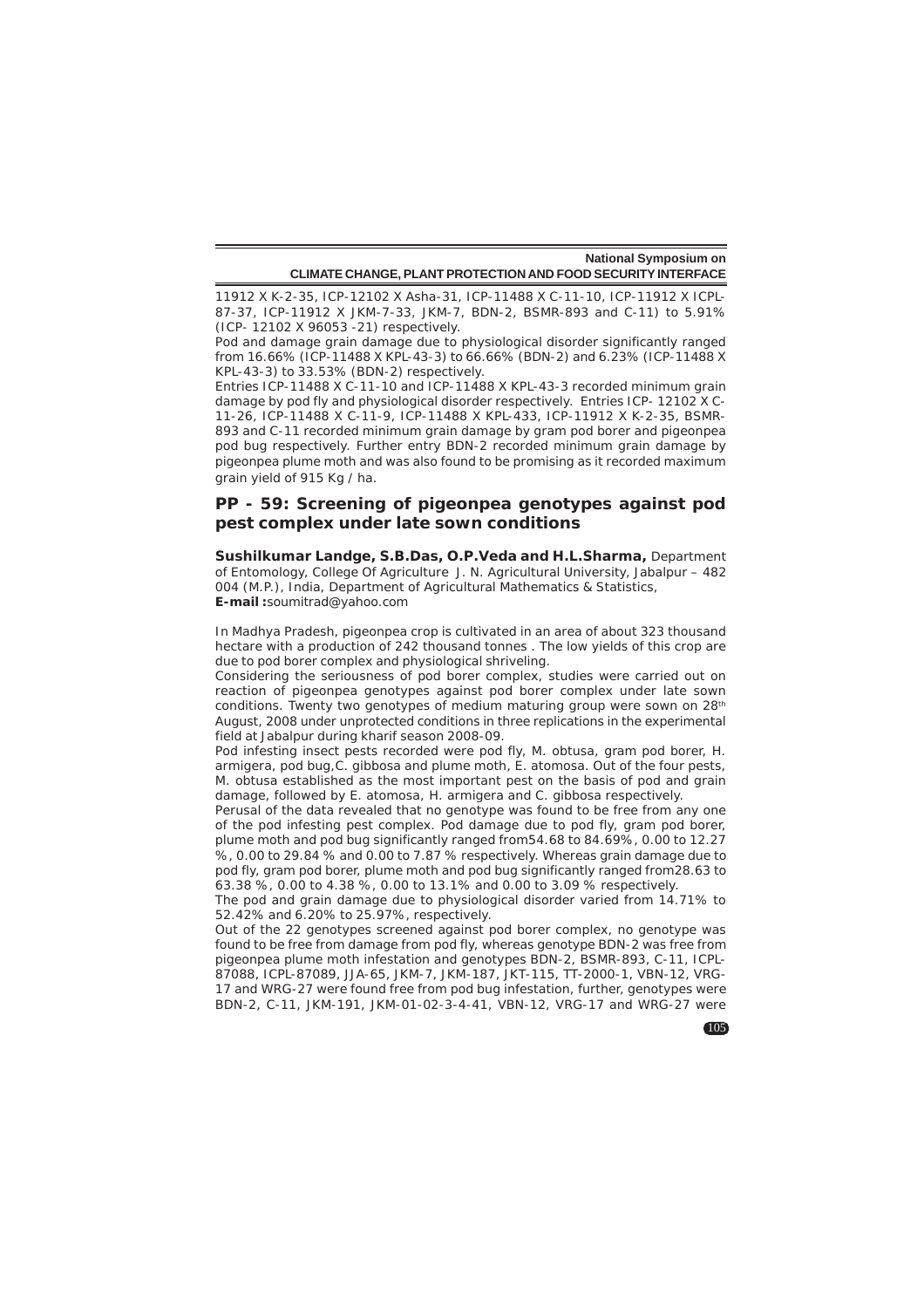found free from pod borer infestation. Genotype ICPL-87060 was found to be least susceptible to major 3 insects pest species viz. pod fly, plume moth and pod bug respectively. Further genotypes JKT-240 and JKM-8 were found to be least susceptible against insect pest's viz. plume moth, pod bug and pod borer respectively. In addition they were least damage due to physiological disorder.

# **PP - 60: Influence of weather factors on the population of** *Coccinella septumpunctata* **L***.* **in cotton**

**Yogesh Patel, and S.B. Das**, College of Agriculture, Jawharlal Nehru Krishi Vishwa Vidyalaya,Ganjbasoda,Vidisha 464221 (MP), India, **Email:** yogeshpatelt2@rediffmail.com.

The lady bird beetles, *Coccinella septumpunctata* L. (Coleoptera:Coccinellideae) is the most potential and effective predator of cotton pest. The grub and adult stages of *C. septumpunctata* feed voraciously on cotton pest i.e. aphids, jassid and white fly. The period and intensity of activity of this predator mainly depends on the prey density, plant protection practices and environmental factors. Of these the climatic factors such as temperature, relative humidity, sunshine hours, wind velocity and rainfall influenced the predator population greatly.

106 In view of that a investigation to assess influence of climatic factors such as temperature, relative humidity, sunshine hours, wind velocity and rainfall on the population of *Coccinella Septumpunctata* L*.* was conducted at the J.N. Krishi Vishwa Vidhyalaya, Cotton Research Station, Khandwa M.P. during 2004-05 & 2005-06. The hirsutam genotype JK-4 was sown on 29<sup>th</sup> June and 25<sup>th</sup> June during 2004 and 2005 respectively at a spacing of 60X60 cm. Normal agronomic practices recommended for the region were followed for raising the crop. No plant protection measure was taken throughout the crop season. The Regular observations on the population dynamics of *C. septumpunctata* and climatic factors were recorded. The influence of different meteorological parameters on population and infestation of pests were studied by graphical superimposition technique. All the possible Correlations, multiple regression and path analysis were worked out. The perusal of the data revealed that *C. septumpunctata* was first observed during the 27<sup>th</sup> SMW i.e. first week of July and remained active till 50th SMW (IInd week of December). The peak population was observed (9.76/5 plant) during 37<sup>th</sup> SMW i.e. 3rd week of September. The weather condition prevailed during this week viz. maximum temperature, minimum temperature, morning relative humidity, evening relative humidity, sunshine hours, wind velocity, rainfall and rainy day were 34.07°C, 26.31°C, 83.54 %, 60.56%, 6.39 hours per day, 6.00 kmph, 53.50 mm and 3 days respectively. The simple correlation studies revealed that the LBB population had a significant positive correlation with maximum temperature (0.542) and minimum temperature (0.560). The multiple coefficient value indicated that 79.50% change in LBB population were affected by maximum temperature, minimum temperature, morning relative humidity, evening relative humidity, sunshine hours, wind velocity, rainfall and rainy days. The path coefficient analysis revealed that minimum temperature had positive and high direct effect (1.6592) followed by morning relative humidity (0.1972), rainfall (0.1535), and sunshine hours (0.1519) and evening relative humidity (0.016), respectively.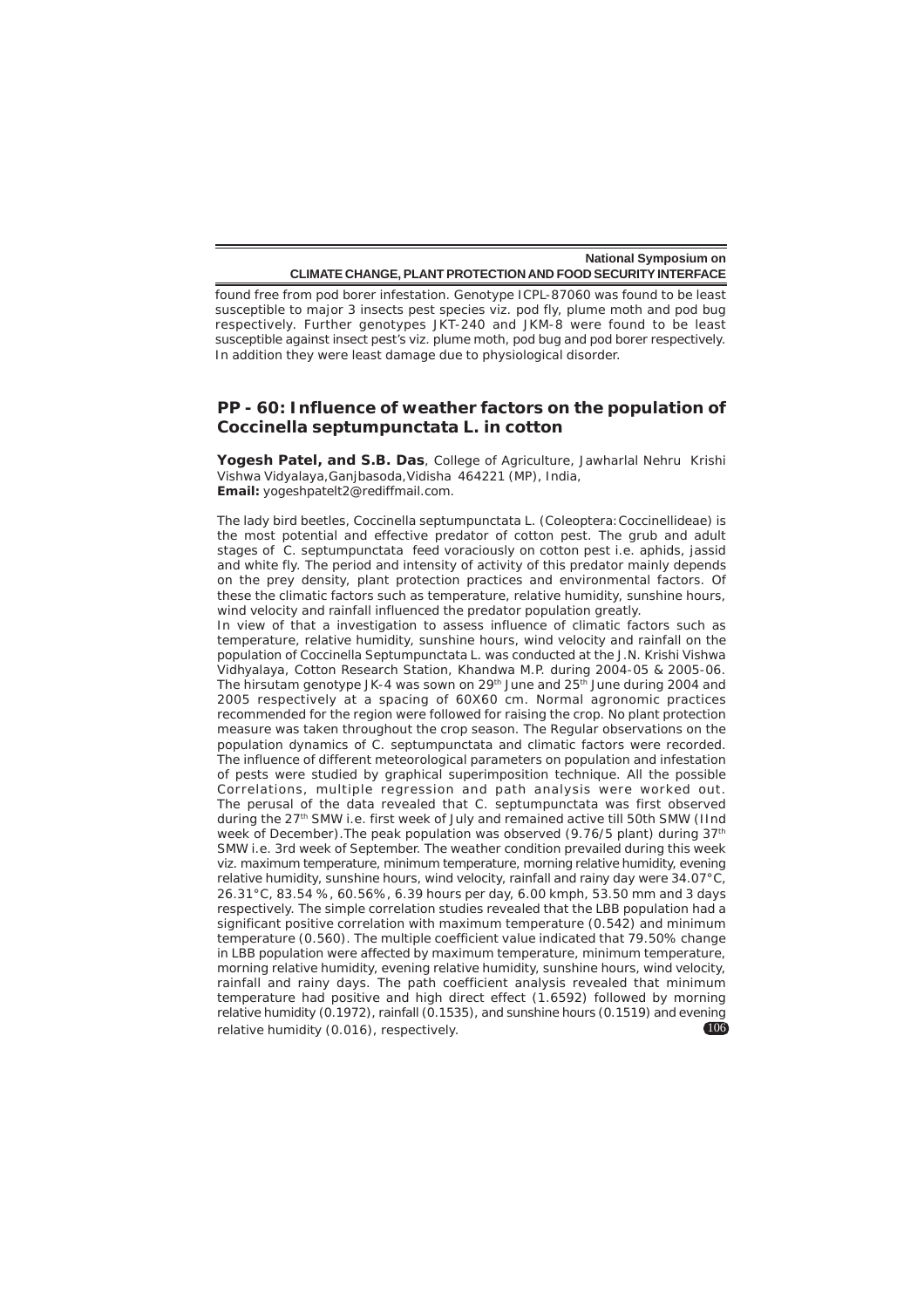# **PP - 61: Impact of different dates of planting on the incidence pattern of important insect pests of potato in West Bengal**

**Amitava Konar 1, Palash Mondal 2 and N. Johnson Singh, <sup>3</sup>**Department of Entomology, Bidhan Chandra Krishi Viswavidyalaya, Mohanpur-741252, Nadia, West Bengal. **E-mail:** konar\_amitava@rediffmail.com 2Institute of Agricultural Sciences, Viswa-Bharati, Sriniketan-731 236, Birbhum, West Bengal, India.

An experiment on the incidence pattern of various insect pests of potato under five different planting dates (P1 to P5) was carried out for two consecutive years, 2006-07 and 2007-08 at Adisaptagram Block Seed Farm, Hooghly, West Bengal. Kufri Chandramukhi was planted in five dates of planting starting from  $3<sup>rd</sup>$  week of November with one-week interval up to 3rd week of December with a spacing of 60×20 cm. The trial was laid in Randomized Block Design (RBD) with four replications. The recommended practiced for raising the crop in the field was maintained except the application of insecticides. It was observed that the first planting  $(P_1)$  ie., third week of November shelter less pest infestation. However, the whitefly infestation was found lower in second and third plantings  $(P_2 \text{ and } P_3)$ . The infestation of soil pests such as mole cricket, cutworm and potato tuber moth was found minimum in  $P_1$  resulted in producing highest number of healthy tubers. The rat damage was not so influenced by different dates of planting. But, the total tuber yield was obtained maximum in second date (fourth week of November), which was closely followed, by  $P_1$ ,  $P_2$ ,  $P_4$  and  $P_5$ .

# **PP - 62: Incidence of pests in jute (***Corchorus olitorius* **L***.***) ecosystem and pest-weather relationships in West Bengal, India**

**Sahidur Rahman and 1Matiyar Rahaman Khan,**Department of Entomology, Assam Agricultural University, Jorhat-785013 1Department of Agricultural Entomology, Bidhan Chandra Krishi Viswavidyalaya Mohanpur, 741252, India, **E-mail:** mrkhan\_nema@yahoo.co.in.

Two years experiment on jute crop was conducted during pre-kharif to kharif seasons (April to August), 2004 and 2005 at Block 'C' farm of Bidhan Chandra Krishi Viswavidyalaya (BCKV), West Bengal, India in a view to record the pests incidence on olitorius jute and to determine the weather parameters impacting on pests population in jute under West Bengal conditions. Eighteen different species of pests belonging to insects, mites and nematodes were found feeding on jute. Among them, jute semilooper (*Anomis sabulifera* Guen.), bihar hairy caterpillar (*Spilarctia obliquaWlk.*), grey weevil (*Myllocerus discolor* Bohemus), yellow mite (*Polyphagotarsonemus* latus Banks), stem weevil (*Apion corchori* Marshall), and root knot nematode, *Meloidogyne incognita* are causing economic damage to the crop and other pests were considered as minor pests. Correlation studies (2004 and 2005) with weather parameters showed that incidence of semilooper was negatively correlated ( $r = -0.795$  to  $-0.725$ ) with the maximum temperature but

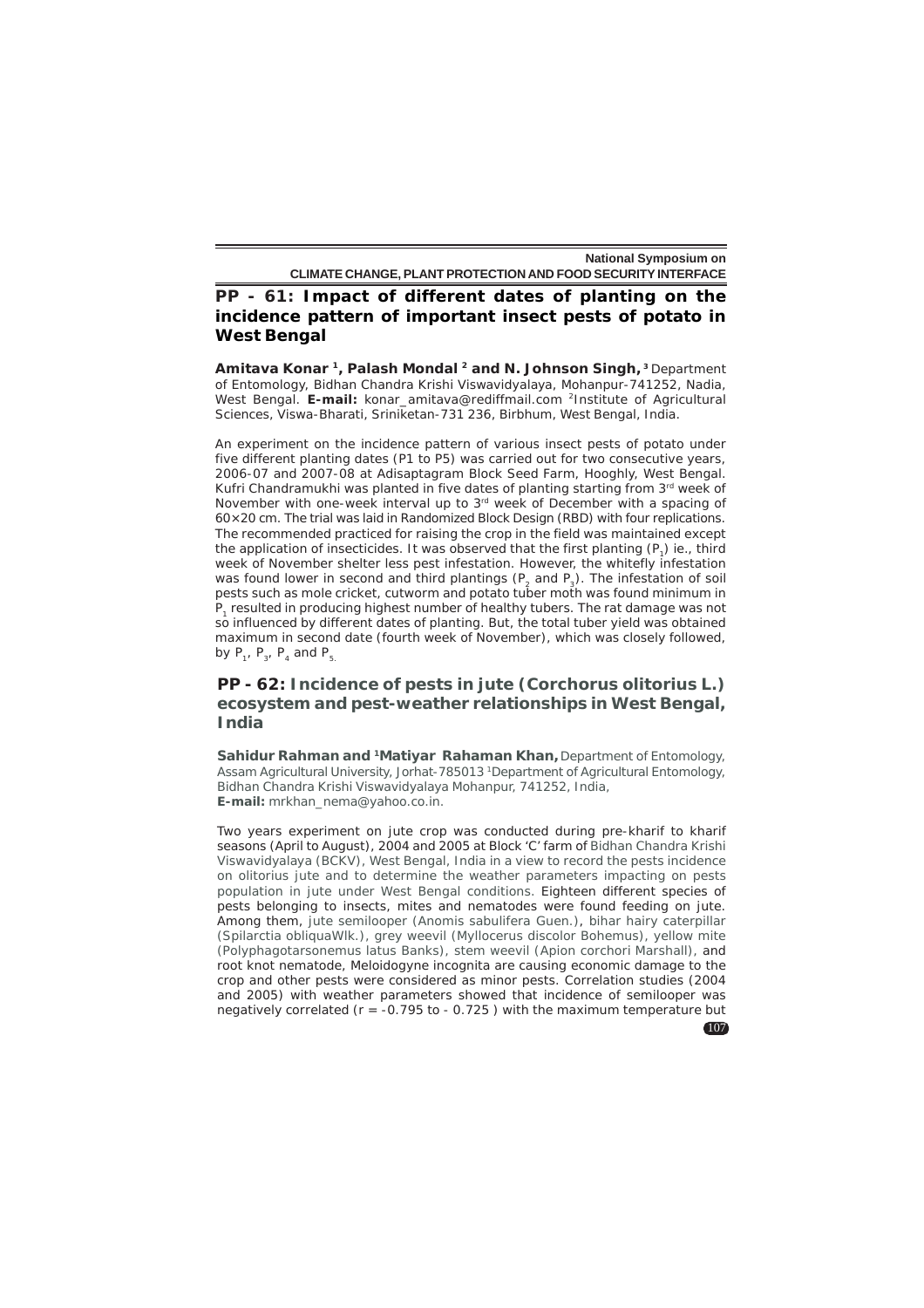had positive significant association with minimum temperature ( $r = 0.528$  to 0.715), morning relative humidity(RH) ( $r = 0.579$  to 0.857) and afternoon RH ( $r = 0.876$ ). Bihar hairy caterpillar incidence also exhibited positively significant relationship with morning RH ( $r = 0.577$ ) and afternoon RH ( $r = 0.545$ ). Morning and afternoon RH and rainfall also had significant positive correlation with the incidence of M. discolor where calculated  $r = 0.535$ , 0.570 and 0.700, respectively. None of the meteorological parameters had any significant influence on the incidence of A. corchori. Yellow mite incidence showed positive association with morning RH ( $r =$ 0.563 to 0.679) and afternoon RH ( $r = 0.526$  to 0.618). Rainfall was found favourable for proliferation and incidence of M. discolor only but had the negative effect on the incidence of stem weevil and yellow mite. Thus climatic factors particularly temperature, relative humidity and rainfall played a pivotal role on occurrence and existence of different pests on jute crop.

### **PP - 63: Dynamics of plant parasitic nematodes in vegetable based crop sequences in West Bengal, India**

**Bappaditya Chandra and Matiyar Rahaman Khan**,Department of Agricultural Entomology, Bidhan Chandra Krishi Viswavidyalaya, Kalyani, Nadia-741235, India, **E-mail address:** mrkhanbckv@ rediffmail.com.

Diversity and dynamics of soil nematodes was observed in vegetable based crop sequences in West Bengal, India. The major nematode genera identified were *Rotylenchulus reniformis, Meloidogyne incognita, Hoplolaimus indicus, Tylenchorhynchus mashhoodi* and *Criconemoides onoensis.* However, *R. reniformis* and *M. incognita* was found most abundant. The okra-cowpea-cabbage and okracucumber-mustard was found to have maximum suppressive effect on *M. incognita.* Cabbage, mustard and rice in the sequence had suppressive effect on *M. incognita* while okra, brinjal, cowpea and tomato supported nematode multiplication. Okrarice-fallow suppressed R. reniformis. Low population of *H. indicus* and *C. onoensis* was found in okra-cowpea-cabbage, okra-brinjal-okra and okra-cucumber-mustard and their population was found maximum in okra-rice-tomato and okra-rice-fallow. *T. mashhoodi* was suppressed under okra-cowpea-cabbage, okra-rice-fallow, okracucumber-mustard and okra-brinjal-okra. Plant parasitic and free living nematodes in okra based system were estimated and their ratio was determined for understanding the sustainability of production system. The saprozoic nematode index (SNI) was found high (0.45) in okra-rice-fallow.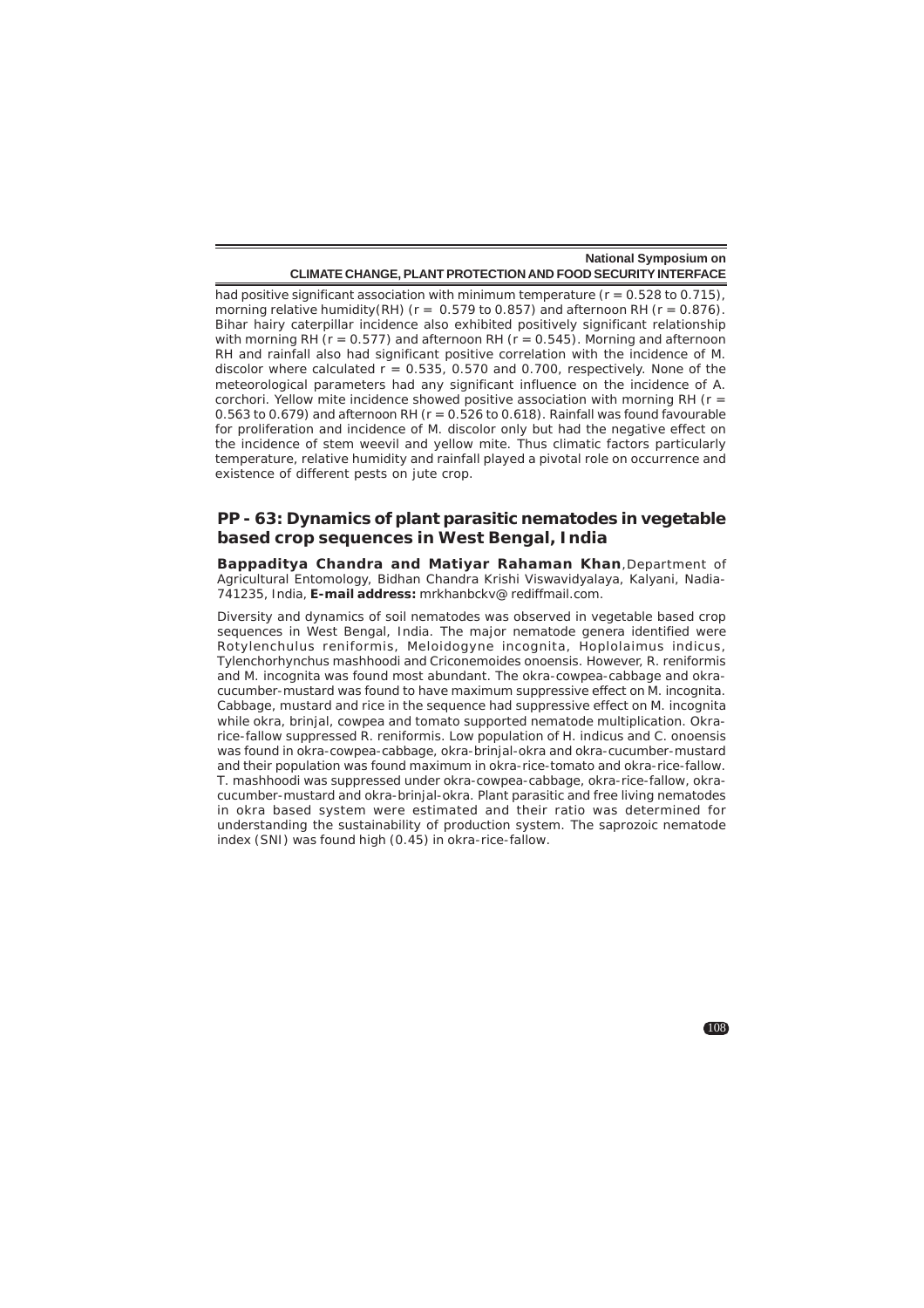**PP - 64: Natural incidence of alternaria leaf blight of mustard caused by alternaria brassicae in the lateritic zone of West Bengal**

**M.K. Biswas,** Department of Plant Protection, P.S.B., Visva-Bharati Sriniketan,W.B.,731236, **E-mail:**mohon\_biswas@rediffmail.com

Surveys on the natural incidence and severity of Alternaria leaf blight of mustard (*Brassica campestris, B. juncea,*and *B. napus*) were conducted during the four conjugative cropping seasons (2004-05 to 2007-08 ) in the lateritic zone of West Bengal.The results indicated that the disease severity varied with in the crop variety and increased during late in the season and reached the maximum level after 75 days of sowing of crop. Severity of Alternaria blight was increased constantly from the season 2004-05 and a sharp increase in disease severity was noticed during the season 2006-07, when maximum disease severity 64.52 was observed at 75 DAS.There after , disease severity was declined during the season 2007-08. Severity of Alternaria leaf blight was also found to be fluctuating during cropping stage . Maximum rate of increase in disease severity was observed at 60 DAS during the season 2006-07 , while it was found maximum at 75 DAS in other cropping seasons. A range of average disease severity 14.78 to 35.46 % with a minimum of 5.27 % and maximum 64.52 % disease severity were recorded during different cropping sessions (2004-05 to 2007-08) in the lateritic zone of West Bengal.

# **PP - 65: Influence of sowing dates on flowering pattern and melon fruit fly infestation in snap melon (***Cucumis melo* **var.** *momordica***) genotypes**

**M.K.Pandit, P K.Pal<sup>1</sup> and B.K.Das<sup>1</sup>, Department of Vegetable Crops, Faculty** of Horticulture Department of Agricultural Entomology, Faculty of Agriculture, Bidhan Chandra Krishi Viswavidyalaya, Mohanpur, Nadia-741252, West Bengal, India, **E-mail:**mkumarpandit@yahoo.com

The present experiment on Snap melon (*Cucumis melo* var. *momordica*), popularly known as ' Phoot' or 'Phooti' was carried out at the Central Research Farm of Bidhan Chandra Krishi Viswavidyalaya,Gayespur, Nadia, to determine the best sowing date for higher female flower production & more number of fruits as well as lower melon fruit fly [*Bactrocera cucurbitae* (Coquillett), Diptera: Tephritidae] incidence. During 2004-2005, three sowing dates viz.  $S<sub>1</sub>=25$  November, 2004,  $S<sub>2</sub>=25$  January 2005 and  $S_3 = 25$  March, 2005 were selected to evaluate performance of eight genotypes, named as BCSM-1 to BCSM-8 ,collected from different parts of the state. The experimental design was Randomised Block Design with 3 replications. Observations on days to first male and female flowers, node number of first male and female flowers, total number of fruits and number of fruit-fly infected fruits were recorded. Snap melon being a monoecious and warmth loving crop, tends to bear increasing number of female flowers with time; such transitions in flowering pattern is primarily conditioned by temperature and high light incidence and less

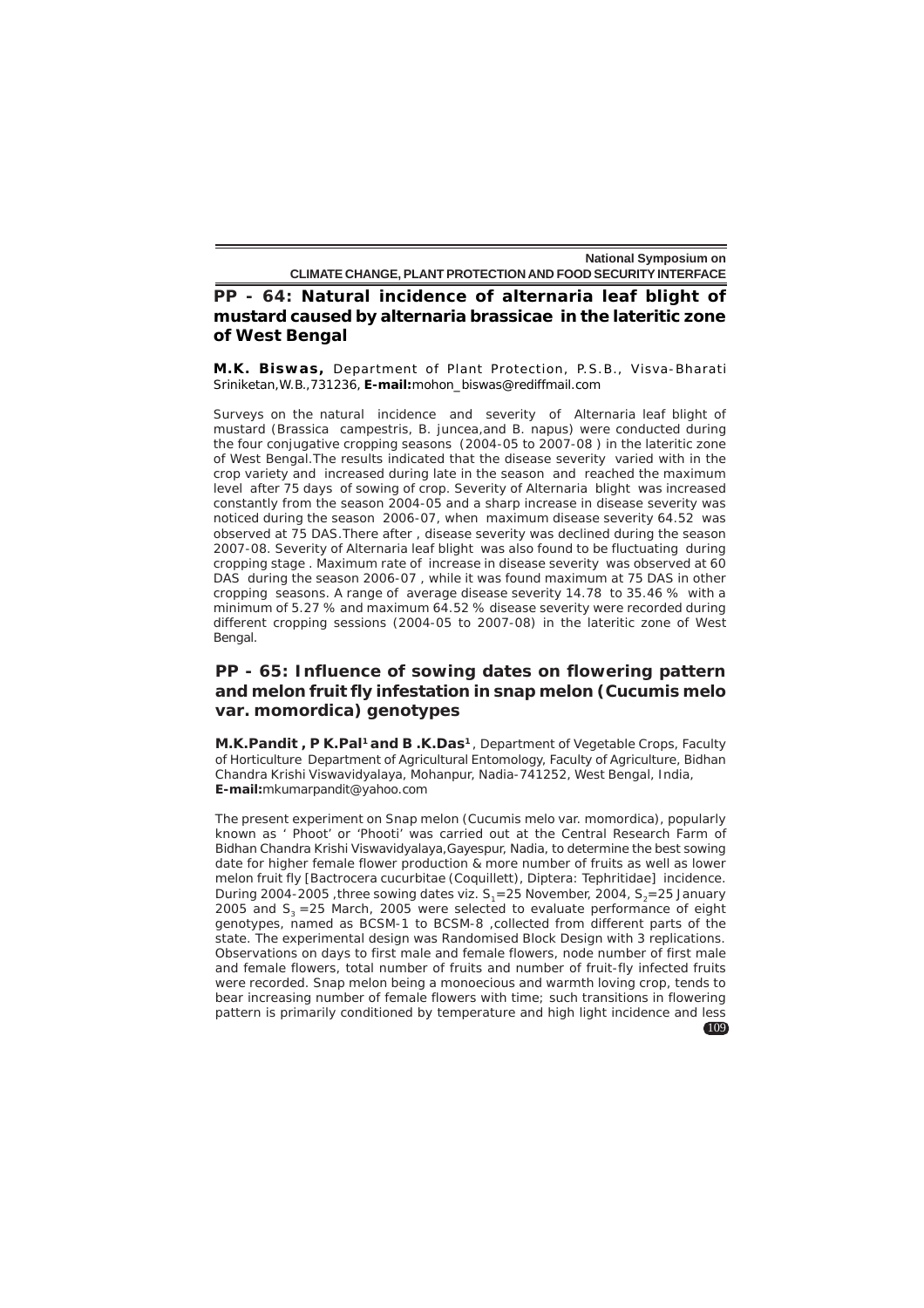strikingly influenced by photoperiod. Considering earliness, total number of fruits and lower fruit fly incidence, BCSM-4 and BCSM-6 performed better when sown during end of January; BCSM-4 is affected the most when sown in March by fruit fly attack, possibly due higher population build-up of the pest.

# **PP - 66: Use of various geotextile as soil conditioner to increase groundnut crop productivity under inceptisol soils in West Bengal**

Sanjib Bauri, P. K. Tarafdar, Sunil Gunri<sup>1</sup> and Susanta Kumar De, Department of Soil and Water Conservation, Bidhan Chandra Krishi Viswavidyalaya,Mohanpur, 741252, Nadia, West Bengal,1Department of Agronomy, **E-mail** –susantade\_kalyani@yahoo.co.in.

 A study was under taken at the University farm of Regional Research station, New Alluvial Zone under Bidhan Chandra Krishi Viswavidyalaya of Gayespur, on the Nadia district of West Bengal to investigate the effect of various geotextites management on productivity and physico-chemical properties under summer ground nut crop (var. TAG-24). Four treatments combinations were taken viz. T<sub>1</sub>- farmers practices(i.e. control) (NPK=20:40:40 kg/ha),  $T<sub>2</sub>$ -non woven jute geotextile (5 tons + NPK=20:40:40 kg/ha),  $T_{2}$ - non woven coco coir geotextile (5 tons + NPK=20:40:40 kg/ha),  $T_a$ - non woven vetiver root geotextile (5 ton + NPK=20:40:40 kg/ha) using winter potato as test crop in RBD design with 3 replication. The yield and yield component for each plot was recorded. Soil moisture was determined periodically at 7 days intervals from 0-15 cm soil depth during seeding to harvesting from each plot. Initial and final soil samples also analyzed for relevant physical and chemical properties following standard methods. The crop yield was recorded as 31.5 q/ha, 39.4 q/ha. 40.6 q/ha and 46.8 q/ha respectively in farmer practice  $(T_1)$ , jute geotextile  $(T_2)$ , coco coir geotextile  $(T_3)$  and vetiver root geotextile  $(T_4)$ and the response over control due to each treatment were 7.9 q/ha (25.1%), 9.1 q/ha (28.9%) and 15.3 q/ha (48.6%) respectively in jute geotextile, coco coir jeotextile and vetiver geotextile. The Moisture Use Efficiency (MUE) significantly highest value was observed in vetiver root geotextile than all other treatments and 48.5% more over the control. The results also reveals that bulk density of the soil decreased by 4.7%, 6.7% and 10.9% and porosity reversely increased by 11.4%, 14.5% and 19.3% respectively in jute geo textile, coco coir geo textile and vetiver root geo textile over control plot. Crops grown with vetiver geotextile content more organic matter (113.6%) than control plot. The water retaintion capacity is more through out the growing seasons in vetiver root geotextile. The results of the present study lead to suggest that non woven vetiver root geo textile improving the physical and chemical properties of soil in potato field as well as increase plant nutrient availability and ultimate increase crop productivity.

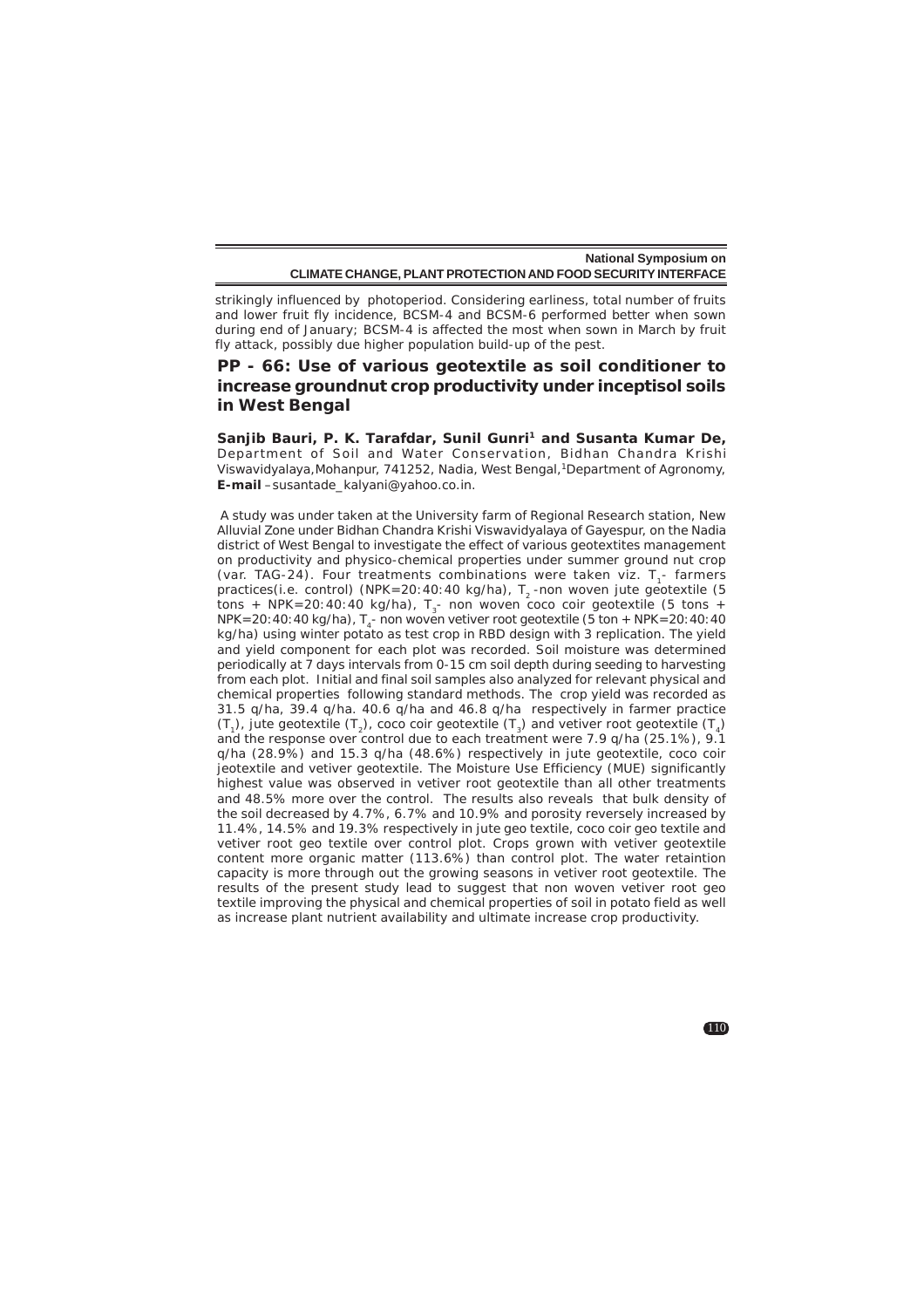# **PP - 67: Studies on target spot of** *Rauvolfia serpentina* **caused by** *Corynespora cassicola*

**Elvera Momin, B.Dasgupta, Palash Chandra Paul, Jayanta Saha and Srikanta Das,** Department of Plant pathology, BidhanChandra Krishi Viswavidyalaya, Mohanpur, Nadia, 741252, West Bengal, India, **E -mail:**b\_dasgupta25@yahoo.co.in

Several biotic and abiotic factors limited the production of Medicinal plants. The pathogenic diseases caused significant damage of the crops as well as reduced the quality of the produces and their market value. Rauvolfia serpentina suffers from many fungal diseases - leaf spotting and blight caused by Rhizoctonia solani (anamorph of *Thanatephorus cucumeris*), *Pseudocercospora rauwolfiae-serpentinae, Periconia macrospinosa*, foliage diseases and inflorescence disease caused by *Macrophomina phaseolina, Phomopsis sethii* and *Mycosphaerella rouvolfiae*; viral diseases - severe mosaic and stunting of the whole plant which was transmitted by sap inoculation on *Nicotiana tabacum* cv. White Burley, *N. rustica* and *N. glutinosa*. In this paper, symptoms of target spot disease and isolation of the pathogen were made. Confirmation of the causal pathogen *Corynespora cassicola* causing target spot of Rauvolfia serpentine were established through Koch's postulate. Morphometric characters of the pathogen were also studied. Fixed plot survey revealed that the lowest disease, both % disease index and % disease incidence were recorded during May- August and highest during March- April. The antagonistic potential of isolates of *Trichoderma harzianum* and *Trichoderma viride* collected from All India Net Working Project on Betelvine Laboratory were tested against the pathogen on PDA medium by Dual Culture Plate Technique. The antagonistic potential of Trichoderma against the above pathogens showed that both the isolates were more or less effective under in vitro conditions.

## **PP - 68: Multiple disease resistance in wheat and triticales and utilization of sources of resistance over past one decade in India**

**D.P. Singh, A. K. Sharma, K. S. Babu and S.S. Singh,** Directorate of Wheat Research, Karnal (Haryana) 132 001,India, **E -mail:**dpkarnal@gmail.com

Host resistance has been utilized quite effectively in wheat and Triticales and there has not been any epidemic of wheat rusts and other diseases over past three decades in India in spite of threats from evolving pathotypes. It has been possible due to vigorous screening of pre coordinated yield trial entries in Initial Plant Pathological Screening Nursery (IPPSN) against leaf, stripe and stem rusts as well as leaf blight at hot spot multilocation and later coordinated yield trial entries in PPSN for three years against major diseases like rusts, leaf blight, Karnal bunt, powdery mildew, loose smut, flag smut, hill bunt, head scab, foot rot and cereal cyst nematode as well as major insect pests. The material found resistant to rusts and other diseases in PPSN as well as other international nurseries is again tested for confirming resistance in Elite PPSN and Multiple Disease/ Insect Pests Screening

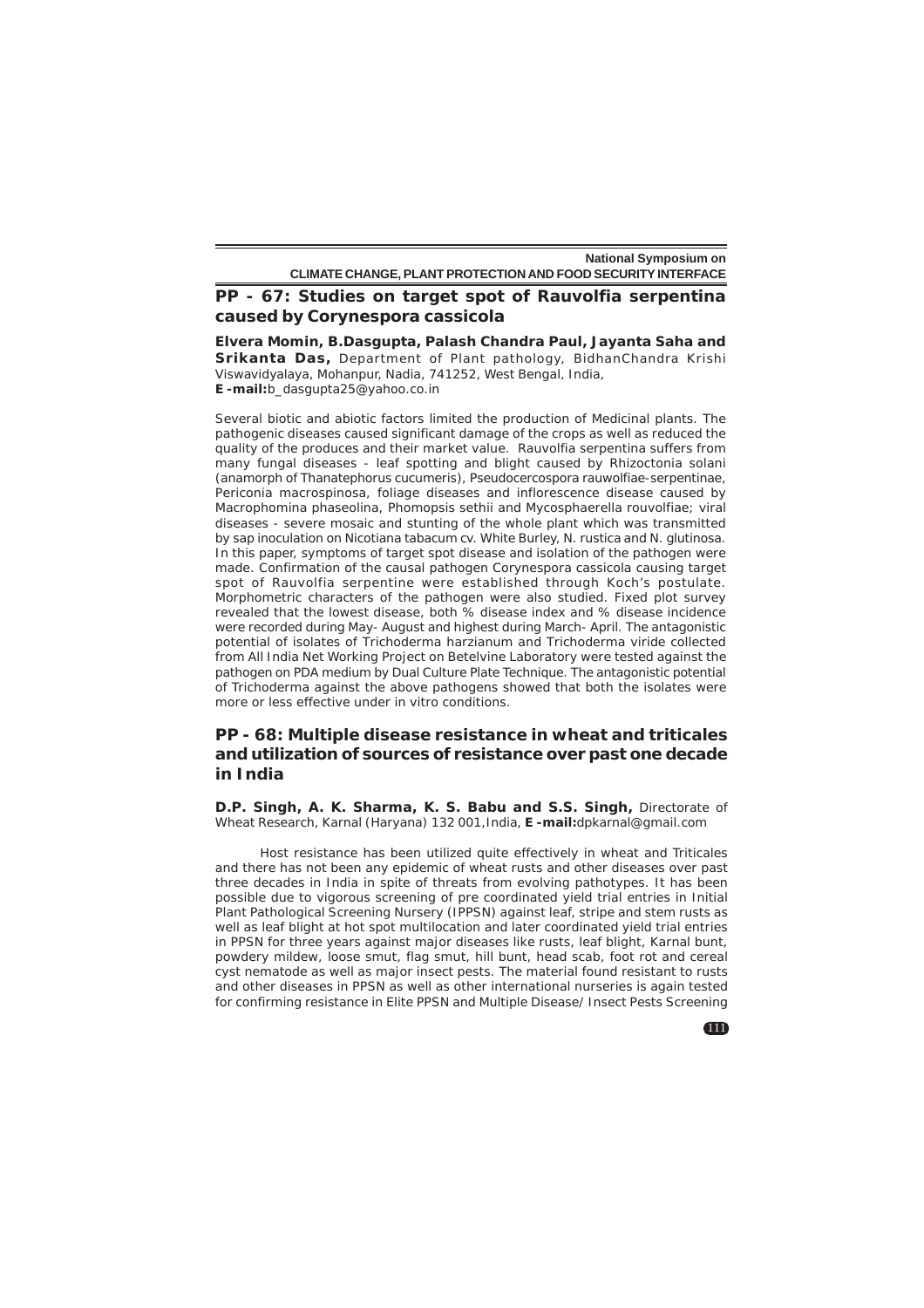Nursery. The entries identified as confirmed sources of resistance are contributed in National Genetic Stock Nursery (NGSN) planted every year at 30 major wheat breeding centres all over India along with passport data, for their utilization in breeding for disease and insect pests resistance. Since 1997-98 till 2008-09 crop seasons, a total of 398 genotypes of wheats (Triticum aestivum, T. durum and T. dicoccum) and Triticales have been contributed in NGSN. Out of these, 385 genotypes have been utilized in the range of 4.0-63.6 per cent at different breeding centres. A number of such genotypes are figuring in the parentage of pipe line material in NIVT and AVT trials of wheat and Triticales and also in case of recently released varieties, DBW 14, DBW 16, DBW 17, HD 2888, PBW 527, PBW 533, Raj 4083 and RAJ 4083. A number of genotypes were also found to possess combined resistance to diseases and insect pests. Besides these, some have been registered as genetic stocks. The seed of these genotypes has been deposited in gene bank at DWR Karnal and NBPGR New Delhi along with passport data.

The genotypes utilized most at different breeding centres are: Bread wheat (*T. aestivum*): DBW 18, DBW 28, DWR 240, DL 547-2, GW 276,HPW 217, HPW 237, HPW 42, HPW 89, HS 460, HD 2851, HD 2830, HD 2784, HD 2777, HD 2747, HD 2770, HD 2760, HD 2747, HD 2590, HD 2747, HD 2639, HD 2618, HD 30, HD 2937, HD 2962, HI 1436, HI 1462, HPW 191, HPW185, HPW 155, HP 1731, HP 1749, HP 1744, HS 468, HS 240, HS 295, HS 318, HS 240, HS 295, HS 345, HS 375, HS 485, HS 490, HW 3018, HW 1081, HW 3082, HW 3064, HW 3083, HW 2017, HW 3027, HW 3067, HW 3083, HW 2045, HW 2007, HW 2044, HW 3033, HW 1084, HW 2004, HW 5021, HW 5102, HW 5204, K 9441, K 9107, K 9527, K 9351, NW 1012, NW 1012, MACS 2959, PBW 283, PBW 343, PBW 373, PBW 486, PBW 493, PBW 498, PBW 525, PBW 554, PBW 550, PBW 549, PBW 530, PBW 475, PBW 64, PBW 570, PBW 573, PBW 585, Raj 4028, Raj 4027, Raj 3777, Raj 4012, Raj 3856, Raj 3896, Raj 3765, UAS 295, UP 2632, UP 2400, UP 2481, UP 2473, UP 2425, UP 2687, VL 890, VL 868, VL 804, VL 892, WH 1021. Durum wheat (T. durum): AKDW 4155, MACS 6145. Khapli wheat (*T. dicoccum*): MACS 2956.

The identification of resistant genotypes and their utilization by wheat and Triticales breeders will go long way in managing the diseases and insect pests through deployment of resistant varieties and will continue to pay dividends to farmers, reduce cost of cultivation by curtailing use of pesticides and provide cleaner environment in India.

# **PP - 69: Effects of different levels of nitrogen under different fertility gradient soil on foliar disease severity of potato and yield were determined on field condition**

**Sunita Mahapatra, Srikanta Das and P.S.Nath,** Department of Plant Pathology, Bidhan Chandra Krishi Viswavidyalaya, Mohanpur, Nadia, India, **E -mail:**sridas\_bckv@rediffmail.com

112 Leaf blight, leaf blotch and multiple disease complex were minimize in high fertility gradient soil as compare to other gradients and control except late blight of potato. Among the three nitrogen levels early blight, leaf blotch and multiple disease complex were decreased in high nitrogen doses (250kg/ha) except late blight. Interaction between four different soil gradients with three nitrogen doses showed minimum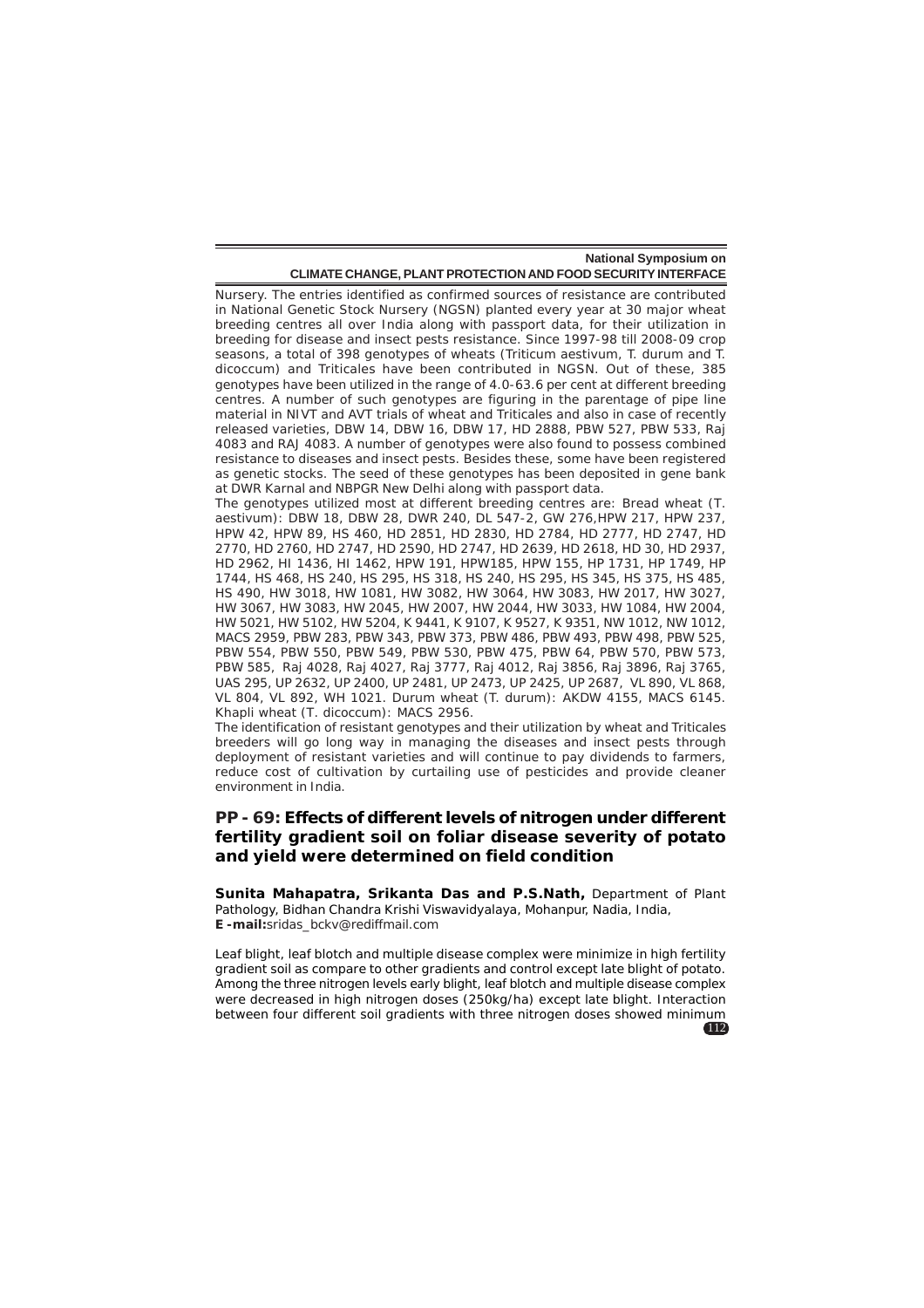late blight severity in moderate fertility soil with low nitrogen dose, minimum early blight severity in high fertility gradient soil with medium nitrogen dose and minimum leaf blotch in both high nitrogen and soil fertility gradient condition. Where as multiple disease complex was also minimum in both high nitrogen and fertility gradient field condition. Yield (t/ha) also maximum in both high nitrogen and high fertility gradient condition.

## **PP - 70: Influence of weather parameters on pheromone trap catches of** *Spodoptera litura* **in groundnut ecosystem**

**T. Murali Krishna, K.Devaki, T.Prathima and K.Raja Reddy,** Regional Agricultural Research Station (ANGRAU), Tirupati, Chittoor district, Andhra Pradesh-517502,India, **E-mail:** murali\_tirupati@rediffmail.com.

Field experiments were conducted at Regional Agricultural Research Station, Tirupati during 2006-09 to study the influence of various weather parameters like maximum, minimum temperature, Relative humidity, rainfall, sunshine hours and wind velocity on the pheromone trap catches of *Spodoptera litura* (Fabr.) on groundnut. Correlation analysis of *S.litura* with weather parameters of 2006-07, 2007-08, 2008-09 and 2009 indicated no significant influence was noticed during 2006-07. During 2007, maximum temperature (0.5209) had significant positive influence and evening relative humidity (-0.5460) had negative influence on moth catches of *S. litura*. During 2008-09 season morning relative humidity (0.4407) had a significant positive correlation. During Kharif, 2009 season all the weather parameters collectively influenced moth catches to the extent of 75.30% and both temperatures had significant negative correlation, relative humidity, rainfall and rainy days had a significant positive correlation on moth catches of *S. litura*. Field incidence of 24.39 per cent defoliation due to *S. litura* was reflected earlier by high moth catches of *S. litura* in October, 2009 on Kharif groundnut which was sown on 30th July, 2009.

# **PP - 71: Evaluation of phyto-extracts against** *Rhizoctonia solani* **Kuhn. inciting sheath blight of rice**

**Ranjan Nath and Alok Kumar Mathato,** Department of Plant Protection, Palli Siksha Bhavana, Visva-Bharati, Sriniketan, West Bengal, India, **E -mail:**nath\_ranjanl@indiatimes.com

Rice sheath blight is regarded as an internationally important disease that is second only to the rivals the blast disease, particularly since the introduction of high yielding varieties in the 1960s. The fungus,*Rhizoctonia solani* Kuhn*.* is the cause of rice sheath blight. Yield losses due to this disease is reported to range from 5.2 to 50.0 per cent depending on environmental conditions, crop stages at which the disease appears, cultivation practices and cultivars. Sheath blight disease incited by *Rhizoctonia solani* Kuhn., the imperfect stage of *Thanetophorous cucumeris* (Frank) Donk, was first recorded as minor disease of rice in West Bengal. Later the disease was referred as major ones in West Bengal. The use of resistant varieties, though very effective over a period, they are not easily available always, and even where available, they may succumb soon to a newly emerged virulent race of the

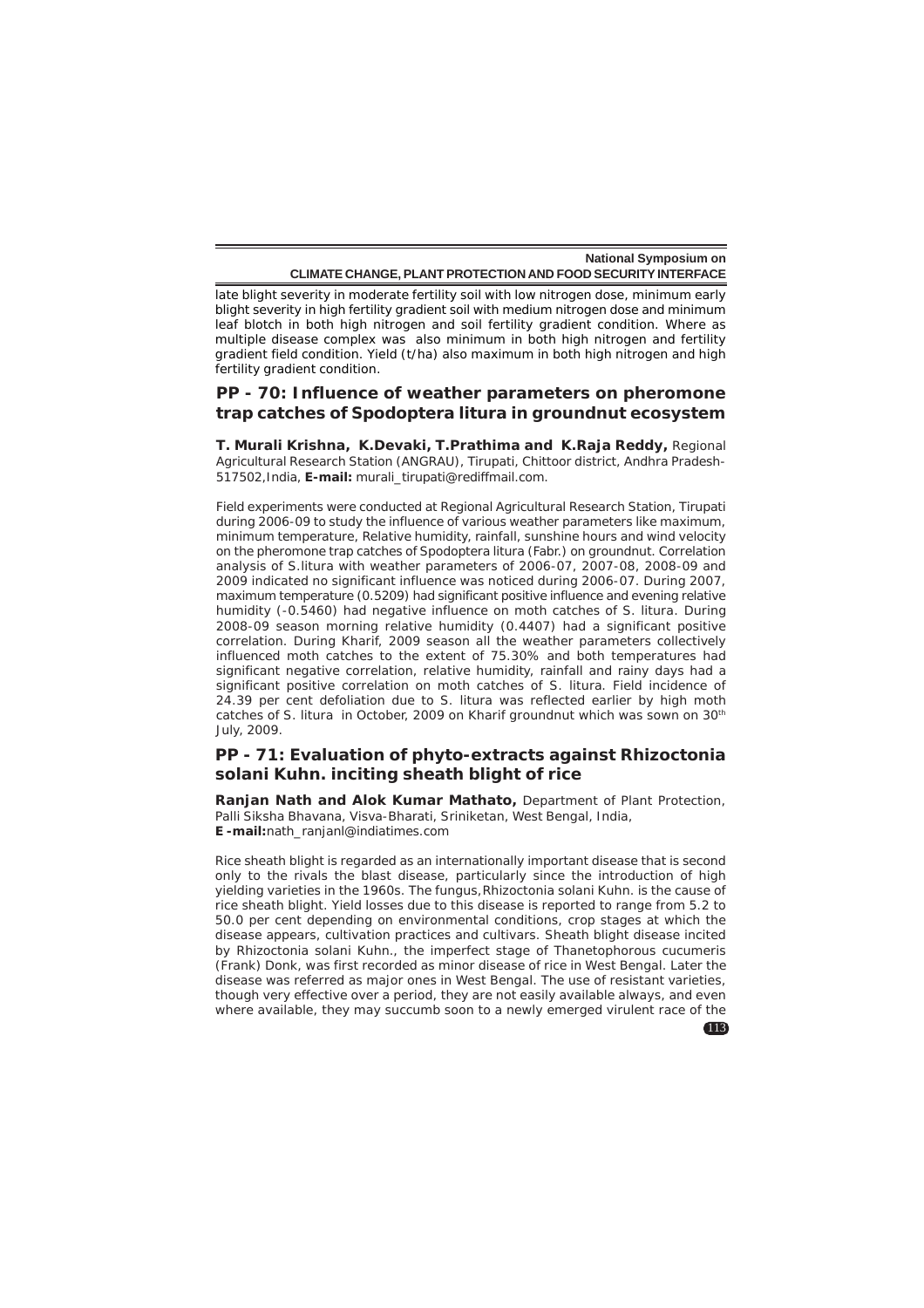pathogen. So, one has to depend on chemical control quite often. But the chemicals are not an eco-friendly option for the management of plant diseases. Further, the chemicals applied, often create hazards to other beneficial and antagonistic organisms.

Therefore, in the present study six different phyto-extracts and a control without any phyto-extract were evaluated in field condition against the rice sheath blight disease. The results clearly indicated that all the phyto-extracts gave significantly lower per cent disease index (PDI) as compared to the control (33.70). Among the treatments neem extract showed minimum PDI (16.83) followed by turmeric (17.80), and *Lantana camera* (19.36). But there were no significant differences (CD at 5%) among the PDI for neem, turmeric and *Lantana camera*. The per cent decrease in PDI is also highest in neem extract (50.05%) followed by turmeric (47.18%), and Lantana camera (42.55%).The results also revealed that all treatments gave significantly higher yield as compared to control (29.99 q/ha). Neem extract gave highest yield (46.61 q/ha) followed by *Lantana camera* (42.60 q/ha) and turmeric (42.30 q/ha). The per cent increase in yield was highest in neem extract (35.66) followed by *Lantana camera* (29.60) and turmeric (29.10).

### **PP -72: Allamanda compounds are fungicidal to some important plant pathogens**

#### **Md. Shamsur Rahman, H P Seal, M Tahasinul Islam and M B Meah,**

Department of Plant Pathology and Chemistry, Bangladesh Agricultural University, Mymensingh 2202, Bangladesh, **E-mail:** bmeah@yahoo.com.

Allamanda cathertica is a recognised medicinal plant. Its extract has been proved effective in controlling Phomopsis vexans including other fungi. Allamanda leaves are also source of compounds which act as antifungal agent. Isolation of compounds of Allamanda and activity of these compounds against the target pathogen have been done. TLC and column chromatographic technique was employed to isolate the compounds. In the year 2007-2008 we were able to separate some single compounds from Allamanda extract. After different requisite studies of the compounds like m.p., R<sub>f</sub> values, IR spectroscopy, specific rotation and finally mass spectroscopy we identified one of the compounds as plumieride. Its structural formula and configuration was also found out. Allamanda leaves were extracted by sox let, and repeated TLC and column chromatographic technique were employed. Finally the fraction consisting mixed solvent of ethyl acetate and methyl alcohol (9 : 1, 17 : 3) eluted the plumieride. The  $R_f$  value of this compound was 0.58 – 0.59 (CHCl<sub>3</sub>: CH<sub>3</sub>OH, 8 : 2). Its m.p. was found as 154- 159°C. Its molecular weight was ascertained as 470 from base peak of mass spectral analysis. The IR spectra of this compound shows all the expected major functional group including conjugated and non conjugated double bonds, carbonyl groups attached to carbon- carbon double bond (-CO-C=C), ester group etc .Bio- assay of plumieride was carried out and found that it inhibited the mycelial growth of Phompsis vexans (100%) effectively. Plumieride was also tested against some other fungi like Phytopthora capsici, Fusarium oxysporum. Rhizoctonia solani, Sclerotium rolfsii and finally it was found that plumieride was active against those fungi also. pH of aqueous solution  $(1.41 \times 10^{-7})$ 3M) of plumieride was measured and it was found to be 4.67. We extended our research to isolate more compounds other than plumieride by repeated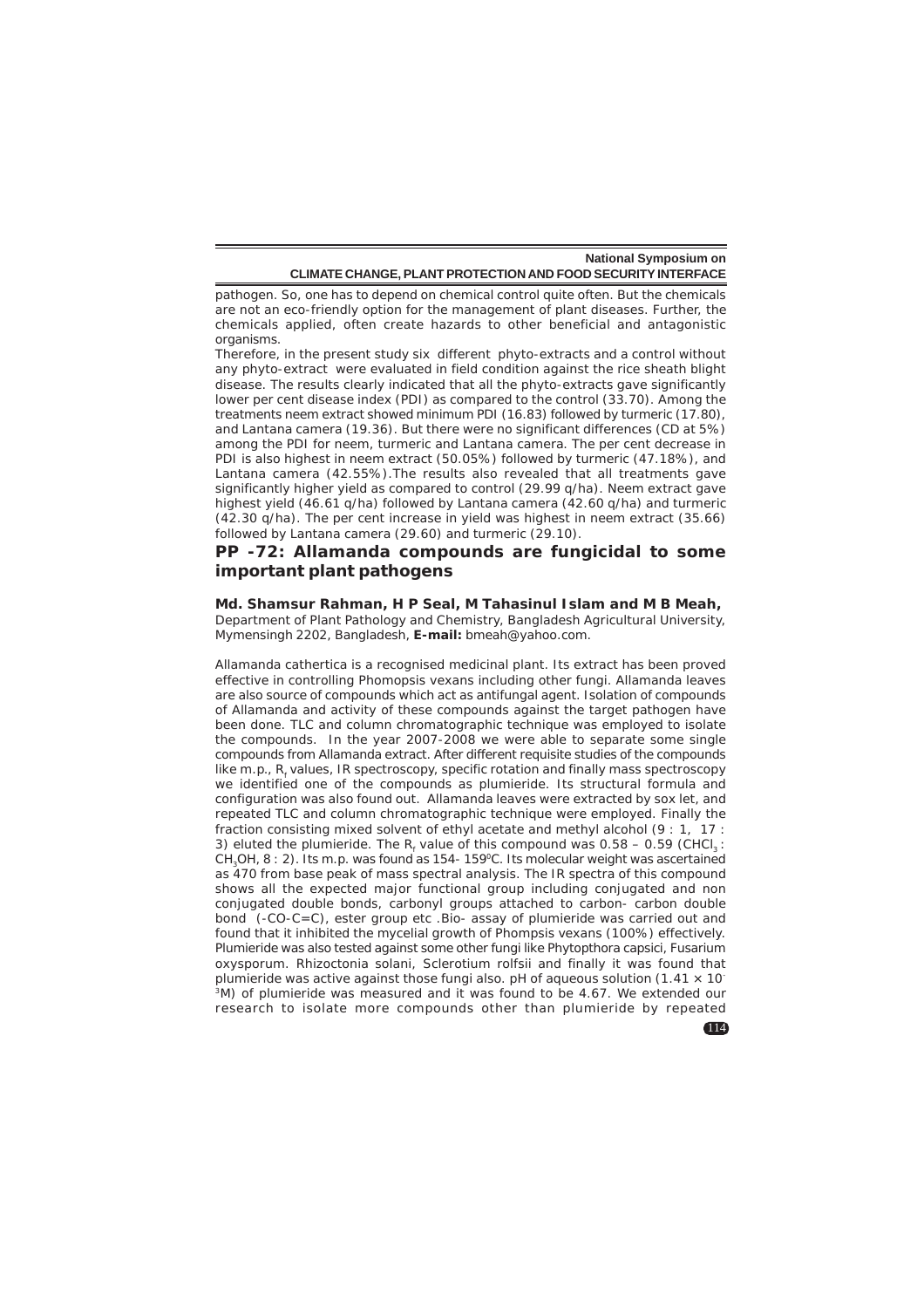chromatographic studies and so far more four single compounds were separated and tested againt *Phomopsis vexans*. All these compounds were found to be active against *Phomopsis vexans* in different extent (69% – 100% ). Their R<sub>f</sub> values were 0.60, 0.62, 0.60, 0.58 respectively. Their melting point was also determined and these are 142-152 ,145-157,115-123,142-153 respectively. IR and Mass spectral studies of these compounds are under way. We hope very soon, we can identify and can confirm structural characterization of some more compounds other than plumieride in allamanda extract. Allamanda tablets have already been formulated against major seed-borne plant pathogens, root knot nematode and some virus diseases of important crops.

# **PP -73: Effect of nutrition on the incidence of leaf curl virus disease of tomato (***Lycopersicon esculentum* **Mill.)under field condition**

**A.Somorjit Singh, P.S.Nath, Srikanta Das and B.K.De,** Department of plant pathology, Bidhan Chandra Krishi Viswavidyalaya, Mohanpur, 741252, Nadia, **E -mail:**parthasarathi\_nath@rediffmail.com

Leaf curl disease of tomato caused by tomato leaf curl virus appears in the plains of West Bengal every year in varying intensity causing loss in yield of the crop. Field trial conducted to study the effect of nutrition on the incidence of the leaf curl virus disease of tomato and yield during the year 2007-2008 and 2008-2009. Among the twelve nutritional treatments tested, treatment N:P:K:: 150:60:60kg-<sup>1</sup>ha + 64q/ha FYM + 34 q/ha. Vermicompost gave best result in regard to lowest disease incidence(21.50%) and higher fruit yield (351.67q/ha).

## **PP - 74 : Downy mildew disease risk of cucurbits by using weather and biological data**

**Diptanjan Ghosh Satyajit Hembrom,I.Bhattacharya and S.Dutta,** Department of Plant Pathology Bidhan Chandra Krishi Viswavidyalaya, Mohanpur-741252, Nadia, West Bengal, India, **E -mail:**indrabratabhattacharya@gmail.com

The cucurbits are of tremendous economic importance and are cultivated throughout the world from tropical to subtropical and temperate zones in an area of 8.5 million hectares in the world with production of 17.9 million ton (FAO, 2004). Biotic stresses are of paramount importance in causing economic losses in cucurbits. Among them, downy mildew is the most destructive climate sensitive foliar disease caused by the Oomycetes fungus, *Pseudoporonospora cubensis* (Berk.& Curt.) Rostov. especially in humid conditions. The time of initial infection will depend on the availability of inoculum and the favorableness of weather conditions. Heavy dews, fogs, frequent rains, and high humidity favor infection and rapid multiplication of the pathogen. When a film of moisture is present on a leaf surface, the asexual spores called sporangia germinate and give rise to motile spores (zoospores) which swim about

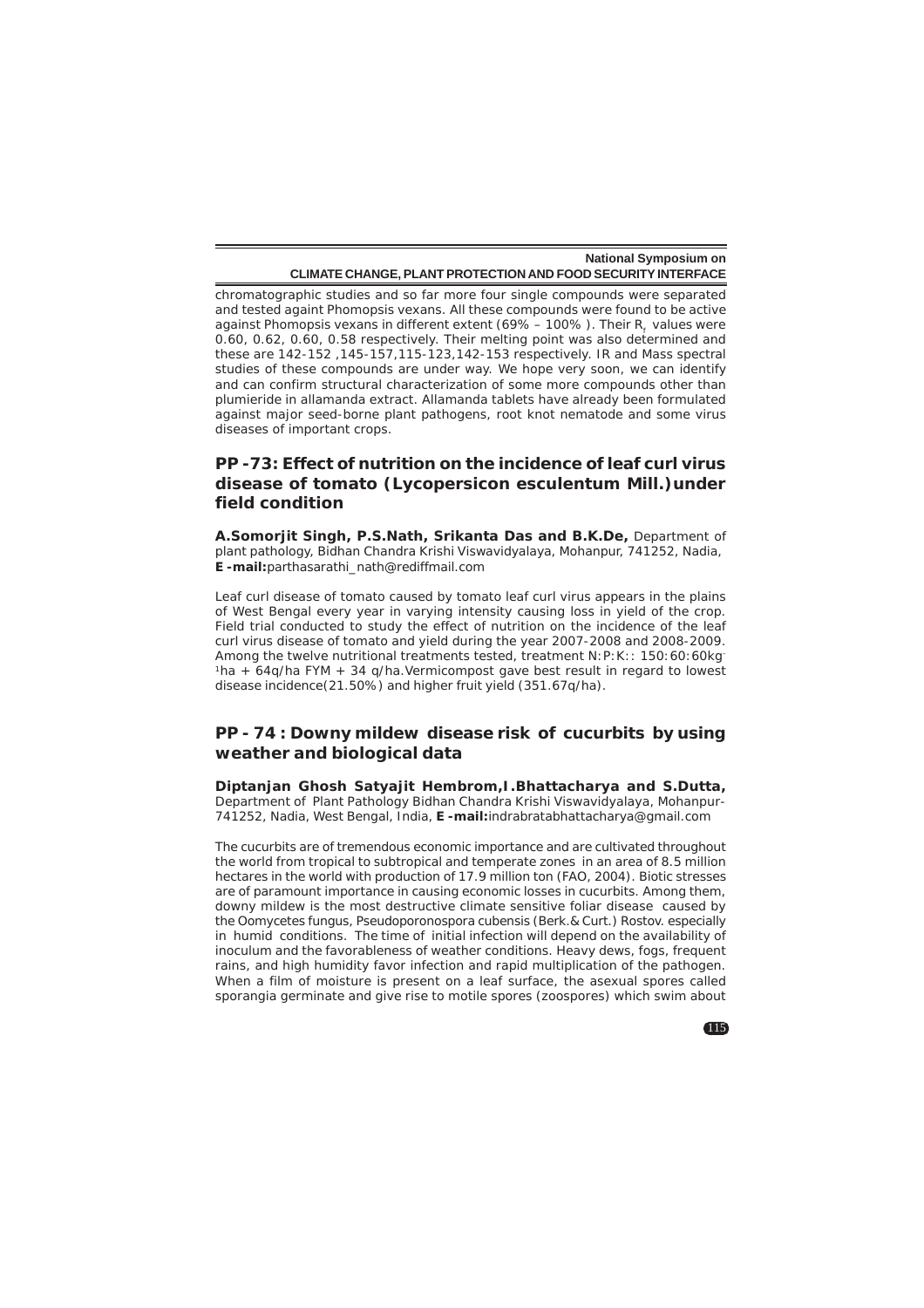for a while before they encyst and produce germ tubes that penetrate cucurbit leaves. Therefore, leaf wetness is critical for infection and spread of the disease under wide range of temperature 5-30 degree centigrade. Downy mildew disease of cucurbits epidemiology depends on the time of inoculum arrival i,e onset of disease and frequency of favorable weather conditions for further spread of disease in the field. Risk refers to the potential spread and development of disease in the cucurbits growing areas. By using 7-day recording Burkard spore trap near crop field population build up of cucurbits downy mildew pathogen has been assessed. Quantification of inoculum threshold level requires for the onset of the disease and epiphytotic development employing statistical relationship it is possible to quantify the pathogen load significant with respect to a particular set of weather condition and assessing the disease risk period. Crop-Weather-Disease relationship has been established in field condition by cultivating three different Cucurbits namely Cucumber Ridge gourd Bitter gourd in autumn-winter&spring-summer season which exposed them under variable weather regime. To understand the behavior of pathogen Pseudoperonospora cubensis an experiment was set up under controlled environmental condition with variable temperature and moisture regime in growth chamber. With the generated biological and weather data, an attempt has been made to develop a model to predict the onset and assessment of the spread of the Downy Mildew disease under new alluvial agroclimatic zone of West Bengal.

# **PP - 75 : Effect of dates of sowing and moisture regimes on incidences of aphid,** *Lipaphis erysimi* **(Kalt.) in rape and mustard**

**S. A. Khan and S. Jha**, Department of Agricultural Meteorology and Physics and Department of Agricultural Entomology, Bidhan Chandra Krishi Viswavidyalaya, Mohanpur-741252,India, **E-mail:** sakhan\_bckv@sify.com.

Mustard aphid,*Lipaphis erysimi* (Kalt.), incurring a yield loss of as high as 90 %, is affected by weather conditions prevailing during the growing season of host crop. In view of dependence of growth of aphid on weather, research works have been intensified for development of forewarning system based on agrometeorological parameters. For the present study, which was aimed at to evaluate dynamics of aphid incidences in rape and mustard varieties sown on different dates and grown under rainfed and irrigated conditions and to develop weather based systems for its forewarning, field experiment was conducted in the 'C' Block Farm of Bidhan Chandra Krishi Viswavidyalaya, Kalyani (22°57´N; 88°20´E ; 9.75 m a.m.s.l.) during winter season of 2004-05 with two moisture regimes viz., rainfed and irrigated as main plots, six dates of sowing viz., 1 October, 8 October, 15 October, 22 October, 29 October and 5 November as subplots and 3 varieties of rape and mustard viz, 'Binoy', 'Sita' and 'Varuna' as sub-sub plots, replicated 4 times and designed in split plot. Results revealed that due to variation in dates of sowing and moisture regimes there were large differences in aphid population. On an average, aphid

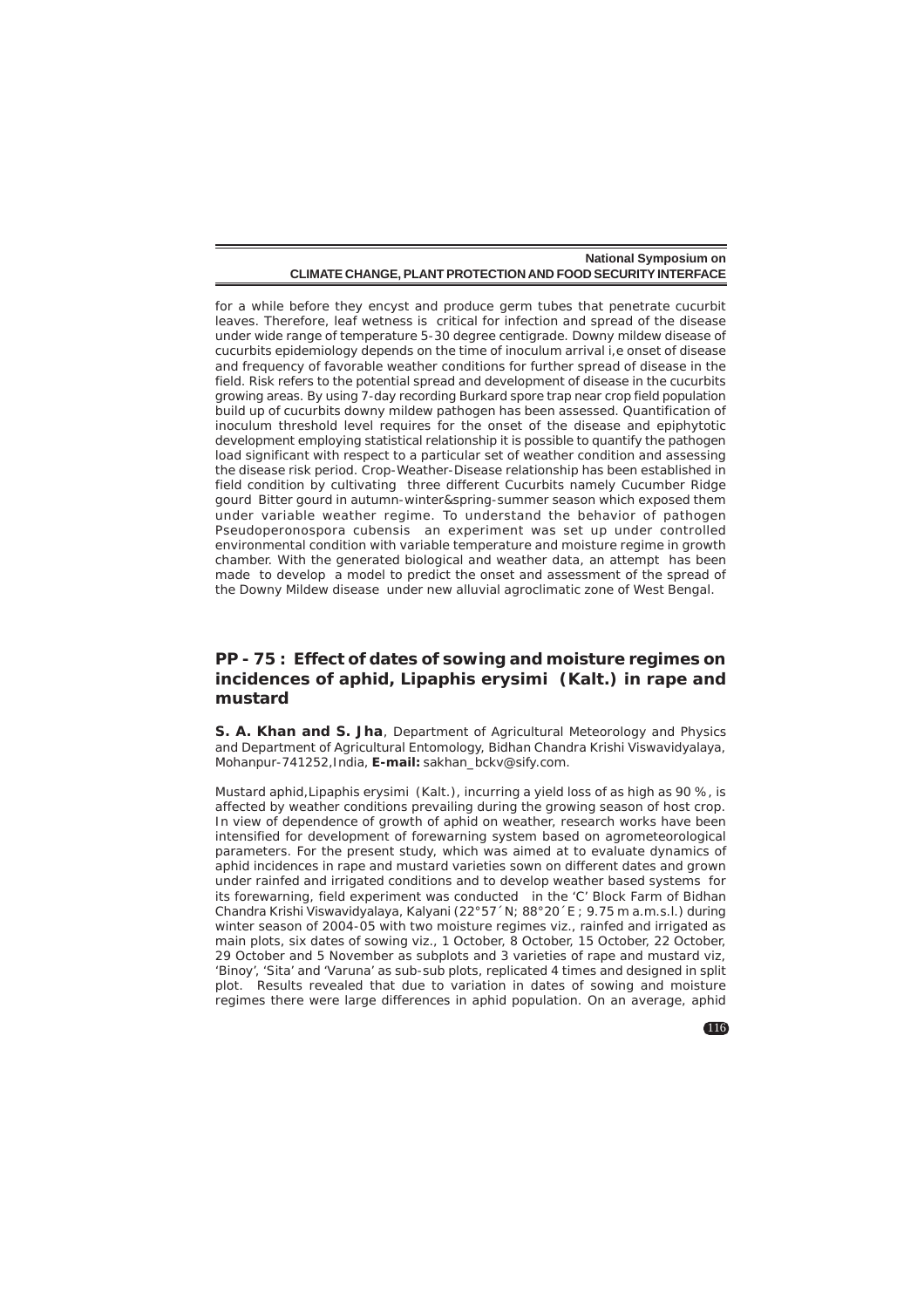population over all the varieties under study was lowest in crop sown on 1 October, while it was highest in crop sown on 5 November. The highest incidence of aphid was observed in 'Binoy', followed by 'Sita' and 'Varuna'. Aphid population was consistently greater in crops grown under irrigated condition than those under rainfed condition. With delay in sowing, there was a gradual increase in aphid population. In case of crops sown during 1 to 15 October, aphid population did not attain ETL level (e"30 aphids per plant), whereas in crops sown during 22 October to 5 November, there were severe infestations of aphid (e"30 per plant). First incidence times of aphid over all the varieties and moisture regimes varied from 19 November to 3 December, depending upon dates of sowing. In case of crops sown during 1 to 15 October, the periods of aphid activity was found to occur during 19 November to 31 December, while in crops sown from 22 October to 5 November, aphid activity prevailed during the period from 9 November to 21 January. Crops sown during 1 to 15 October did not require any spraying, but when sown during 22 October to 5 November, spraying was necessary. Weather conditions associated with aphid incidences in crops sown over different dates and moisture regimes have been identified. Maximum temperatures of 25.6 to 28.6  $\degree$ C, minimum temperatures of 14.7 to 18.3  $\degree$ C and mean temperatures of 20.1 to 23.4  $\degree$ C were associated with first incidence of aphid. On the other hand, maximum temperatures of 25.5 to 26 °C, minimum temperatures of 9.2 to 10.4 °C and mean temperatures of 17.3 to 18.2 °C favoured the incidence of aphid at ETL (e"30 aphids per plant). These weather thresholds along with medium range weather forecasts of 4 days as available from IMD can be useful to forewarn aphid for farmers. Results further suggest that to escape aphid incidence at e"ETL, rape and mustard crops need to sown by 15 October and crops sown beyond this date are adversely affected, producing significantly lesser seed yield. Seed yield was highest in crop sown on 15 October and in crops sown beyond this, there was a gradual and significant reduction in seed yield in all varieties grown under both rainfed and irrigated conditions. When aphid population worked out over different phases of growth of crop, it was evident that in case of 'Binoy', aphid population was highest during ripening phase (end of flowering to maturity), followed by reproductive (first flowering to end of flowering) and vegetative phases (emergence to initiation of flowering), whereas in 'Sita' and 'Varuna', aphid population was highest in reproductive phase, followed by vegetative and ripening phases. Thus it is concluded that weather conditions as identified, which together with medium range weather forecasts, could be useful tools for forewarnings of first and ETL incidence times of aphid in rape and mustard crops grown in the New Alluvial Zone of West Bengal.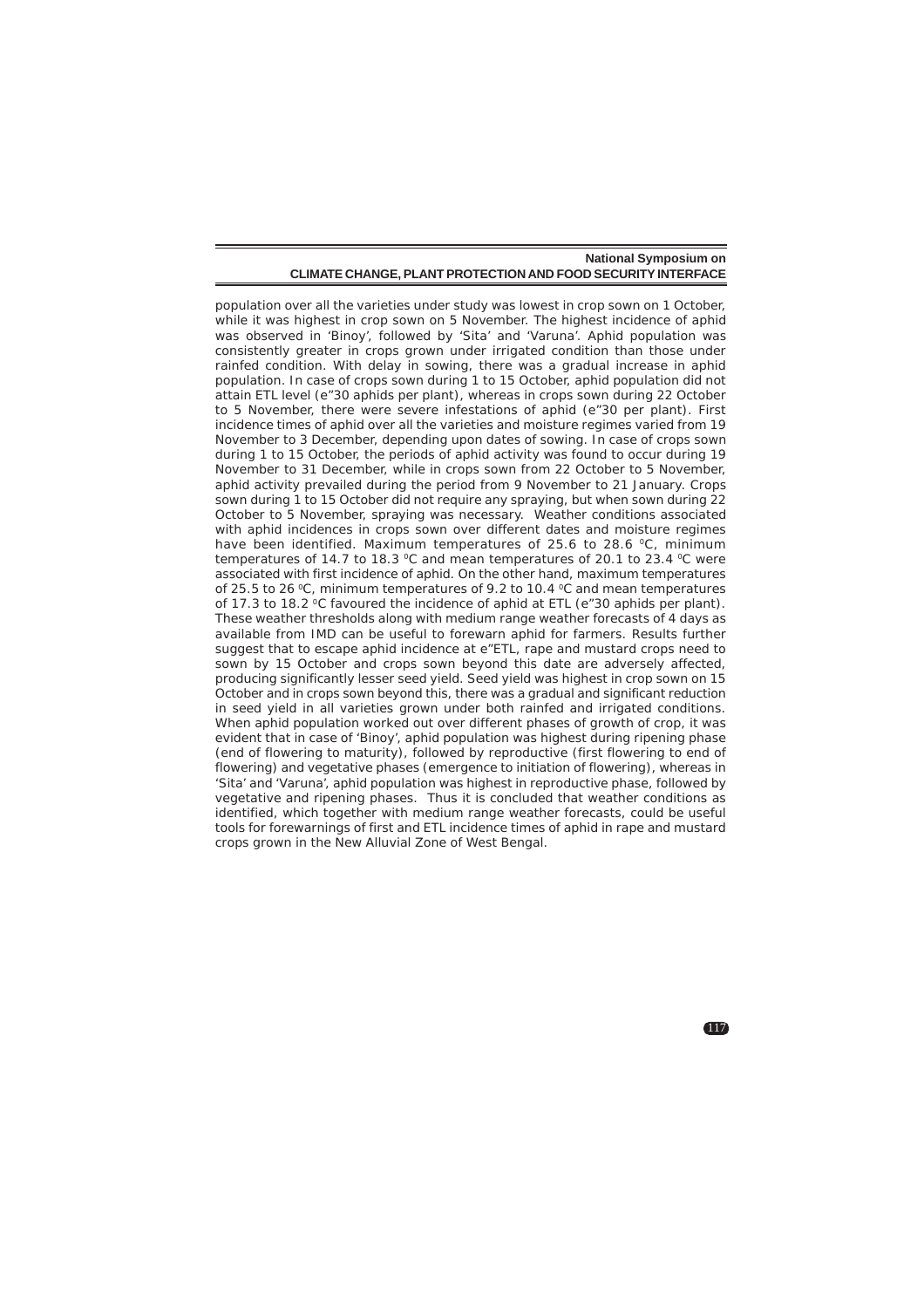## **PP - 76 :Effect of ramederma plus on growth of yield of chilli**

**S.P.Bhattacharyya, B.Bhattacharyya, M.Basu, M.Biswas,** Kalyani Nadia - 741235,West Bengal,**E -mail:**basu\_mb00@yahoo.com.

An experiment was carried out at District Seed Farm, Bidhan Chandra Krishi Viswavidalaya, Kalyani, West Bengal on medium sandy loam fertile soil during Rabi season, 2008 to study the effect of *Trichoderma viride* (commercial formulation named as Ramederma Plus) on the growth and yield of chilli (var- BCCHSL – 4). The experiment was bid out in Randomized Block Design with seven treatment replicated thrice. After fertilizing the plot with recommended dose of one and half month old seedling was transplanted during the last week of December and harvesting started from last week of February. The result clearly indicated that the treatments were only soil application, only root dipping ,single spray only, soil application with root dipping, soil application with root dipping a single spraying, soil application and root dipping and followed by triple spraying at 15, 20,45 DAT.The result clearly indicated that the treatment  $T_5$  (Soil application and root dipping followed by single spray at transplanting time 30 DAT respectively showed the best performance so far as the height, growth, canopy, yield parameter of yield is concerned.

# **PP - 77: Mealy bug infestation in jute and mesta crop- A case study**

**S. Satpathy, B.S. Gotyal, T. Ramasubramanian, S.K. Bhattacharyya and S.K. Laha,**Central Research Institute for Jute and Allied Fibres, Barrackpore-700120, West Bengal,India, **E -mail:**satp1@rediffmail.com

Mealy bugs are economically important, soft bodied, sap sucking pests worldwide.They inflict direct damage to crops by feeding and some species act as vectors in transmission of plant diseases. It is a polyphagous pest which appeared recently and has attained the status of serious pest in wide range of agricultural and horticultural crops. Although this pest was reported to infest jute and mesta, not to that extent as it is in other crops. During 2009, summer season a survey was conducted in Bashirhat sub-division of North 24-Parganas to assess the extent and causes of mealy bug outbreak. The plant infestation in jute (cv. JRO-524) was 60-80% with average intensity of 2-3 in 0-4 scale, while it was 60% and 4 respectively in case of mesta (cv. Local). Other crops badly damaged in the locality were sesamum and okra. The damage of such proportion in the early crop growth (40-65 days old) was unprecedented. An insight into the weather parameters persisting during the past 6 years indicated that compared to the previous years there was increase in the maximum and minimum temperature and decrease in rainfall and number of rainy days from January to May. The warm and dry condition during the summer may be the pre-disposing factor for mealy bug outbreak in jute

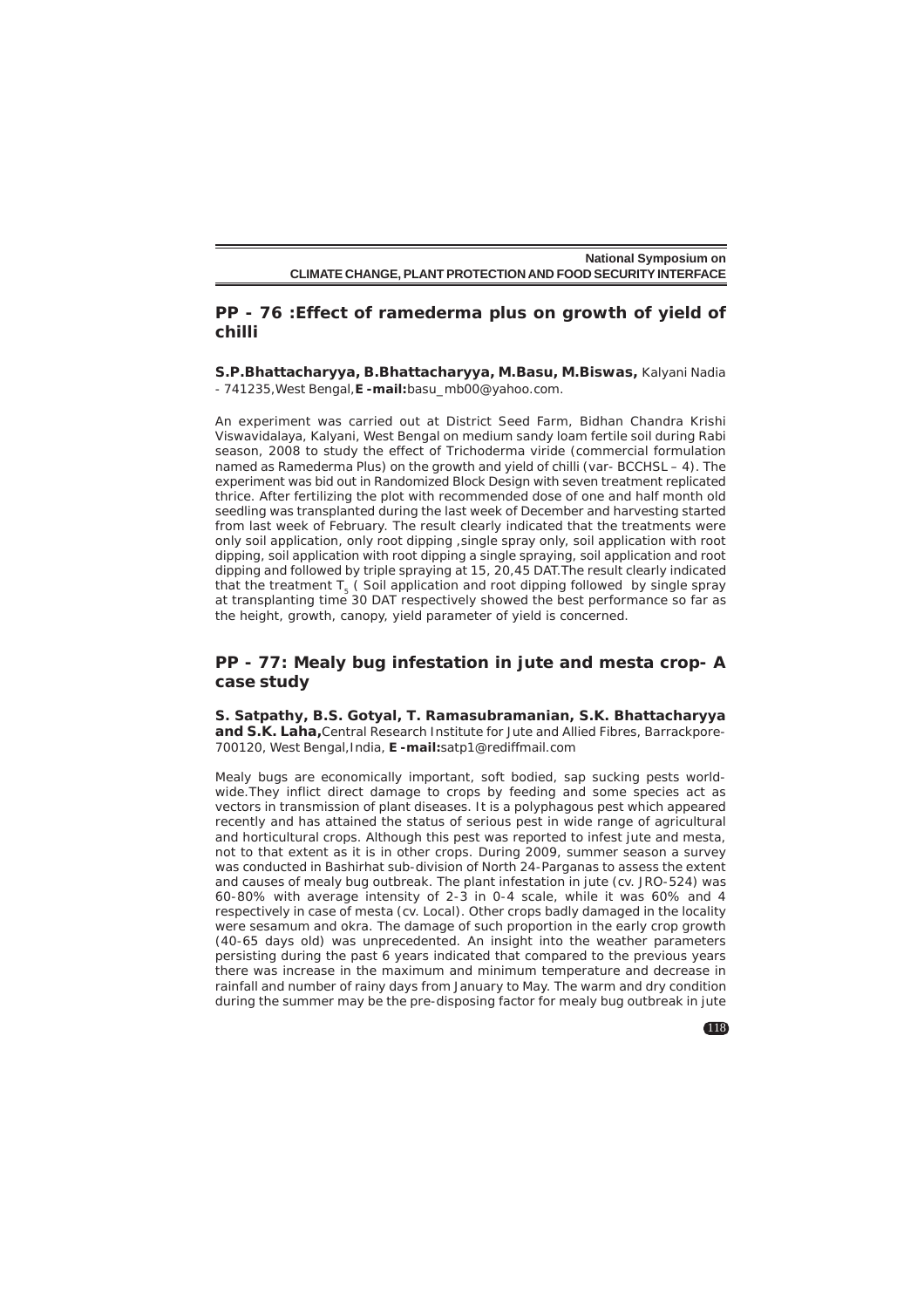and mesta. In addition to the earlier two reported species i.e. Ferrsia virgata Ckll and Pseudococcus filamentosus var. corymbatus, it was identified as *Phenacoccus solenopsis Tinsley*.

The farmers used wide array of insecticides (synthetic pyrethroids, organophosphates, phenyl pyrazoles and neonicotinoids) without any appreciable result. In the other hand repeated insecticide spray suppressed the natural enemy activity favouring the pest activity. In this context, the changing climatic factors may be the possible cause of outbreak of mealy bug in the early crop of jute and mesta. The multiplication of the insect under favourable condition almost nullified the effect of insecticides.

The ever increasing pestilence of mealy bug on new crops and regions is a major concern. There is a need to analyse the exact cause of the sudden pest upsurge and devise basic and applied strategies to combat the pest in an economically sustainable manner.

## **PP - 78 : Fungicide tolerance of rice sheath blight pathogen,** *Rhizoctonia solani* **Kuhn and its management**

**B. N. Panja, A. Das and J. Saha**, Department of Plant Pathology, Bidhan Chandra Krishi Viswa Vidyalaya, Mohanpur-741252, Nadia, West Bengal, India, **E -mail:**birenpanja@rediffmail.com

The sheath blight (c.o. *Rhizoctonia solani* Kuhn) is one of the most devastating and yield limiting diseases of rice. Incidence of this disease becomes sometime severe due to cultication of susceptible cultivars, wrong diagnosis of disease, improper selection of fungicide, dose, time and method of application and faulty agronomic practices. Besides, the development of fungicide resistant/ tolerant R. solani isolates may be other reason for poor performance of fungicides against sheath blight disease control. For the reason the study on population structures of R. solani in a particular area and their tolerance level to a particular group(s) of fungicides are the vital considerations in any fungicide resistance management programme. Keeping these background information in consideration, an experiment was conducted with ten R. solani isolates viz. RS - 1, RS - 2, RS - 4, RS - 5, RS - 6, RS -7, RS - 8, RS - 9, RS - 11 and RS -13 collected from different geographical areas to determine their level of tolerance in vitro to five commonly used fungicides viz. contaf 5 EC (hexaconazole), tilt (propiconazole), monceren 250 SC (pencycuron), bavistin 50 WP (carbendazim) and indofil  $M - 45$  (mancozeb) and to identify appropriate fungicide(s) for fungicide resistance management schedules against R. solani. Results of the experiment indicated that R. solani isolates collected from different geographical regions varied in tolerance to fungicides measured by toxicity index and EC 50. A particular R. solani isolate exhibited differential tolerance response to five different fungicides. Highest tolerances to propiconazole, hexaconazole, mancozeb, carbendazim and pencycuron were observed in isolates RS – 13, RS – 4, RS – 8, RS – 8 and RS – 6 respectively based on toxicity index. However, based on EC 50, isolate RS – 1 exhibited 13.4 times higher tolerances to propiconazole than low tolerant isolate RS – 2. Similarly, isolate RS – 4 had 6.9 times higher tolerance to hexaconazole than low tolerant  $\overline{RS} - 6$ ;  $\overline{RS} - 2$  with 2.9 times higher tolerance to

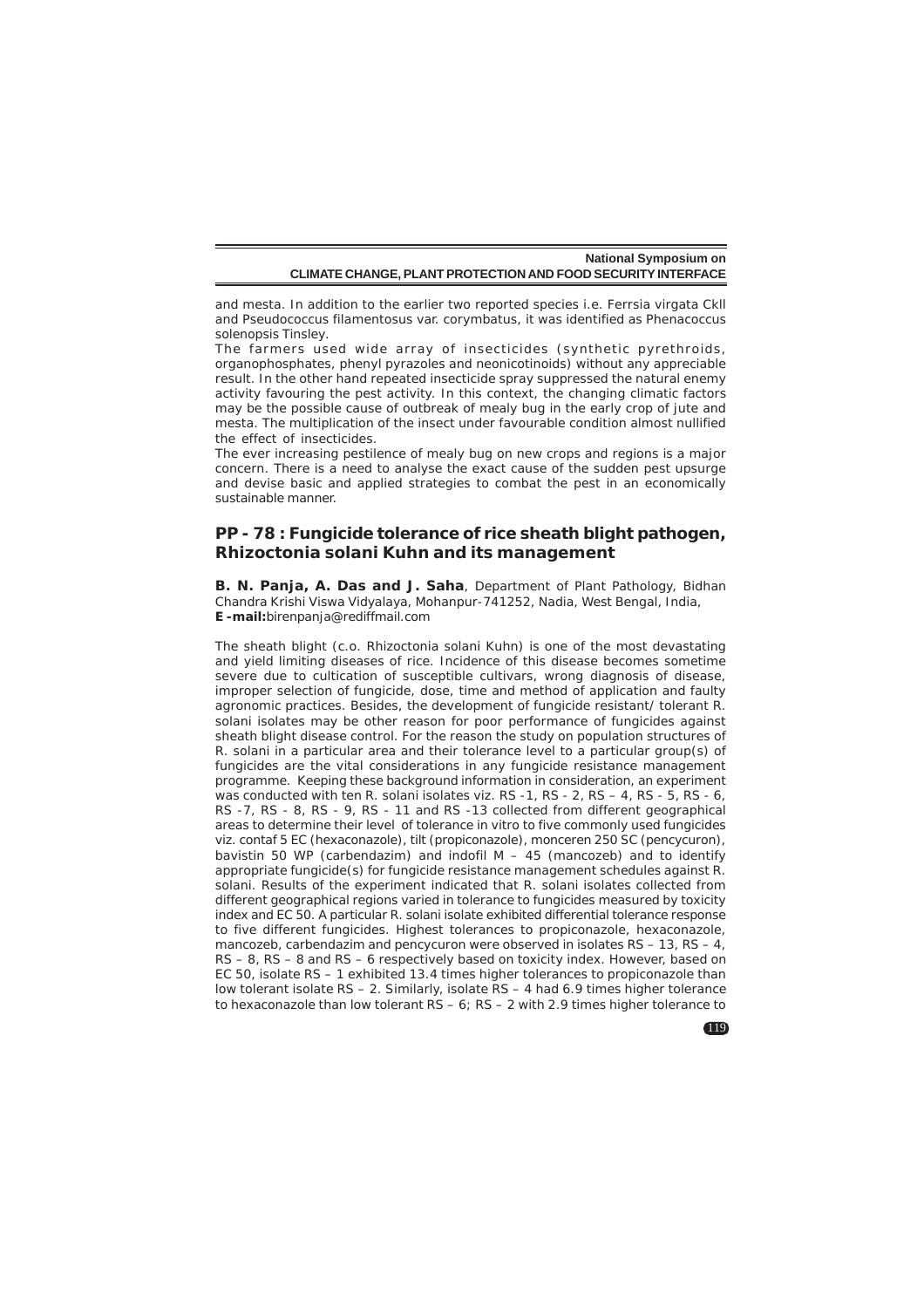mancozeb than low tolerant RS -9; RS-8 with 2.0 times higher tolerance to carbendazim than low tolerant RS- 11 and RS -5 with 64 times higher tolerance to pencycuron than low tolerant RS- 1. It was also revealed from the results that none of the isolates showed uniform tolerance to all the fungicides tested. So it may be proposed that the fungicide(s) against which a particular isolate exhibited low level tolerance can be identified as suitable fungicide(s) for the management of fungicide tolerance and can be incorporated as sole or in combination for developing spray schedule against sheath blight of rice.

# **PP - 79 : Population dynamics and varietal preference of mango fruit borer (***Autocharis albizonalis* **Hampson) in New alluvial zone of West Bengal**

P. Barma, M. Debnath<sup>1</sup> and S. Jha, Department of Agril. Entomology, Bidhan Chandra Krishi Viswavidyalaya, Nadia, West Bengal, 1 Nadia Krishi Vigyan Kendra, Gayeshpur, Nadia, West Bengal,India,**E-mail :**pranab.barma@gmail.com

The present investigation on mango fruit borer (*Autocharis albizonalis*, Hampson) was carried out in Regional Research Station of Bidhan Chandra Krishi Viswa Vidyalaya at Gayeshpur to study the varietal preference and population dynamics of this borer. It was observed that the infestation of this borer was not highly significant to the mango growers during the course of investigation. It was also noticed that the fruits in pea to marble size stage were mostly susceptible to the pest attack during the month of March to April. Peak fruit damage (3.81%) was observed during 3<sup>rd</sup> week of March in the year 2006, where as highest infestation was noticed (0.79%) during the last week of April in the year 2007.

For varietal preference, fifteen commercially grown cultivers were selected in a RBD model with Duncun Multiple Range Test to identify least infested mango cultivars by this borer. From the findings it can be inferred that among the commercial mango varieties Himsagar, Arka Anmol, Fazli and Langra were the mostly susceptible. It was also observed during the course of investigation that west direction was the most suitable site for highest intensity of fruit damage.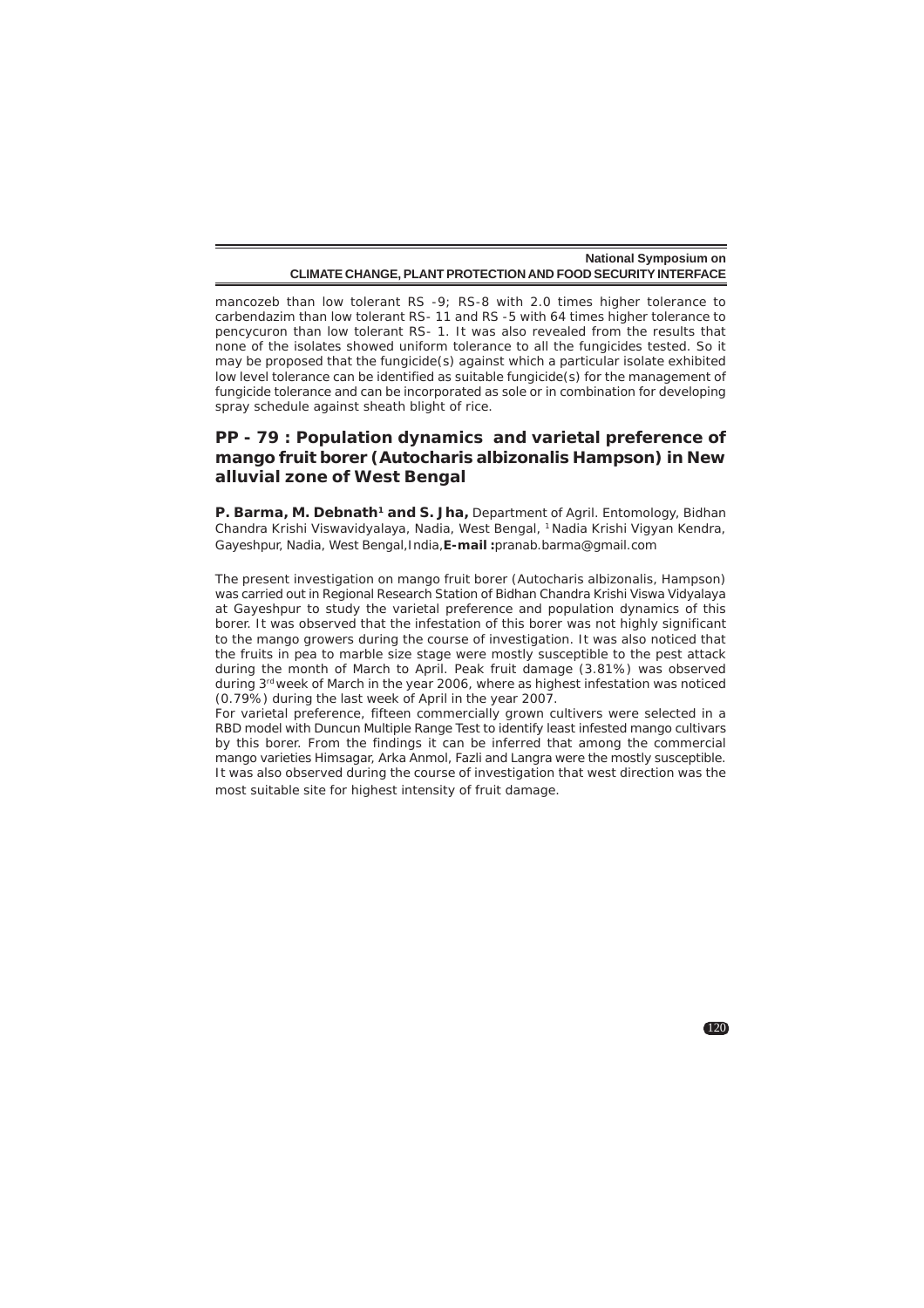# **PP - 80 : First report of a leaf blight disease of cabbage caused by** *Colletotrichum capsici* **(Syd.) E.J. Butler & Bisby 1931 in India**

## **S. Dutta1, P.P. Ghosh, S. Hembram, A. Roy Barman, S. P. Kuiry,**

K. Biswas<sup>2</sup> and A. Chatterjee<sup>1</sup>, Department of Plant Pathology, BCKV, Nadia-741252, 1AICRP on Vegetable Crops, BCKV, Kalyani, Nadia-741235, 2Rallis India Ltd., Kolkata, **E-mail:** subrata\_mithu@yahoo.co.in.

Cabbage is a commercially important vegetable in India. In Shrirampur village of Chakdah and adjoining areas of Nadia district, West Bengal, this crop was severely affected by a leaf blight disease during post kharif season, 2009. Initial symptoms were the appearance of minute pin-head, circular, brown lesions on the leaves, which resulted in blighted appearance in the course of time. Infection started 30- 35 days after transplanting of the cabbage seedling. The blighting was started from the leaf margins and rapidly covered more than half of the leaf area within seven days. The leaves of the severely infected plants dried prematurely, growth was restricted, and head was loosely fitted or not compact and size was also reduced. The disease occurred in second fortnight of October and caused losses to the extent of 25-30% in severely affected fields.

Isolations from the young and mature necrotic lesions on potato dextrose agar (PDA) invariably yielded a *Colletotrichum* species. The fungus initially produced white to grey mycelial growth. Acervuli were numerous, globose to saucer shape with large number of dark brown setae, the length of which ranging from 54.95- 102.30 µm (average 71.42 µm). Conidiophores were short, simple. Conidia were aseptate, fusiform, sickle shape and single celled. The size of the conidia varies from 17.01-26.82 µm (average 22.44 µm). Based on these morphological features the fungus was identified as *Colletotrichum capsici* (Syd.) E.J. Butler & Bisby 1931. To prove pathogenicity, 35-day old healthy plants, were sprayed with *Colletotrichum capsici* isolates in aqueous suspensions of 1.5 x 10<sup>6</sup> conidia/ml. Symptoms were observed 5-6 days after inoculation. After 10-12 days the original lesions had spread length-wise producing leaf blight symptoms. Control plants sprayed only with water remained healthy. *C. capsici* was re-isolated from the inoculated plants. This is the first record of *Colletotrichum capsici* on cabbage from India.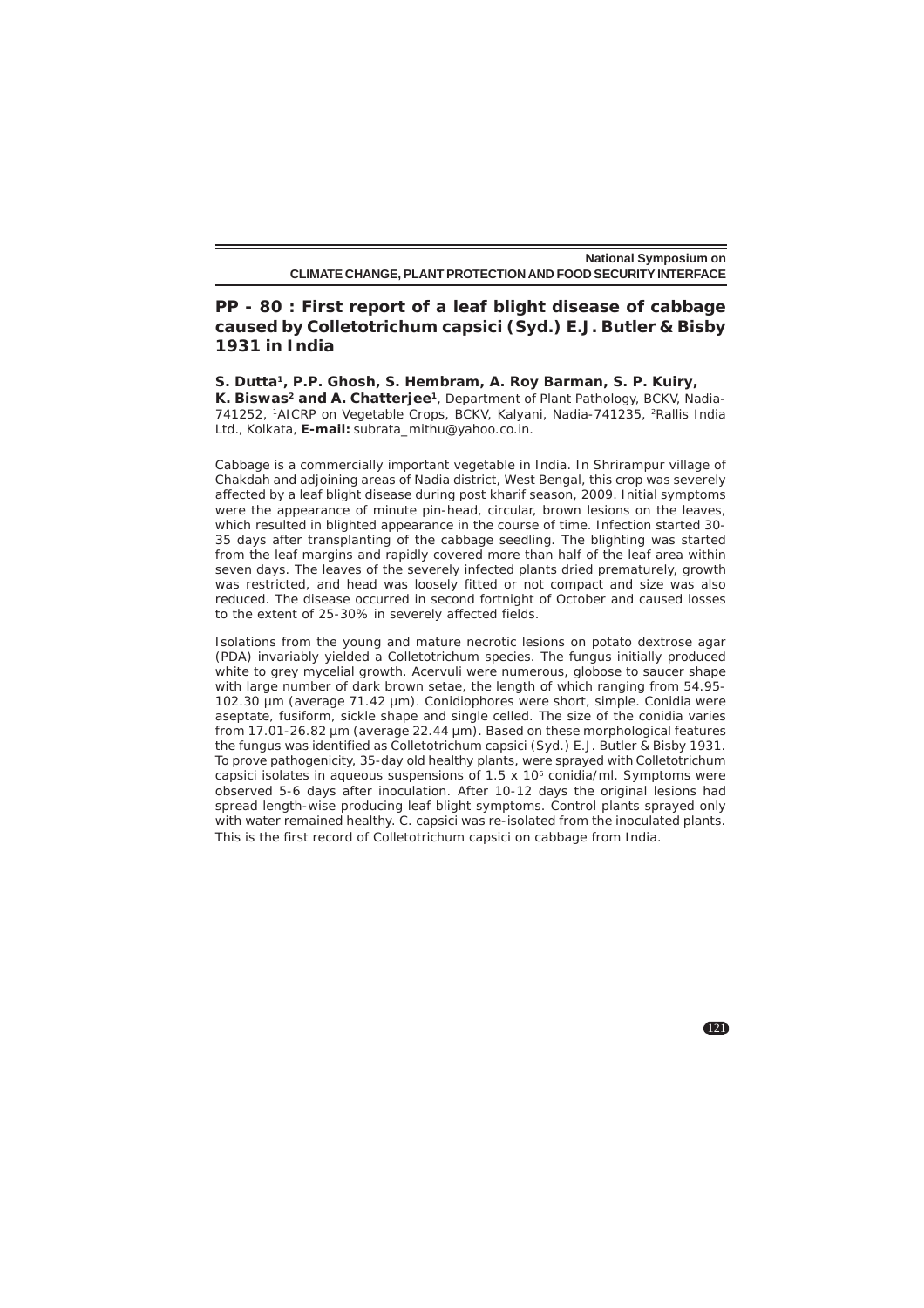# **PP -81 : Effect of dates of sowing and inorganic nutrients on leaf blight severity on wheat caused by** *Alternaria triticina* **under field condition**

**N.Surmina Devi1, Tapoti Das2, Srikanta Das1, P.S.Nath1 , S. Chaudhuri2** and **B.Dasqupta<sup>1</sup>**.<sup>1</sup> Department of Plant Pathology, BCKV. Mohanpur. <sup>2</sup>University of Kalyani, Kalyani,India,**E-mail:** sridas\_bckv@rediffmail.com.

Two experiment s were conducted to evaluate the inorganic nutrients (NPK) in different doses and their combinations and five different dates of sowing with their different nitrogen doses for two consecutive years showed that disease severity was maximum in the plots treated with 120 kg N ha<sup>-1</sup> with combination of P0 and K40 kg ha<sup>-1</sup>. With increasing level of nitrogen and decreasing level of potassium caused maximum disease severity and poor grain yield. Nitrogen, phosphorus and potassium at the ratio of 100:80:80 at 18th to 19th December sowing was suitable for low disease severity and maximum grain yield of wheat in West Bengal condition.

# **PP - 82: Laboratory evaluation of some new chemicals against tobacco caterpillar (***Spodoptera litura* **Fab.)**

**Ananya Nath, P.K.Sarkar and P.K. Pal,** Department of Agl. Entomology, Bidhan Chandra Krishi Viswavidlaya, Mohanpur-741252, India, **E-mail:** ananya.nath07@gmail.com.

*Spodoptera litura* (Fabricius) is an international noctuid pest, is commonly known as tobacco caterpillar. This polyphagous pest had been reported to occur in different countries particularly in tropical regions of Asia, Africa and Australia. It is known to feed on chilli, tomato, cabbage, cauliflower, banana, cotton, groundnut, castor, soybean, tobacco, maize and many other cultivated crops in India and cause severe damage to agriculture based economy of the country. It is also empowered with high fecundity, high host range and ability to develop resistance quickly to all class of conventional pesticides and thus is a nightmare to the farming community. For the management of this pest farmers extensively used different synthetic pyrethroids, organo phosphates, carbamates and mixed formulation of traditional insecticides. Combating this pest with different improved measures of management is really a hard task today. To find out the bioeffectivenes of few new chemicals against *Spodoptera litura*, an experiment was conducted to test the relative toxicity of the following chemicals viz. fipronil, chlorfenapyr, flubendiamide, thiodicarb and Bacillus thuringiensis. In our findings thiodicarb performs exceedingly well against 2<sup>nd</sup> instar larval mortality after 24-hours followed by fipronil, chlorfenapyr and flubendiamide. Highest mortality in 3rd instar larvae was recorded again in thiodicarb treatment followed by flubendiamide, chlorfenapyr and fipronil. The microbial pesticide Bacillus performs moderately well but far behind than above four chemicals. The same trends of results were also reflected in cumulative mortality also. All the chemicals significantly reduced larval weight compared to normal untreated larvae.

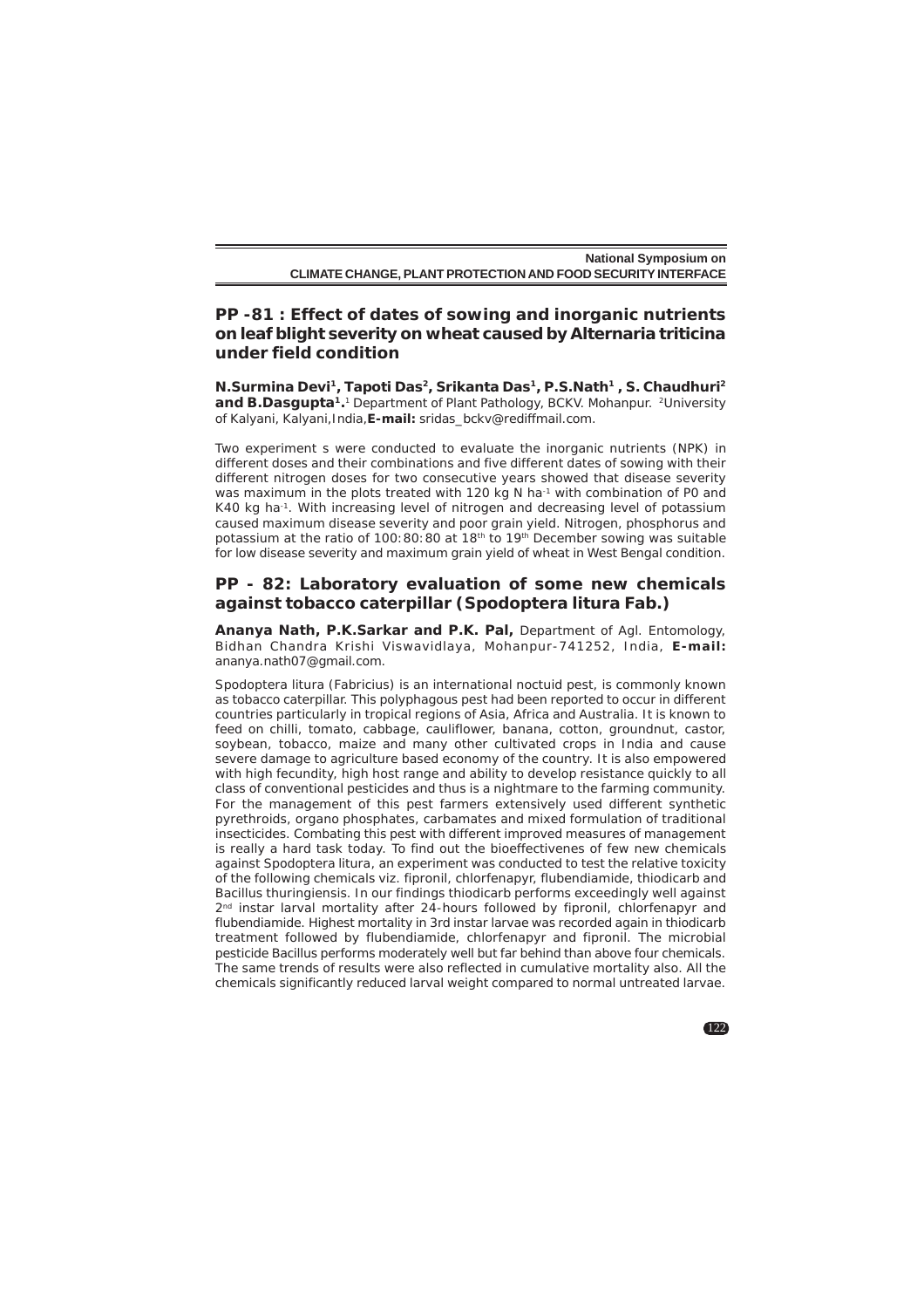The chemicals used in the experiment are highly vulnerable to the lepidopteron pest (*Spodoptera litura*) with their new mode of action and high selectivity. Thiodicarb is a propesticide of carbamate group with high larvicidal action, flubendiamide-a recently developed new chemical with new mode of action and excellent selectivity, chlorfenapyr- a new microbial of macro cyclic lactones and fipronil- phenyl pyrazole group are used in this experiment are safer to non target organisms and quickly degraded to non toxic products. All the chemicals are ideally fit for Integrated Pest Management Programme.

#### **PP - 83: Effect of climatic change on plant diseases**

**A.K. Pandey, L.P. Awasthi and N.K. Sharma,** Narendra Deva University of Agriculture & Technology, Kumarganj, Faizabad- 224 229 (U.P.), India, **E-mail:** lpawasthi@sify.com.

Plant diseases occur in all parts of the world. They are more severe in humid area as compared to dry areas. Climatic conditions prevailing in air and soil, after contact of a pathogen within host may affect the development of disease.Temperature, wind, humidity, soil pH, light and green house gases are the major component of climatic change. Temperature requirement for infection differs for different pathogens. The occurrence of many diseases in a particular region is closely correlated with the amount and distribution of rainfall and percentage of Relative Humidity. Wind is even more important in disease development, when it is accompanied by rain. The effect of light on disease development, especially under natural condition, is for less than temperature and moisture. The pH of the soil is also important in the occurrence and severity of plant diseases by certain soil born pathogens. Soil factors other than pH may also influence the development of plant disease. The elevated CO2 increase the pathogen load due to increased leaf longevity and photosynthetic rate. Drought stress and disease stress may have additive effect on plant health. Becoming day by day more complex and unpredictable due to drastic change in climate. As plant disease forecasting provides early information about the probable occurrence of a disease, early informations are essential to determine to more economically sound disease control, and limit the chance for development of pathogen. Forecasting is generally done by established relationship between population and physical weather parameters like air, temperature, rain, humidity, dew wetness and leaf wetness. Besides, various management practice for many diseases are also becoming ineffective because of severe change in climate. Better strategies for the management of disease, need to be maintained and improved, even if the climate did not change. Climate change will increase some disease risks and decrease others.

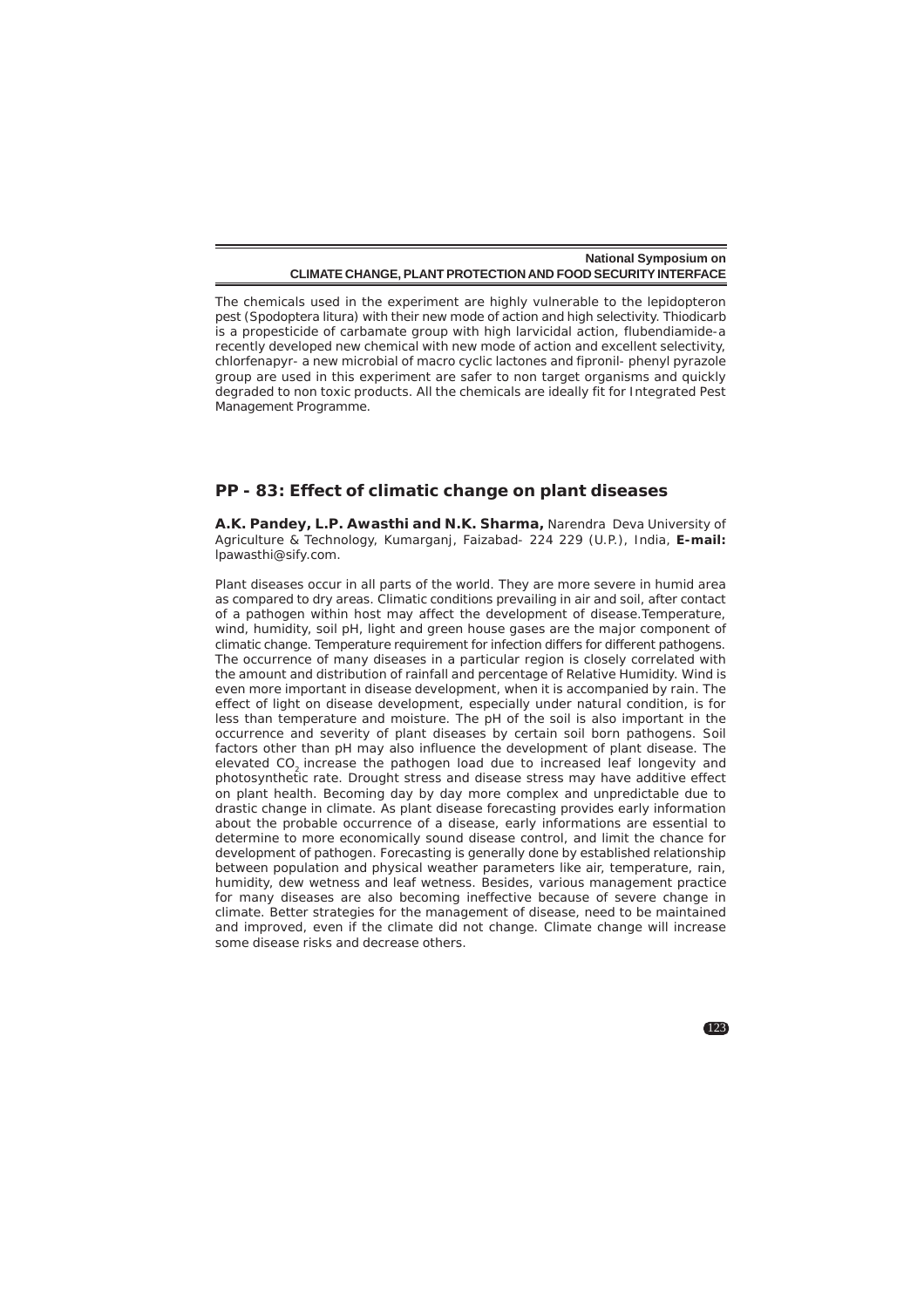# **PP - 84 : The hunger, poverty and silence: The synergy of danger and destruction**

**S. K. Acharya, Sophie Lalnunpuii and Tanushree Datta**, Department of Agricultural Extension, Bidhan Chandra Krishi Viswavidyalya, Faculty of Agriculture, Mohanpur, Nadia-741235, West Bengal, **E-mail:** dr\_sacharya2005@yahoo.co.in.

More than, one billion people in the world are railing under the social venom of hunger and against each of 3.4 seconds we are losing one hungry child forever. This being the world scenario, the challenges of food security is turning into a struggle for food security (FS). While describing FS, it is the contribution of polymorphic factors like access to food, quality of food, cost of food and then food free of social and gender discrimination. The paper examines the trifoliate disposition of the threat that prevents a hungry bowl from getting food. The combination of three social decadents viz. hunger, poverty and silence have been inextricably tuned. It is found that when people go silent or are kept silent, poverty goes up and hunger becomes the worst and coercive consequence to poverty. Silence in this stud has been conceived as a situation of getting 'uninformed', 'unvoiced' and 'non-verbal'. The neo-information divide as a resultant of explicit globalization has vitiated the situation further. So, this would suggest a lot of interventions including scale neutrality of technology, announced entitlement to resources, drastic change in policy and governance and academic researches with human faces.

# **PP - 85: Begomo, tospo and leaf crinkle disease complex in mungbean (***Phaseolus aureous* **Roxb.): A threat of grain productivity in India**

**K. K. Biswas, M. Biswas1, P. Nath2, A.Tarafdar, Diruba Khatun and V.**

**G. Malathi,** Plant Virology Unit, Division of Plant Pathology, Indian Agricultural Research Institute, New Delhi 110012 1Palli Siksha Bhavana, Viswa Bharati, Sriniketan 731236 2 Department of Plant Pathology, Bidhan Chandra Krishi Viswavidyalaya, Mohanpur 741252.

124 In the present study, estimation of disease incidence and detection of diseases caused by single, multiple and/or mixed infection were carried out, and yield losses caused by them was also determined, and effort was also made to identify resistance in mungbean against these viral diseases. Thus, eighteen cultivated varieties and 90 initial varietals lines (IVLs) of mungbean were used for study in kharif and pre kharif field condition during the last four years (2006-2009). Incidence and severity of viral diseases in natural conditions varied in cultivars/genotypes, seasons, locations and years. Overall, disease incidence up to 60.8 (cv. Pant M 4) by ULCD, 58.3 (cv. Pusa Baisakhi) by GBNV and 100 (cv. PS 16) by MYMIV were estimated considering seasons and locations in Delhi and west Bengal conditions. Mixed/multiple viral infections were also studied and incidence was also estimated in all the IVLs in field conditions, and incidence and severity varied similarly. Mungbean exhibits more susceptibility to MYMIV and GBNV in kharif (rainfed) but less in pre-kharif (Summer/ irrigated) conditions. The ULCD incidence in mungbean did not show considerable variation in kharif and pre-kharif condition, however, it was observed that this disease is found to be increasing gradually from initial year of 2006 to current year of 2009 with incidence from 5-15 to 20-32. Many biological and molecular techniques were developed (like biological insect and mechanical transmission, ELISA, PCR), and applied (like electron microscopy) to detect or characterize the diseases caused by MYMIV, GBNV and ULCD.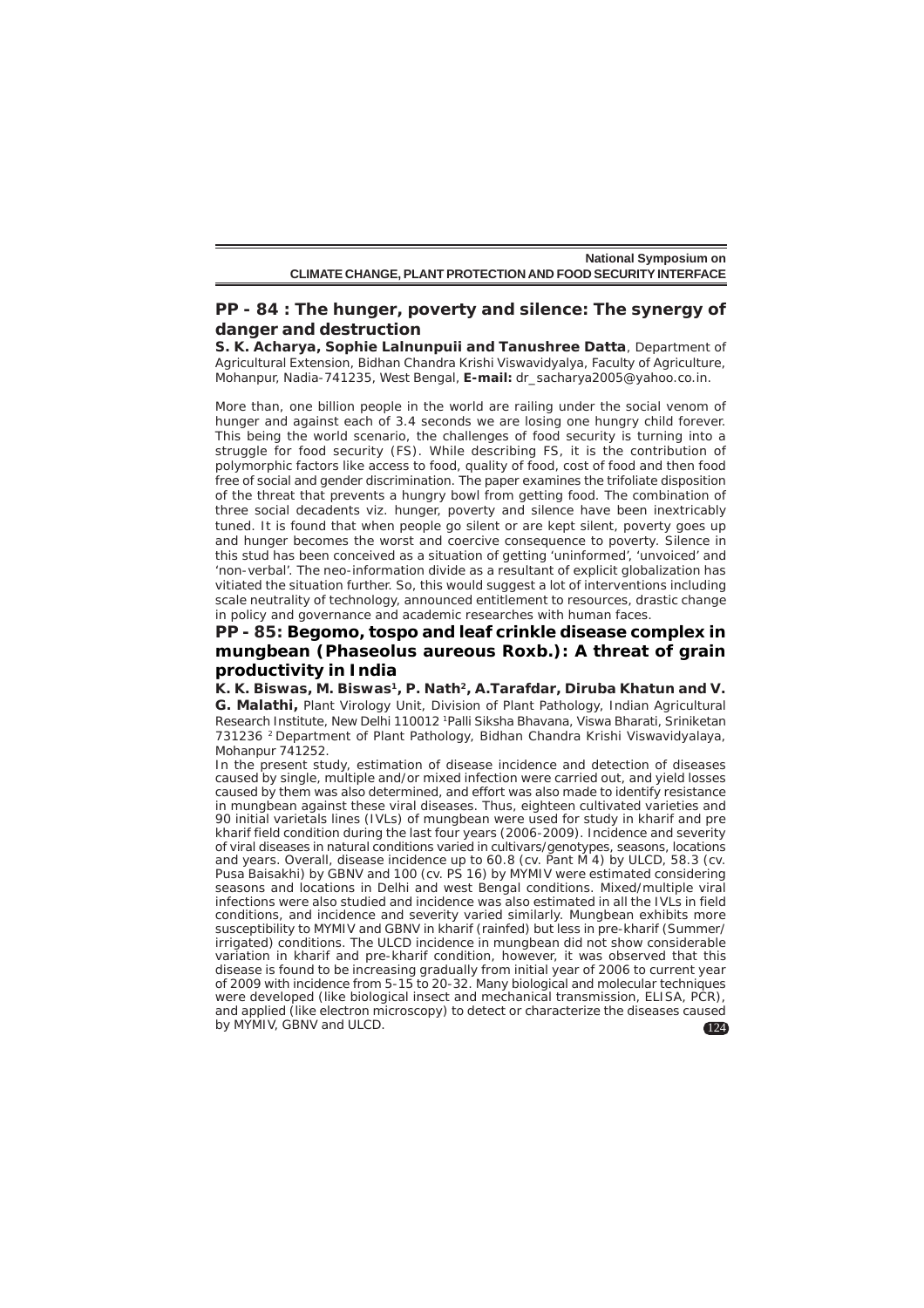**Session F: Integrated pest management in modern agri-horticultural production system**

**Chairman : Prof. A. Reghupathy**

**Co-Chairman : Dr. Robert Spooner-Hart**

**Rappoteurs : Dr. D.P. Singh**

**Lead Lecture : 02 Invited Lectures : 01 Oral Presentation : 02**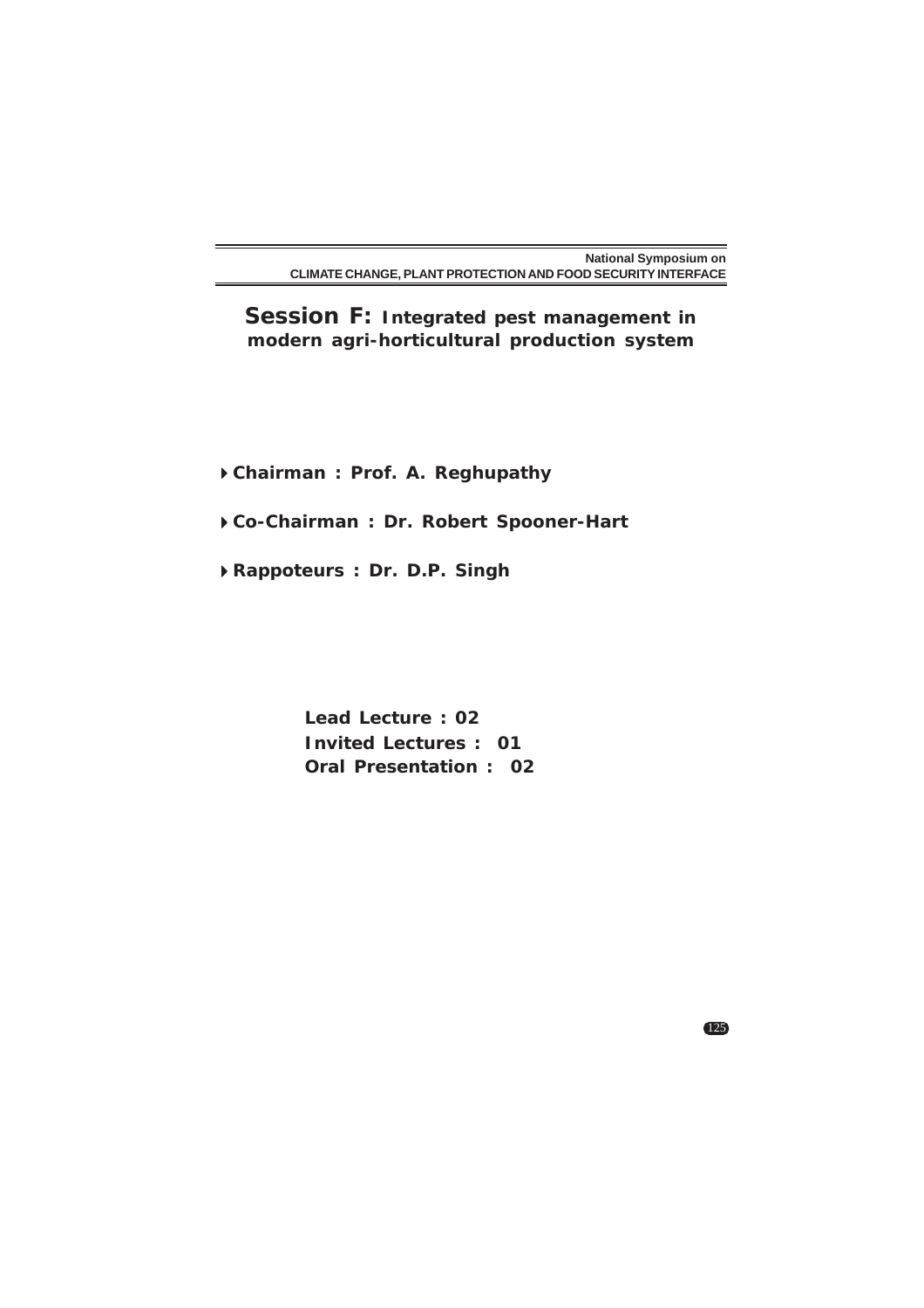#### **LS - 1: IPM for organic agriculture in Bangladesh**

**Dr. M Bahadur Meah,** Professor, IPM Lab, Department of Plant Pathology, Bangladesh Agricultural University, Mymensingh 2202, **Email:** bmeah@yahoo.com.

IPM activities were introduced in Bangladesh Agriculture as early as 1981 as a part of enhancing food production through maintaining environment equilibrium. Since then IPM activities in the form of 12 projects were geared up in crop production. These projects were financed predominantly by international organizations mostly such as FAO, DANIDA, CARE, UNDP, ADB, and EC. DANIDA is being the largest donor participating in IPM activities in Bangladesh agriculture. Government forwarded its own funding only in 2006. Almost all IPM activities were focussed on rice production. Very little attention is given to other crops. Vegetable and cotton IPM have only very recently been taken into account. Insect pests were the sole targets of the IPM activities. Crop diseases are yet to be considered under IPM program. IPM programs resulted in the formation of 4621 FFS (Farmers Field Schools)/IPM Club and some 115,525 farmers received IPM training (Male 70 % and Female 30%). Farmers learned to diagnose insect pest, sweeping net, grabbing insect larvae, time of application of pesticide as a last resort, select healthy seeds, attained skill to go for surveillance and decision making in growing crops. Farmers are being trained now to use sex pheromone trap, predator and parasitic insects, trichoderma based bio-pesticides, pesticides based on plant products, compost prepared of the municipality waste etc. Private organizations especially seed businessman/companies have launched investment for the production of IPM tools locally. Farmers' interest on the use of IPM tools for the management of insect pest and diseases for maintaining eco-friendly environment are growing. More investment in terms of money and motivation are needed for promoting organic agriculture.

Biopesticides for insect and disease management have been formulated. Sex pheromone traps for brinjal shoot & fruit Borer, and cucurbit fruit flies; Predator insects like Ladybird beetles for destroying eggs and larvae of white flies; Trichograma and Bracon for flies are being multiplied and used in farmers' field. Application of Mahogany oil has brought a reduction in stem borer, leaf folders, green leafhoppers, white flies, aphids and epilachna beetles. Nimbicidin, an imported biopesticide has been marketed in Bangladesh by ACI. *Trichoderma* based biopesticide controls foot rot, root rot, collar rot and wilting of vegetables. Sheath blight of rice is excellently controlled by formulated trichoderma. Garlic and allamanda tablets control all seed-borne fungi and enhance seed germination. Soil application of allamanda tablet reduces root knot nematode. Spray of allamanda tablet reduces viral infection. Neem tablet spray contains brinjal shoot and fruit borer infestation. *Trichoderma* - decomposed municipality waste promotes excellent growth of vegetables and provides protection against soil-borne pathogens.

Garlic and allamanda tablets, trichoderma formulated IPM Lab biopesticide are in commercial use. BADC-a Government organization being the major user of IPM Lab biopesticide for potato cultivation, UnnayanDhara, Actio-Aid, Green Bengal agro, and Giant Agro- NGOs are promoting the use of IPM tools for organic production of vegetables. Cucumber growers are being the most interested users of IPM Lab biopesticide. Hot water seed treating machine is in commercial use by farmers in Bangladesh.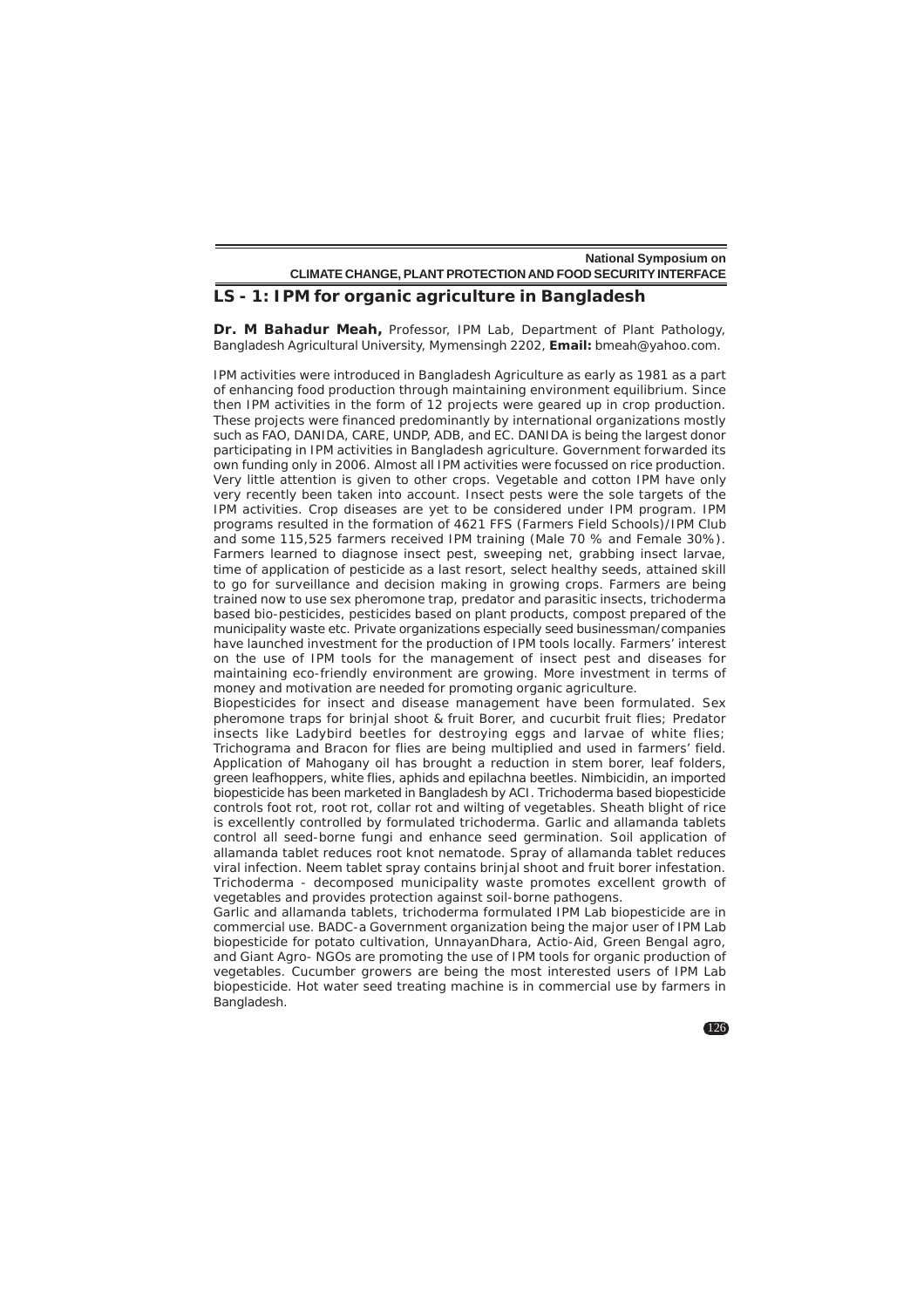**LS - 2: Integrated pest and disease management (IPDM) based horticultural food production in Australia and possible impacts of climate change**

**Robert Spooner-Hart,** University of Western Sydney, Locked Bag 1797, Penrith South NSW 1797, Australia.**E-mail:** R.Spooner-Hart@uws.edu.au.

The application of integrated pest and disease management (IPDM) programs in horticultural production involves the reduction of synthetic pesticides, and increased reliance on other strategies such as biological control, quarantine and use of plant varieties more resistant or tolerant to pests and diseases. Increasingly, plantderived chemicals, with insecticidal, attractant, repellent and antifeedant activity are also being utilised in IPDM. Pesticides are used selectively and judiciously, and so as to least interfere with other pest management strategies. The maintenance of such programs is highly reliant on development of effective monitoring systems. Effective IPDM systems reduce adverse effects of pesticides on the environment and improve food safety and health of farmers.This presentation will discuss developments in Australia towards IPDM programs in horticultural food crops, focussing on arthropod pests. The development of biological control systems incorporating inundative releases of biological control agents and the use of environmentally-friendly pesticides such as petroleum spray oils will be discussed, in particular the concept of use of semiochemicals and other compounds to reduce pest damage by suppression of feeding, oviposition and movement of arthropod pests. It will also discuss possible impacts on these IPDM systems resulting from predicted changes in climate.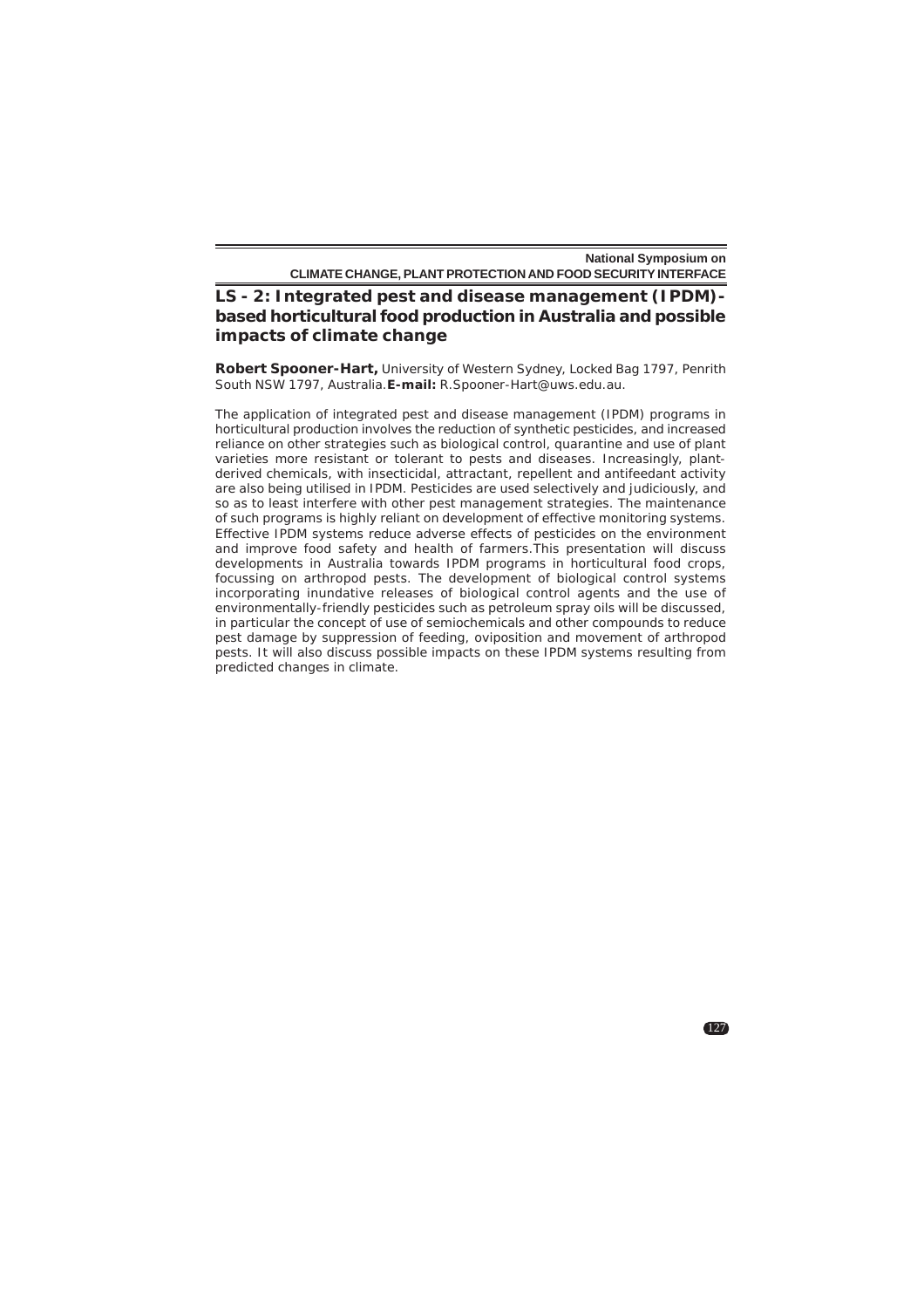# **OP - 1: Status of leaf blight of wheat caused** *Alternaria triticina* **over past one decade in India**

**D.P. Singh, S. K. Singh and Pankaj Kumar**, Directorate of Wheat Research, Karnal (Haryana) 132 001,India, **E mail:**dpkarnal@gmail.com.

Leaf blight caused by *Alternaria triticina* has been a major disease of wheat in north eastern plains zone in India during seventies and known to cause heavy losses. However, during past three decades after introduction of new dwarf wheat varieties, there had been a major shift in the pathogens and Bipolaris sorokiniana is now considered major pathogen associated with leaf blight in wheat in India. The status of occurrence of *Alternaria triticina* with blighted wheat samples was assessed during 1998-99 till 2008-09 crop seasons at DWR, Karnal by collecting samples from 36 centres located in six agro-climatic zones of the country from diverse wheat and triticales genotypes. The isolations were done and identification of cultures was done in comparison with original description and culture of pathogen as well as confimed by ITCC, New Delhi. The pathogenicity tests were conducted on wheat variety, Bansi under a polyhouse at  $20+2^{\circ}$ C and at 95 per cent R.H. created with the help of humidifier which makes fine fog of water for 72 h with 12 h alternate light and dark cycles. The pathogen, however, did not produce symptoms on any other genotypes. The culture of *A. triticina* deposited in IMI, England from India during 1985 and 1973 (IMI Nos. 289962) was found infective on variety Bansi only during 2006-07 crop season.

The occurrence of *A. triticina* with the leaves of wheat and Triticales was in the range of 7.3-11.0 per cent whereas that of A. alternata considered a saprophyte on lower leaves was in the range of 20.9-72.0 per cent. It, however, failed to produce disease in pathogenicity tests on susceptible varieties like Bansi and A-9- 30-1. The per cent occurrence of A. triticina was 3.0, 6.4, 3.9, 5.0, 14.2 and 12.3 in northern hills, north western plains, north eastern plains, central, peninsular and southern hills zones respectively, on an average basis. When taken the samples at different levels of plant growth, *A. triticina* was found more on lower leaves whereas B. sorokiniana dominated on upper most 2-3 leaves. It may, therefore, be concluded that *A. triticina* is no more a major pathogen of leaf blight in present day wheat varieties in India and is of no very little significance. High occurrence of *A. alternata* on blighted leaves also of no significance and is of saprophytic nature.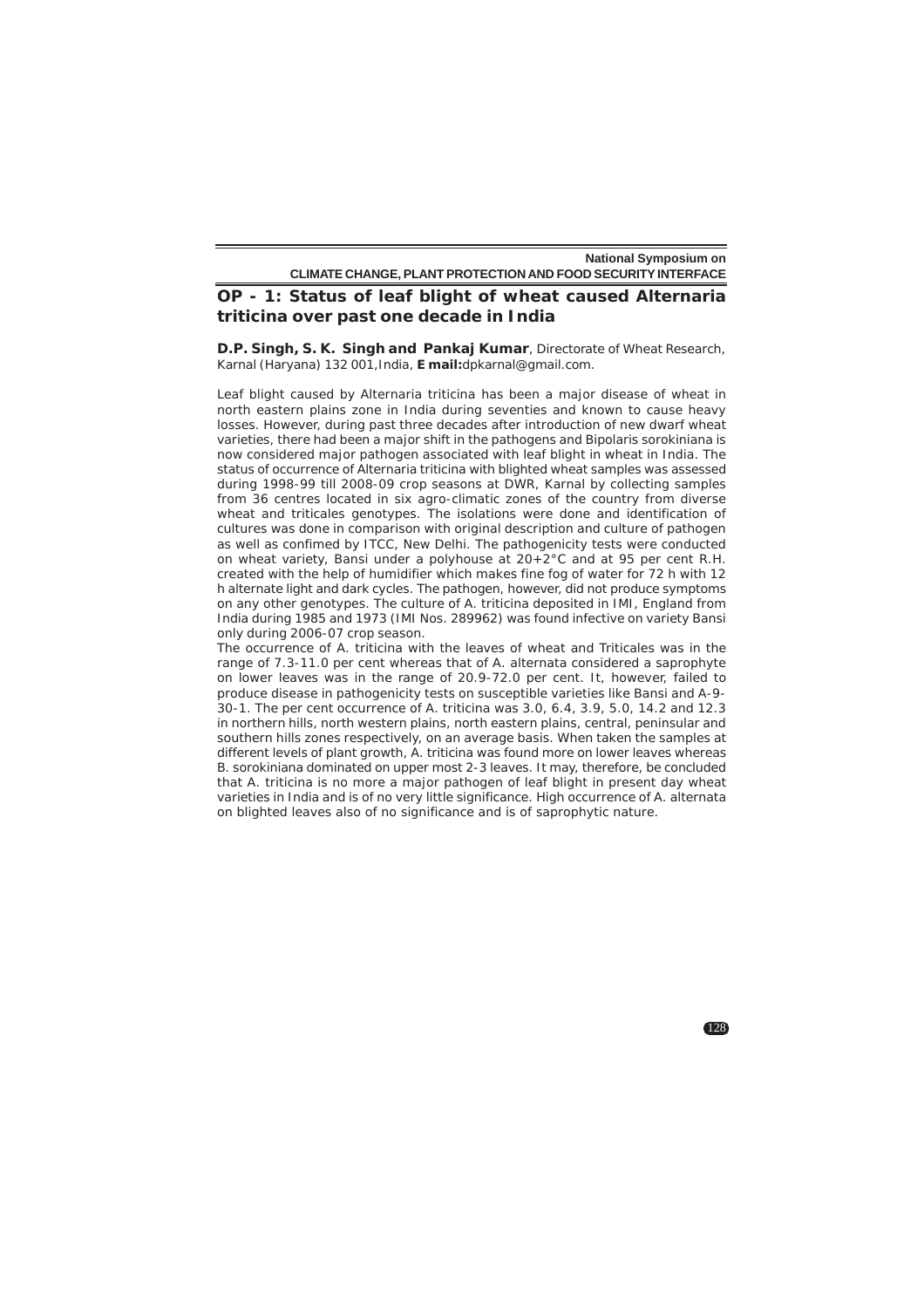# **OP - 2: Integrated crop management for controlling fruits pest and diseases**

**M. A. Rahim , M. A. Hashem, N. A. Choudhury, M. M. Rahman, Md. Shaiful Islam, Kazi maruf ahmed, Md. Jamil Hossain, N. A. Choudhury, M. M. Rahman and M. S. Alam**, Department of Horticulture, Dept of Soil Science, BAU, Mymensingh, Bangladesh,**E-mail :** marahim1956@yahoo.com.

The paper mainly deals with the success technologies for controlling a number of fruits pest and diseases through integrated horticultural managements. Controlling wilt of guava, anthracnose of mango, fruit fly of mango, hopper of mango through ICM has been discussed. Anthracnose of mango has been successfully controlled by the application of garlic extract (10:1- Water and garlic). Floral malformation of mango can be controlled by the application of NAA at 200ppm and the vegetative malformation can be controlled by the application of cu-fungicides. Fruit fly of mango has been controlled by the application of sex pheromone, bait trap and bagging of individuals fruits. Mango hopper also successfully controlled by smoking at the time of flowering. Wilt of guava (*Fusarium oxysporum*) completely is controlled by using wilt resistant guava rootstocks (poly guava, strawberry guava and grape guava).

# **OP - 3: Dissipation of carbendazim in mango (cv. Chausa) after pre and post harvest treatments**

**A. K. Bhattacherjee and B. K. Pandey** Central Institute for Subtropical Horticulture, Rehmankhera, P.O. Kakori, Lucknow – 227 107, U.P., India, **E-mail :** bhatchaj\_ak@yahoo.com.

Two pre harvest sprays of carbendazim @ 0.05 and 0.1 per cent were given to mango fruits (cv. Chausa) at 10 days interval in such a way that last spray falls 22 days prior to harvest to control post harvest diseases viz., anthracnose (*Colletotrichum gloeosporioides*) and stem end rot (*Lasiodilodia theobromae*). Cold water dip treatment in carbendazim solution @ 0.05 and 0.1 per cent was given to a separate lot of fruits having no pre spray for 10 min to control stem end rot. Fruits were stored at ambient conditions (30  $\pm$  2°C, 80-90% RH) up to 10 days after post harvest dip for ripening and observations. Carbendazim dissipated to 1.01 and 2.14 mg kg–1 in mature whole fruits after harvest (12 days after second spray) at 0.05 and 0.1 per cent concentrations, respectively, following first order rate kinetics. The corresponding values in fruit pulp after 12 days were 0.57 and 1.26 mg kg–1. Dissipation of carbendazim in whole fruits, when applied as post harvest dip, also followed first order rate kinetics with 0.92 and 2.06 mg kg-1 of the fungicide recovered after 10 days of storage from 0.05 and 0.1 per cent doses, respectively. The corresponding values in fruit pulp after same days of storage were 0.51 and 1.05 mg kg<sup>-1</sup>. The residual half-life values of carbendazim in whole fruits were calculated as 4 and 3 days at both the concentrations from pre harvest

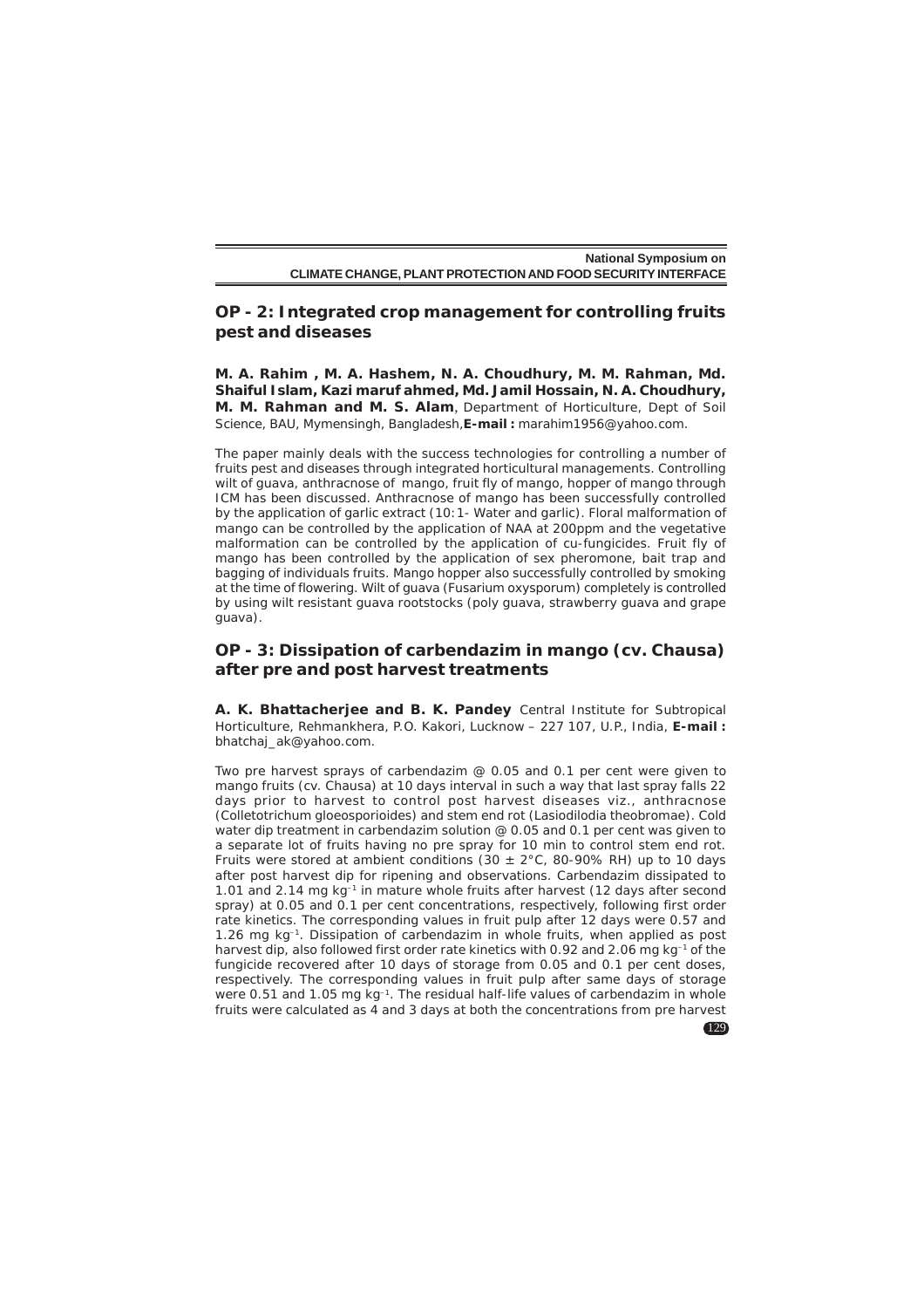spray and post harvest dip treatment, respectively. Pre and post harvest interval of 3 and 7 days were suggested from 0.05 and 0.1 per cent concentrations. Neither anthracnose nor stem end rot was observed in fruits during harvest as well as storage from both the treatments. Carbendazim @ 0.05 per cent had been found safe (because of less waiting period of 3 days) and can be recommended as pre harvest spray as well as post harvest dip in cold water for management of post harvest diseases of mango.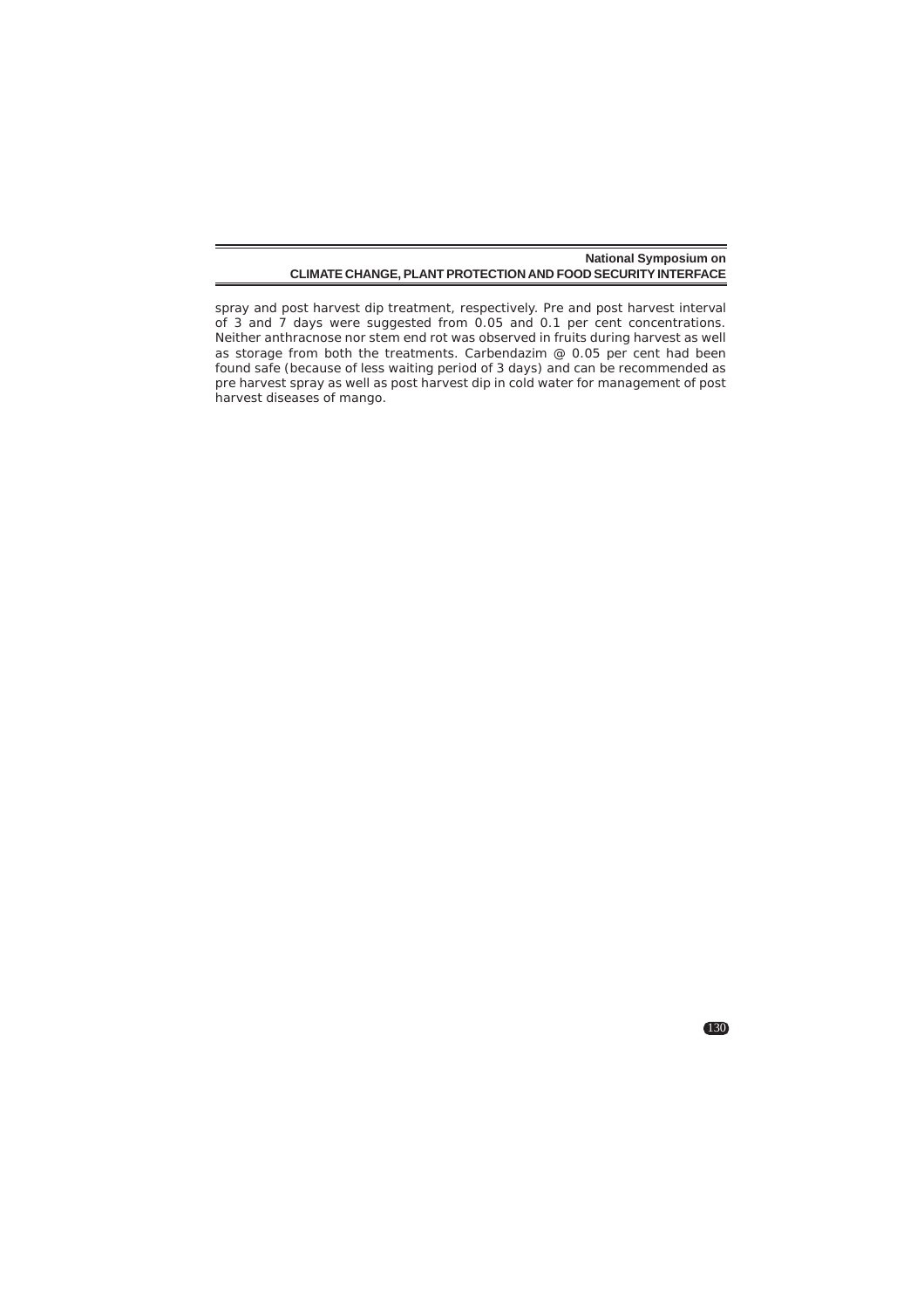**Session G: IT- interface with climate change and plant protection**

**Chairman : Prof. D.K. Bagchi**

- **Co-Chairman : Dr. P. Krishna Reddy**
- **Rappoteur : Dr. Saon Banerjee**

**Lead Lecture : 02**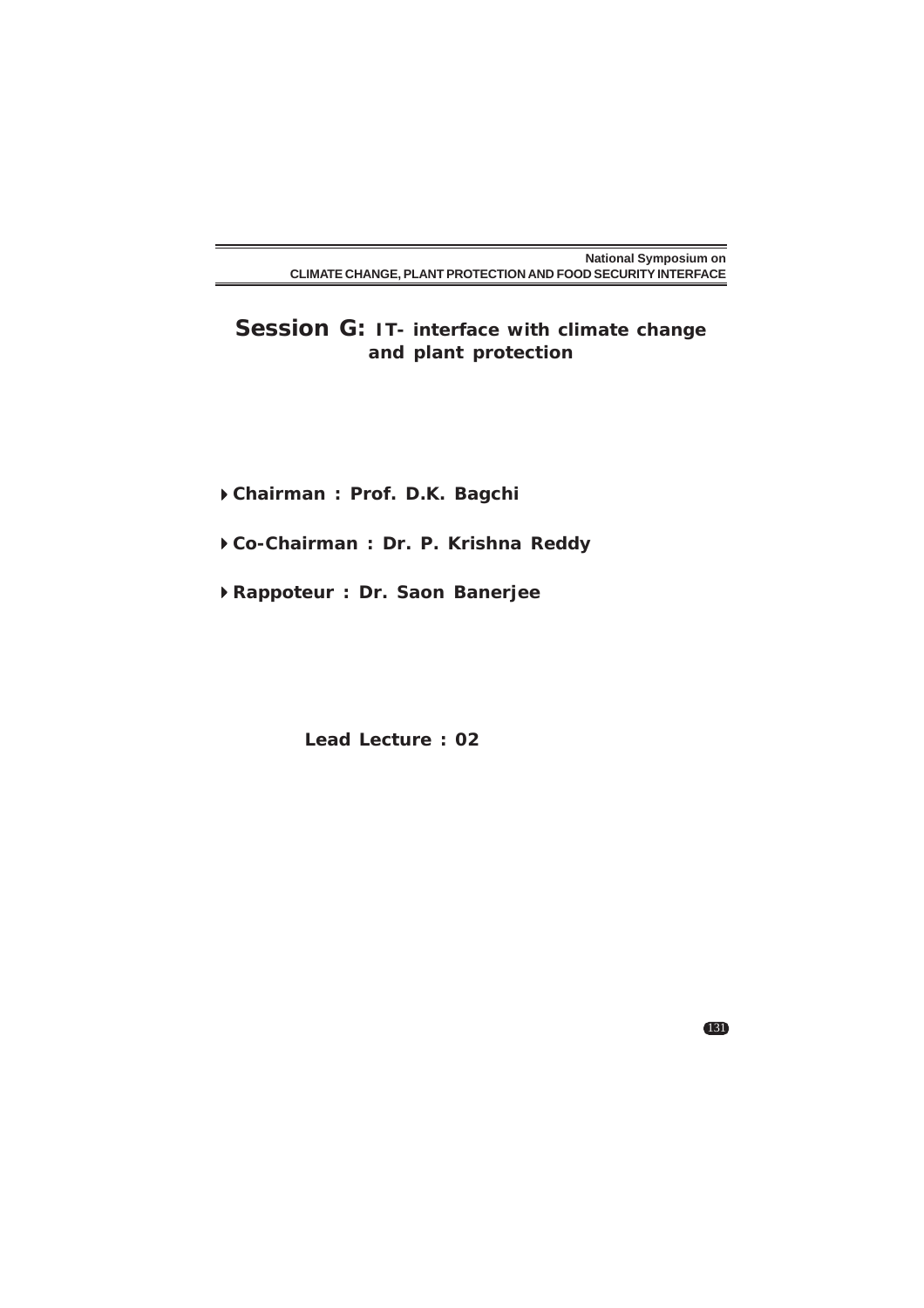## **LS - 1: Development of eSagu system: Experiences and Future plan**

#### **P.Krishna Reddy, G.Syamasundar Reddy, and B.Bhaskar Reddy** Media Lab Asia Project,IIIT, Hyderabad, India,**E-mail:** pkreddy@iiit.ac.in.

Indian farmers need timely expert advice to make them more productive and competitive. However, a wide information gap exists between the research level and farmer practice. It can be observed that recent advances in ICTs provide new opportunities to improve the utilization and performance of livelihood technologies like agriculture. The eSagu system ("Sagu" means cultivation in Telugu language) is developed to bridge the information gap by exploiting developments in ICTs. The eSagu is an IT-based personalized agro-advisory system. The objective of eSagu is to improve farm productivity by delivering high quality personalized

(farm-specific) agro-expert advice in a timely manner for each farm without

farmer asking a question. In e-Sagu, rather than visiting the crop in person, the agricultural scientist delivers the expert advice by getting the crop status in the form of digital photographs and textual information.The operation of eSagu is as follows. A team of agriculture experts work at the eSagu (main) lab (normally in a city) supported by agricultural information system. One eSagu local center (few computers and one computer operator) is established for a group of about ten to twenty villages. Educated and experienced farmers (who are from the villages) work as coordinators. Each coordinator is assigned with a fixed number of farms. After registering the farm, the coordinator visits to the farm at regular intervals and collects crop observation data. Every day, the coordinator visits a fixed number of farms and takes four to five photographs for each farm. In addition, the feedback farm is filled-in by coordinator which contains the details of the crop problems and feedback from the farmer regarding previous advise.The data is uploaded through Internet.The Agricultural experts at the eSagu (main) lab analyze the crop situation and prepares expert advice for each farm. The coordinator collects the advice print out from local center and delivers it to the concerned farmer. The advice is also transmitted through SMS. In this way each farm gets the proactive advice at regular intervals starting from pre-sowing operations to post-harvest precautions.

Since 2004, we have implemented the system on several crops and farms in the state of Andhra Pradesh through eSagu experiment, it has been shown that it is possible for the agricultural expert to provide the expert advice by observing the crop status through digital photographs and text. It has been shown that the agricultural knowledge can play crucial role in improving the farm productivity. The impact results show that the system is encouraging IPM, judicious use of pesticides and fertilizers by avoiding their indiscriminate usage.The gains accrued to the farmers were significant.

In the era of globalization, the eSagu system aims to provide expert advice to the farmers based on the demand in the world market. The eSagu framework can be extended to all crops, cattle, sheep, pigs, aqua, and poultry. The lag period between research efforts to practice can be reduced significantly. The system could generate employment for educated rural youth. Also, the income levels of the farmers will increase; in turn, they will create more employment. The crop insurance scheme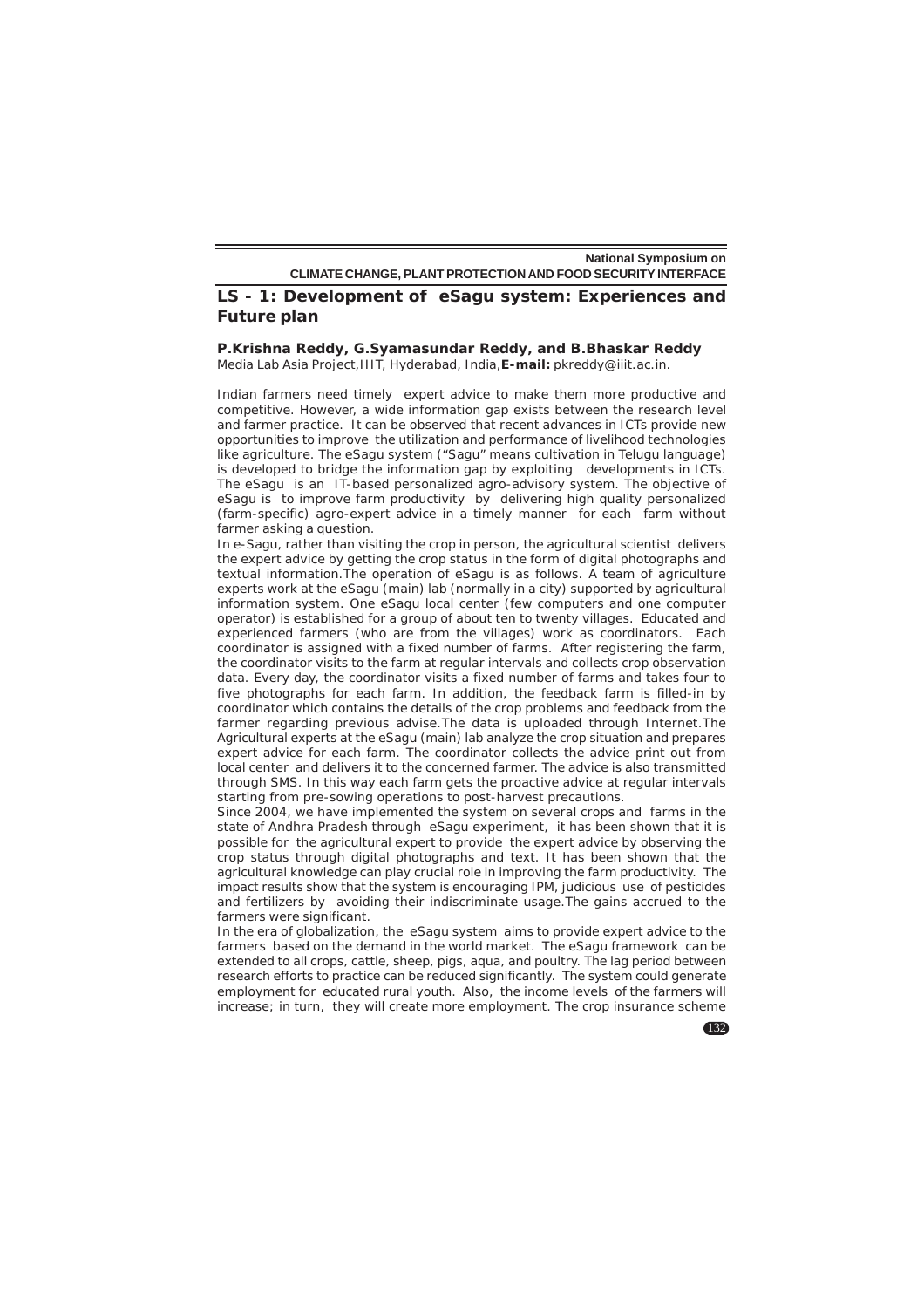can be piggy-backed and effectively implemented. The banking industry will pickup due to improvement in loan recovery. The vigilance over private varieties and hybrids can be effective. Finally, if implemented, eSagu brings crucial benefits to every farmer's family (weaker, illiterate rural population in particular) by delivering timely personalized agricultural expert advice.

Encouraged by the results and possible benefits of eSagu system, Media Lab Asia is making efforts to develop an integrated agricultural service program (IASP). Under IASP, along with agricultural advisory service, other services such as input, finance, insurance and marketing will be provided to the farmers for more profitability and inclusive economic development.

# **LS - 2: Application of information and communication technology in IPM**

**S.K.Pradhan and Anupam Deb**, Institute of Farm Management & Entrepreneurship Development, A.P.Nagar, Sonarpur, Kolkata,700150,India, **E-mail:** supriyapradhan55@gmail.com/ifmed\_tag@yahoo.com.

Adoption of Integrated Pest Management (IPM)in India remains at a very low level around 2 % due to lack of knowledge on IPM & critical inputs available to the farmers at appropriate time. To increase the adoption of IPM along with other agricultural technology - Information & Communication Technology (ICT) has been utilized in both national & international level in various forms e.g. kissan call center, kissan sanchar yojana in Rajasthan, e-Sagu in Andhra Pradesh, e-chowpal (of ITC) and in international level, e-k agriculture in Philippines, Digicel in Papua New Guinea, e-krishi in Bangladesh, Agrivision in Nigeria etc.

With a view to help farmers to adopt IPM & other agril technologies our institute ifmed (Institute of farm management and entrepreneurship development) has developed an e-agri clinic which may be set up at a much cheaper rate in comparison to other e-kiosks, in different market places where the farmers often visit to purchase their agri-inputs and to get knowledge on crop management from the agri-input shops, to apply them in their fields, but the farmers hardly get knowledge on IPM or the critical inputs for IPM.

These e-agri clinics can be operated even by the educated unemployed youths and can provide the farmers necessary information with the help of an unique type of information providing programs installed in the contextual hard disks, on critical inputs required for the farmers and coupling up the agri-input sellers, manufacturing companies to make available the critical inputs to the farmers.

Beside this, these e-agri clinics may be connected with the experts at different places through internet to solve the farmers' problems through two way audio visual communication i.e. farmers to experts and experts to farmers.

These e-agri clinics can be utilized also as discussion forum, digital awareness development center for farmers & to provide training through video conferencing. ifmed has achieved some success in this endeavor.